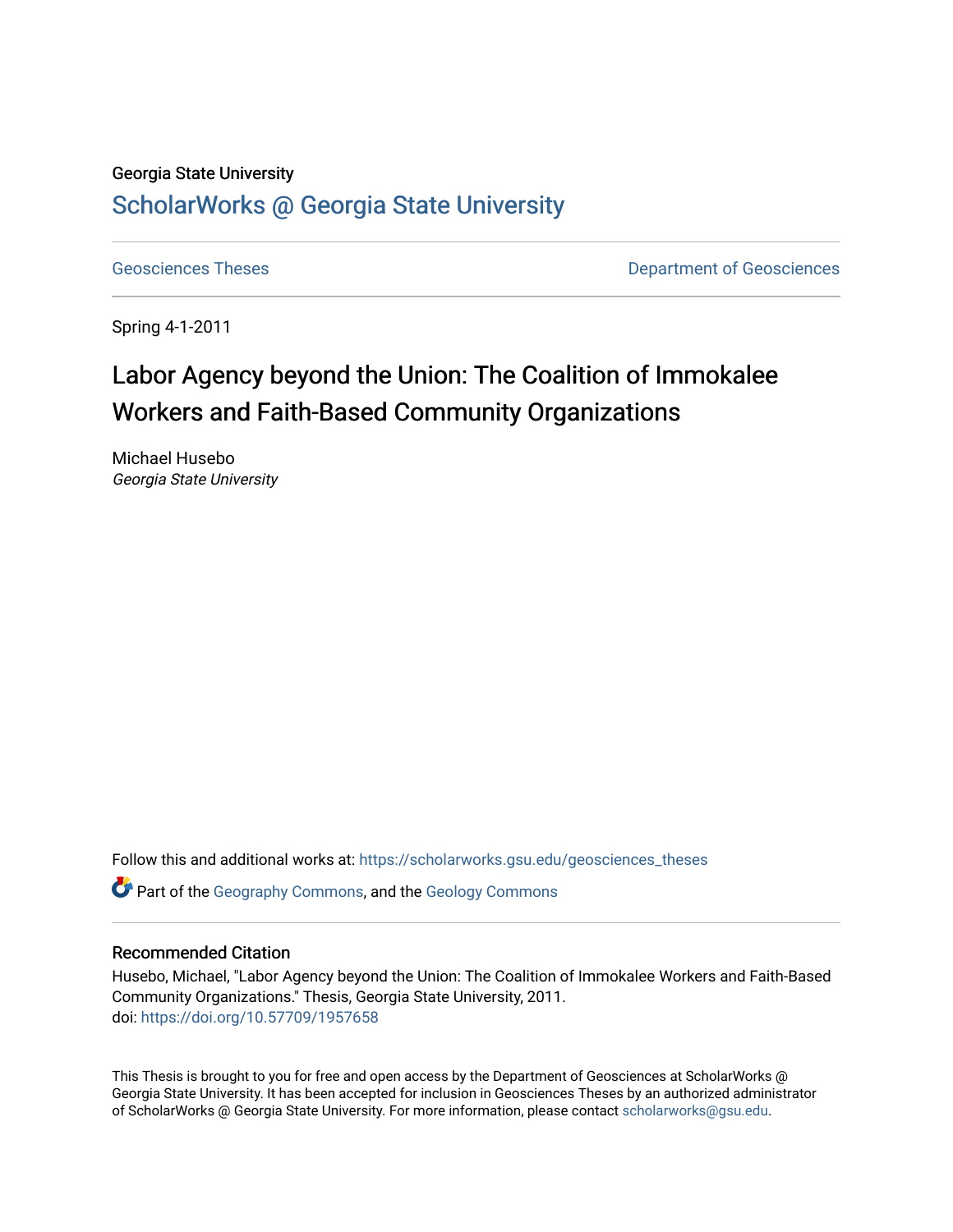## LABOR AGENCY BEYOND THE UNION: THE COALITION OF IMMOKALEE WORKERS AND FAITH-BASED COMMUNITY ORGANIZATIONS

by

#### MICHAEL HUSEBO

Under the Direction of Dr. Katherine Hankins

#### **ABSTRACT**

Labor geographers have identified multiple strategies through which workers assert their demands in an era of global production networks. In this thesis I examine the strategic organizational actions of the Coalition of Immokalee Workers (CIW), a community-based organization representing immigrant farm-workers in southwestern Florida. Central to the successes of the CIW is its strategy to organize and embed its agency in civil society. Social actors have proved to be of vital importance as they enabled the CIW to position itself strategically in important locations of the production network to contest capitalist geographies more effectively. Using qualitative analysis of in-depth interviews with representatives of churches, religious-community organizations, and interfaith non-profits working with the CIW, I argue that the CIW's strategies theoretically expands our understanding of labor agency and how spatiality, and specifically place, shapes the potential for workers' agency.

INDEX WORDS: Labor agency, Community unionism, Global production networks, Scale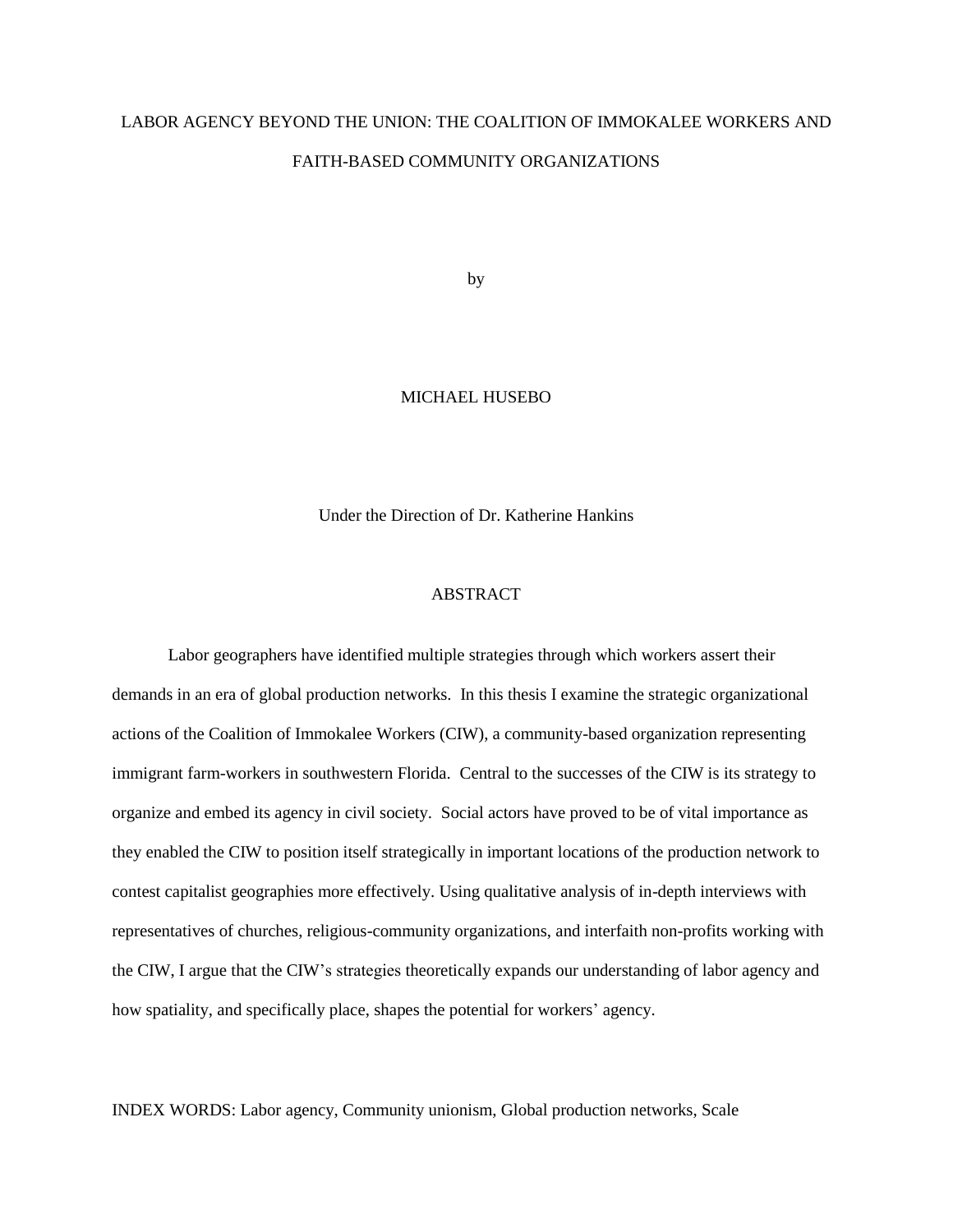## LABOR AGENCY BEYOND THE UNION: THE COALITION OF IMMOKALEE WORKERS AND

## FAITH-BASED COMMUNITY ORGANIZATIONS

by

## MICHAEL HUSEBO

A Thesis Submitted in Partial Fulfillment of the Requirements for the Degree of

Master of Arts

in the College of Arts and Sciences

Georgia State University

2011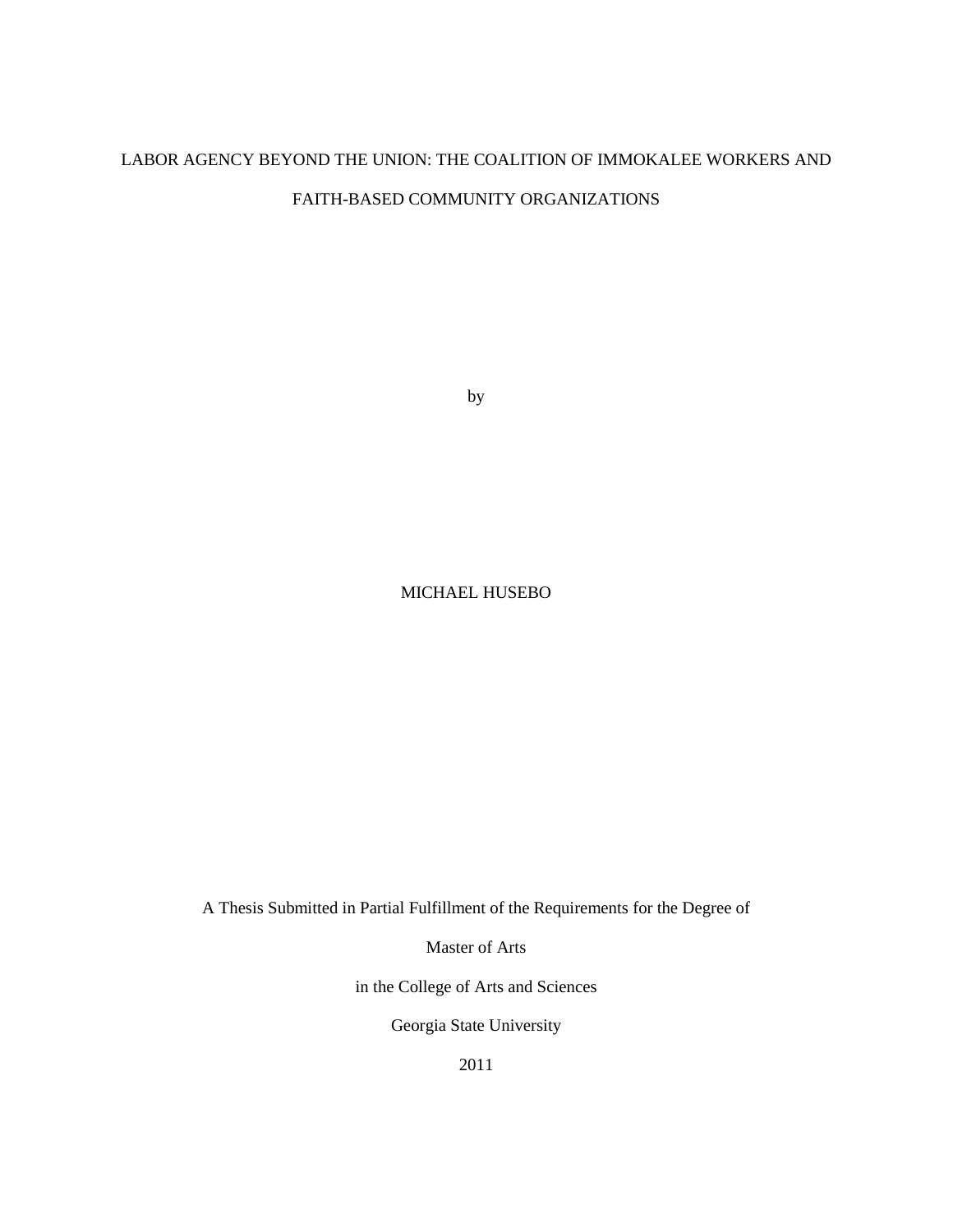Copyright by Michael Husebo 2011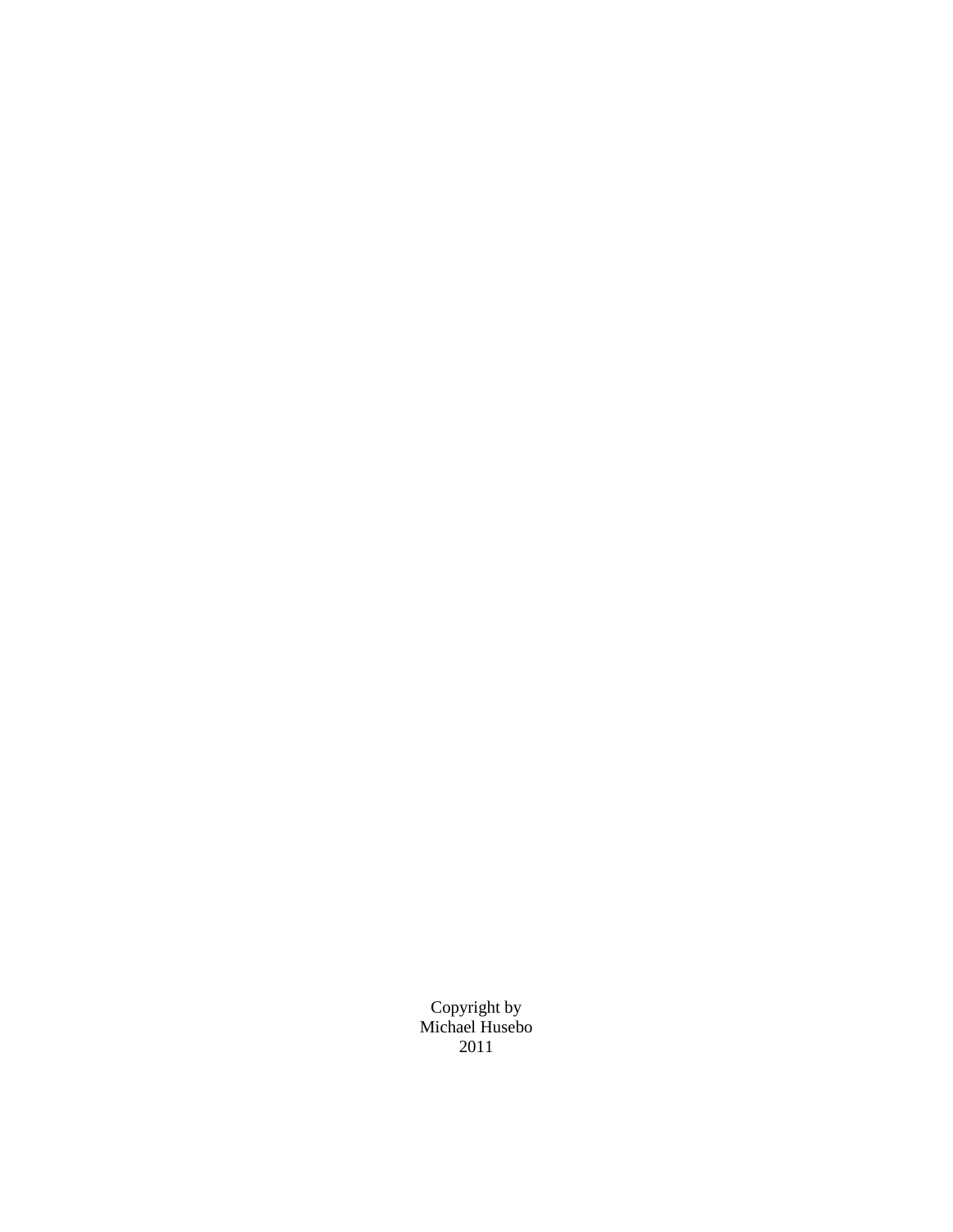## LABOR AGENCY BEYOND THE UNION: THE COALITION OF IMMOKALEE WORKERS AND

#### FAITH-BASED COMMUNITY ORGANIZATIONS

by

## MICHAEL HUSEBO

Committee Chair: Dr. Katherine Hankins

Committee: Dr. Jeremy Crampton

Dr. Parama Roy

Electronic Version Approved:

Office of Graduate Studies

College of Arts and Sciences

Georgia State University

May 2011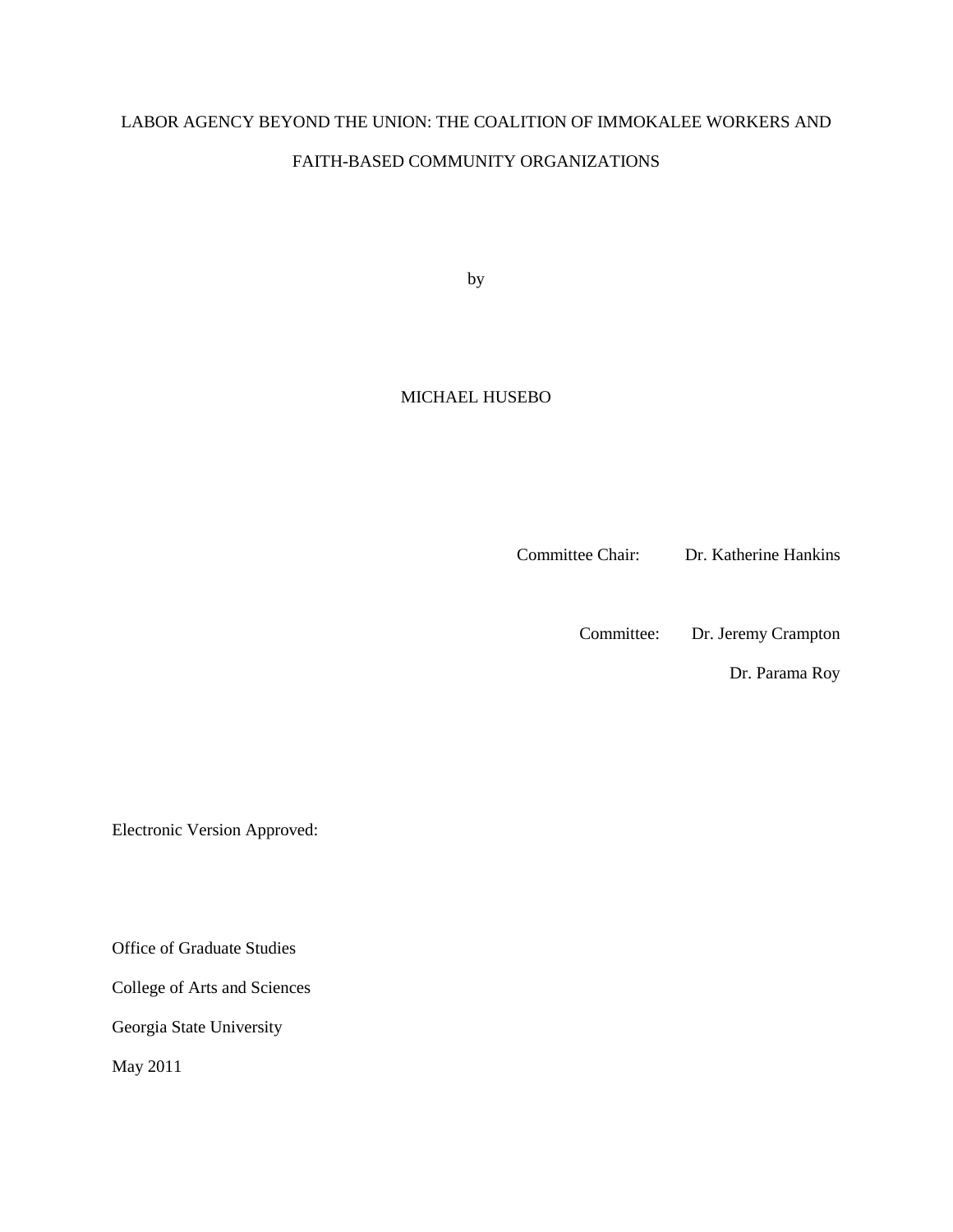#### <span id="page-5-0"></span>ACKNOWLEDGEMENTS

The completion of this document has left me in debt to a great number of people. I hope to show my gratitude to some of them here. Dr. Katherine Hankins throughout my time at Georgia State University has given me advice, insightful criticism, and generous support. I thank you for this thesis actually being completed. Still, more importantly, I thank you for enabling me to continue my work as a geographer.

Dr. Andy Walter from the Department of Geosciences at the University of West Georgia might be the most important variable for the particulars of this thesis. Though I held both a burning interest in labor geography and a general idea of what I wanted to say within the literature, I lacked both fluency in the field and a topic of research. Dr. Walter generously shared with me his own research on the CIW and his insightful understanding of labor geography. I want to thank both Dr. Jeremy Crampton and Dr. Parama Roy. Through their capacity as members of my committee as well as teachers, they have provided vital critique for the development of my research and helped me evolve my own tools for geographic research.

Most importantly for the completion of this research, I give my thanks to Anna. I thank you for your belief in my work as a graduate student. I could not have written this thesis without your help. Beyond editing my writing or asking, the always important question, why is what I want to say useful to anyone, I thank you for your love throughout the time this work has taken.

I give thanks to all of the participants giving me their time and answers. Many of you were busy carrying out important aspects of the very work I describe in this thesis. Thank for your insightful discussions of labor and the faith-based community. Lastly, I extend appreciation for the important work of the CIW; I thank you for providing such a compelling contestation of the geographies of capitalism.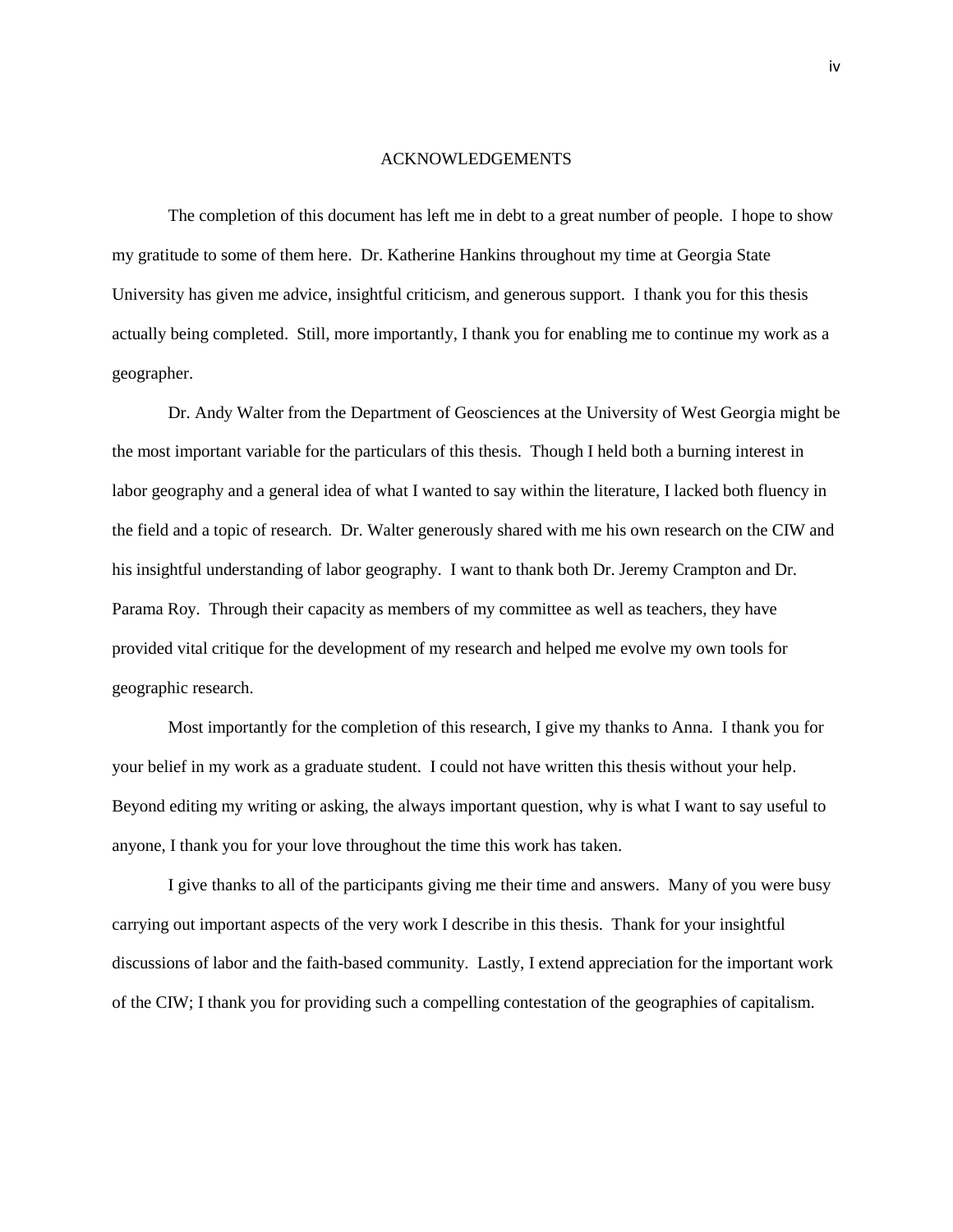## **TABLE OF CONENTS**

| 2.1                                                                                  |
|--------------------------------------------------------------------------------------|
| 2.2                                                                                  |
| 2.3                                                                                  |
| Global Production Networks and the Geographies of Contemporary Capitalism  15<br>2.4 |
| 2.5                                                                                  |
|                                                                                      |
| 3.1                                                                                  |
| 3.2                                                                                  |
| 3.3                                                                                  |
| 3.4                                                                                  |
| 3.4.1                                                                                |
|                                                                                      |
| 3.5                                                                                  |
|                                                                                      |
|                                                                                      |
|                                                                                      |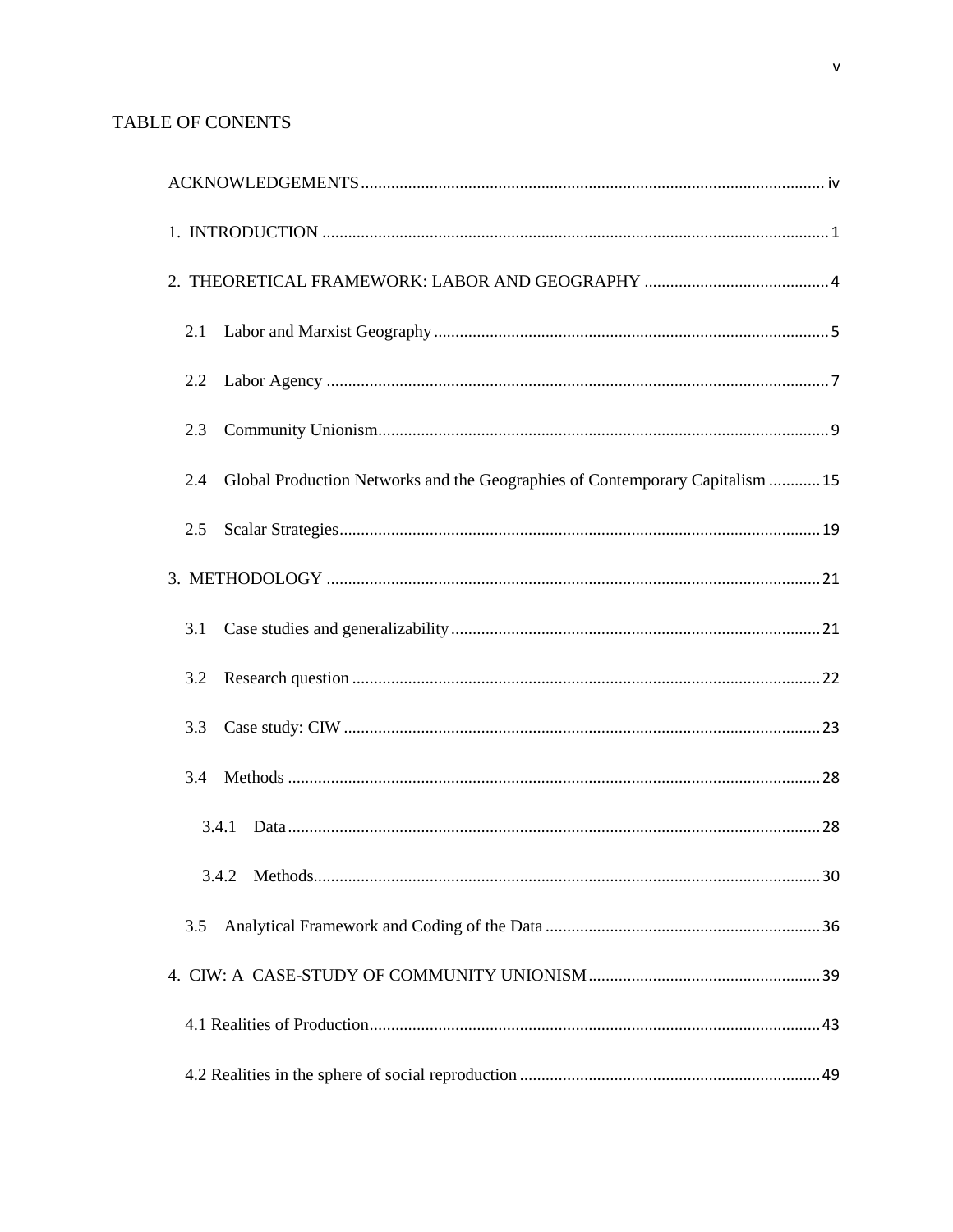| 5. | EMBEDDED AGENCY: THE CIW AND THE FAITH-BASED COMMUNITY  55                   |  |
|----|------------------------------------------------------------------------------|--|
|    |                                                                              |  |
|    | 5.2 'Embedding' CIW-agency in the geography of the faith-based community  60 |  |
|    |                                                                              |  |
|    |                                                                              |  |
|    |                                                                              |  |
|    |                                                                              |  |
|    |                                                                              |  |
|    |                                                                              |  |
|    |                                                                              |  |
|    |                                                                              |  |
|    |                                                                              |  |
|    |                                                                              |  |
|    |                                                                              |  |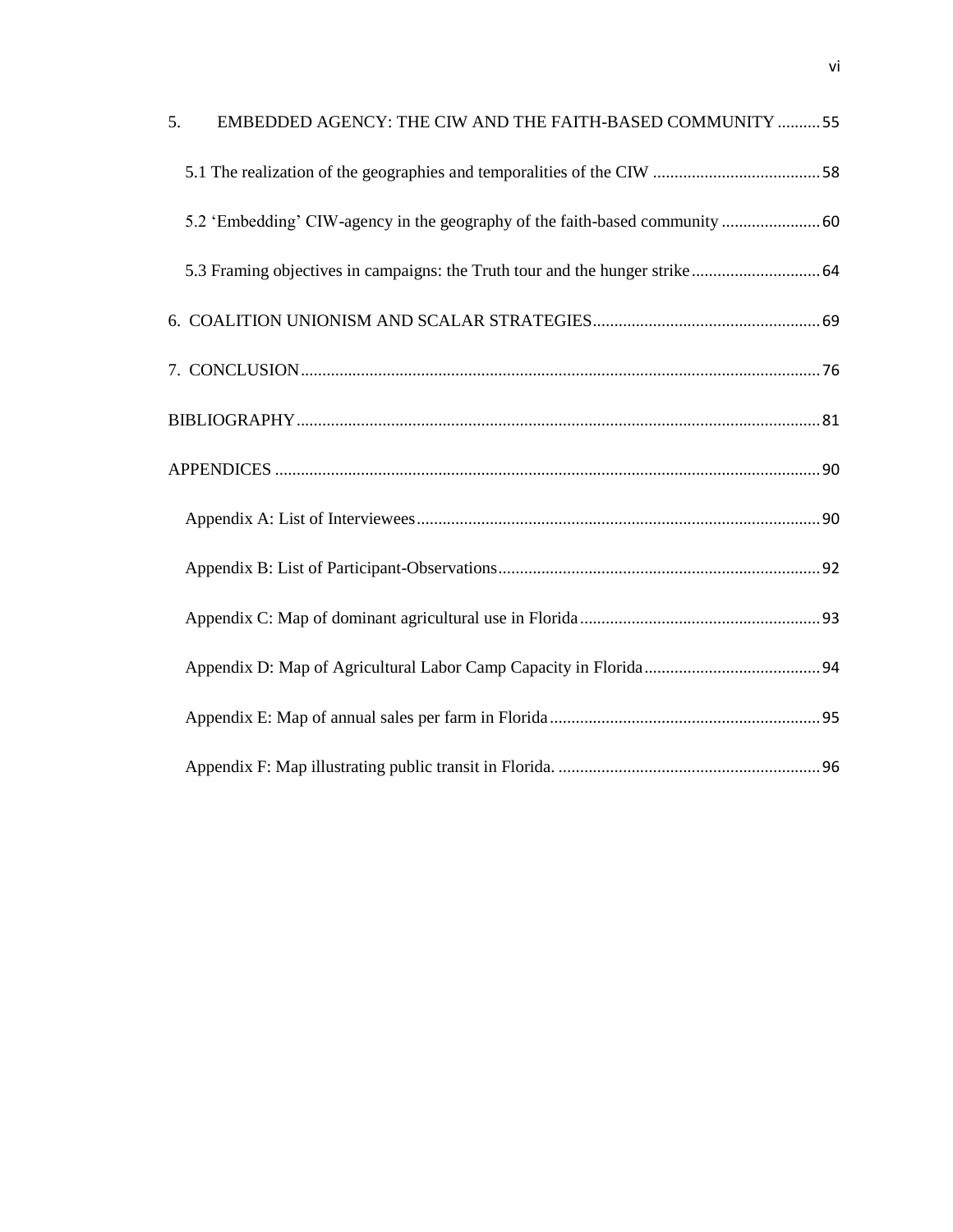#### <span id="page-8-0"></span>1. INTRODUCTION

Hegemonic capital maintains its assault, increasingly augmented by the state, on organized labor. Rights and, more broadly, the potential for labor to exert its spatial fix are being taken away at an increasing speed. Through a rapid and immense reconfiguration of economic production the dominance of capital is articulated politically as well as economically (Harvey 2005). In particular, during the neoliberal age, the formalized collective expression of workingclass people–the labor union–is continuously scrutinized and challenged, often with the purpose to destroy it (Wills 2008; Rutherford 2009). In the face of these challenges, working-class politics is developing strategic modes of organization in alternate spaces. While capital through neoliberal policies is granted greater power over the sphere of production, labor groups are developing strategies of shifting organizational efforts into the sphere of social reproduction. Workers, recognizing this dominance of capital actors are increasingly re-embedding their agency by establishing relations with actors of civil society, and to a lesser extent through relations with the state (Castree 2007; Coe and Jordhus-Lier 2010).

Geographers studying contemporary capitalist production are examining new forms of labor agency beyond the union. It is a development underscored in the literature by expanding the range of what exactly labor as an actor entails (Tufts 1998; Moon and Brown 2001; Wills and Simms 2004; Jepson 2005; Tattersall and Reynolds 2007). Two important objectives are propelling this expanded focus. Geographers critical of the limited scope offered thus far are calling for an inclusion of labor from low-paid work and from the non-manufacturing sector to be included analytically in the field. Following from the first development, the agency of labor, the capacity to produce geographies, is theoretically developed as the concept of labor itself is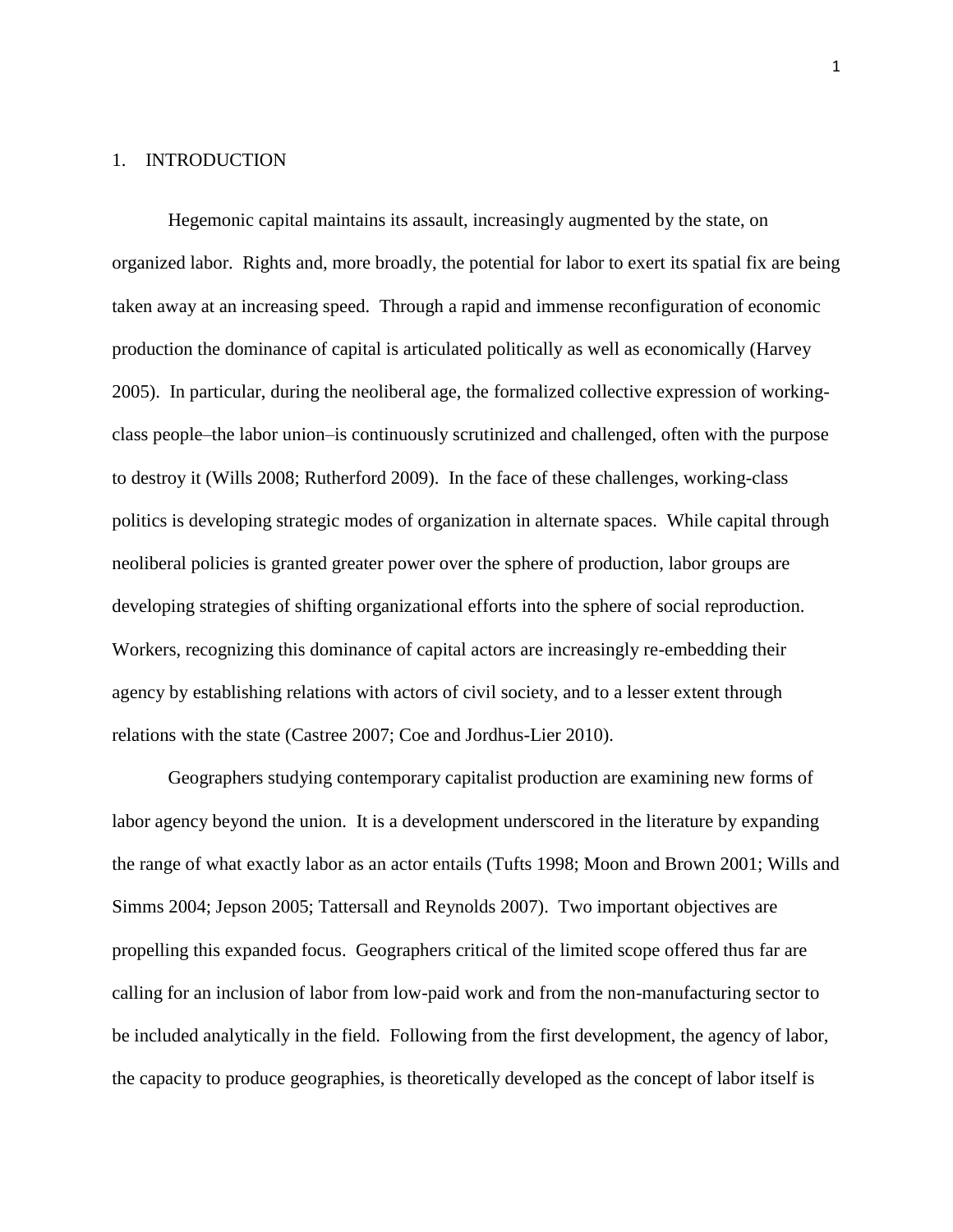expanded. Labor, it is argued, needs to be conceptualized as a spatial actor beyond that articulated through the formal union related to the place of production (Coe and Jordhus-Lier 2010). Labor agency should be understood as the potential to exert spatial fixes of labor as a class or identity rather than organizational efforts by the unions. Ultimately then, I argue, this new focus of labor geography is proposing an evolved analytical understanding of exactly who the working class is. This thesis presents a case study of a community-based workers' organization, the Coalition of Immokalee Workers (CIW), representing exploited migrant farmworkers in southwestern Florida. Through a case-study of how these workers are embedding their agency in civil society, an analysis can be made of what potential working-class praxis has now become in the neoliberal age.

In my research workers have forged alliances within civil society after realizing the futility of dialogue with capital actors and localized state actors. Empirically the research examines a group of migrant farm-workers: the CIW. The group is contesting its working conditions by challenging several multi-national corporations through alternate relations within their production network (CIW 2003a; CIW 2003b). Shrewdly, the workers have identified other actors who are part of this production network, notably social and state actors. In particular, social actors, represented by student activists and the faith-based community, have enabled the workers to reconfigure spatially the production network and as a result effectively improve their living and working conditions locally in Florida (Higgins 1998; Laughlin 2007).

In a wide sense this thesis seeks to examine labor agency expressed outside the traditional form established through unions. My research suggests the CIW, a community-based farmworkers organization, provides a case-study of labor agency expressed beyond the labor union.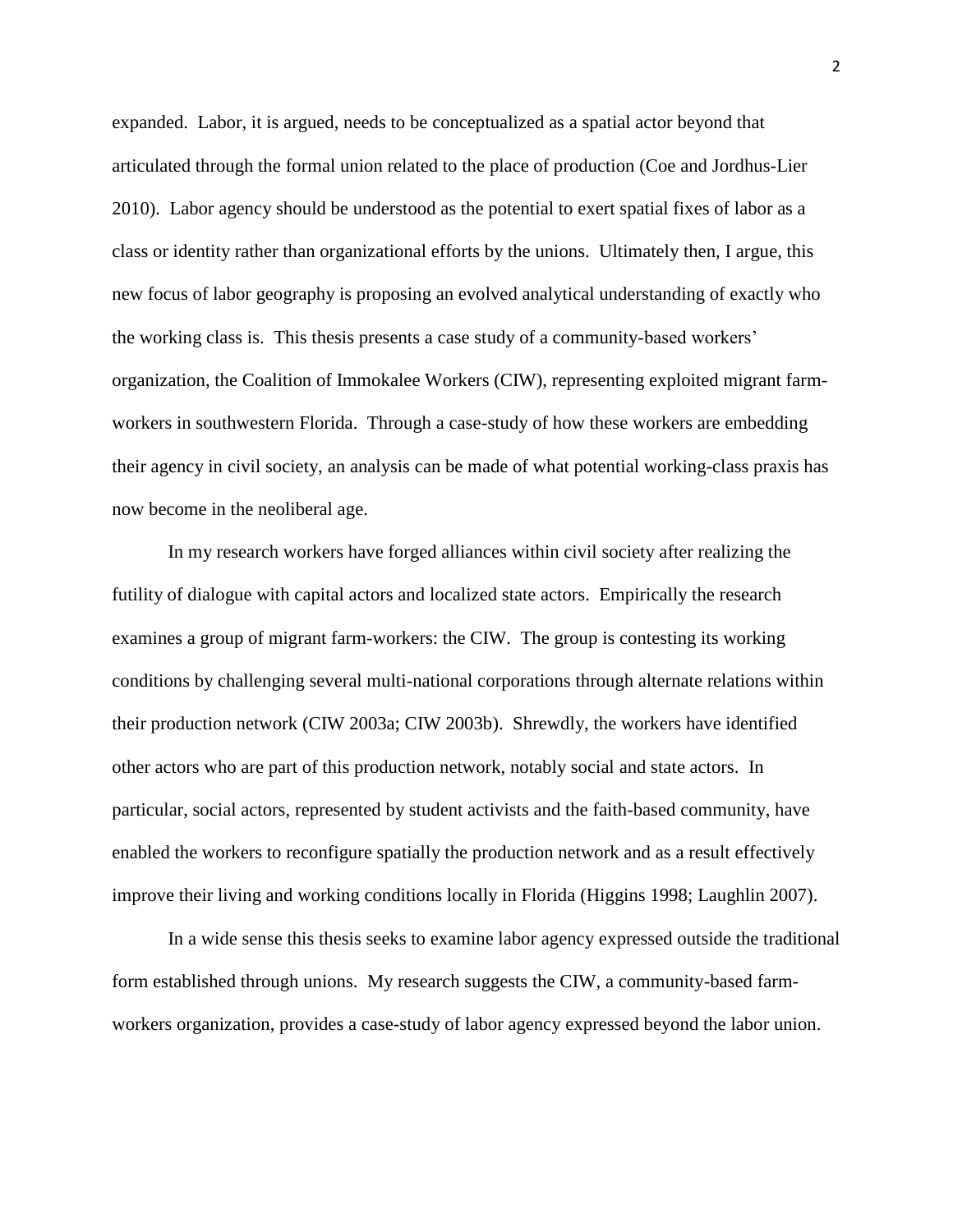By doing so the research fills a so far omitted aspect of labor agency. How can contemporary labor, as a class-, social- and political actor, manifest its 'spatial fix' on the capitalist landscape?

Chapter two situates this research within the literature through a discussion on the current standing and recent developments of the literature on labor geography. In particular the discussion in chapter two and the remainder of the thesis focus on how we can understand the *agency* of labor. Chapter three provides a methodological account of the completed research and data production. The thesis's analytical sections start with chapter four, providing an examination of the conditions of production which the CIW is contesting. More specifically, I argue that the realities of production are denying the farm-workers of Immokalee the potential to organize. Simultaneously, these conditions of work are reproducing themselves as structures in the sphere of social reproduction. These produced structures afford the farm-workers a possibility to organize in alternate spaces in place of a *union* (which by definition will be rooted in the place of production). Chapter five examines how the CIW as a community-based organization *realizes* its limitations based on its position within the economic landscape. The chapter then highlights the strategic choice of alliances in augmenting the CIW's agency, specifically with the faith-based community. The sixth and final analytical chapter examines the spatiality of these strategies. The realization of these strategies carried out by the Immokalee workers proves pivotal in their successful campaigns contesting multi-national corporations. The concluding chapter provides remarks and a brief discussion of how the praxis of the CIW might point to future directions for analytical research on conceptualization of labor agency.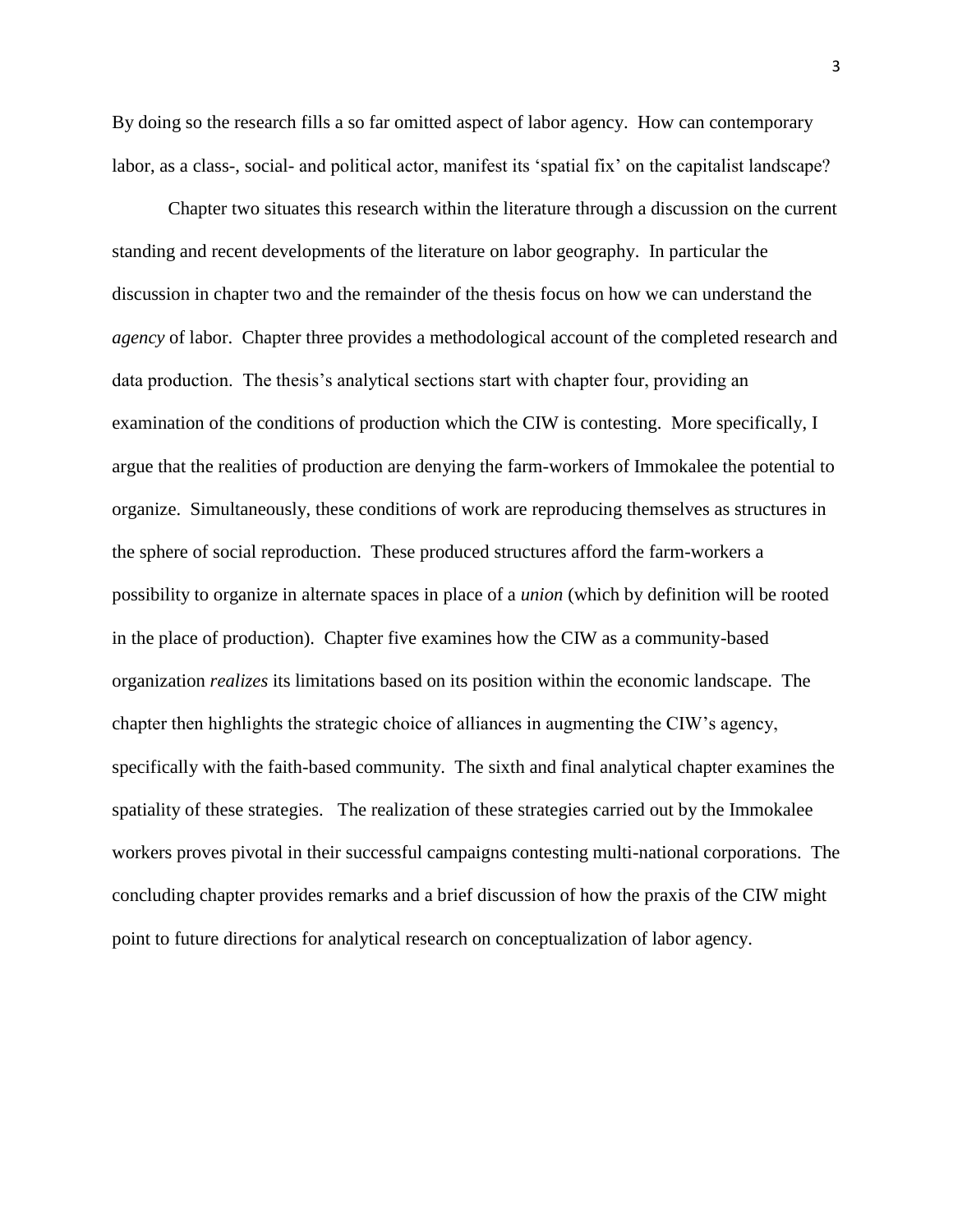## <span id="page-11-0"></span>2. THEORETICAL FRAMEWORK: LABOR AND GEOGRAPHY

Geographical approaches to labor over the past decade and half have increasingly developed labor as an actor capable of imposing its own purpose on the spatiality of capitalist production (Mitchell 1996; Peck 1996; Herod 1998; Savage 1998). Labor, in its theoretical conceptualization, has gone through several shifts in the field of geography leading up to this understanding. The arrival of labor geography establishes labor ontologically as an actor with similar capacities to that of capital to produce space (Herod 1998). In a plain understanding of this narrative, through collective action or choices on an individual level, workers are producing capitalist geographies. Through the initial development of labor geography, as a sub-discipline of economic geography, the traditional strategic collective forms taken by workers, i.e. the labor union, have extensively been mapped out.

Following this single-focused approach of the labor geography narrative, labor as an actor has been identified primarily by an organizational approach manifested through the labor unions. In this understanding the formal union is seen as representing the agency of labor as a collective within the capital-labor relation. A critique raised by labor geographers points to the restrictions, and perhaps omissions, of which populations of labor are given attention in this literature and ultimately what labor as an identity entails. Particularly as we approach a fifth decade of neoliberalism, a steadily growing segment of labor will be left out of this particular discussion, given its focus on organized unions. Contestation of the production of capitalist landscapes is found outside the frameworks of the traditional relations of formal labor unions, as the restructuring, in particular embodied by spatial relocation, of the manufacturing sector continues (Castree 2007; Lier 2007; Wills 2008; Bergene, Endresen, and Knutsen 2010). Responding to this criticism in the field, recent developments within labor geography suggest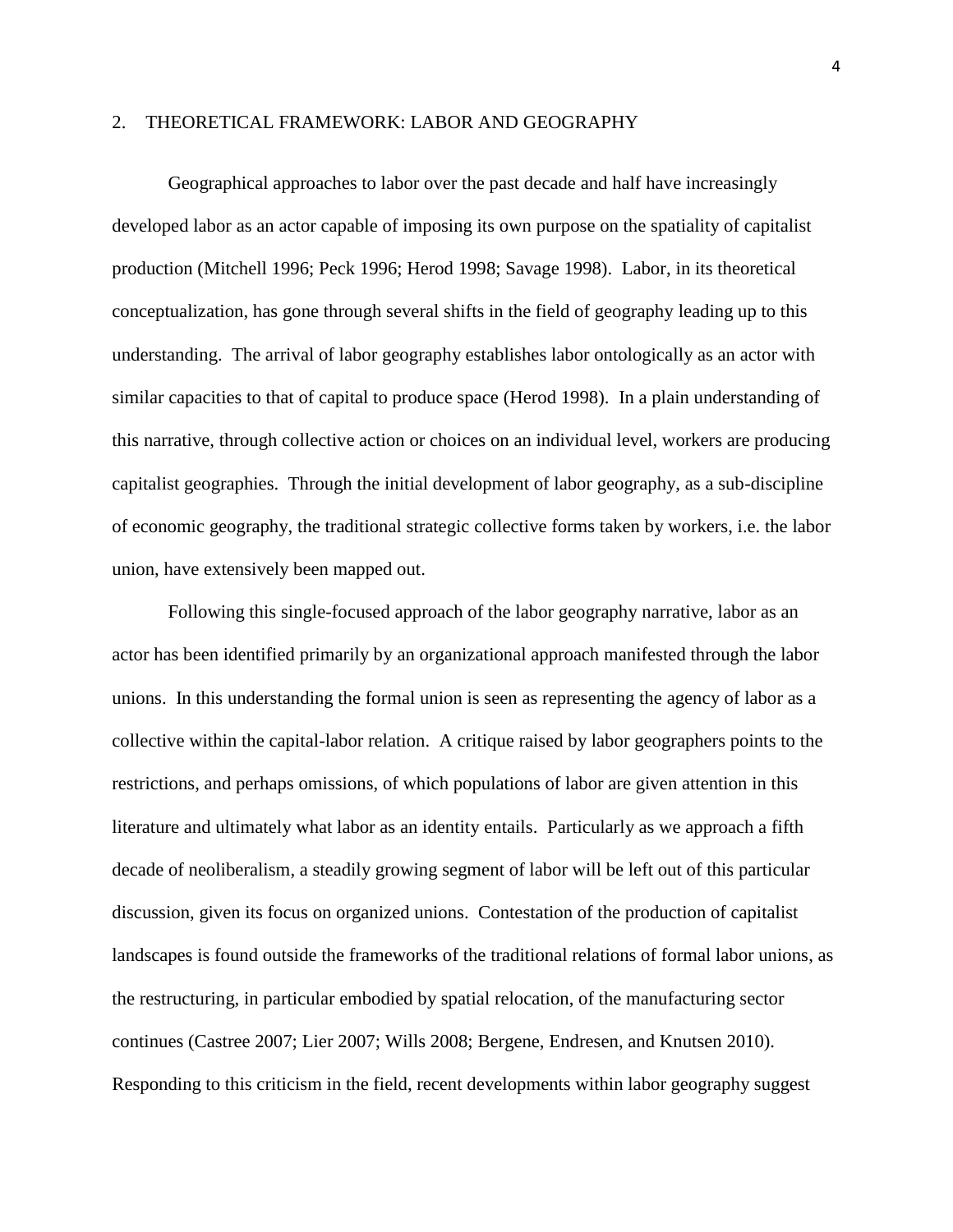that not only a wider definition of *labor* is necessary, but the concept of labor agency - the act of labor expressing its objectives on capitalist geographies - needs to be seen in dialectic relation to actors beyond those of capital (Castree 2007; Lier 2007; Wills 2008; Coe and Jordhus-Lier 2010).

Two beneficial intentions are underscored in this emerging course of labor geography. Savage and Tufts (2009) suggest it is politically imperative for workers and progressive politics to develop this praxis further. This concern arises as a reflection of the dismantling of manufacturing jobs and the as a result the political voice of labor manifested in the unions, while the increasingly common practice of non-unionized service-sector employment is in need of developing its own political praxis. Other labor geographers (Castree 2007; Coe and Jordhus-Lier 2010), though certainly not dismissing the need for continued development of a workingclass praxis, see this development taking place beyond the worker-capital relations an important theoretical improvement. In particular the theoretical development is seen as to provide a better understanding of a central component in the field, namely *labor agency*. To understand how this recent change of direction impacts labor geography, and what this emerging political praxis means for workers contesting the geographies of contemporary economic production, it is beneficial to expand on what is understood by both labor and labor agency within the field of geography and how it has developed over time.

## <span id="page-12-0"></span>2.1 Labor and Marxist Geography

The sub-field of labor geography departs from a critique aimed at the field of radical geography. Within Marxist geography labor remained a passive actor in a landscape largely determined by forces, or the agency, of capitalism (see Lefebvre 1974; Harvey 1982; Smith 1984). Labor as a concept then in radical geography initially evolves from Marx's development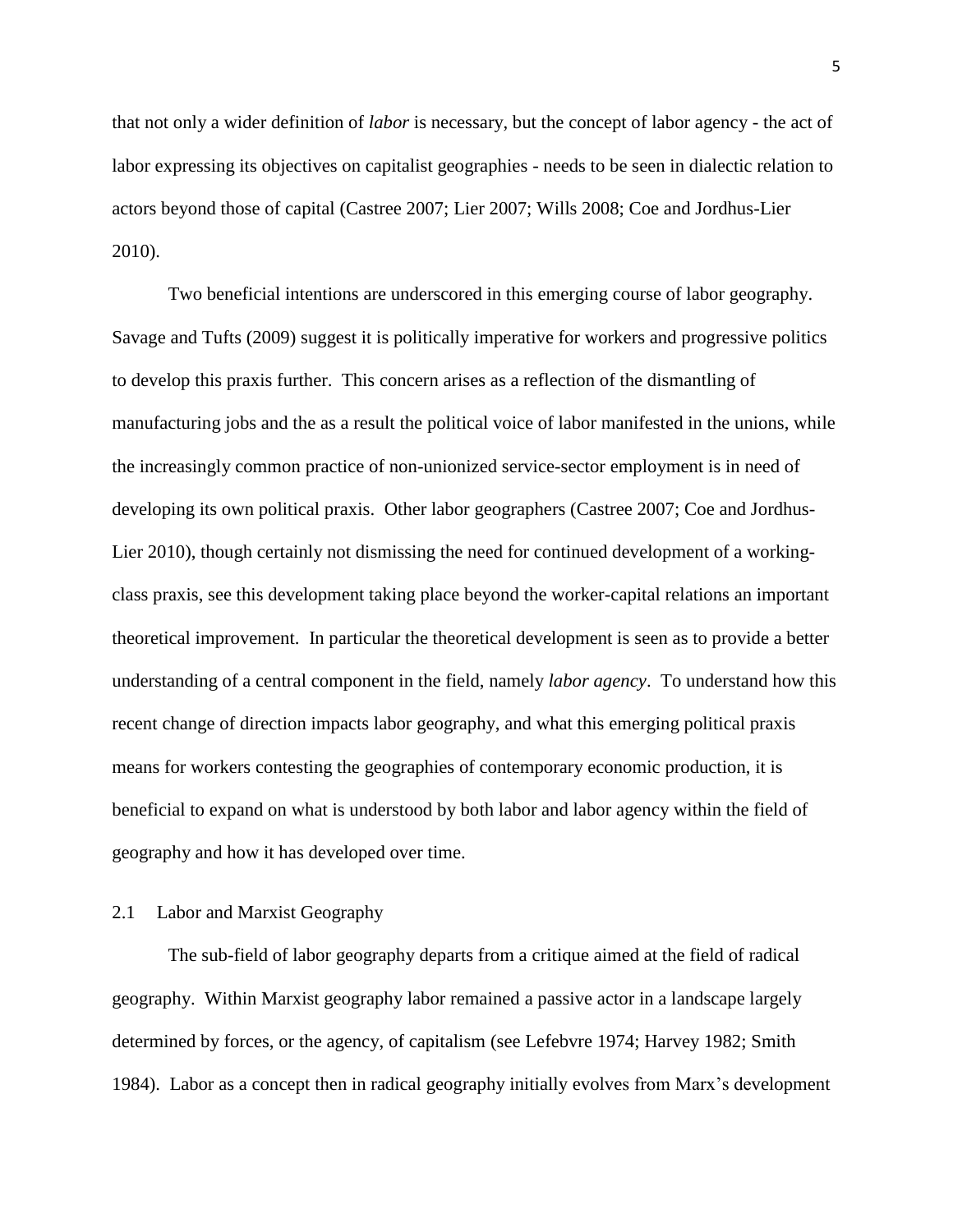of the labor theory of value in *Das Kapital* in which the value of commodities produced relate to the workers in production (Herod 2001). In this reading labor is seen and identified as a fundamental category of capitalist production. Capitalism is a mode of production essentially based on two forms of commodities; that of the means of production and that of labor power. Workers are seen as the exclusive producers of value, while capitalists benefit from the value produced. Labor is a fundamental part of allowing for capitalist production. Within this process, if we analyze the labor theory of value as a political or ethical concern, rather than as an ontological critique aimed at capitalist production, capitalists have a strong influence–and to a certain extent control—over the means of production. Labor needs to sell its labor power in order for capitalist production to take place. The relationship between employee and employer can often be characterized by conflicting views, which again results in struggle—class struggle—between the actors in control of the means of production, and the population selling its labor to work the means of production. Ultimately then this means labor contests the production of capitalist geographies itself.

An obvious, but nevertheless insightful, observation made by Marx is that capitalism necessitates the production of a capitalist society. The conditions of power in economic production are reproduced in what is defined as the social sphere of society, or specifically understood in this discussion as the sphere of social reproduction (Harvey 1982). As Massey (1984) argues, the geography of a society makes a difference to how that society works. In the narrative developed in geography in the 1970s space is incorporated as a central part of the explanation of how capitalism as a system operates. Yet, as Herod (2001a) suggests, radical geographers only provided a limited insight into how a geography of capitalism is shaped. In an important omission the role of laborers, despite their exclusive role as producers of value in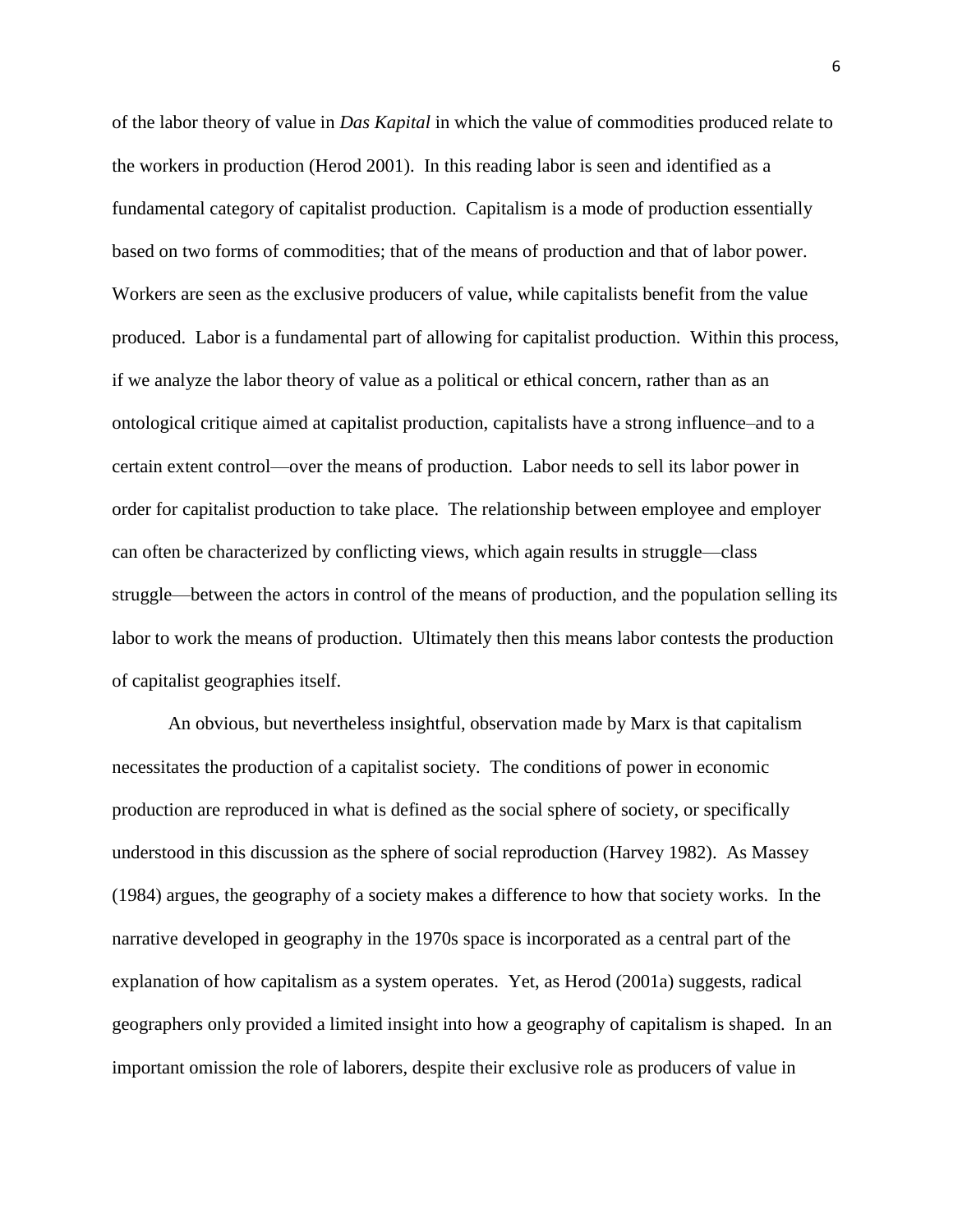forging capitalist geographies, was ignored. Focus remained primarily upon the activities of capital actors in order to explain the geography of capitalism. Workers were considered to be inactive consequences in the process of making landscapes (Herod 2001a). The contestation of capitalist production, struggles which take place not only in the workplace, but also beyond, in what has been referred to by labor geographers as the place of social reproduction (Peck 1996), remained outside of any analytical geographic work. The ontological shift of labor in geography from a passive actor to an actor with agency provides us with a study of how workers seek to shape the geography of society. Labor in this narrative is no longer simply a necessary partner to the means of production, but rather a sentient actor with the capacity to shape the landscape of capitalism through the *agency* of labor.

#### <span id="page-14-0"></span>2.2 Labor Agency

Labor agency, often identified as a signature feature of labor geography, remains conceptually a central issue of theoretical conversations in the field (Castree 2007; Wills 2009; Coe and Jordhus-Lier 2010). In the following discussion I will briefly highlight how conceptualizations of *labor agency* correlate with the development of labor, as a theoretical concept, within the wider discipline of economic geography. A discussion of agency, I believe, provides the thesis with an apt narrative then of how the development of labor within geography leads to the establishment of labor geography and simultaneously provides us with a useful point of departure to situate the theoretical ramifications of this recent ascension to a *fourth stage* of labor agency.

Labor, as shown in the discussion of labor and Marxist geography in 1970s, has gone through different periods of appreciation in geographic theory. Herod (1995), in his influential call for a *labor geography*, argued important pieces of how we understand the production of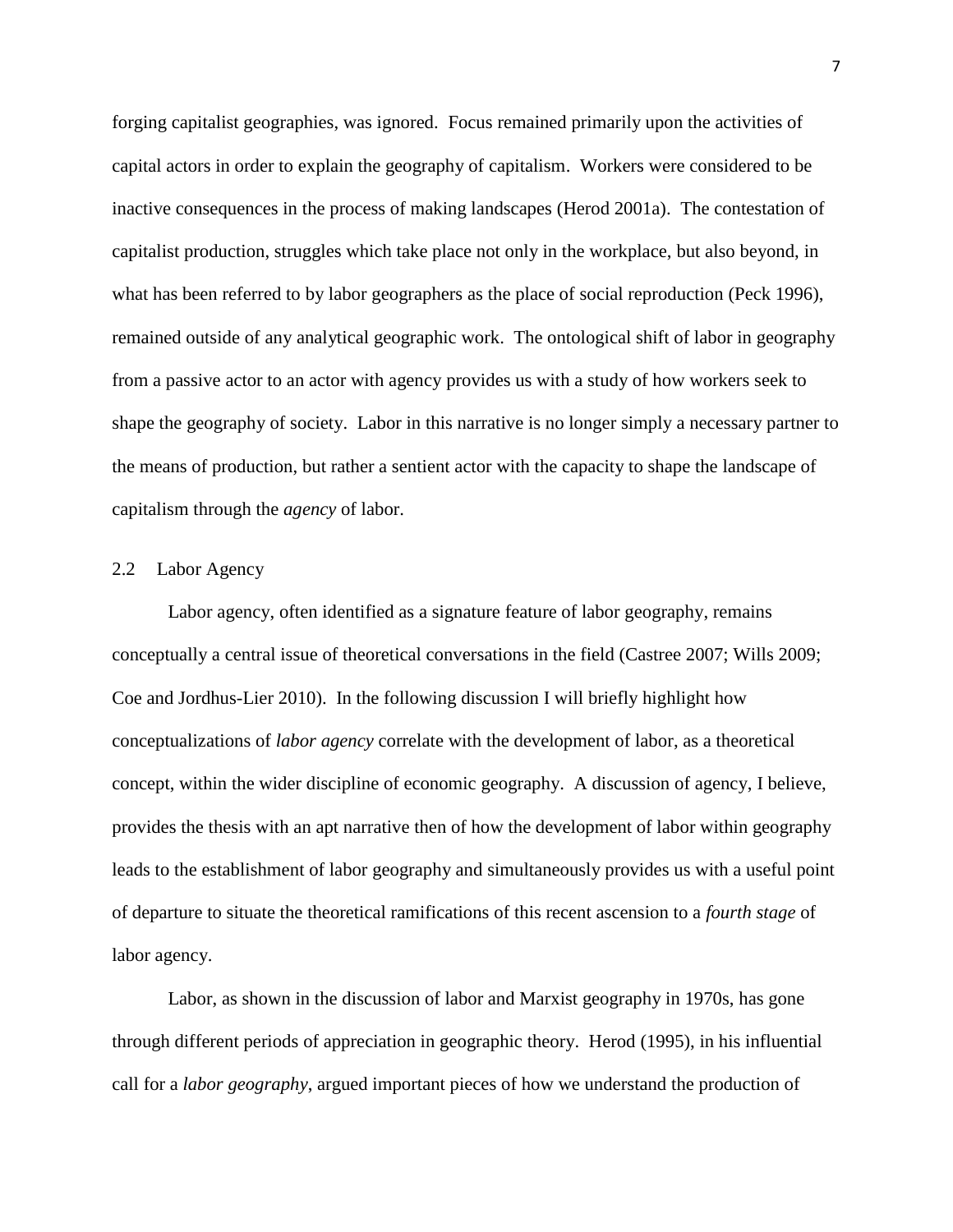geographies are omitted in radical geography by not fully appreciating what labor agency is. Perhaps paradoxically, as Herod (2001) points out himself, it is a critique aimed at both neoclassical economists as well as Marxist geographers. If labor in geography can be seen as having evolved through two very different narratives of economic geography, namely classical economic interpretations and a Marxist approach, the call for the study of *labor geography* allowed for a third stage (Coe and Jordhus-Lier 2010). Literature emerged which demonstrated the ability of workers to create organizations to hamper and reject the demands of capital. During this phase labor geography literature gave much emphasis to a relatively privileged but now rapidly diminishing workforce in the manufacturing sector. Related to this focus on a specific and delimited actor of labor represented by unions, the agency of workers as a class or an identity remained under-theorized (Castree 2008).

In reaction to a restricted definition of labor agency, recent developments undertaken by geographers argue a fourth stage is developing on how the discipline of geography understands working-class politics. The development of this fourth phase can be recognized by an evolving or perhaps expanding understanding of labor agency. New sectors of production and geographic places of contemporary capitalism are given attention in this emerging approach (Coe and Jordhus-Lier 2010). It is an expansion of labor geography literature that is important for the development of agency theoretically. In order to better highlight this development I briefly mention the different strands of work within this fourth stage which has emerged so far. We can start by accounting for the evolvement of economic sectors now included in labor geography, research developing in this approach has been produced on low-paid service work and publicsector work (see Walsh 2000; Wills 2005; Herod and Aguiar 2006; Savage 2006), new arenas of action such as consumption-based campaigns (see Hartwick 2000; Johns and Vural 2000; Silvey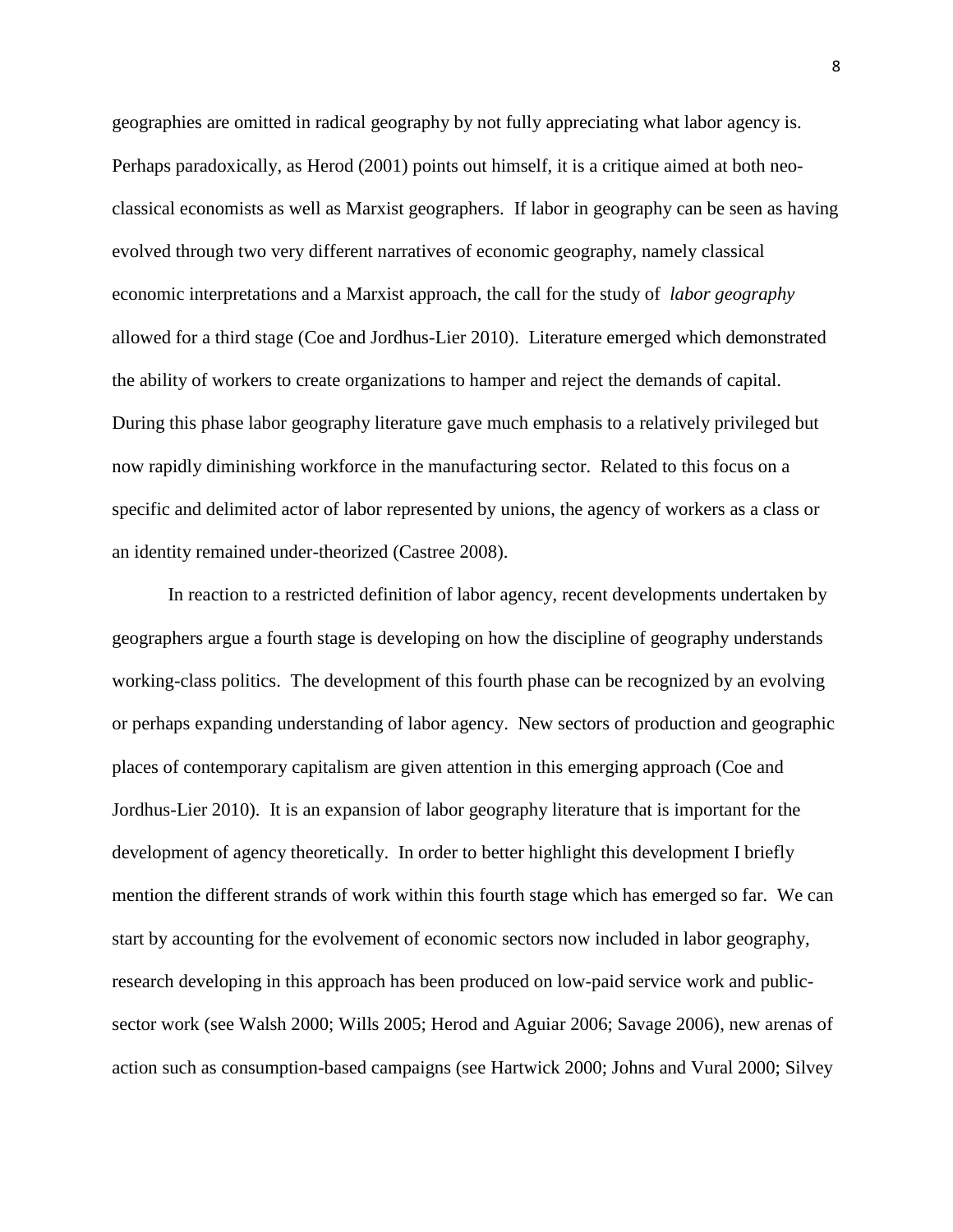2006) (particularly important for this thesis discussion), new modes of organization, in this research highlighted by community-unionism, (see Tufts 1998; Wills 2001; Lier and Stokke 2006) as well as new geographical domains (see Lambert and Webster 2001; Hale 2005).

To return to the question on the theory of agency in labor geography one can ask what has been gained through this development of a fourth stage. The expansion of agency within labor geography opens up two important aspects highlighted throughout this discussion. Agency recognized beyond the union provide a wider analytical definition of what labor as a class or identity entails. Labor agency recognized beyond organizational efforts at the place of production, i.e. a capital-labor relation, provides a more sophisticated approach to understanding the potential of working-class politics. Particularly, it is a development which so far has sought to include actors in civil society and the state, which are engaged by labor (see Tufts 1998; Castree 2007; Lier 2007; Wills 2008; Tufts and Savage 2009; Wills 2009; Coe and Jordhus-Lier 2010). This engagement means that labor agency is manifested and carried out in the sphere of social reproduction as well as that of the sphere of production. These developments open up numerous new avenues of analytical approaches in labor geography. One notable approach which has been given much attention by labor geographers is the concept of community unionism, where the role of actors in civil society is given increased focus. In what follows I offer an introduction to community unionism in geography and elaborate on how I situate my case-study within this literature.

#### <span id="page-16-0"></span>2.3 Community Unionism

After having discussed ongoing debates of the concept of agency within labor geography it is hopefully clear important questions emerges. More specifically perhaps for this discussion, how is labor agency manifested in this so-called fourth stage if not, as earlier has been the case,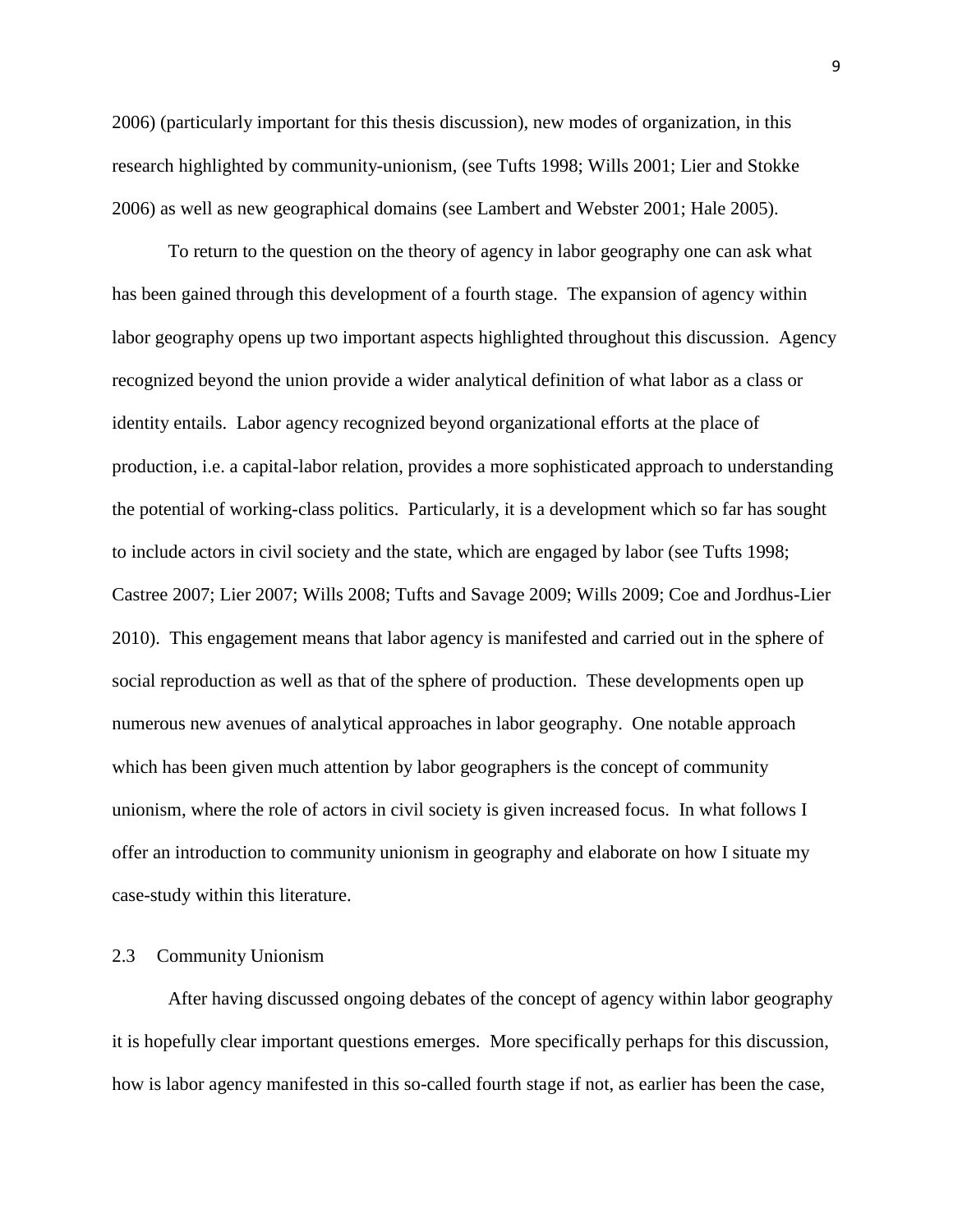in relation capital, and how it can be approached theoretically? Herod (2003) at an early stage suggested it is of pivotal importance to develop an understanding of how labor agency is embedded in the workers' wider geography; this should unsurprisingly include both the sphere of production and social reproduction. Coe and Jordhus-Lier (2010) make a similar claim in their recent article, asking how, and where, is the agency of labor embedded in place of these geographies? This development of recognizing agency of workers taking place beyond a restricted labor-capital relation and trying to understand it in places beyond production has particularly been underscored in academic work associated with the concept of community-based unionism (see Tufts 1998; Moon and Brown 2001; Wills 2001; Tattersall and Reynolds 2007; Moody 2009). As a number of labor geographers have suggested (see Savage 2006; Castree 2007; Lier 2007; Wills 2008; McBride and Greenwood 2009; Tufts and Savage 2009; Bergene et al. 2010; Coe and Jordhus-Lier 2010) through an examination of the wider realities of labor, beyond a restricted understanding of working-class politics in relation to only capital, a deeper understanding of how workers might impact the geographies of capitalism is afforded.

An important and useful distinction to return to is the difference between the *place of production* and the *place of social reproduction* (Peck 1996). This analytical separation of the lives of workers offers a distinction between where capitalist production takes place, such as the picking and processing of tomatoes in the wider production networks of buyers and consumers, versus the place where labor lives and works, such as the town of Immokalee, Florida. Organizing in the place of production then reflects labor agency highlighted in the literature of what Coe and Jordhus-Lier (2010) referred to as a third stage of labor in geography. While labor agency being embedded in the sphere of social reproduction refers to this fourth stage of labor geography.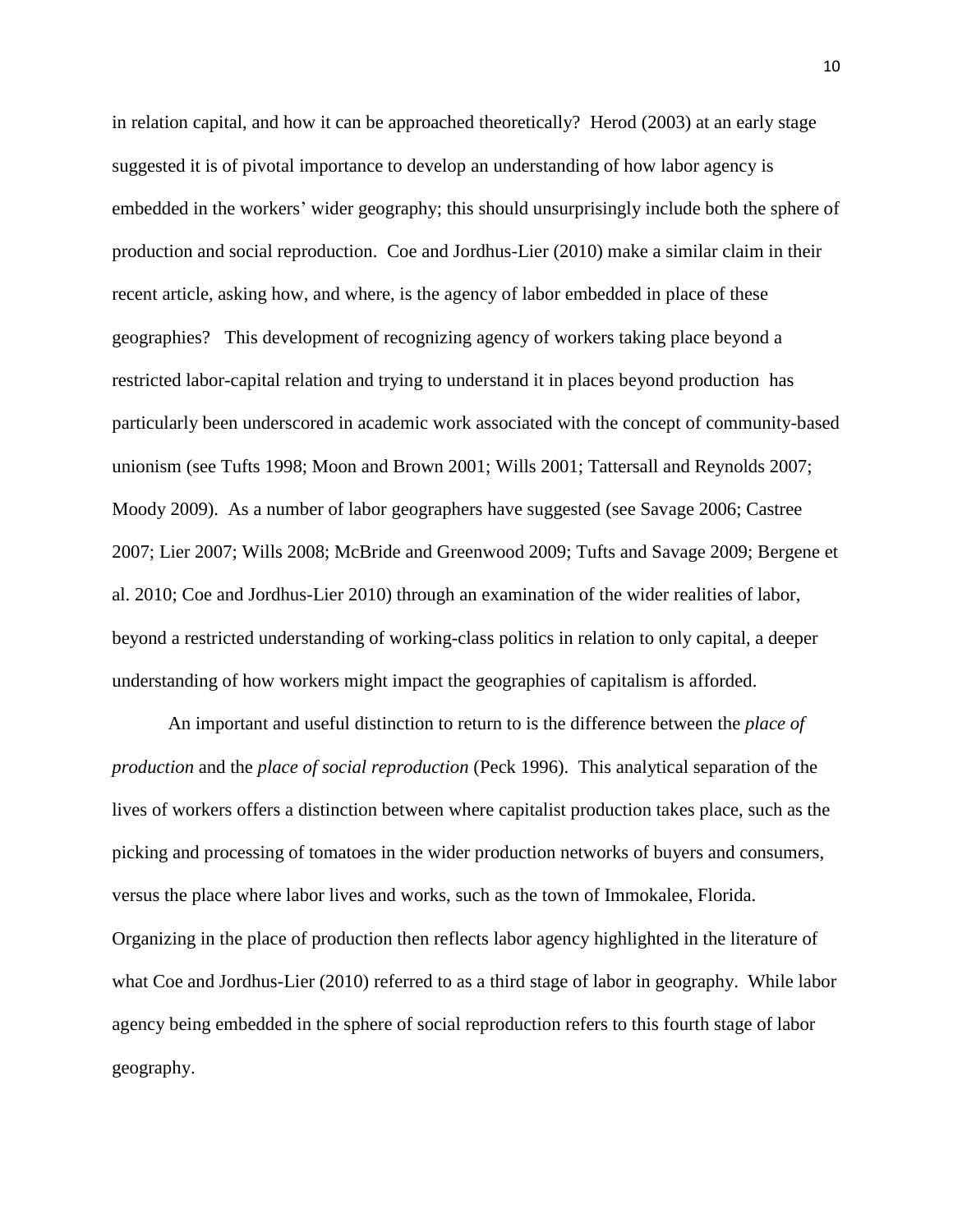These two spheres, of production and social reproduction, are not separate categories but actually closely intertwined. The purpose to separate them here is purely analytical to provide a better understanding of the agency through highlighting the qualities and roles of different actors in the production of capitalist space. Labor and capital influence both these spheres. Part of the argument made here is that community-unionism provides labor with a strategic option to increasingly organize in this sphere of social reproduction. Analytically I propose they do so by establishing relations to actors located within this sphere, namely the faith-based community. When I refer to the space in which actors, such as the faith-based community or the student population, I apply the term civil society; actors within this space, of civil society, are designated as social actors. I do not intend to use these terms synonymously for the sphere of social reproduction. Rather they are the components of the global production network  $(GPN)^1$  which are rooted in the sphere of social reproduction, but not in the sphere of production. Labor and capital as actors, meanwhile, are rooted in both the separate, at least for analytical purposes, spheres. Community-based organizations, though most of the time referring to actors of civil society, will not have that exclusive understanding in this discussion. The CIW, I believe, provides an example of a community-based organization which to some extent is spanning both these different spheres. Furthermore, as hopefully will be clear following the end of the argument of this thesis, community-based unionism very much embodies a strategic link of labor between the two spheres. It is a strategy workers undertake to shift the reality of the GPN of which they are a part. Again it is important to underscore the analytical reasoning for imposing these separations. Civil society and social actors remain relationally connected to the sphere of

 $\overline{\phantom{a}}$ 

<sup>&</sup>lt;sup>1</sup> See sub-section 2.4 Global Production Networks and the Geographies of Contemporary Capitalism for an in-depth discussion of this concept.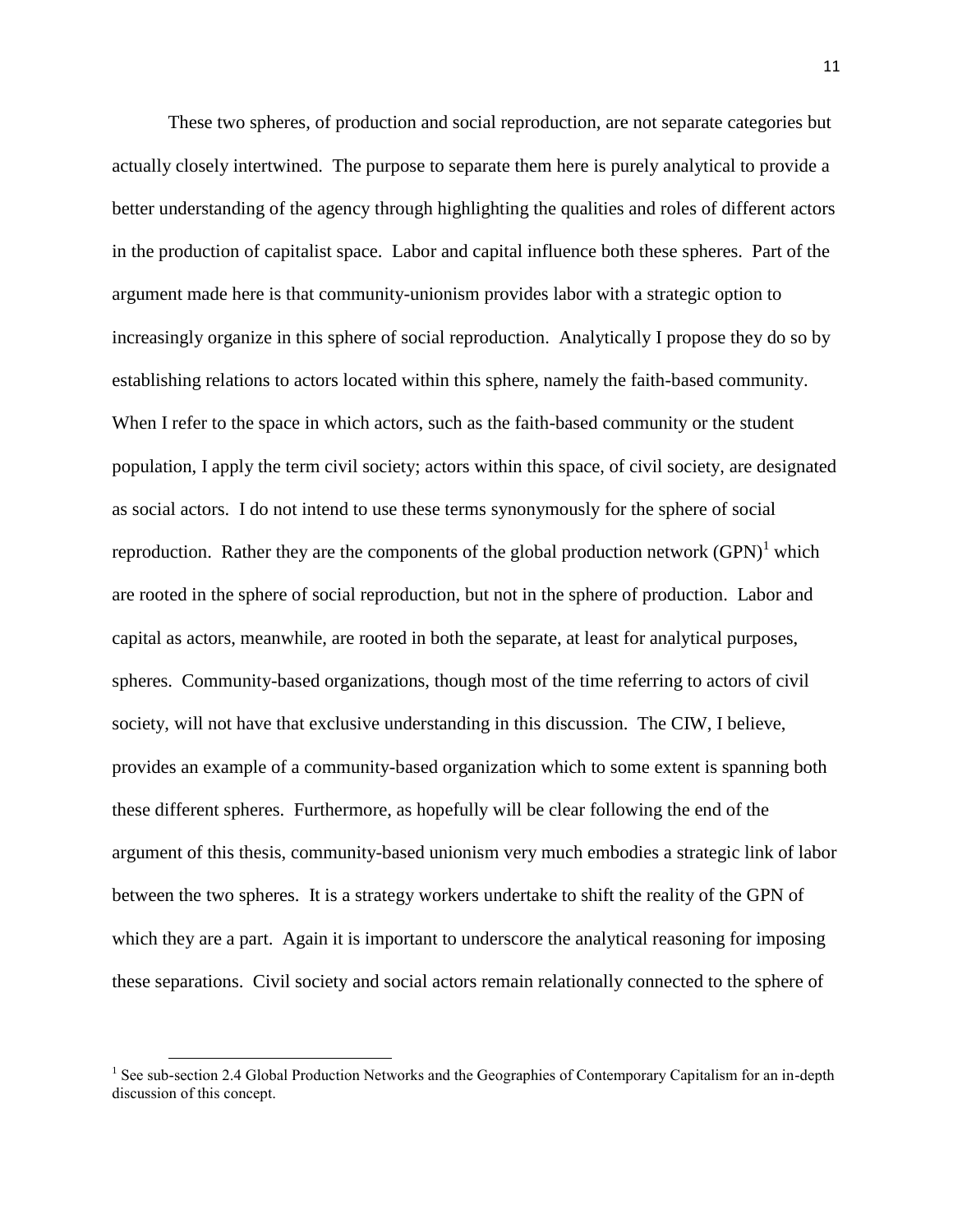production, but in this discussion I apply analytical categorizations to better highlight the processes of labor embedding its agency in the sphere of social reproduction.

Community-unionism, to return to the discussion of it as a concept, is a strategy that opens up opportunities for workers undertaking organizational tactics that are rooted in the place(s) of social reproduction rather than in the place(s) of production (Tufts 1998; Moon and Brown 2001; Wills 2001; Fine 2005; Tattersall and Reynolds 2007). Labor geographers have focused on how community-oriented unionism can be seen as a response to the work-place related and socio-spatial obstacles of economic restructuring, which is reflected in capital's increased dominance over the process of production and the increased fragmentation of workers in recent decades (Savage 1998; Tufts 1998; Walsh 2000; Waterman and Wills 2001; Lier and Stokke 2006). Fragmentation refers to the dispersing of around whom, how and where work is organized (Coe and Jordhus-Lier 2010). This dynamic increasingly characterizes much of the contemporary labor force, but for the migrant farmworkers examined in this thesis, fragmentation has been an obstacle for some time. Naturally the relation between capital and labor is dominant in the place of production, while that of reproduction is marked by workers' relations to the community and to the state. To once again repeat Marx's axiom, capitalist production necessitates a capitalist space. Labor, then, reflecting new geographies of work and ever more coercive capital, is increasingly embedding its agency into civil society to contest the prevailing conditions in places of work.

Yet, the scope of this strategy remains wide. In an anthology of community-based unionism McBride and Greenwood (2010) highlight labor geographers' categorization of the different available strategies. The categorization provides a useful and elucidating point of departure for this discussion. Community-unionism situated in labor geography in this approach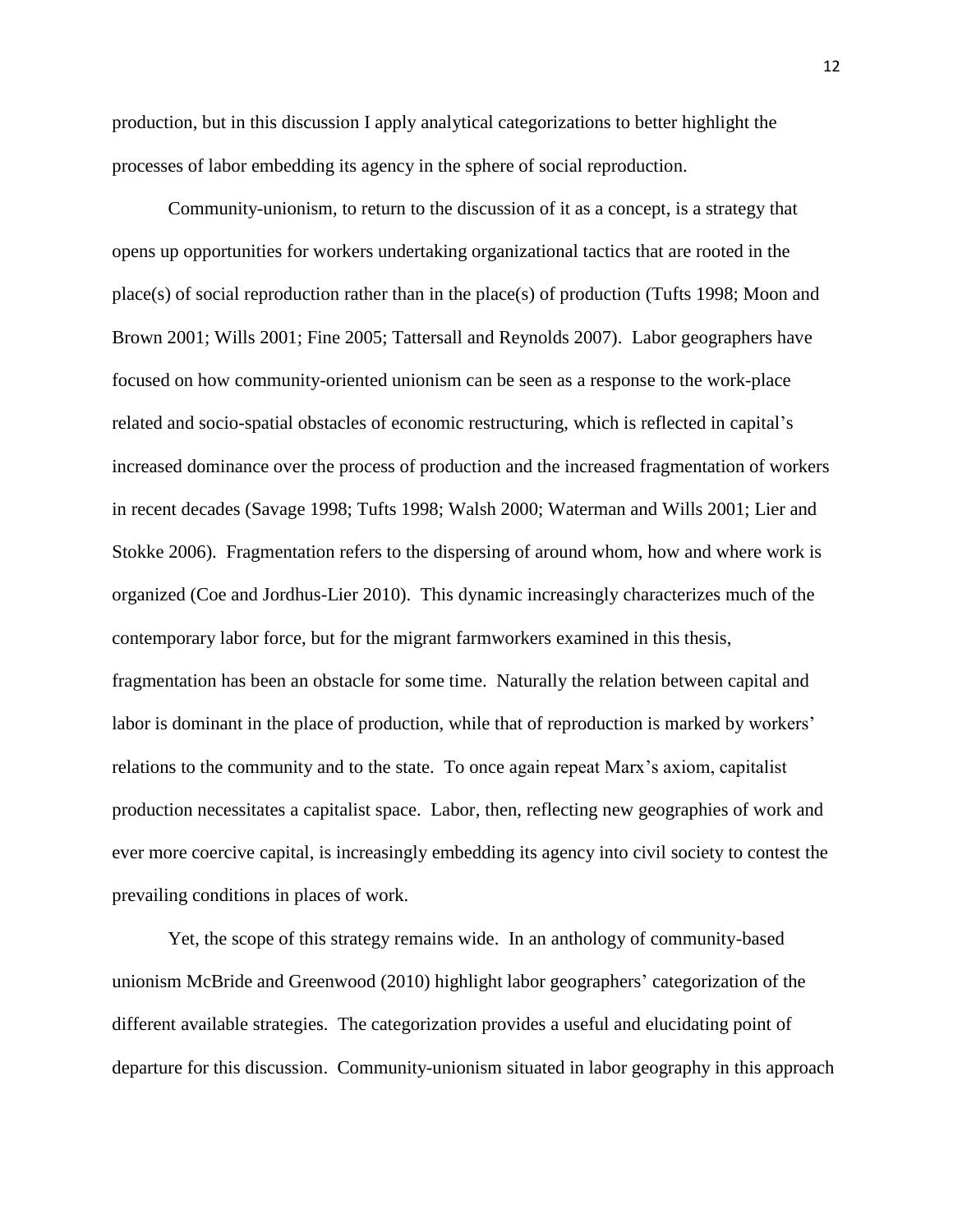refers to three distinct categories or strategies, which include (1) a coalition between community organizations and labor unions; (2) community-based workplace organizing, which can refer to either a community organization or a union seeking to organize workers based on interests and issues rather than around the workplace (Tattersall 2010); and (3) the strategies by unions which are place-based, such as AFL-CIO's Union Cities program (Tattersall 2007). Strategies in this narrative have typically been defined in relation to labor unions extending their agency into civil society. The unions, or the labor agency, in these cases remain rooted in the place of production as they seek to embed its agency within places of the sphere of social reproduction. The discussion in this thesis, on the other hand, examines an example where the workers are wholly organized beyond the labor union and outside the sphere of production.

These strategies, as opposed to a labor-capital response to shifting economic realities, provide a socio-spatial answer to restructuring processes of economic production (Jessop, Brenner and Smith 2008; Coe and Jordhus-Lier 2010). The stretch into the sphere of social reproduction is exemplified by new sites of recruitment (Savage 1998), where laborers are no longer necessarily recruited or organized in the place of production. Similarly, *targets* of labor contestation need not be located at the place of production of the workers any longer, meaning workers can target alternate sites of production within their GPN which need not be their own work-place or employer (Routledge and Cumbers 2006; Savage 2006; Rutherford 2009; Tufts and Savage 2009; Tattersall 2010). Community-unionism literature shows how these alternate strategies are carried out by seeking out new partners in civil society and incorporating their claims and capacity into workers' struggles.

Paradoxically, then, the capitalist exclusion of unionized labor has forced the voice of working-class politics to be articulated and organized into new spheres. It is a development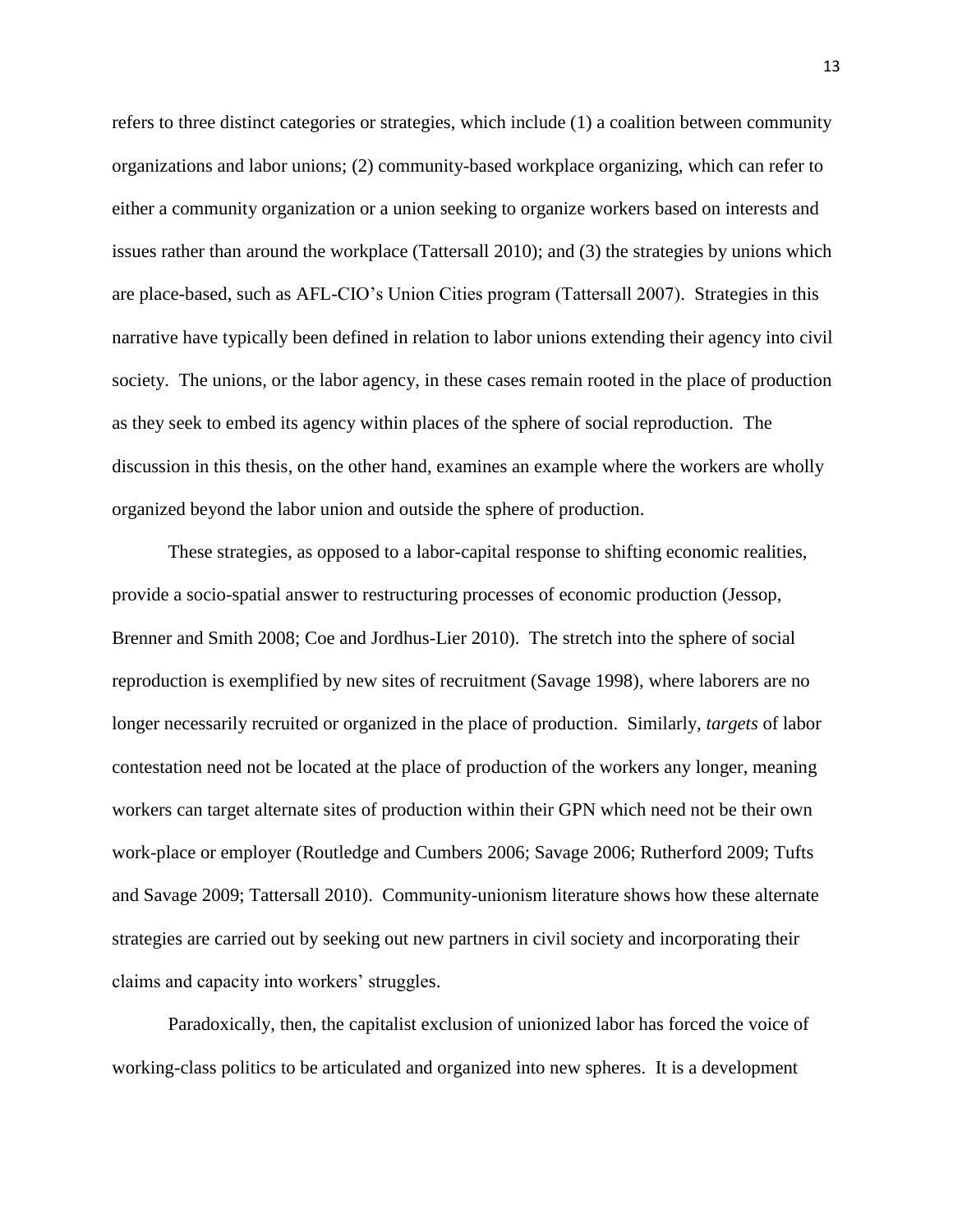which potentially can renew workers' strength and political visions, evolving into a more forceful and efficient praxis for working-class politics. Building on these paths of strategic options for workers, then, it is important to situate the discussion of these optional strategies visà-vis the concept of agency, and specifically what labor agency means to community unionism. In what follows I provide a discussion of the dialectic relation of embedded agency in the situation of labor and social actors. In this relation labor actors create alliances with civil society to further leverage their own agency (Coe and Jordhus-Lier 2010).

To embed its agency in the sphere of social reproduction workers formulate their demands in terms of objectives that overlap with their communities' needs and that of labors' objectives (Lier 2007). This dynamic is well documented in the case study-based literature on community-oriented unionism, which provides telling illustrations of how labor agency is embedded in the community (Savage 1998; Tufts 1998; Walsh 2000; Pastor 2001; Wills 2001). Yet, most of this strategy has been discussed in case studies in which a labor union has organized within a community. What this discussion adds is an example of labor outside of the union organizing in the sphere of social reproduction. Chapter five highlights this strategy of the CIW; the argument I make in the chapter is that a community-based organization of workers are capable of replicating similar strategies to that of the traditional union when they embed their agency within the sphere of social reproduction.

To shortly summarize then, community-unionism describes a set of strategies in the toolbox of working-class politics. It is a developing field, which further expands and improves our understanding of labor and its agency. This evolving theorization affords labor geography not only a richer understanding of labor, but also, I believe, a more precise one. Particularly what it provides is a more inclusive definition of labor, and a more defined description of how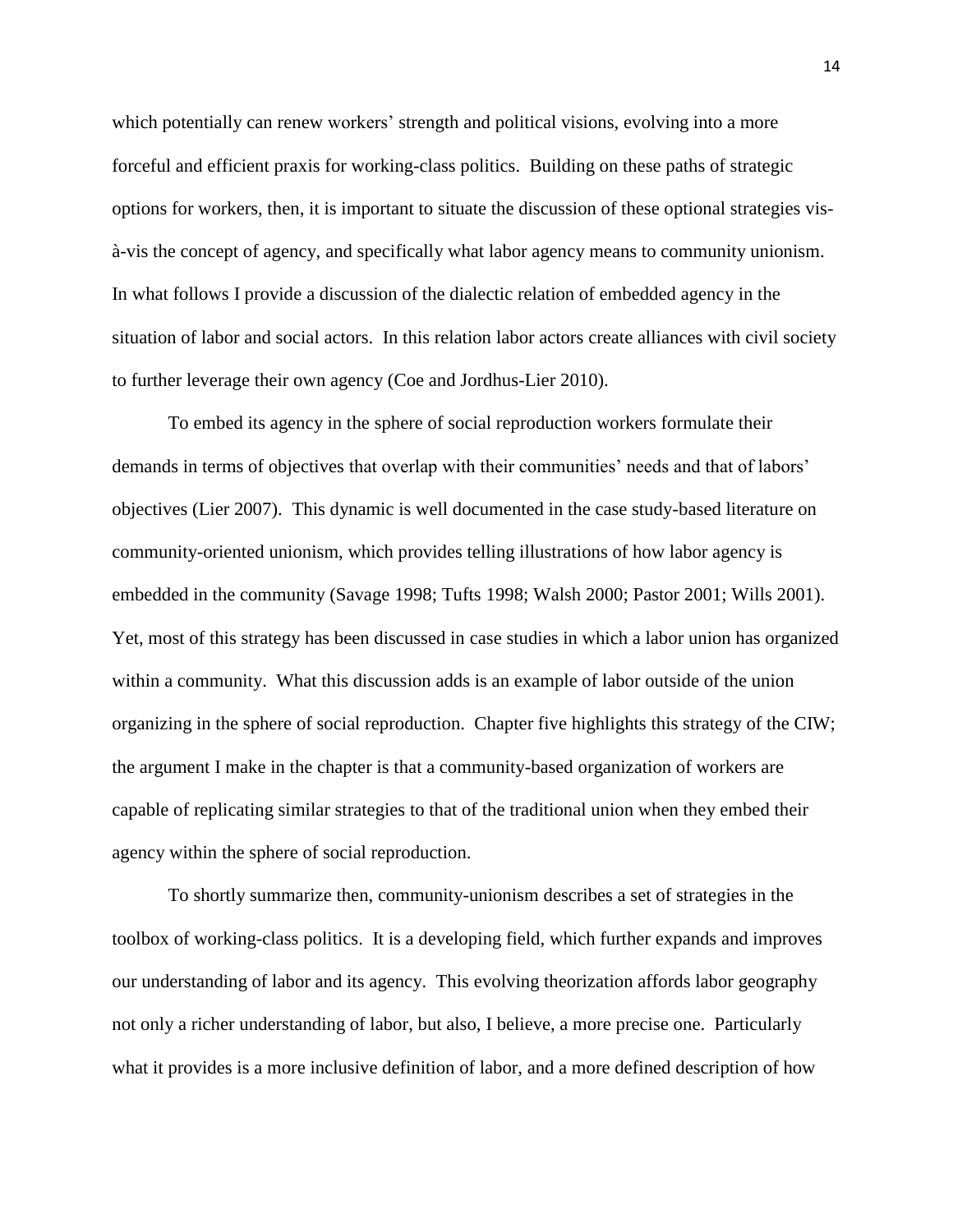and where agency is embedded in the geographies, or GPNs, of capitalist production. For this particular research, then, community unionism describes how a set of workers are organizing beyond and outside of *their* place of production in order to alter the conditions in this very place of production.

The reader, after this discussion of labor, capital-, and social actors, might find the omission of the state as an actor within this discussion surprising particularly given that immigration remains such an important variable of the economic production highlighted in this case-study. However, in this paper, I explicitly frame my research around the relation of labor actors and social actors. Nonetheless, as the state is purposely excluded for analytical reasons, it is important to briefly discuss what role the state holds in relation to this contestation of conditions within production. The state as a political entity provides mediating activities in determining the freedom of capital to control its labor-force within its territorial limits (Harvey 2000). The state then becomes an important actor to which labor embeds its agency when contesting the conditions of production, a fact which is only further reinforced in conditions of migratory labor (a population very much impacted by shifting policies of the state). I do not propose to diminish the role of the state within the production of capitalist geographies; however, I believe it is analytically beneficial to examine specific relations of the process of producing these spaces. In this case then, to further theorize the capacity of labor agency, I seek to explicitly discuss the particular relations of social- and labor actors.

#### <span id="page-22-0"></span>2.4 Global Production Networks and the Geographies of Contemporary Capitalism

Capital, as discussed in this thesis, has gained an increasingly strong grip over production. At the same time capital's command of spatial production has changed. In much of liberal ideologist thought capital is even presented as being detached from space (Friedman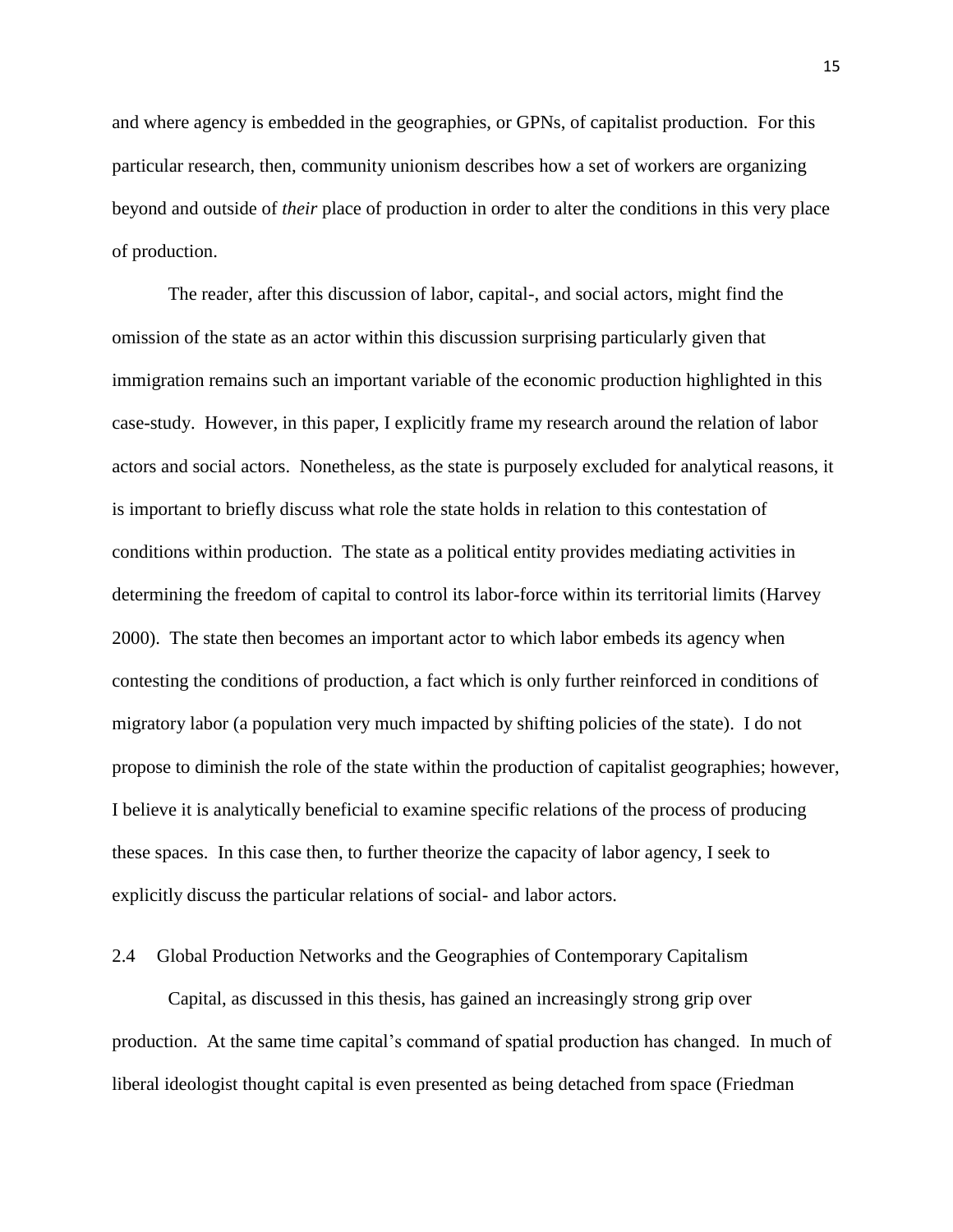2005). In the same processes which have granted capital more control over the place of production, capital has also gained increased influence over space. Though the idea in which free-market capitalism is floating along on a global scale certainly is hyperbolic, capital has, in fact, increased its command over space. While capital has an increased capacity to produce space, the particularities of place are becoming increasingly important (Walker 1999). For geographic analysis this means we need an increased attention to place to understand contemporary capitalist production (Henderson 2002; Coe, Hess, Yeung, Dicken and Henderson 2004). Typically this spatiality of capitalism, depending on one's position, is celebrated as an achievement of detaching humanity from place, or it is approached with concern, as 'placeless' capitalism allows for further and faster (supra-state) exploitation. However, an important aspect of labor geography is the capacity of workers to understand and exploit this perceived ‗placelessness' or the invisible spatiality of production in capitalism (Herod 2001a). It remains clear, then, that even capital with strong command of space has a spatiality that actors can recognize, examine, and strategize against in order to contest the production of geographies. Ultimately what is argued is that within these spaces of capitalist production, or GPNs, different scales and places offer very different possibilities of latent agency.

What the Global Production Network (GPN) approach affords us, as Coe and Jordhus-Lier (2010) discuss in their recent article, is an analytical tool to better discern the spatiality of strategies carried out by different actors of economic production. Spaces of capitalist production viewed through this concept of GPN, it is argued, is not simply a chain of production or the commodity, nor is it a network of companies partaking in production. Rather it is a network characterized by a diverse set of types of actors beyond the simplistic capital-labor relation. The concept of GPN informs the discussion in this analysis as a tool to situate labor agency in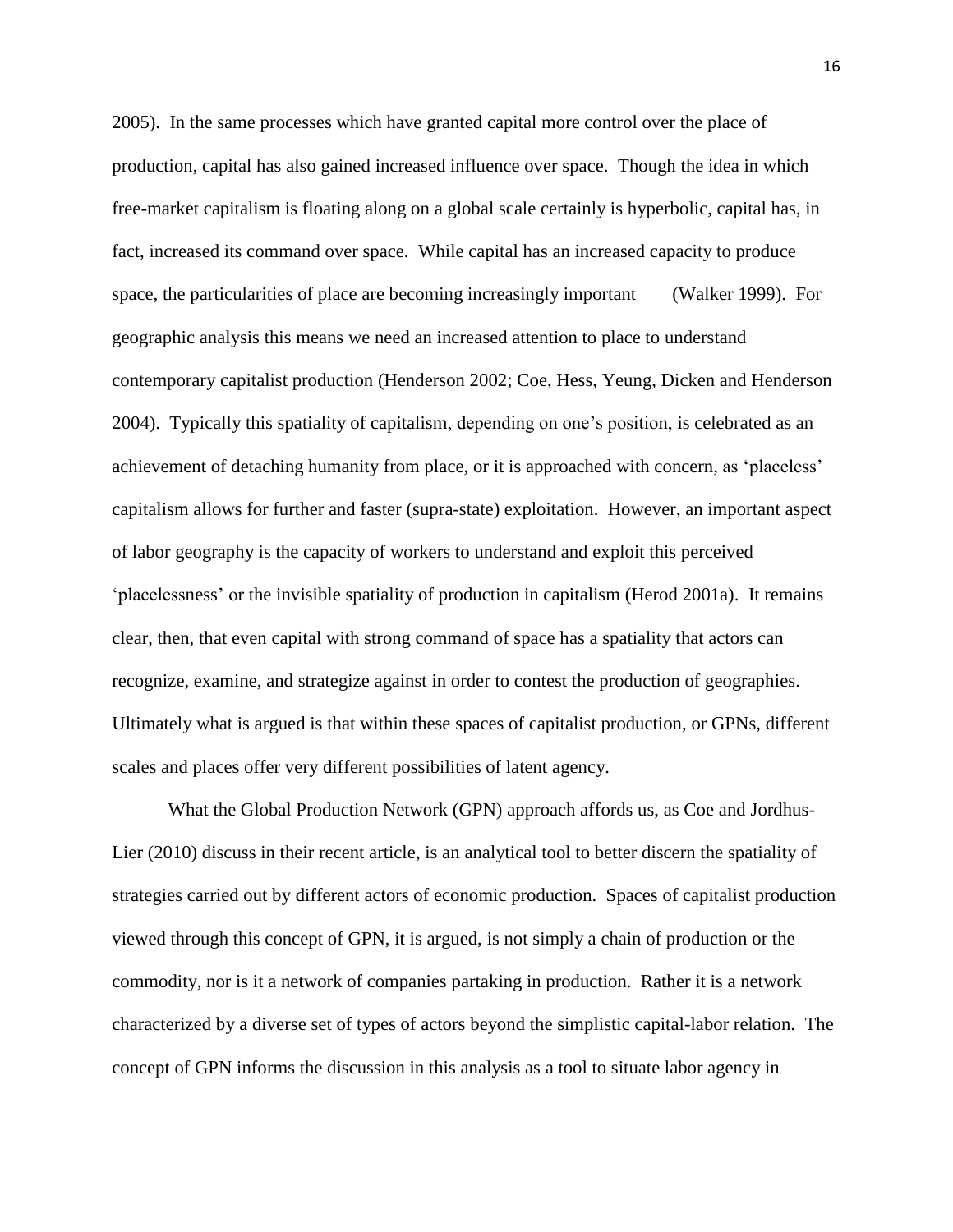relation to other actors. GPNs are inherently dynamic and are always in flux in response to internal and external circumstances (Cumbers, Nativel and Routledge 2008) The relations between the different actors needed for production, labor, capital, state and social can in this approach be understood as a network, where it becomes clearer of how and why certain scales are being produced.

To illustrate the benefits of the conceptual advantage of GPN in analyzing the spatiality of capitalist production, one can reflect on the labor geography literature produced so far. Much of the debate around strategy within labor geography has focused on spatial questions of local versus global scales for workers. In this work the relation of capital and labor has been a focus in which production has been analyzed without the 'wider' actors of the state and civil society, which certainly are also responsible for facilitating economic production in any society (Cox 1998; Castree 2000; Herod 2001b; Gough 2004; Castree 2007; Lier 2007). In order to better appreciate the extent of labor agency in dialectic relation to capitalism, it is vital to understand how workers relate to the important actors of the state and civil society as well. As might be clear following the discussion so far, the places where workers in contemporary capitalism increasingly are organizing are found in the sphere of social reproduction. Though capital certainly remains an important actor within this sphere as well, it provides labor with a wider range of strategies.

Critical geographers attempting to come to terms with the dynamics of the global economy have advanced the concept of the GPN as a way of understanding the multifaceted spatiality of power relations between diverse actors that ultimately form global systems of economic production (Coe and Townsend 2002; Henderson 2002; Dicken 2005; Cumbers et al. 2008). Earlier theoretical perspectives, particularly the GCC approach of (Gereffi and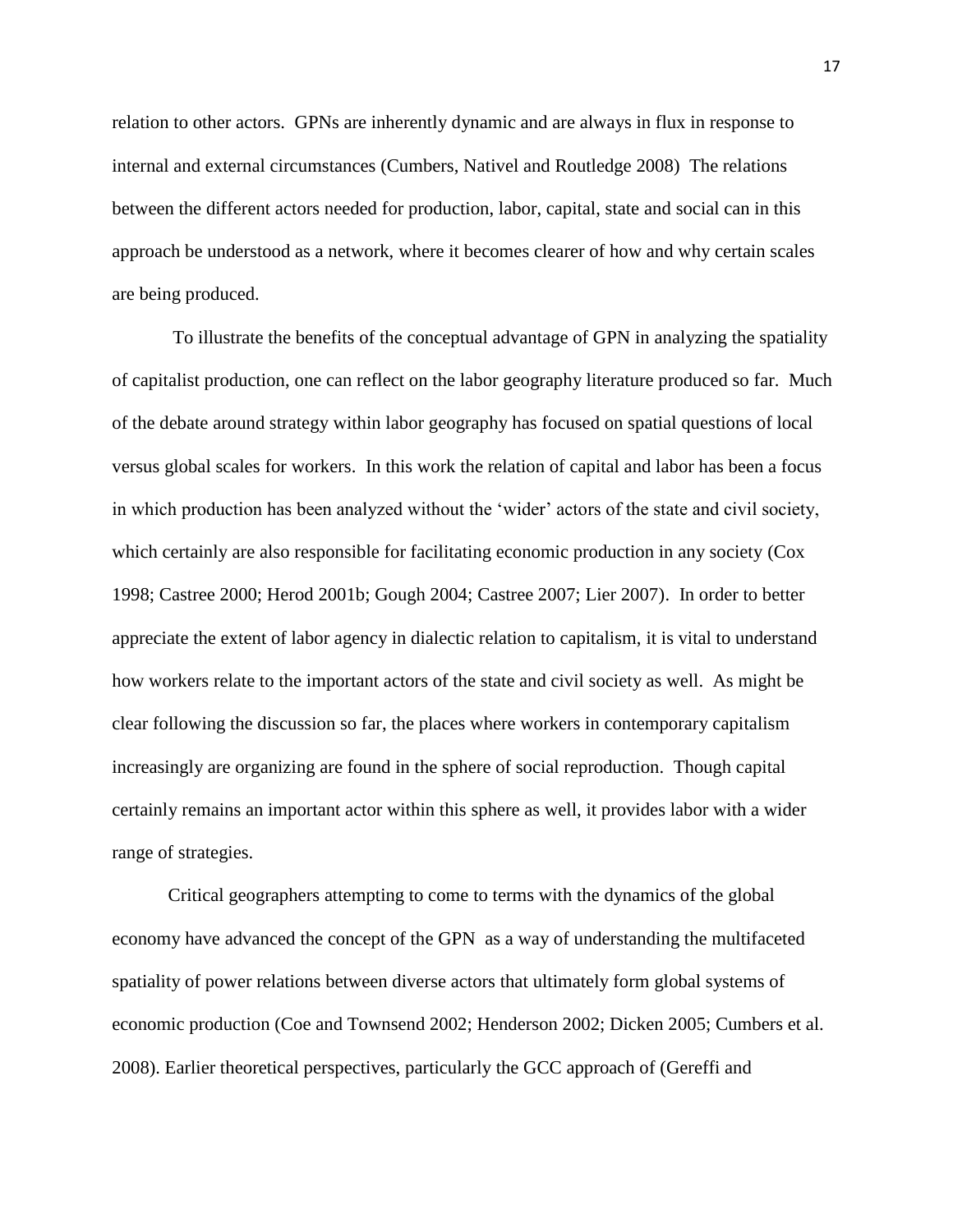Korzeniewicz 1994) and others, tended to identify multinational corporations as key actors in hierarchical systems of production. The GPN approach is useful in providing the more fluid networks of power that exist between different actors. The approach focuses on the relations established between various actors, beyond firms and the state, in processes of value creation. The need for labor control in this process is highlighted in GPNs both in the sphere of production and in the sphere of social reproduction (Cumbers et. al 2008). GPNs are ultimately, as all systems of capitalist production, dependent on labor. Following from this labor agency is embedded within GPNs, allowing for an analysis of spatial labor agency through this network (Coe and Townsend 2002); Cumbers et al. 2008; Coe and Jordhus-Lier 2010).

Approaching labor agency through dialectic relations within a GPN provides a number of advantages both in a sense of theory and praxis, answering calls from labor geographers who seek firmer theory and enhanced praxis. Examining economic production in this sense reveals weak spots for potential action carried out by workers, such as has been highlighted in the work of Herod (2000) on the GM "chokepoints," where potential lines of solidarity between groups of workers were identified. This second point is ever more important as capitalist production becomes increasingly fragmented. As the vast qualitative differences of working-class people become more apparent, this approach unveils deleterious impacts on intra-class populations (Castree 2004). Lastly and importantly, this GPN approach unmasks the relations discussed by David Harvey when he writes about justice (Harvey 1996) and the ways in which various relations in capitalist society are interconnected.

Analysis through a GPN approach furthermore serves to reveal the differentiated landscapes that exhibit potential for labor agency across different sectors (Bergene et al. 2010). While some workers occupy privileged positions within the broader system, associated, for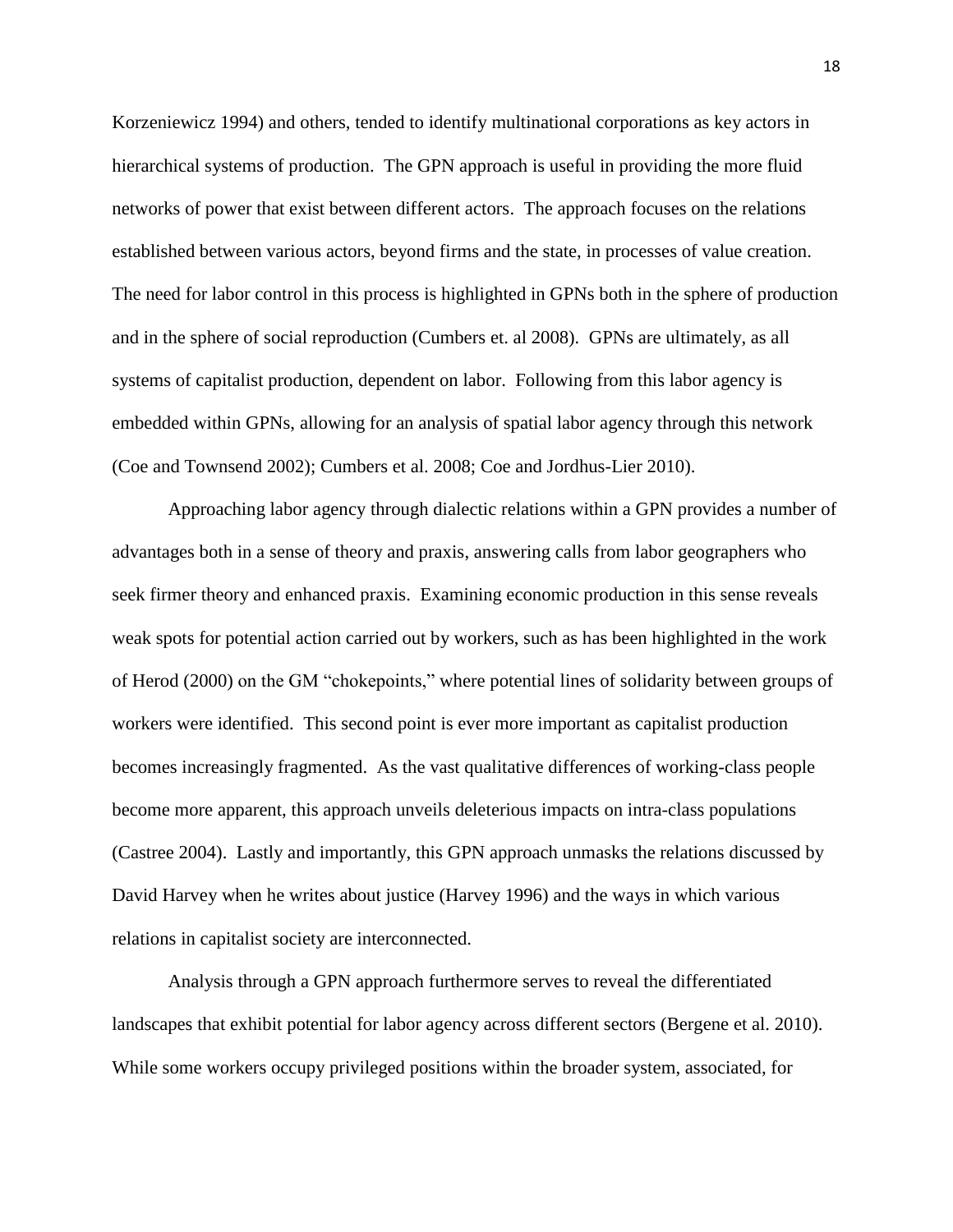example, with high levels of value-adding activity and low levels of potential substitutability, others find themselves in far more marginal, transitory and competitive working environments. The key point here is that there are significantly different levels of potential agency within functionally-integrated economic networks. Ultimately, theoretically then this approach allows us to examine where labor agency is embedded in a network of production, and more specifically in relation to what actors are potential agency efficient (Coe and Jordhus-Lier 2010).

#### <span id="page-26-0"></span>2.5 Scalar Strategies

The theoretical framework, so far, provides tools to examine a group of workers organizing in the sphere of social reproduction, specifically in relation to social actors, who connect, in various ways, to the GPN. To make the case they are indeed exerting labor agency, I also examine one of the specific campaigns that the group of migrant farm-workers in Immokalee waged against the transnational corporation Yum Brands. In a later chapter, I propose much of the success in this campaign is due to the spatial, specifically scalar, strategies undertaken by the Immokalee workers. In the chapter's discussion, scale production relates to the *spatiality* of the relations the CIW establishes in the sphere of civil society. To better appreciate the connection between the spatiality of the relations and its scalar configurations, it is appropriate to end this chapter with a discussion about how scale is understood as a spatial strategy.

Contemporary capitalism is driving a great restructuring of economic production, in which the spatial fix carried out has created 'place-less' capital (Harvey 2005). Capital now operates on what, according to popular media at least, is referred to a global scale (Friedman 2006). What is meant by this is that actors of capital are establishing relations beyond the ‗reach' of other actors, specifically labor and the state (Marston 2000; Marston and Woodward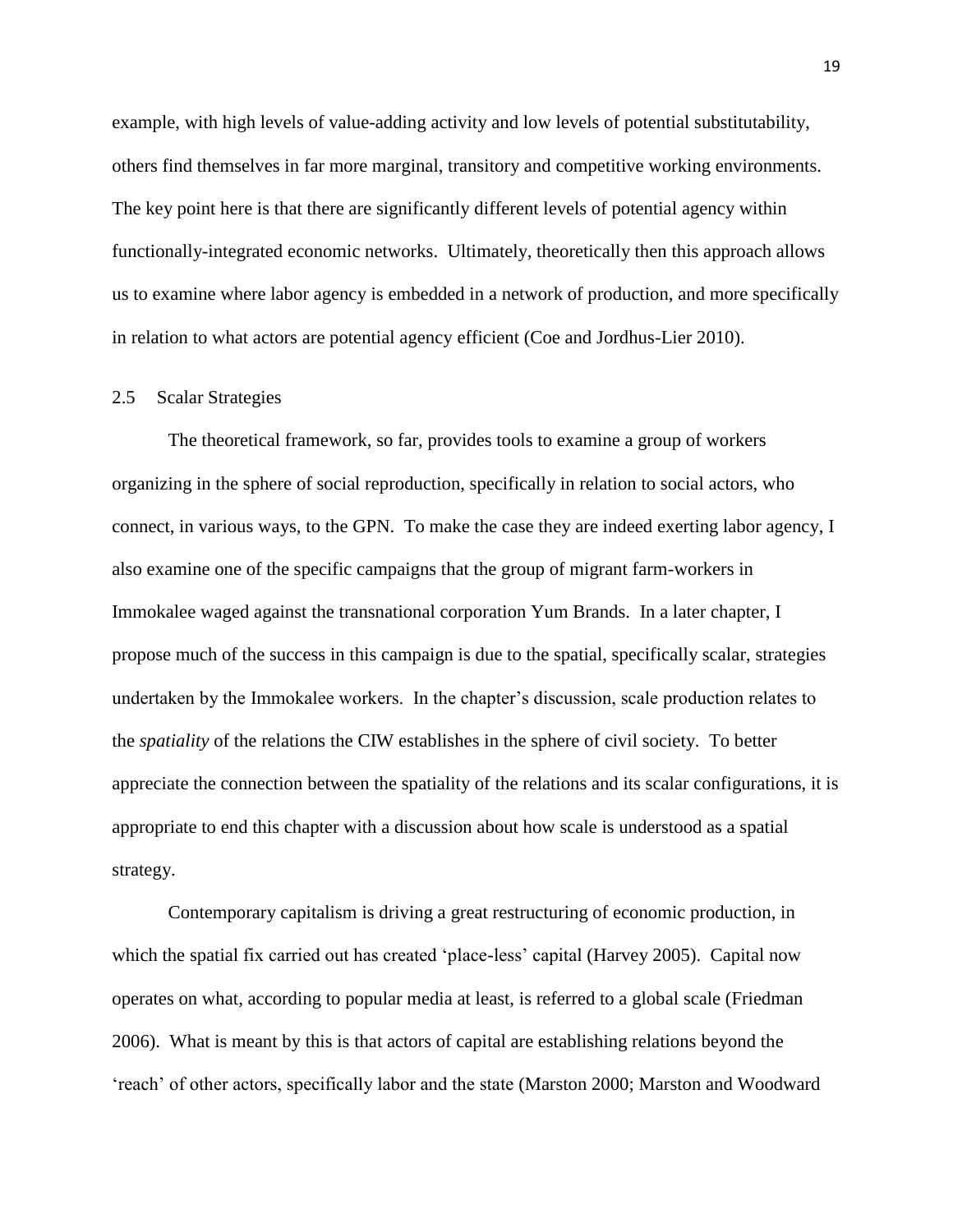2005). A state, an example of a political institution with rigid scales of relations, can seek to enforce particular restrictions on economic production within its space. The corporation–an actor with fluid limitations to its scale–within the space of that state has the capacity to relocate all of, or more typically part of, its production by producing new scales by embedding itself in places beyond the reach of the state. The corporation has then effectively produced new scales of the spatial reality if its production. The argument geographers are making, then, is that capital through producing scales according to its spatial fix are outmaneuvering actors of other spheres. Much of the narrative in radical geography, as well as in labor geography, debates how labor actors are outdone by capital actors operating in space with such ease by producing scales seemingly at will (Herod 2001a).

Similar to the critique discussed earlier in this thesis aimed at radical geography in a broad sense, labor geographers propose scalar production is not a strategic option held exclusively in the hands of capitalists (Castree 2000; Walsh 2000; Gough 2004; Lier 2007; Tufts and Savage 2009). Labor, in pursuit of its own spatial fix, is also capable of producing scales. Earlier developments of scale as a theoretical concept described the capacity of capitalist actors to produce scale. It seems a natural development of labor geography to point out that actors of working-class politics hold the same capacity (Herod 2001a). More recently, then, as labor geography enters this fourth stage (Coe and Jordhus-Lier 2010), scalar strategies need to include the scales labor can produce by embedding its agency in civil society, as opposed to in relation to other labor-actors. Labor in this emerging understanding is capable of producing scales vis-à-vis social- and state-actors.

To summarize briefly the theoretical framework of this thesis, certain themes of research emerge. Broadly, the thesis will provide an examination of how labor contests the conditions of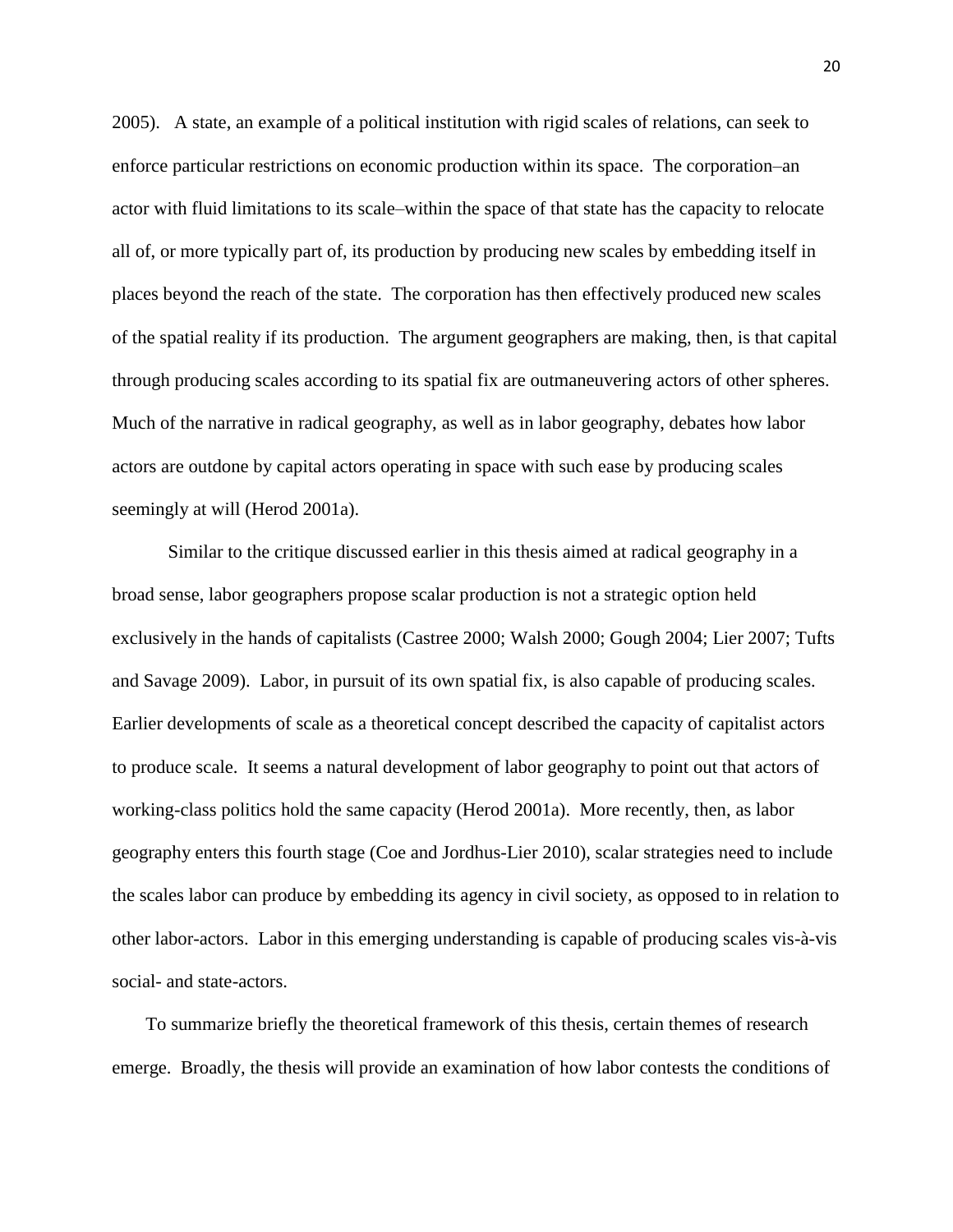production, more specifically how certain actors of capitalist production relate to one another in the construction or contestation of these economic geographies. In what follows I will discuss the analytical framework and methods applied to produce the necessary data for this discussion.

#### <span id="page-28-0"></span>3. METHODOLOGY

#### <span id="page-28-1"></span>3.1 Case studies and generalizability

In this thesis I will just relate to a single organization and one specific strategy. Respectively the paper focuses on the Coalition of Immokalee Workers (CIW), and its embedded agency in the faith-based community. Single case studies like these hold limited impact on the total understanding of labor geography, the spatiality of global capital production, or Marxist theory as such. This does not, however, make my case study insignificant. The emphasis of case studies through qualitative research is to underscore the relation between the particular and the whole, to explore the connection between practice and theory (Andersen 1997). Case studies therefore are important in developing the larger theories. In this thesis the case study aims to explore whether the theories used are valuable in more general circumstances, and to further expand an understanding of these theories. I would argue, as will be shown in later chapters, that the examination of CIW and its relations can tell us something about labor as an agent in the geographies of capital production. If we are to appreciate fully the concept of labor agency, we need to examine working-class politics as taking place within geographic landscapes beyond the capital-labor relation, for this thesis that means in relation to actors of civil society. My findings might be read as examples and explorations of an existing tendency and how this tendency is concrete in (a) particular place(s) and moment(s).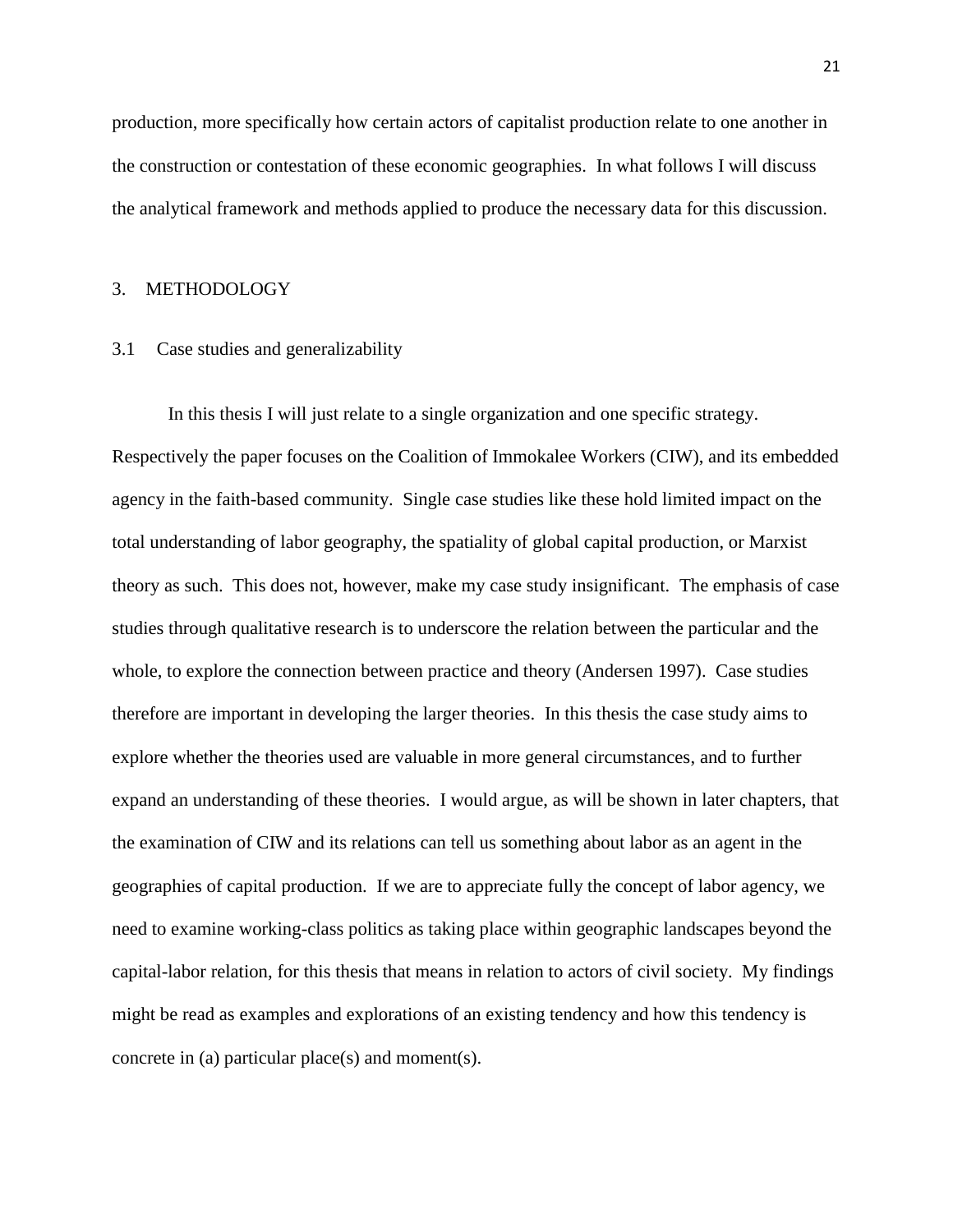#### <span id="page-29-0"></span>3.2 Research question

The research in this thesis aims to answer the comprehensive, yet specific, question: How do contemporary working-class politics express labor agency *beyond* the traditional form of the labor union? To answer this question within the framework this research allows for I divide the question into a set of sub-themes. First the research provides a case-study that explores how the Immokalee workers are excluded from the possibility of organizing in the place of work, but still are able to organize as workers beyond, not only the formal expression of the union, but also outside the place of production, i.e. the place of their work. Following this, in a second subtheme, I seek to explain how an organization with limited potential of impacting the landscape of economic production articulates its labor agency by embedding it in specific places in the sphere of social reproduction. Lastly I provide an empirical study of a specific campaign by the CIW. In this third sub-theme I unfold the argument of how the workers are indeed contesting and changing their geographies through spatial strategies by utilizing agency embedded in civil society.

Outcomes that I hope the analysis of these themes will achieve are both theoretical and empirical. The research on the alliance(s) in this thesis created between the CIW and community-based religious organizations develops our understanding of linkages between organizing labor in relation to, and not necessarily within, the sphere of production, and organizing politically through community-based organizations in the sphere of social reproduction. This means working-class politics are brought into the broader field of politics, and workers as contesting political actors are inserted in a wider field of geographic politics (Lier 2007). Furthermore, and more specifically, I believe this discussion also provides new analytical insights into the spatial dynamics of labor-capital relations. Specifically, (1) the positionality of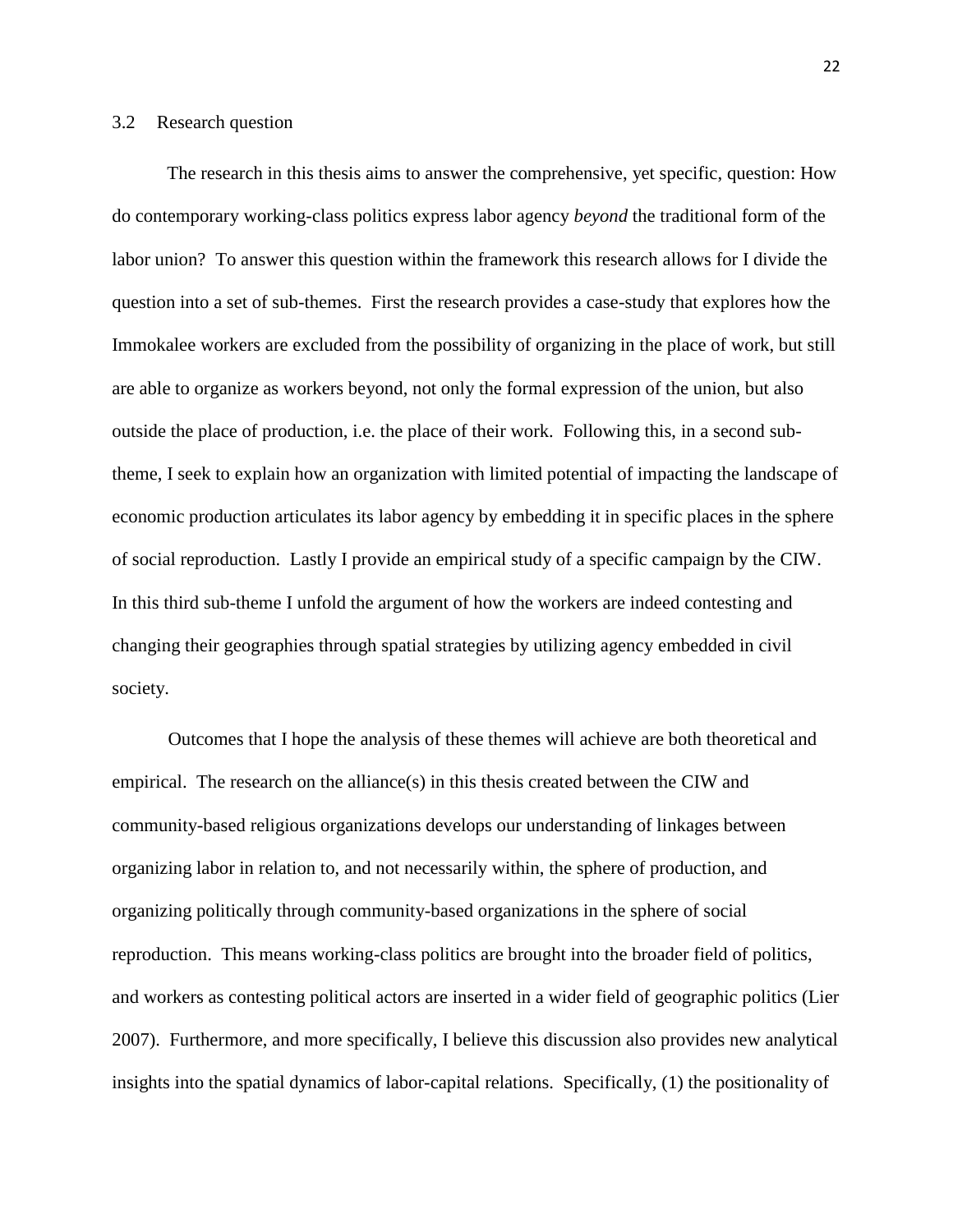the CIW in relation to the GPN within which it is located provides insights into the spatial positionality of marginalized workers, specifically workers outside the manufacturing sector, within capitalist production; (2) through the analysis of the agency embedded in communitybased unionism, the CIW provides a case-study of the spatial positionality of social actors in relation to workers and capital; the two proceeding insights allows for (3) an expanded, and perhaps spatially more precise, understanding of scalar politics. By embedding labor agency – i.e. scalar agency, in relation to capital (GNP) and community-based organizations in the social landscape, the CIW-study provides insight to spatial positionalities and alternate optional scalar strategies for workers. Secondarily, these methods will produce data on labor-geography literature on topics so far receiving little attention in the field: namely the less privileged workers of global capitalism, be that workers of migrant identity or labor in the so-called global south.

#### <span id="page-30-0"></span>3.3 Case study: CIW

Immokalee, an inland town in southwestern Florida, was largely created to hold migrant farm-labor in order to facilitate agriculture production. Agricultural laborers who work in Immokalee are primarily migrant workers from Mexico, Guatemala, and Haiti (Navarro 1998; Bowe 2003; CIW 2003a). Immokalee's permanent population is about 14,000 and increases to around 30,000 during the harvest season (roughly from October through May) (Bowe 2003). The migrant population composes a diverse group. Migrant laborers to Immokalee are increasingly from indigenous (mainly Mayan) communities in southern Mexico and Guatemala, for whom Spanish is a second language (Lydersen 2005). Adding the Haitian migrant populations, the place of Immokalee provides a cosmopolitan mix of not only spoken languages but histories and backgrounds.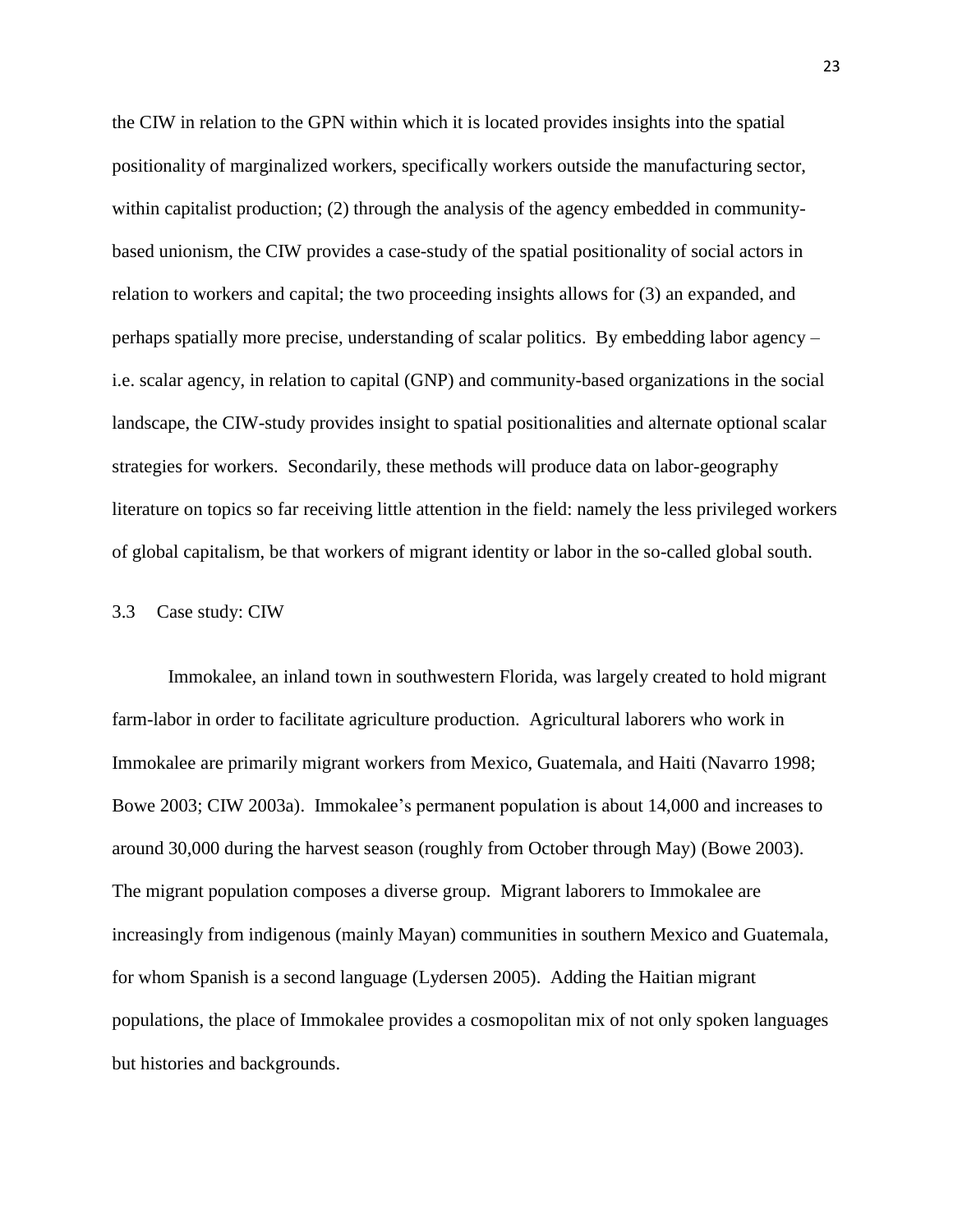‗Growers' – large agricultural fruit- and vegetable production companies - compose the employers of these farm-workers. Within Florida agriculture, an economic sector dominated by fruit-production, the growers remain a powerful voice. Due to the economic importance of the agricultural sector, the growers also hold political influence in the state of Florida. Though this group is diverse, both in size and in nature of production, the Florida Fruit and Vegetable Association (FFVA) provides a unified voice on behalf of the more dominant growers. In particular then, larger companies in the group, such as Pacific and Six L are influential actors in shaping the geographies of Florida agriculture (Bowe 2003; CIW 2003a). However, these companies yet again are part of a larger GPN with relations or scales of production reaching well beyond the borders of Florida to large multi-national corporations represented by amongst others Yum Brands, McDonald's and Wal-Mart (Rural Migration News 1998; CIW 2005). So as the workers in place of Immokalee hold relations to extra-local places, so do their employees. The geographies of agricultural production in Florida then is ultimately very much shaped and reproduced by relations or scales connecting the place of Immokalee to extra-local places in a very 'broad' GPN.

The CIW, a community-based migrant farm-worker organization, represents the migratory agricultural labor in Immokalee and their interests within this GPN. Its simple objectives are to improve farmworker living- and working conditions. The CIW is doing this by working to increase the workers' pay to a fair and sufficient wage, to enforce the workers' right to organize, and to eliminate indentured servitude in the fields (CIW 2001; CIW 2003a). As a workers' organization the CIW gained widespread recognition when it achieved its first, of what was to become several, successful organized campaigns against one of these multinational corporations on March  $8<sup>th</sup>$  in 2005 (CIW 2005). Yum Brands, the largest restaurant corporation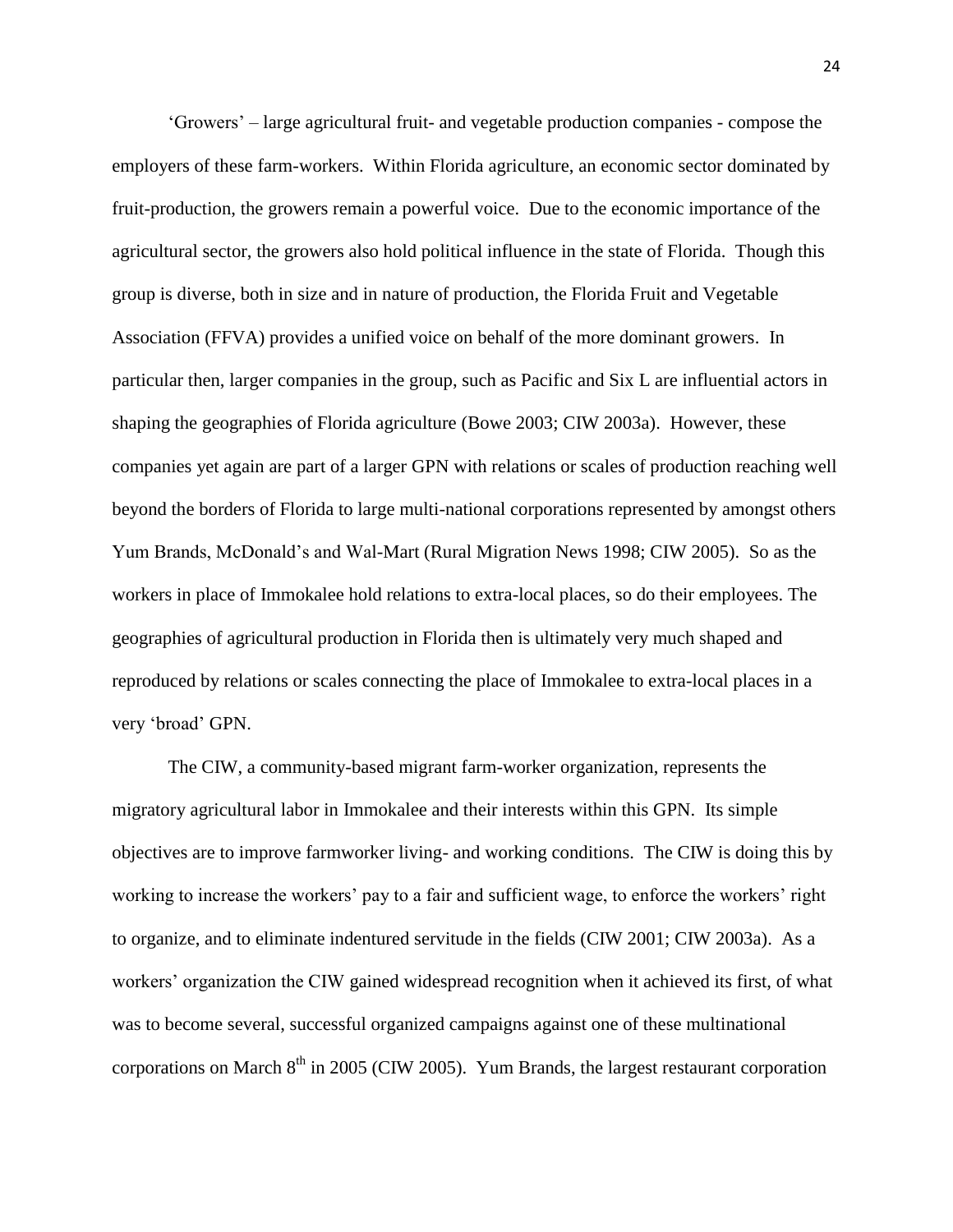in the world, gave in to the demands of the CIW, and agreed to pay "a penny more per pound" for tomatoes picked by farm-workers in Immokalee, Florida. Not only had a multi-national fastfood chain acknowledged the harsh conditions of farm-workers, but Yum Brands, through this precedent setting agreement, also recognized a responsibility for these very conditions of laborers through the relation of the commodity (Presbyterian Voices for Justice 2005; Lydersen 2005; Nieves 2005; Walsh 2005; Sellers 2009). Effectively, the CIW altered the capitalist landscape of production, influencing s corporation to *realize* farm-workers as part of the Yum Brands production network, and making Yum Brands a third-party monitor of farm-workers' employers; the growers (Drainville 2008).

To appreciate the agency of labor taking place in Immokalee it is important to understand the context in which these workers found themselves leading up to their contentious campaign against Taco Bell, a subsidiary of Yum Brands. A typical day of the farm-workers starts at a public space in the city, a parking lot operates as the meeting places for establishing the daily relation between employers and the farm-workers. After being driven to the fields, a ride which can last as longs as two hours (Bowe 2003; Oxfam 2004), the worker goes through a further unspecified period of waiting for the tomato plants to dry before starting to pick. Though the workers are effectively under the control over the growers throughout this time, they are not compensated. For the next 8-12 hours, the daily wage of each worker depends on how many buckets of tomatoes are harvested from the field (Bowe 2003; CIW 2003a). The work is excruciating. Workers collect tomatoes by hunkering over plants, carrying a bucket weighing up to 32 pounds, running back and forth between trucks and rows of plants, continuously filling and emptying the buckets by hand. All while under a scorching sun with constant exposure to an unknown number of pesticides. Perhaps not surprisingly, the growers offer no protecting gear to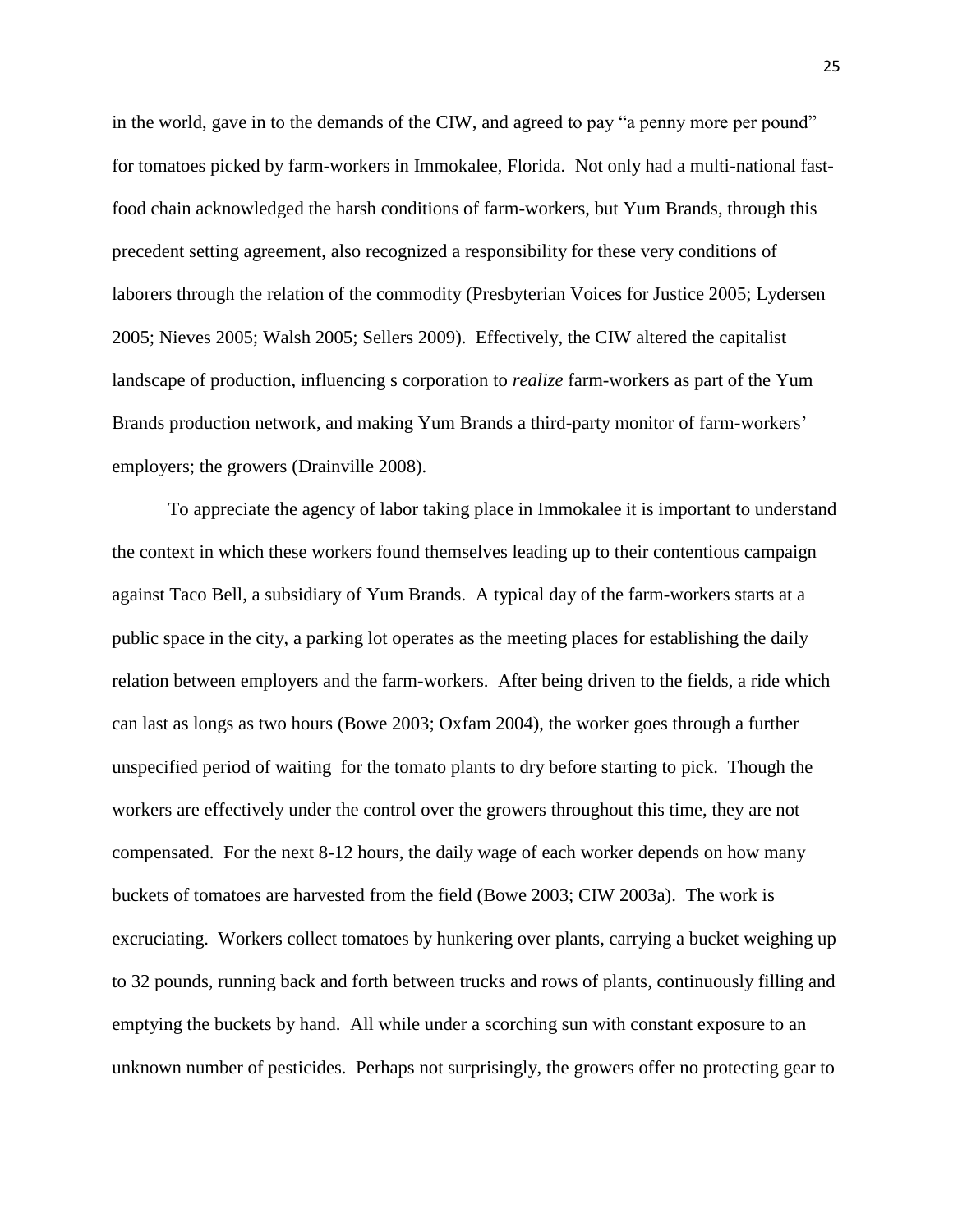alleviate these harsh conditions (CIW 2003a). Following sunset the workers are driven back to Immokalee and once again is back at the central parking lot; if it has been a 'good' day the worker has made \$40 to \$60.<sup>2</sup> In cases of rain or if the tomatoes are not as readily available to be picked, the workers will simply not receive pay for that day (Sales 2005).

Agricultural production in Florida, an anti-union "Right to Work" state, is historically dependent on this exploitation of agricultural workers (Interview with FL). In this particular GPN, Immokalee functions as a place providing low-cost labor ready for exploitation, and capitalist growers such as Six L's and Gargiulo are in charge of the production. These corporations and others such are not commonly known company and do not hold the same influence over capitalist geographies when compared to multi-national corporations. Yet, these companies hold political power within the framework of the state of Florida, and are large enough to wield their power economically in the agricultural sector along certain scales. For example, Pacific Land Co. owns 17,200 acres of farmland in Florida, with annual sales of \$100 million; and Six L's accounts for 13,600 acres and \$64 million (Rural Migration News 2005). As one of the maps in the appendix illustrates, $3$  these growers are not family-operated businesses, but rather capital actors forging the geographies of agricultural production. The Immokalee area accounts for the vast majority of many fruits and vegetables consumed throughout the country during the winter-season (Williams 2005), including over 90% of winter tomatoes, as well as three-fourths of the year-round citrus stock (Schneider 2005).

The town of Immokalee then, providing and controlling a specific labor force does so through certain characteristics. Eighty percent of homes in Immokalee are mobile homes, of various conditions (Interview with JL). Workers tend to live in overcrowded and expensive

 $\overline{\phantom{a}}$ 

<sup>&</sup>lt;sup>2</sup> Wages are prior to the implementation of a 'penny more for a pound' agreement which will lead to a 40 % payincrease.

 $3$  See Appendix E.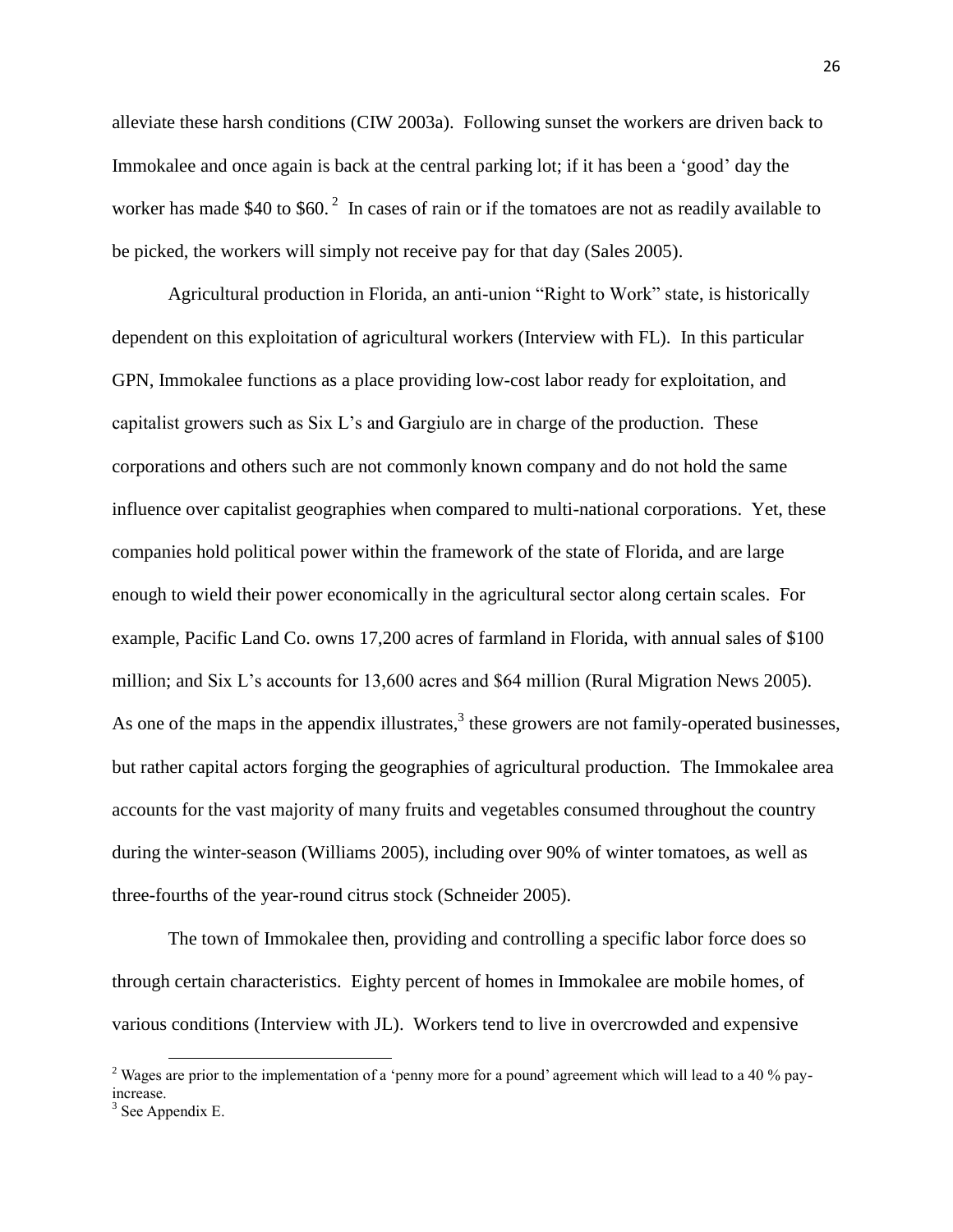housing "that routinely violate federal regulations" (Oxfam 2004). Rent for one of these dilapidated trailers or shacks is around \$200 to \$400 a week, prices which the rent of suburban middle-class homes surrounding Miami compare favorably to (Baker 1998; Bowe 2003; Walsh 2005). Eight to 12 farmworkers often crowd into a single trailer to come up with the costly rent payment (CIW 2003a). The housing market, as with production of agriculture, is dominated by a few land-holding owners who control the pricing in this monopolistic fashion. Workers' lack of vehicle ownership and mobility impedes the workers' ability to commute from areas beyond the tightly controlled real estate space of Immokalee and allows local landlords and merchants to engage in this type of price-gouging<sup>4</sup> (see map highlighting transportation in Florida<sup>5</sup>).

To summarize then, the migrant labor population in Immokalee endures very difficult conditions in the sphere of production. Reflecting on the workers' living conditions it seems clear these conditions restructure themselves in the sphere of social reproduction. The CIW, which was first launched in 1995 by a small group of workers (Lydersen 2005), have recognized two important aspects of this production network. Growers hold strong control over the place of production. Moreover, and perhaps more importantly, the CIW realized the important actors within this network were not the growers but large multinational corporations. In the campaigns it developed throughout the early 2000s the CIW created sophisticated strategies to challenge these larger corporations and effectively have the companies recognize their responsibility for the plight of workers in southwestern Florida. These three themes will respectively be discussed in the thesis's three analytical chapters. Before continuing on to the analytical sections, I first need to describe in detail the methods used to complete the data production for this thesis.

 $\overline{\phantom{a}}$ 

<sup>&</sup>lt;sup>4</sup> In reaction to similar price-practices on groceries and other types of necessary merchandise the CIW have opened a worker-run co-op in Immokalee.

<sup>&</sup>lt;sup>5</sup> See Appendix map on transportation.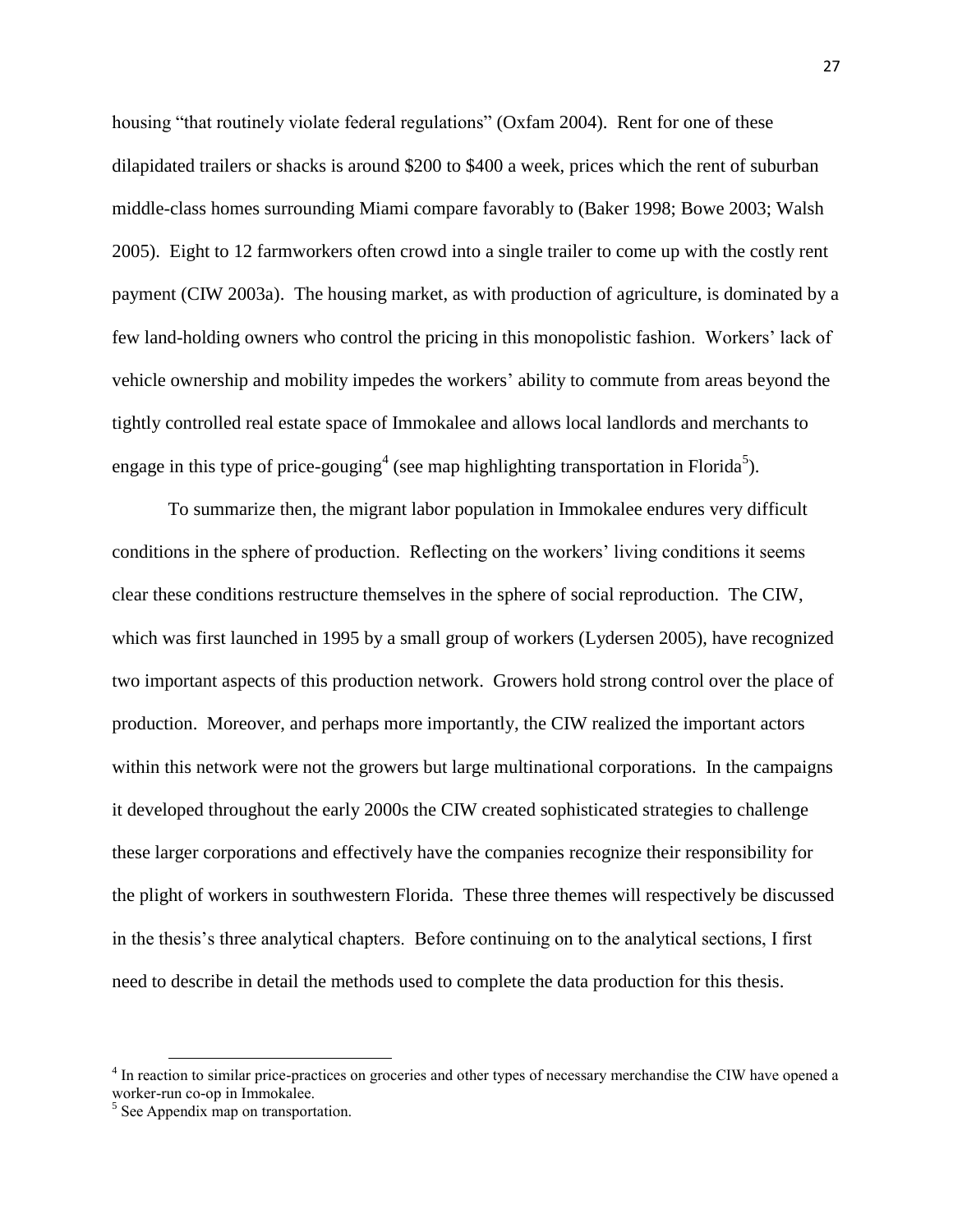#### <span id="page-35-0"></span>3.4 Methods

The methods I employed in this research answer to a dialectical methodology approach. To be able to examine the relations between actors, e.g. labor-capital, labor-civil society etc., I use a qualitative approach, which allows me to describe the relations. Describing these relations in this thesis will include an understanding of how the agency of the CIW is manifested, how it might be embedded in relation to social actors, and what relations social actors have to capital actors in this same system. These aspects of the research may remain unseen through quantitative approaches. Methods used to understand these dimensions include interviews with a variety of actors, (participant) observation, and archival texts. To describe a contentious issue such as working-class politics it is important to collect different types of data from different positions to further validate the findings (Hay 2000).

#### <span id="page-35-1"></span>3.4.1 Data

Reflecting on the research questions and the analytical framework of this case study, it becomes clear I am examining certain aspects of the relations between actors producing capitalist geographies. Specifically I explore the alliance between labor and civil society, and how this embedded agency can contest capital in the production of space. The method will need to allow for data collection that reveals how this alliance came about, what the motivations are for individual and collective agency, and how the faith-based actors relate to capital. As such, the methods I employed include interviews, participant observation, and archival analysis.

The qualitative ethnographic and archival approach allows me to reveal relations which might remain obscured with less in-depth or less inclusive methods of data gathering. To examine these relations, several analytical themes needs to be explored: the agency and praxis of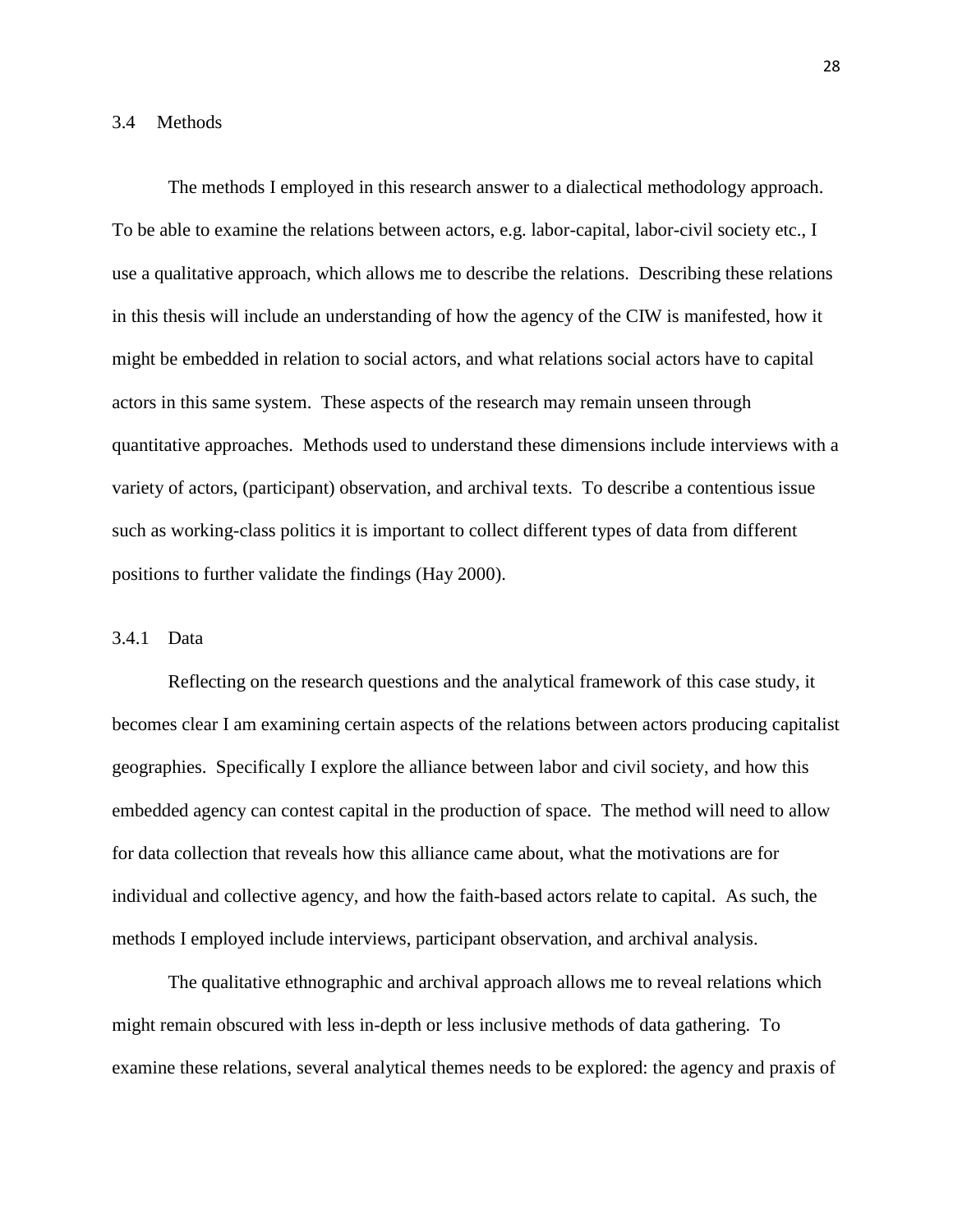farm-workers, how this agency is embedded in the community sphere, the role of CIW as a nonunion, community-based organization, and the relation of CIW participants to the wider landscape of economic production.

Research on the alliance(s) created between the CIW and community-based religious organizations develops our understanding of linkages between organizing labor in the sphere of production and organizing politically through community-organizations in the sphere of social reproduction. This means working-class politics is brought into the broader field of politics, and workers are inserted in a wider field of optional politics (Lier 2007). Furthermore and more specially I believe the research also provides new analytical insights into the spatial dynamics of labor-capital relations. Specifically, (1) the positionality of the CIW in relation to the GPN within which it is located provides insights into the spatial positionality of marginalized workers, specifically workers outside the manufacturing sector, within capitalist production; (2) through the analysis of the agency embedded in community-based unionism, the CIW provides a casestudy of the spatial positionality of social actors in relation to workers and capital; the two proceeding insights allows for (3) an expanded, and perhaps spatially more precise, understanding of scalar politics. By embedding labor agency  $-i.e.$  scalar agency, in relation to capital (GNP) and community-based organizations in the social landscape, the CIW-study provides insight to spatial positionalities and alternate optional scalar strategies for workers. Secondarily, these methods will produce data on labor-geography literature on topics so far receiving little attention in the field: namely the less privileged workers of global capitalism, be that workers of migrant identity or labor in the so-called global south.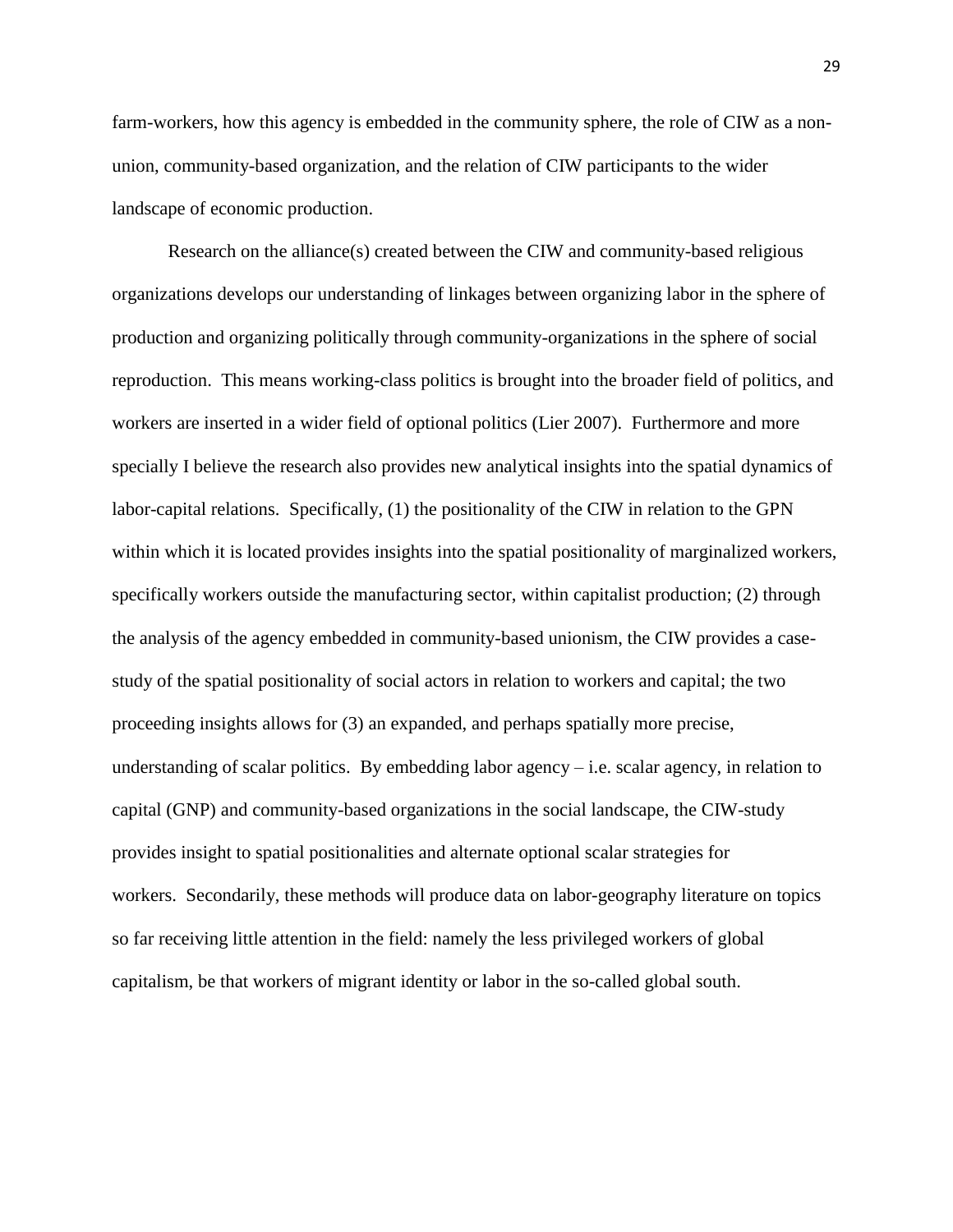### 3.4.2 Methods

### 3.4.2.1 Interviews

I start this sub-section with exploring the reasons behind the dominance of faith-based participants in the interviews. The very limited participation of CIW representatives and actual farm-workers through participant interviews is an obvious omission of this research. Due to limitations and possibilities of carrying out this research, mostly representatives of the faithbased community have been interviewed. Yet, I believe the validity of this research holds. The focus of the thesis explicitly examines the embedded agency of labor in the faith-based community. Secondarily, the CIW, through its activities spanning almost two decades have produced an extensive literature, and collected an even larger body of archival material produced by external sources; both academic and in the media. Reflecting on the scope of the research in this paper, and with the support of two further methods, the research presents and objective account of the campaigns and development of the faith-based embedded agency of the CIW.

The interviews have different functions in my methodology. Primarily the interviews were used to explore the informants' views on issues pertinent for understanding the relations between the different actors of this research. Though I had done extensive archival research prior to completing interviews, talking with various actors involved in the CIW helped me find bearings in the subject matter. Participants covered 'gaps' in my knowledge by making me aware of misunderstandings and clearing up confusions I had. Interviews provided a test of my own notions of how things were connected and functioned, and lastly and importantly, they were sources for information that was not articulated anywhere else (Dunn 2008).

Nonetheless, the main priority of interviews was to produce data from the participants' views and opinions on specific relations between capital, labor and civil society; and secondarily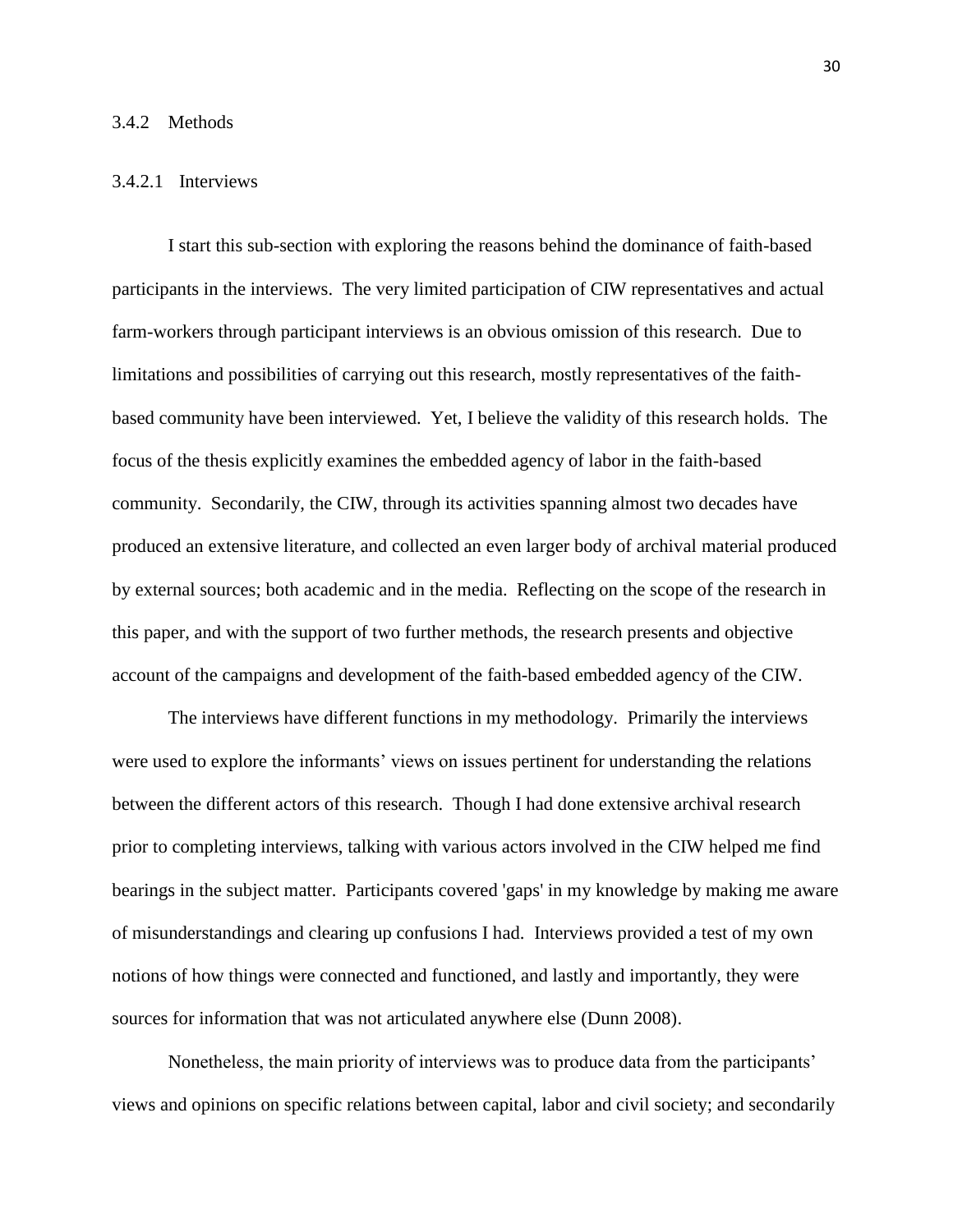any surrounding information which might aid in my understanding of the relation. Considering the production of capitalist geographies is contentious, it is necessary to recognize it is an undeniably political relation, among other aspects. To better understand these politics I believe it was vital to speak to a number of participants from different positions.

I had little information prior to the research on which participants to contact; furthermore I did not expect the population to be of a size necessitating a random sample. The most appropriate method of recruitments seemed to contact key-participants for initial interviews. Based on information, and to certain extent assistance, provided by these contacts, further recruitment was completed by the so-called snowball method, in which participants were recruited based on recommendations and relations of the initial participants.

The population interviewed was dominated by activists or members from the faith-based community, and to a lesser extent representative of the CIW.  $^6$  A total of 17 participants were interviewed. Ten of these were members of a church, meaning the participant acted in the alliance on behalf of the congregation or church to which they belonged. The church itself had an official, active role in the alliance. Three ministers working in the alliances were interviewed; one remains active in the work on behalf of the CIW. Four participants worked in various capacities for the National Farm Worker Ministry (NFWM) on behalf of the CIW, and one participant was from Interfaith Action. Additionally two participants from the CIW completed interviews.<sup>7</sup> All interviews were completed in the period from early July 2010 to December of the same year. Due to the spatial nature of the alliance, a number of the interviews were completed in various cities, as part of the research was completed during the CIW 'Modern Day

 $\overline{a}$ 

<sup>&</sup>lt;sup>6</sup> See appendix A. A list of interview-participants has been included, which provides a short description and location of participant interviews. I believe it provides a reflection of the spatial characteristics of the alliance the CIW forged with the faith-based community and aids in the understanding of the geographic strategies undertaken by the CIW<sub>1</sub>

 $\frac{1}{2}$  Some of the participants had overlapping roles in more than one of these organizations.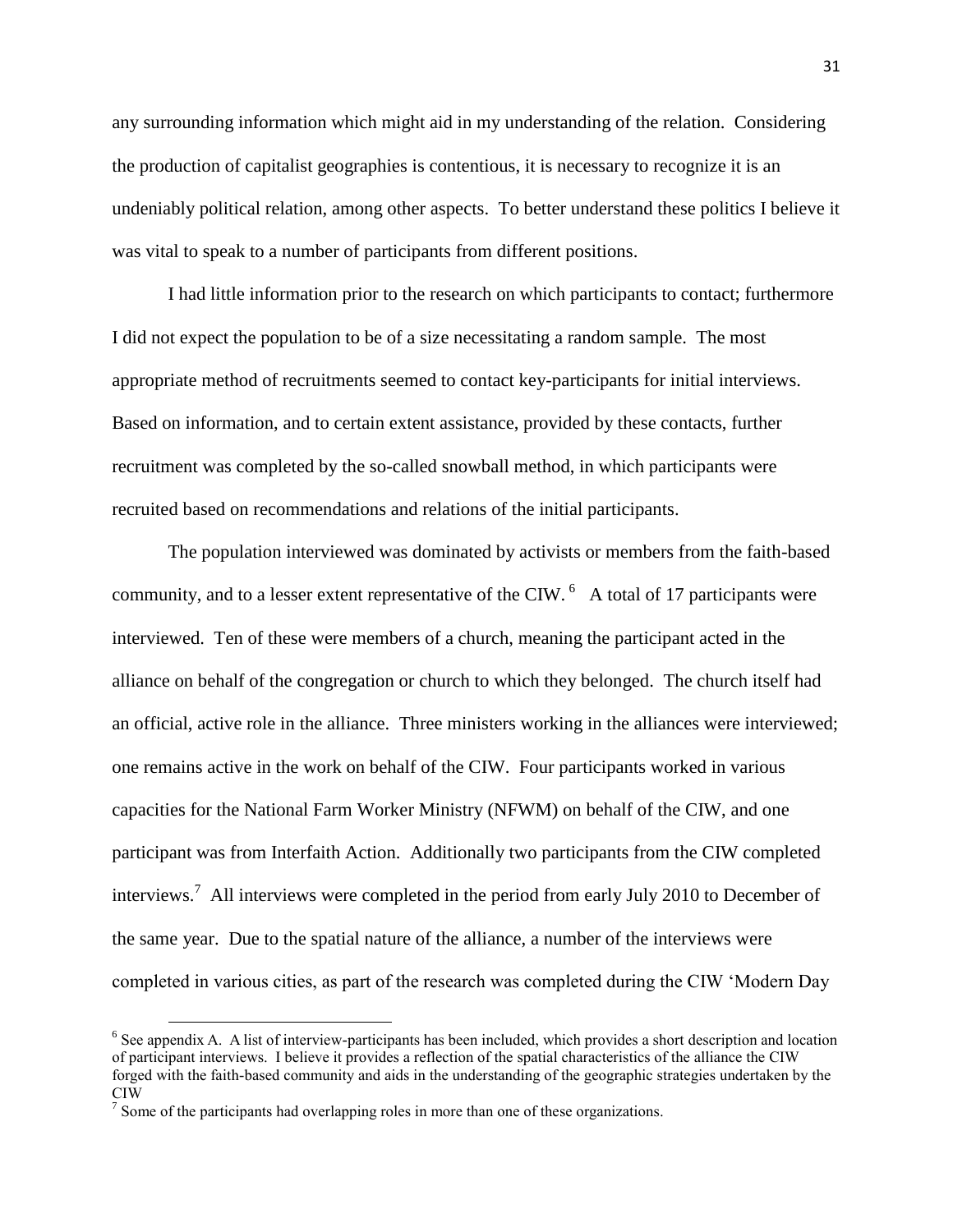Slavery Museum Tour' of the Northeast United States during late August and September of 2010. Interviews on this tour were completed in Philadelphia, Pennsylvania, and Princeton, New Jersey. Additionally I travelled to cities where the CIW had established alliances with the faithbased community. Seven interviews were completed in Chicago, Illinois, one interview in Lakeland, Florida, two interviews took place in Atlanta, Georgia, and two interviews with participants from Florida and Wisconsin were completed over the telephone. Participants represented the United Church of Christ, the Presbyterian Church, the interdenominational organizations of Interfaith Action and NFWM, and, lastly, the CIW.

Interviews with representatives of the community-based alliance were planned through contact by both phone and e-mail. I intended to follow a pattern of meeting participants in their homes, local churches, or other social establishments in their community; however conditions of the research led to an unpredicted pattern of interview locations. The period of research proved to be an active period for several of the participants. Over the summer months of 2010 I interviewed participants in their homes, local restaurants, during actual stops along the Slavery Museum Tour, in offices of non-profits represented by the faith-based community, and lastly by telephone. The last method of interview does prove challenges; however the obstacles are outweighed by the benefits gained by interviewing key-informants.

Leading up to the interviews, typically depending on the participant, I had gone through a conversation over e-mail or telephone with the participants so they would know topics and themes of my research. Several of the participants also expressed concerns for time constraints and actively sought information prior to the interviews in an effort to be prepared for the interviews. My intentions for this were to avoid having go through the preconceived narrative of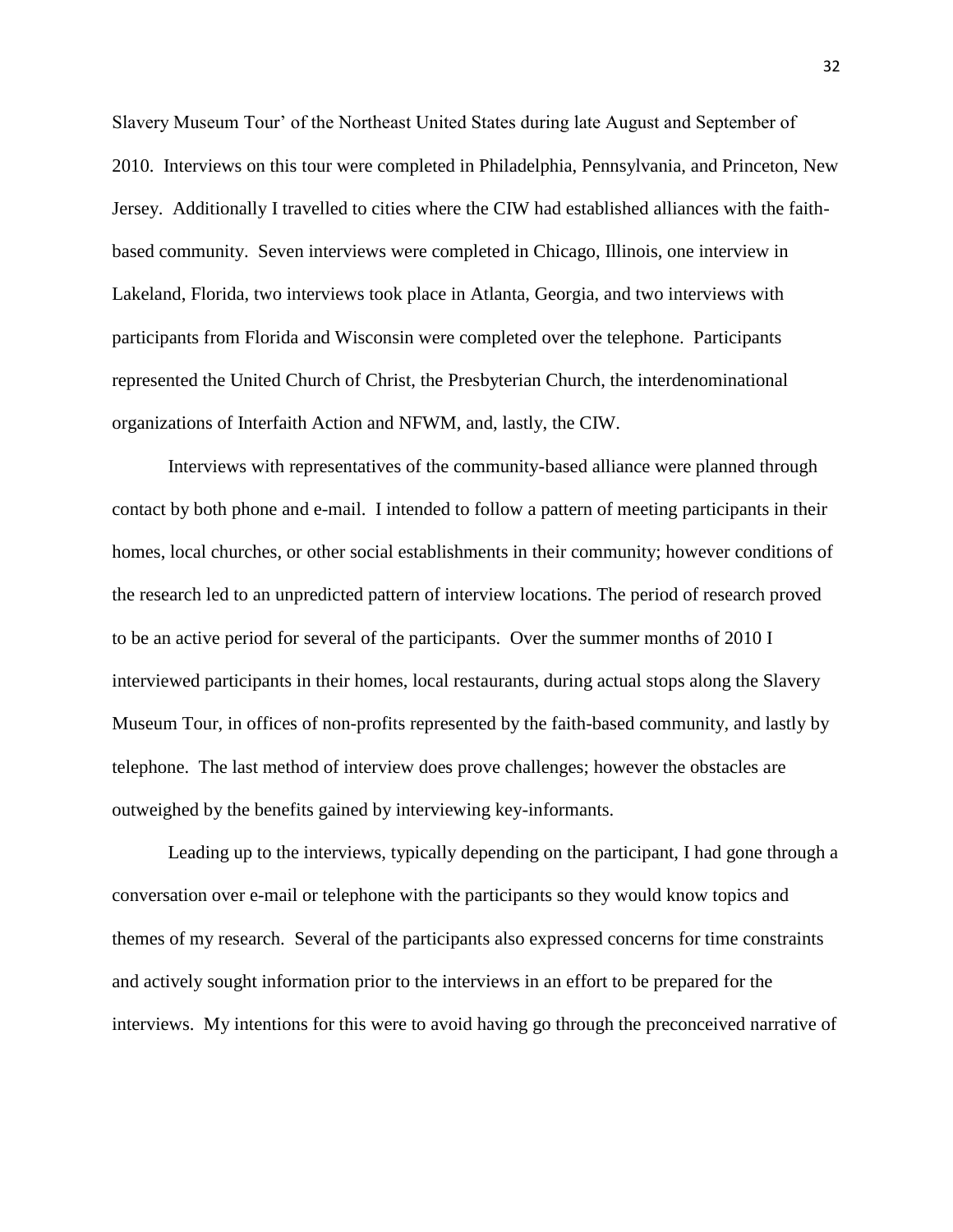how the CIW alliance had developed, allowing for the conversation to depart into themes appropriate to address the research questions.

The data was gathered using semi-structured interviews. These interviews were broadly structured but had a degree of flexibility so I could pursue topics that might emerge which seem valuable for the research (see Dunn 2008). Prior to the interviews I had completed research to understand the narrative of the establishment of the CIW in civil society and to a certain extent the specifics campaign waged against Taco Bell. The structure of the interviews followed the major themes or events in these two processes. Through the semi-structured approach participants could better explain what lay behind these narratives. Typically I would give the participant the main topics I wanted to cover, and I would start the interview with having the participant explain their own position within in this process and ask about their interpretation of specific events in the narrative.

### 3.4.2.2 Observation

 In addition to interviews I also completed ethnographic data collection through observations. The collection of data through observation might include both passive to proactive engagements with relevant events (Dowler 2001 ; Allsop 2010 ). For this research I completed both passive and proactive strategies as a result of how the research was carried out. In some cases this meant actively participating in the activities of the day with some participants, such as during one day of the research where I assisted in setting up the exhibition of the 'Modern Day Slavery Museum Tour' in Princeton, New Jersey, as a result of rescheduling and delays. My main aim with the observations might be conceptualized as providing complementary material, ―…to gather additional descriptive information before, during, or after other more structured forms of data collection" (Kearns 2000:105). Though the method of producing data is described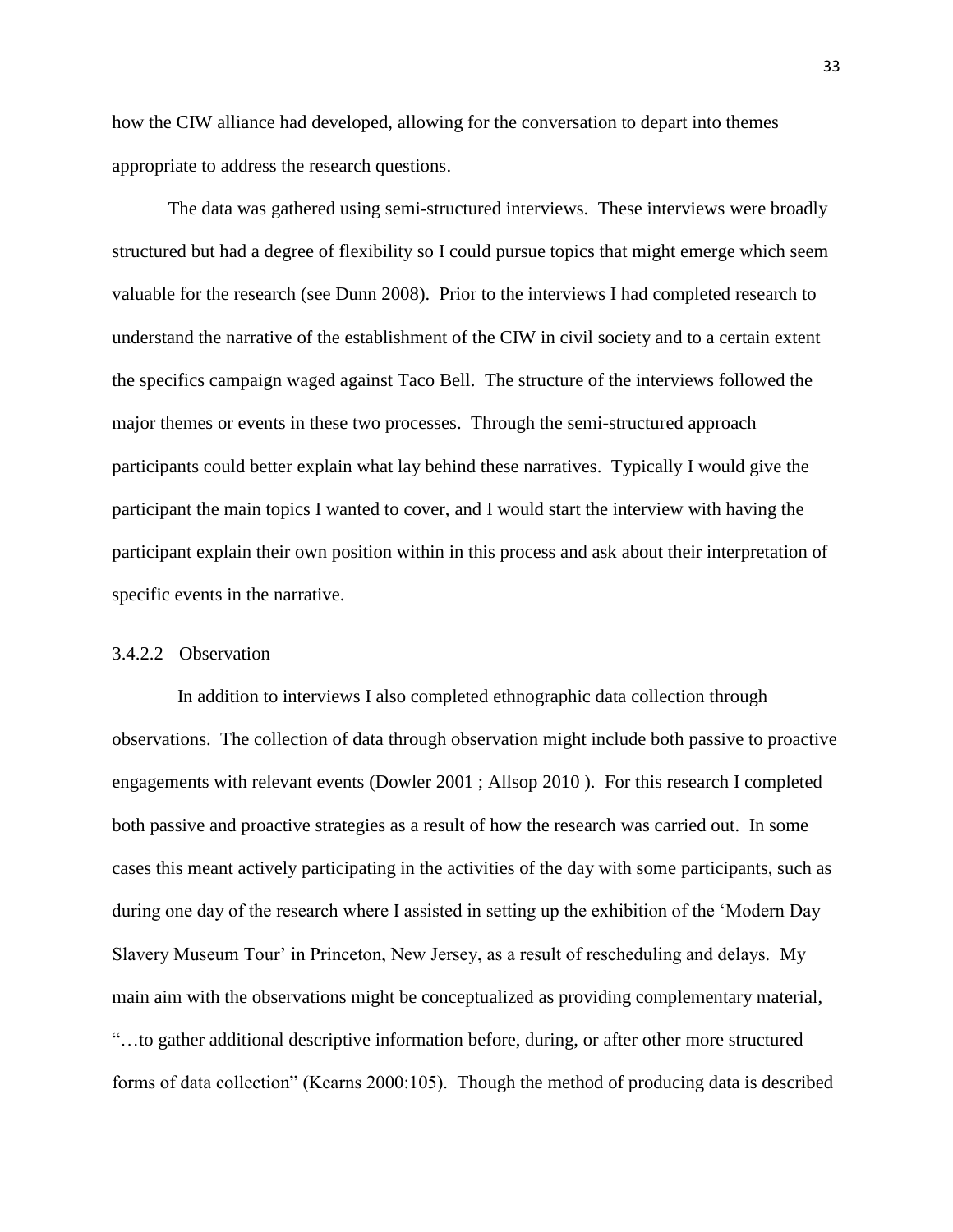as ‗supportive' it still provides valuable information of how this alliance is in fact carried out during the CIW campaigns. Bernard (2002) describes participant observation as a method which places the researcher in a location where the object of research is taking place. This includes a method in which the researcher becomes part of what is being studied and in this sense at a later point is able to extract himself to gain a new perspective. The researcher aims to become part of the situation, so that what is being observed would have taken place regardless of the presence of the researcher. In the sense the participants are following a path of action which would have gone through without the researcher.

The main events of participant observations were various stops on campaigns carried out by the CIW. Most of these stops were part of the Modern Slavery Museum tour along the eastcoast in July and August of 2010, including stops in Charlottesville, Virginia, Philadelphia, Pennsylvania, Princeton, New Jersey, and New York, New York. Additionally I have attended similar events by the CIW carried out in Atlanta, Georgia.<sup>8</sup>

In the case of the Modern Slavery Museum tour, I witnessed firsthand the ways in which the CIW embedded its work in places (and through relations) well beyond the borders of Immokalee, Florida. A smaller additional form of observation to these events is reflected by observations of the places where interviews took place, in which being exposed to the places where participants of the faith-based are living and organizing their own structures are reflective of their relation to the GPN and, of course ultimately, capital accumulation.

# 3.4.2.3 Textual Analysis

 $\overline{\phantom{a}}$ 

Winchester (2000) proposes textual analyses can be divided into three categories; documentary sources, creative texts and landscape sources. The production of data for this thesis

<sup>&</sup>lt;sup>8</sup> See Appendix B for full list of participant observation.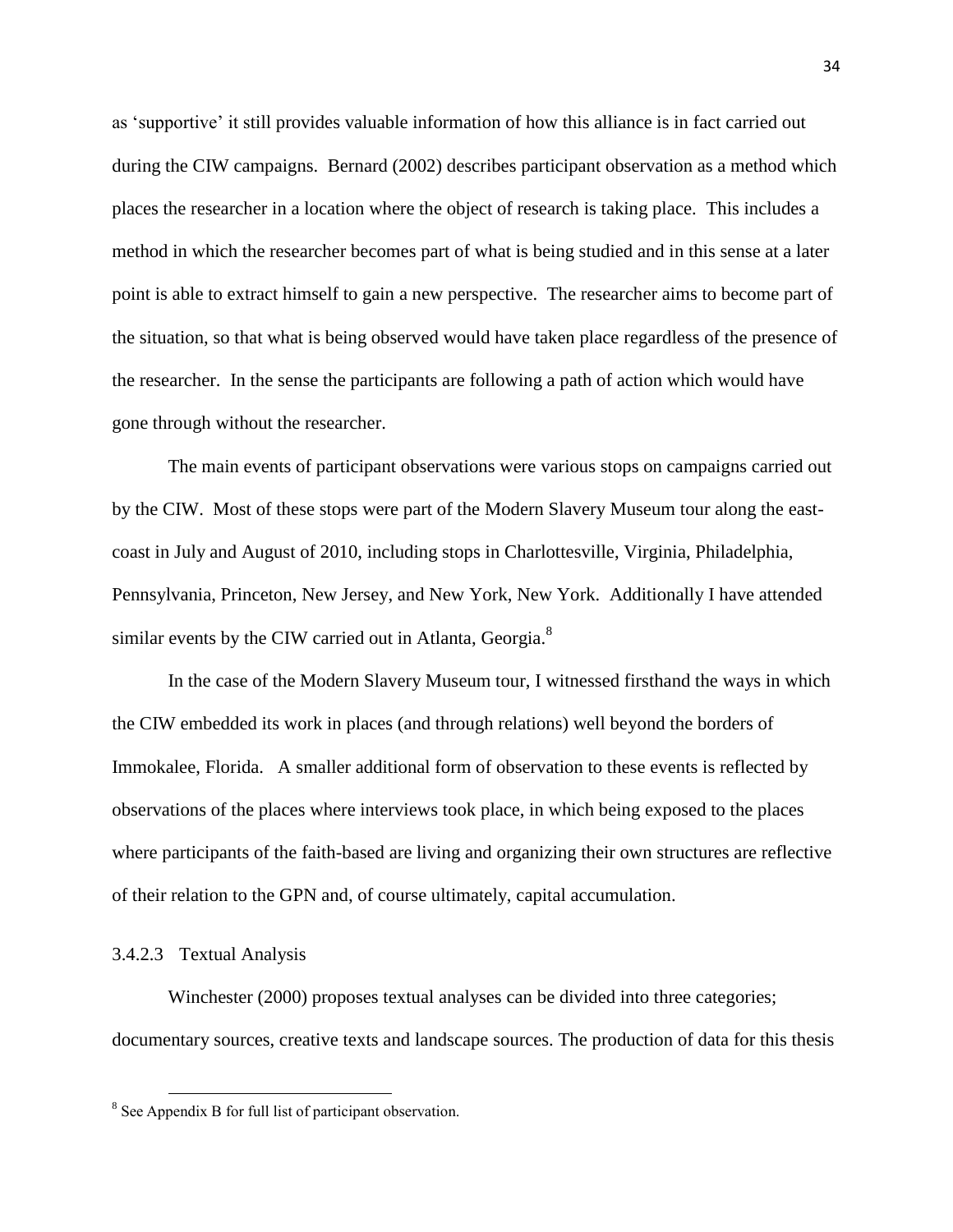relates primarily to the first one, i.e. documentary source and to a lesser extent the secondary source. For my research I have used documentary sources produced by the CIW itself, a number of faith-based organizations associated with the CIW, media outlets writing on the CIW and specifically the alliance between workers and the faith-based community. Documents include email letter listings for the CIW [daily newsletters], Interfaith Action (IA), National Farmworker Ministry (NFWM), and Presbyterian Voices for Justice (PVJ). Furthermore the CIW [daily newsletters], Interfaith Action (IA), National Farmworker Ministry (NFWM), Presbyterian Voices for Justice (PVJ) and Presbyterian Church (USA) Fair Food provide web-sites with documents covering these events. Additionally these web-sites provide a 'resources' section which proved instrumental in comprehending the full narrative behind the history of the CIW and the particular events of establishing the faith-based alliance. The CIW has broad coverage extending as early as 2000, with more limited coverage extending to 1998. Online webpages from NFWM and PVJ have been used for auxiliary information. Lastly I have to a lesser extent used interpretations of artifacts produced for specific campaigns, such as the many symbolic effects used to target specific corporations or political targets as well as various religious pamphlets produced by churches and faith-based organizations given to me by interview participants . Beyond texts produced by workers and religious community organizations, parts of the data production have rested on media outlets, particularly newspapers. I have included sources from national newspapers such as the *New York Times*, other national media outlets such as National Public Radio. Furthermore, as the CIW has only recently gained increasing visibility particularly following the victory of the 'Boot the Bell' campaign, I have also relied heavily on local media in Florida, including *Naples Daily News*, the *Miami Herald*, and the *St. Petersburg Times*.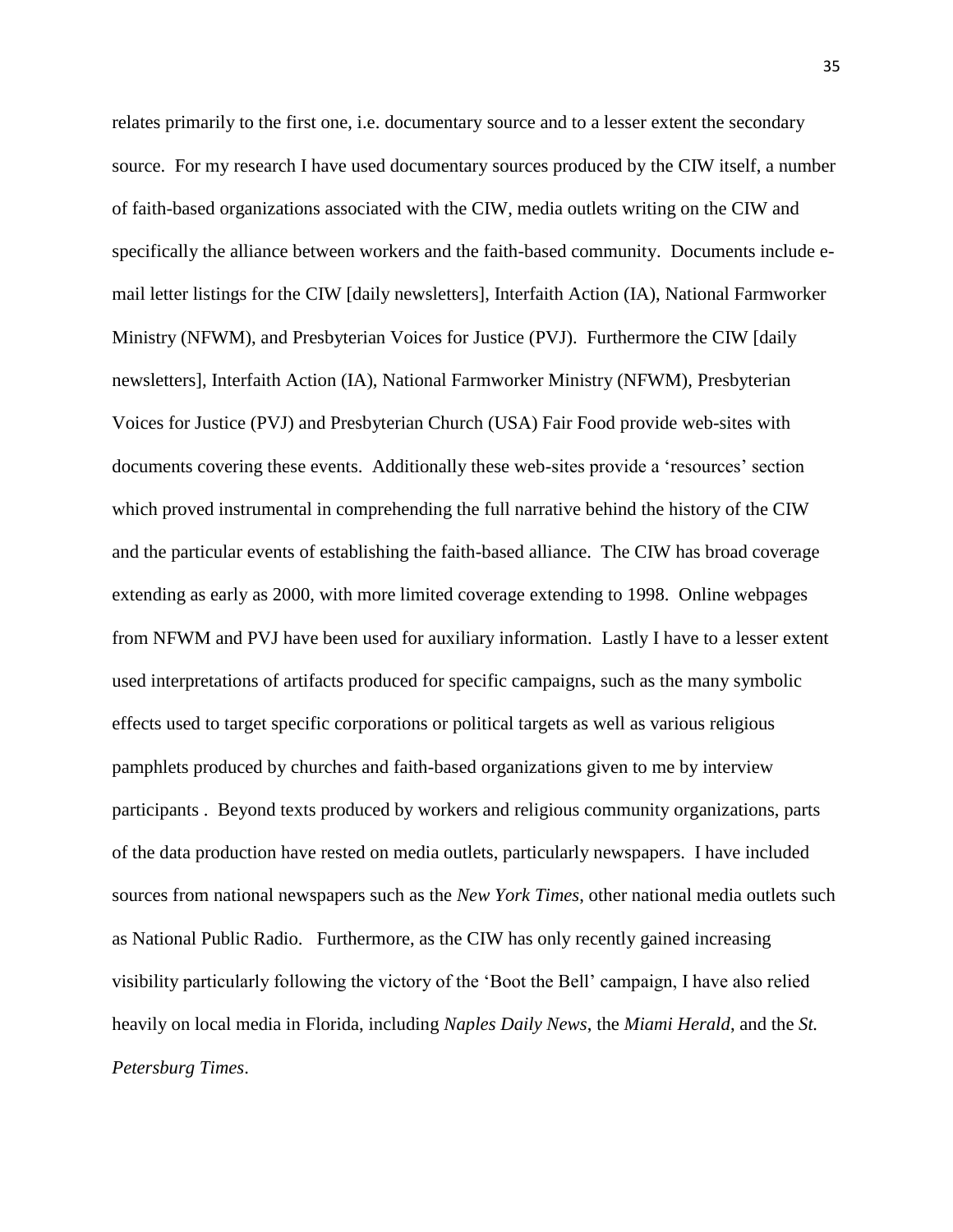# 3.5 Analytical Framework and Coding of the Data

As already discussed, the research questions for this thesis necessitates an analysis of the dialectic relations of actors. Even if the themes of research have been narrowed down, the qualitative methodology approach produces vast amounts of data. Most of it is useful in different capacities; the difficult part is to narrow down what is useful for the specific themes identified for the specific research goals. Coding the data organizes and 'reduces' the data into comprehensible categories or themes. More importantly than aiding the discussion as an organizational tool, coding is part of the analytical processes identifying important themes which answers the research themes (Cope 2008). In particular for this research coding helps to uncover particular narratives or discourses of expressed labor agency. Secondarily, the process of coding, as I will return to, also reveals narratives of the ‗identity' of workers as a class and social entity. The workers then, both individually and collectively, can be described as political sentient beings beyond a labor union. Thirdly, coding the data uncovers how scale is strategically produced by the workers. It is not enough just to highlight or point to these themes and ‗codes' in documents or narratives provided by participants. It also must be set into a methodological analysis. In this case that means to interpret these themes in relation to actors and the systems of which these actors are a part (Jackson 2001; Cope 2008; Geertz 2008).

A first aspect or even problem of analyzing the data will be identifying and understanding messages within the text or transcript. This process in its most basic sense allow me to examine the data I have produced, and through understanding the different levels of the messages given, both in interviews and texts, I am sure to include both openly expressed ideas and meanings as well as latent and discursive messages. In the process of coding, then, I examined both latent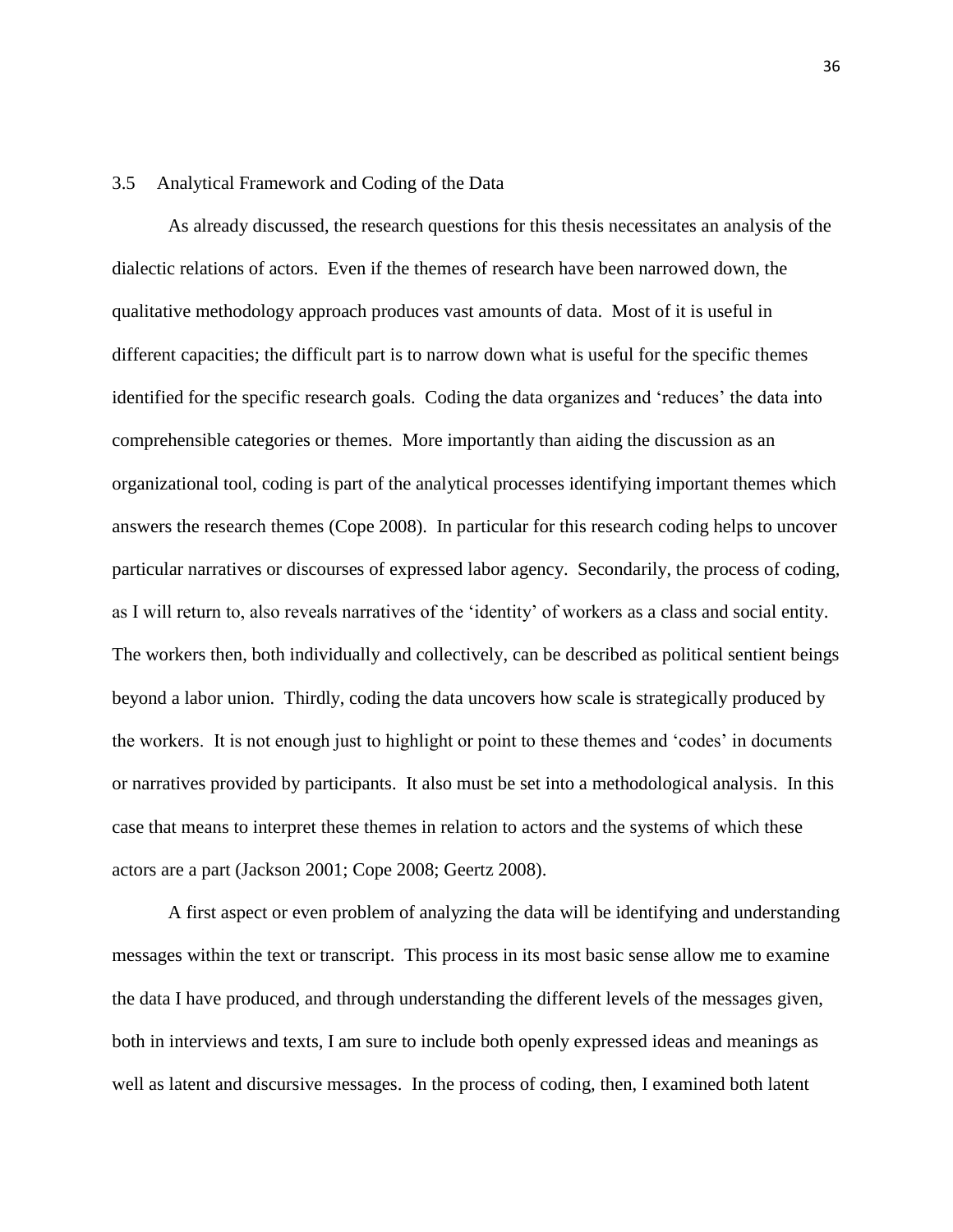and manifested messages. Examples of a manifest includes such as OR explaining his positionality as a consumer in relation to the farm-workers through the GPN: "I have never thought of this before, I would eat at Taco Bell all the time. Yet, here are these…migrants telling me about what happens in Immokalee..." The message here then is clear and what Cope (2008) refers to a manifest message. The information of the message is open and clear, even with limited contextualization. On the other hand, as this following transcript-passage from a participant less critical of Yum Brands shows opinions or statements can be latent and dependent on discourse to be understood: ―…I think that in the case of Yum Brands, the guy who was the CEO or the decision maker also was a church man. And I don't, you know [...] there are several levels, and so I am not sure the corporate level really was aware of what was going on..." (Source TR). I want to highlight the aspect of the characterization of the CEO as a "church man". To understand the meaning of this passage it is important to contextualize the positionality of this participant. As an ethnographer I have to understand the participant's relation to the faith-based community, to capitalist actors, and to the laborers, and simultaneously I have to take into account my own pre-conception of what it means to be a "church man" in relation to capital actors. This initial step of analysis ensures I keep as much of the useful data as possible. Yet, the coding needs to further process the data. The data should highlight how the tendencies of theory are taking place in the empirical example of this case-study. Specifically to do this I divided the data into different set of themes or 'codes'.

Interviews and data collected from textual sources as well as participant observation, speak directly to research themes in this thesis. Though categories might almost seem descriptive, the coding categories are analytical and their eventual conceptualization is rooted in labor geography- and community-based unionism theory. I did not set out with pre-determined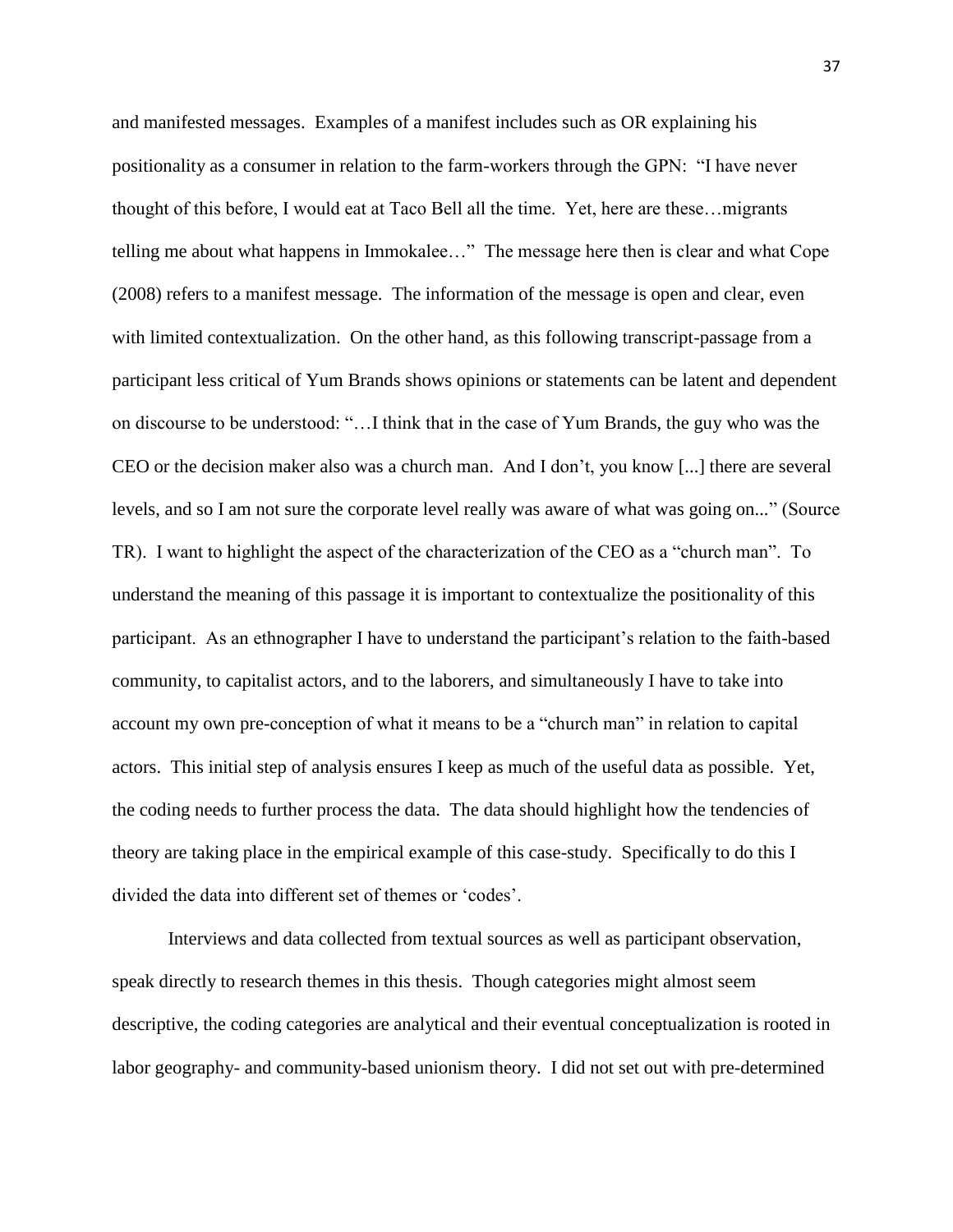categories, the themes explored changed based on the process of producing- and analyzing data. To more clearly demonstrate this analytical process I develop this subsection by describing the larger themes and sub-sets of themes I have identified during the coding in this research. The structural organization of these themes builds on Anselm Strauss's system of grounded theories, where four different types of themes are identified: conditions, interactions among actors, strategies and tactics and consequences (Cope 2008). Coding in this analysis does not follow any particular hierarchy or sequence of orders; rather the different types of themes are dialectically related. **Capital actors** is one theme I used to distill data pertinent to identify the actors of this economic landscape; more specifically then each category is divided into subthemes of multinational corporations, regional companies etc. Similarly **organizations** are the major theme representing collective actors of labor and civil society. This category holds subthemes as well, such as churches, community-based organizations, interfaith-organizations, labor unions (though this is typically used as a ‗descriptive' tool to highlight the characteristics of the CIW). **Individuals** present a third major coding theme, where the sub-theme is coded based on an individual's *relation* to the production taking place in Immokalee. Importantly in this third category, most participants and other individuals will have overlapping relations to different sets of collective actors (capital actors or organizations), meaning each individual is not typically defined by relation to one single actor. The **state**, though not an explicit topic of discussion in this thesis, has been included in my analytical stage as well as much of the rest of the research, as it is difficult to understand politics of labor organizations if it is completely left out. Returning to Strauss's types, these codes represent the 'interaction among actors'-themes.

‗Strategy and tactics' as a theme of coding in this context is to be found in the production of relations or scales between the actors. Analytically this category of Strauss in this research is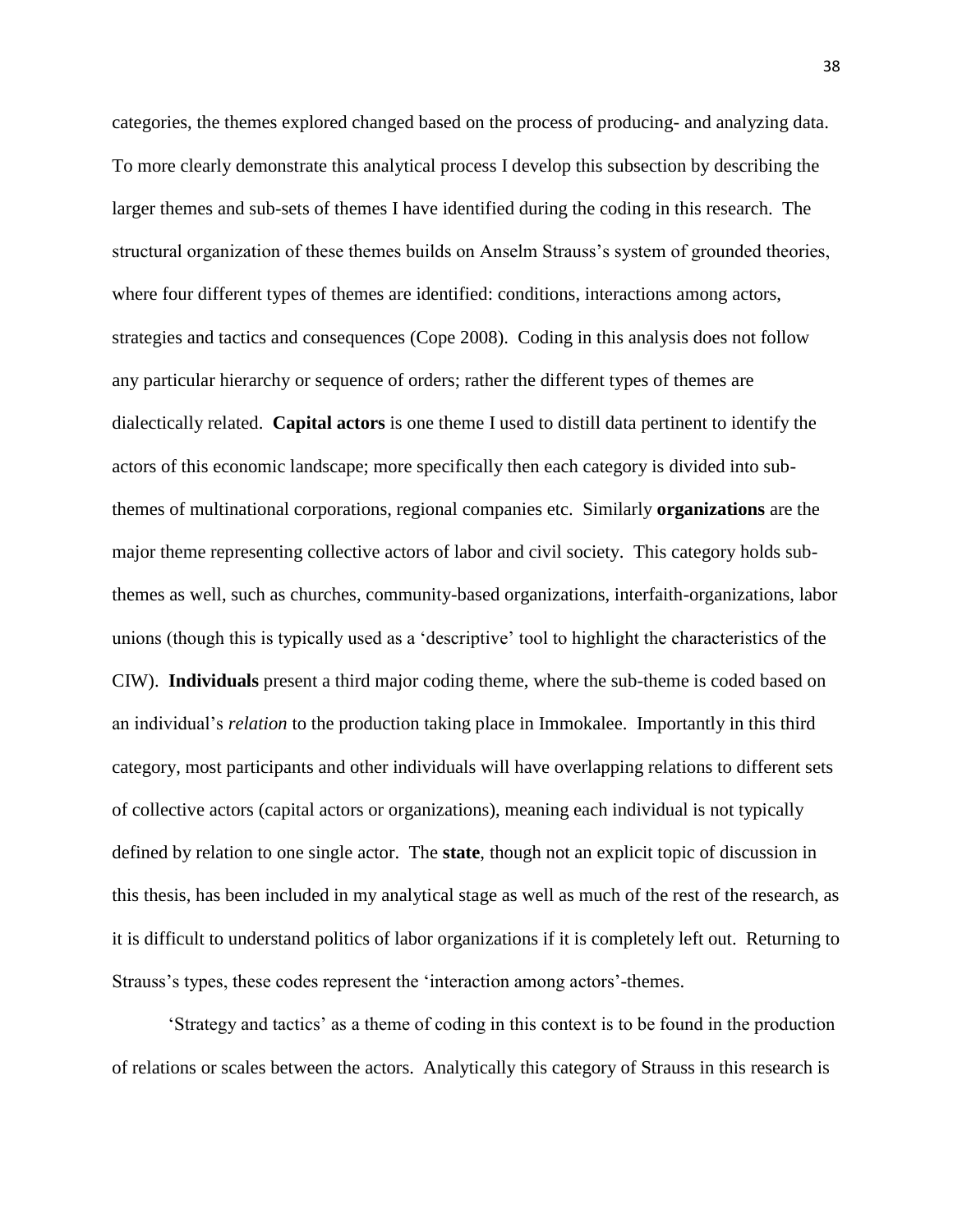coded as the geographic concept of **place.** It might appear as a wide category, but I believe the sub-themes of the place-category have the geographic concept of *place* as a commonality. Furthermore the sub-themes remain too abstract without a continued consideration of place in relation to them. Sub-themes to this large category includes **embedding agency** in place, **scale** produced between places and actors**,** and lastly, a descriptive code, **events** or **campaigns** both occurring within places.

The last sets of themes I included are **objectives** and **motivations** for actors both on individual and collective levels. These include **materialist** purposes, such as demands for wages or other benefits, and on the other hand a wide category I have defined as discussions of **justice**. Thematically these categories respond to the 'conditions' of workers. Simultaneously thematically ‗consequences' remain intertwined with ‗conditions' as the outcome of the process is to change the 'conditions' of the workers.

In the following three chapters I present the analytical discussion of these relations between the various actors, and how these constitute space--namely the economic landscape of a GPN. The conversation builds on the analytical framework discussed here, chapter four will focus on the labor-capital relation, while chapter five and six expands the discussion to include social actors as well.

# 4. CIW: A CASE-STUDY OF COMMUNITY UNIONISM

Geographic realities of economic production shape how labor agency manifests itself. In the sense that labor seeks its own spatial fix in contention to capital, much of the economic landscape in which workers find themselves positioned in will impact how labor agency will be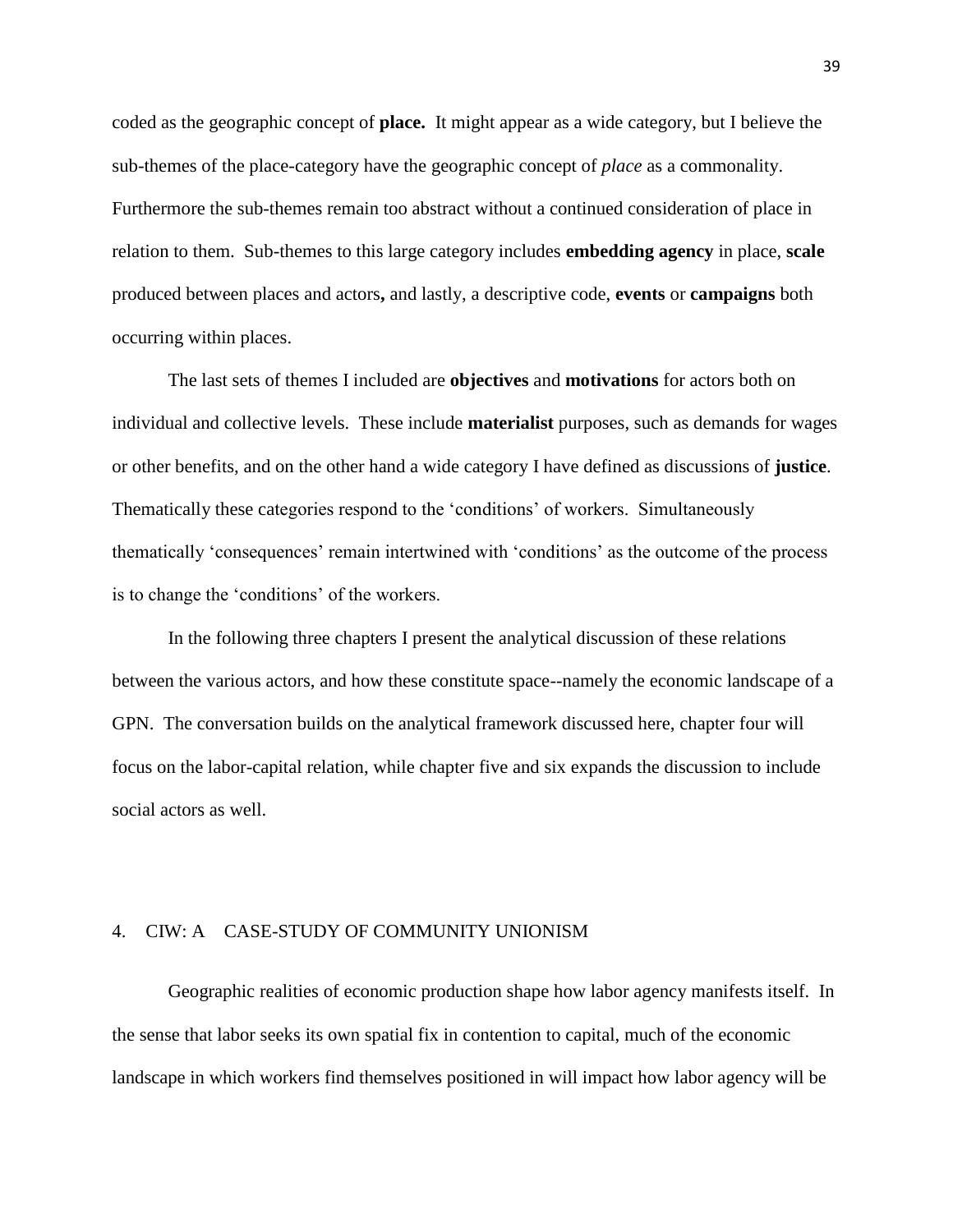expressed. As discussed earlier in this thesis, agency within the narrative of labor geography has normally been analyzed through the traditional labor union, a mode of organizing rooted in place of production. Yet, in contemporary capitalism, as neoliberalism continues its restructuring process of economic production, the ability of traditional unions to not only impact capitalist landscapes, but even to organize as unions, are constantly challenged (Walsh 2000; Cumbers et al. 2008). The discussion in this chapter will not focus on the diminishing role of unions; rather it provides an analytical case study of how workers already are organizing and pursuing their objectives through alternate modes of expressing labor agency (beyond the option of a traditional union). Moreover, the chapter discuss how the specific geographies of the workers are both forcing and enabling them to create these very alternate organizational structures.

Beyond appreciating this as a theoretical discussion of labor agency articulated beyond the union, this section builds a foundation for the later analysis in this thesis. In the later chapters, the discussion evolves to focus on how the agency by workers might be embedded in *coalitions* of labor and civil society actors. The final chapter concludes with a discussion of how community-based labor agency, and in particular its interpretation of place, is articulated by producing new scales to reinterpret the CIWs notion of place. To understand the analysis in these later chapters, it is necessary to discuss the characteristics of CIW as an organization. More specifically how the process of embedding their agency is situated within the labor geography literature.

In this chapter, then, I highlight the realities of the Immokalee workers, and their strategy of establishing the CIW as a community-based organization. This group of workers, the CIW, represents a specific example of collective form of labor agency and community-based unionism: the worker centers, a type of organization, which has received limited attention in labor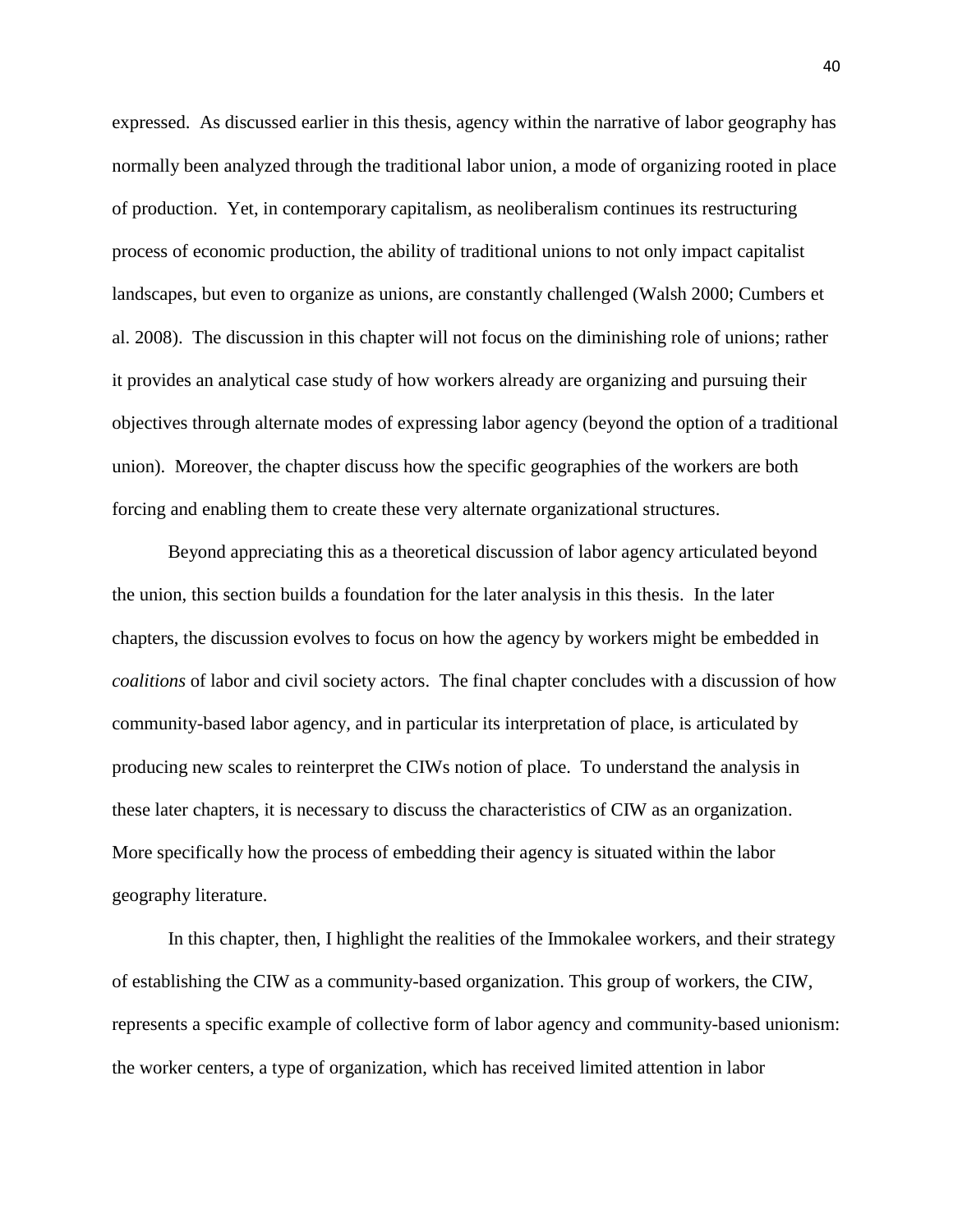geography so far. In the analyses afforded to these groups it has been argued these specific types of organization offers limited potential to carry out agency contesting capital (Moody 2009). The workers of Immokalee provide a case study of labor which will add to the geographic understanding of these organizations, and provide examples where so-called worker centers in fact do carry out similar strategic efforts to that of labor unions or labor unions in coalitions with external community-based organizations. To do so, an examination of the geographies of production and how it relates to the organizational mode of farm-workers in southwestern Florida is needed, but we also need to examine the sphere of social reproduction; the place of the community.

A useful distinction to return to here is the difference between place of production and place of social reproduction (Peck 1996). Where production takes place, in this case the actual manufacturing of tomatoes in the wider GPN, is part of a geography which is manifested by relations far beyond the 'place' of Immokalee. If we refer to the 'wider GPN' we can include ‗higher ups' in the chain of accumulation through purchases of commodities produced by labor from farm-workers in Immokalee, and not only their direct employees. The place of social reproduction, on the other hand, is the social sphere of the workers. This is where society (reflective of the mode of production (Massey 1984)), ensures the production, or reproduction, of labor suitable for capitalism. The sphere of social reproduction takes different forms depending on the demands of economic production. In some cases it might be the social space of a city reproducing labor at an expected cost to capitalists, facilitating transportation and urban space allowing for the workforce to travel between work and home on a daily basis. Immokalee's distinguishing feature as a space of supplying labor, on the other hand, is that it does so through migrant workers. The main objective for creating the space in this particular way is to maintain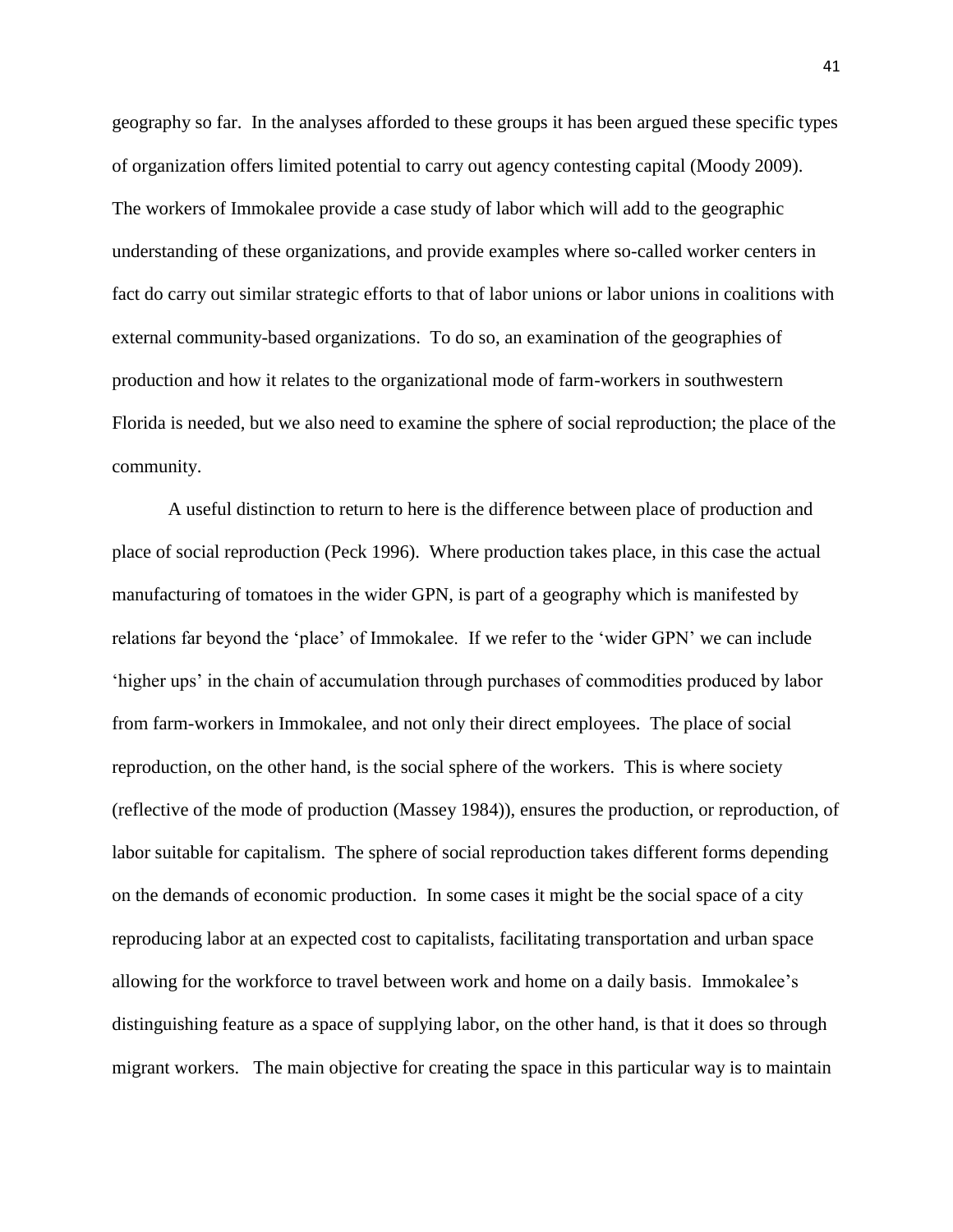low-cost labor for employers. In the case of Immokalee farmworkers, the city of Immokalee operates as a space to hold and distribute labor rather than producing it. As a place supplying low-cost labor it is dependent on a number of wider relations to come into being (Walter 2011). This chapter, though keeping the two concepts of social and production separate for analytical reasons, will show how the two spheres very much are intertwined and the choice of the farmworkers to pursue an organizational strategy in the sphere of social reproduction rather than place of work is very much an expected and logical outcome of the specific geography of tomato production in southwestern Florida. On a last note, before proceeding with the analysis, it might appear as an omission to not include issues such as the harsh conditions and abuse in the fields and very low wages as to why the CIW was formed - it is a conscious omission - as I do not hope to say why the CIW was formed as an organization to alleviate the difficult work conditions, rather I hope to explore why the workers sought to organize in the community instead of the work-place. Furthermore, the varying legal status of migrants provides challenges for unionizing laborers already exposed in relation to their employees, a second omission of this analysis (Waldinger and Der-Martirosian 2000; CIW 2003a). Admittedly this constitutes an important aspect of the decision to pursue an organization in the sphere of civil society. However, the research themes for this thesis seek to examine relations between capital-, labor-, and social actors. Discussing migration as a pivotal aspect of this production entails including state actors in the analysis. The state remains in important actor in relation to these other actors in determining the legality of migrants and as a natural extension for our understanding of labor geographies. In what follows, then, I will first highlight the spatial realities of production and social reproduction before summarizing and describing how the workers' organization of the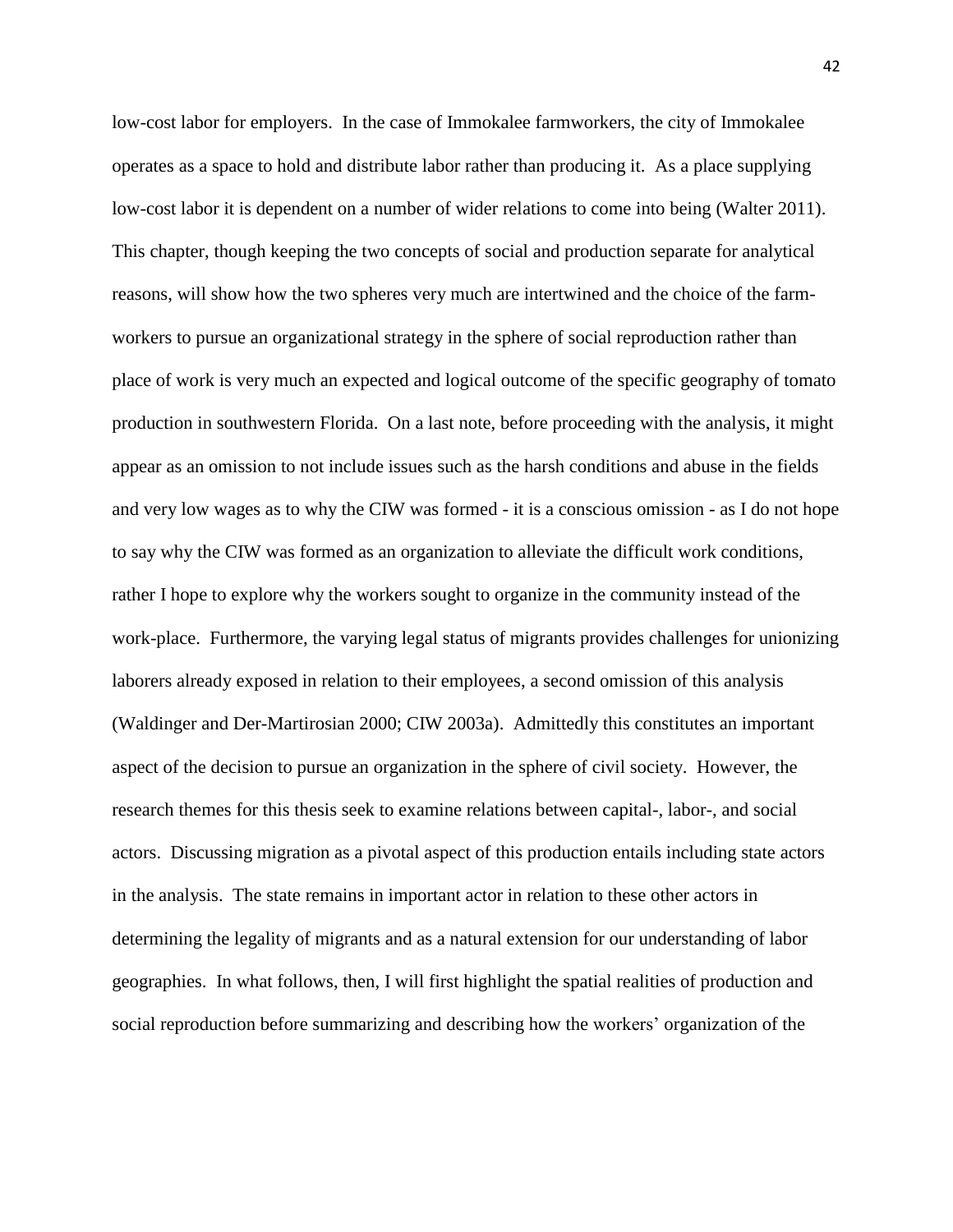CIW effectively galvanizes its labor agency through strategies of moving their organizational efforts into the latter sphere, by embedding its agency in the community.

# 4.1 Realities of Production

In the case of farm-workers in Immokalee the spatial realities of production prevented the possibility of the workers creating a union in the traditional sense. In its place the workers carried out their agency in the civil sphere and formed a community union instead. The farmworkers in Immokalee faced with very limited strategic options, reached for space outside of production to open for development of alternate paths to articulate their labor agency. Specifically these alternate options include development of strategies which are appropriate for "hard to organize" groups of workers, and hard to reach "targets" of contestation (Herod 1998; Sadler 2004; Tufts 1998; Wills 2001; Lier 2007; Lier and Coe 2010). Community unionism exemplifies the coming together of workers in organizational form where actors of capital has 'squeezed' out the path of organizing along the traditional form, that of labor unions. The most effective way capital achieves this is by exerting its already dominant control over production.

The first question in this section then becomes how has the organizational form of labor organizing been excluded as an option? To benefit the analytical discussion I will examine these conditions and their spatiality partially through the aid of a framework of a GPN. The first answer to this question is an examination of the obstacles to organize manifested in the nature of work in Immokalee, and secondarily I believe the answer will need a discussion of the *distance* between influential actors and labor in the geography of production. Distance in this discussion will both refer to a physical length of travel and of separation and exclusion by other means in the spatiality of production.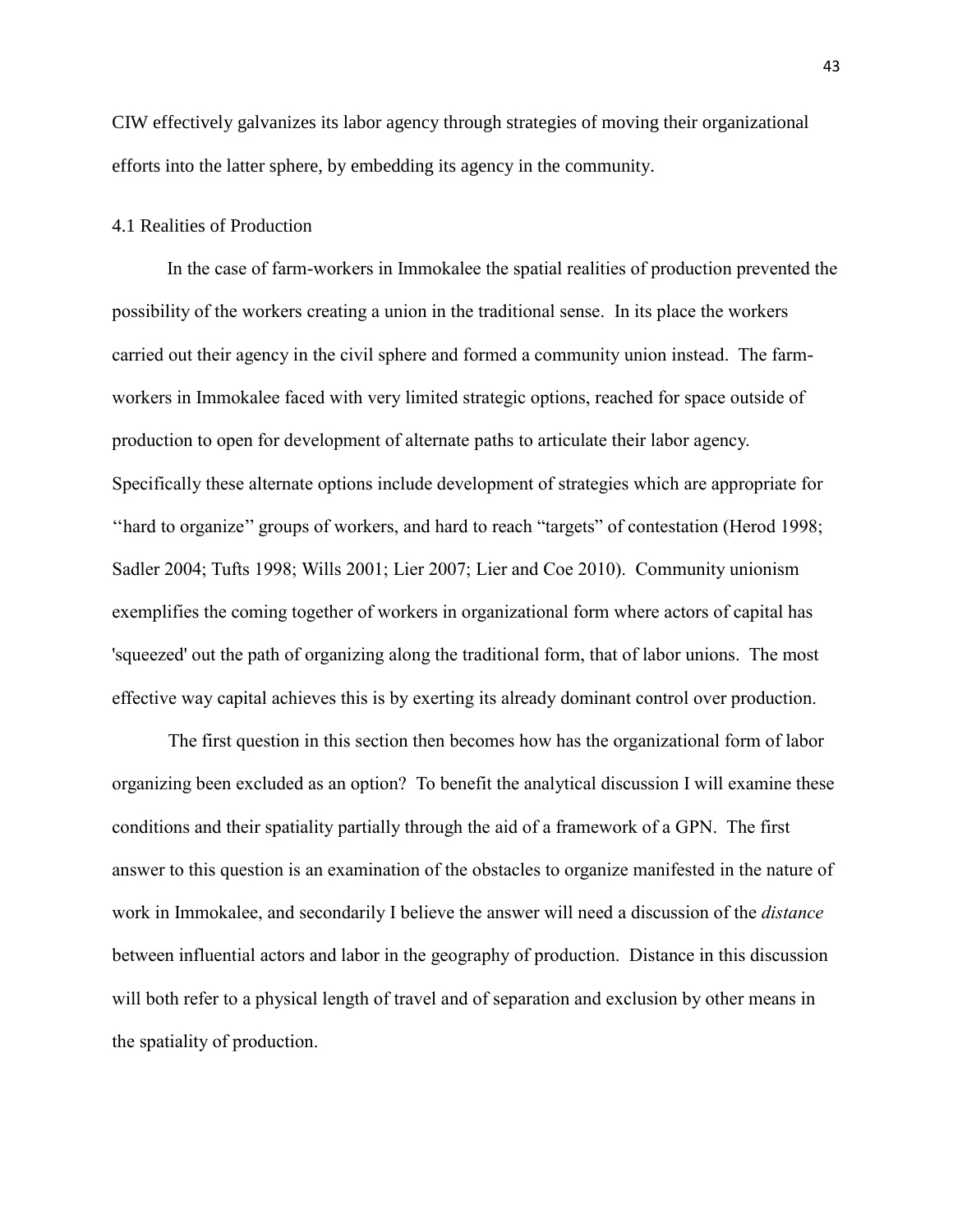Traditionally, labor activism would mimic the hierarchy of production when organizing in the place of production (Herod 1997), and workers would 'use' the spatiality and, to a lesser extent the hierarchy, of production to challenge and contest capital. Several aspects of the spatiality in production of Immokalee farm-workers challenge the potential of laborers to unionize. A central problem involves the practice of hiring workers. The relation between grower and farm-worker is re-established daily, meaning the coming together of labor and capital then is re-established each day. Workers gather in the public spaces of Immokalee, notably a parking lot in central Immokalee adjacent to the CIW center and are hired on a day-to-day basis by crew leaders working on behalf of the growers (Van Marter 2002; Sellers 2009). Little to no knowledge is to be had of where a job might be the following day, which again means the workers have little chance of establishing continuous relations to one specific farm or employer. Rather the workers are shifted, to a certain extent randomly, to different sites of production from day to day.

In this process the crew leader operates as the connection between grower and laborer. In a wider understanding of the GNP, the crew leader becomes the first link between the grower and the large fast food chains, such as Taco Bell, which eventually serves the tomatoes picked by the Immokalee workers to the consumer. Ultimately the crew leader becomes the initial link between the laborer and the consumers in the relation of the produced commodity. In a simplistic interpretation for analytical benefit there are two sets of workers in the field. The crew leaders operate the process and are in charge of the workers, yet the crew-leaders see little interest in a common identity with the farm-workers (Interview with DA). Again, as traditionally labor have mimicked the spatiality of capital to challenge it, in those instances worker activists could depend on senior workers rooted in the place of production over time to consolidate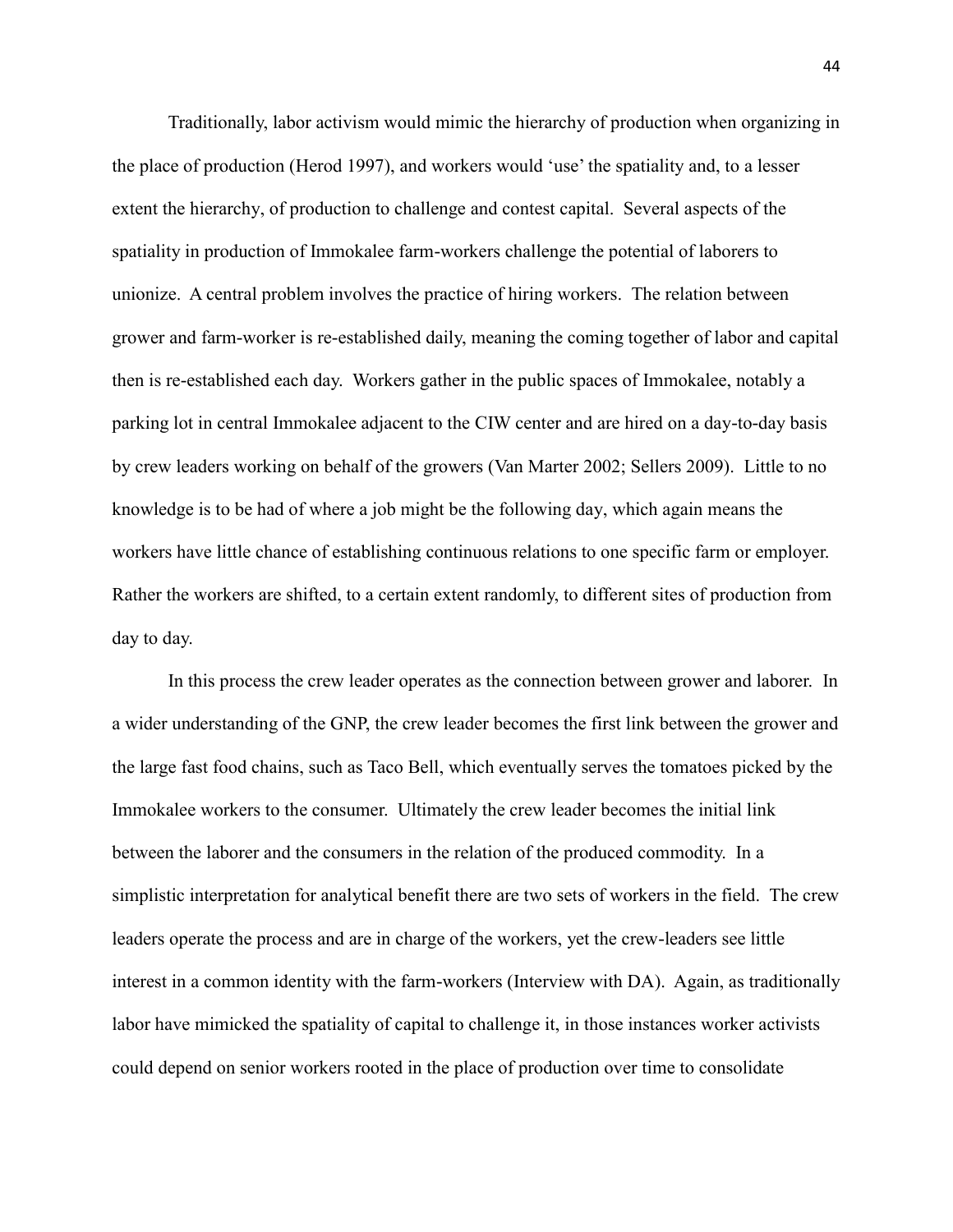organizational efforts. As a result of this schism between the work-leaders and workers in the place of production coupled with the unstable work conditions, it becomes very difficult to establish any form of identity much less so an organization rooted in the place of production.

The commute to and from the workplace, an imperative aspect of any spatial analysis of workers' geographies (Peck 1996), is in Immokalee, due to the nature of hiring policies and to the state of public transit, effectively in the hands of the employers. Workers then are dependent on their employers to travel back and forth to their jobs. This very important relation defining the space of workers is now, to a certain extent, out of the control of labor. Not surprisingly public transit is not an option for workers in these non-urban areas of Florida, effectively excluding the possibility of workers determining when and how to travel to and from the workplace. Furthermore, intercity or a regional public transport system on a state-level remains very sparse<sup>9</sup>, in particular for the regions dominated by migrant labor populations (Highlands) Today 2008). Nonetheless the farm-workers are offered transport routes to other major transportation hubs beyond the spatial configuration of a work-to-home commute. For example, bus routes will travel as far as Mexico and countries beyond to Central America. This shows how capital may be facilitating transportation it finds beneficial for production in terms of importing a low-cost work-force. Yet, to return to the concerns transportation has for the control of the daily commute, the very identity and existence as a farm-worker is dependent on the transportation links offered by employer. It is not an option to refuse this option of transportation, as there are no other means of travelling to the place of work. If the workers are not able to organize during the time spent in the fields, the work-day, the lack of controlling transportation to and from the place of production will make it challenging to meet or organize outside the field at the end of a work-day. These temporal and spatial obstacles of employment-

 $\overline{\phantom{a}}$ 

<sup>&</sup>lt;sup>9</sup> See map in appendix F.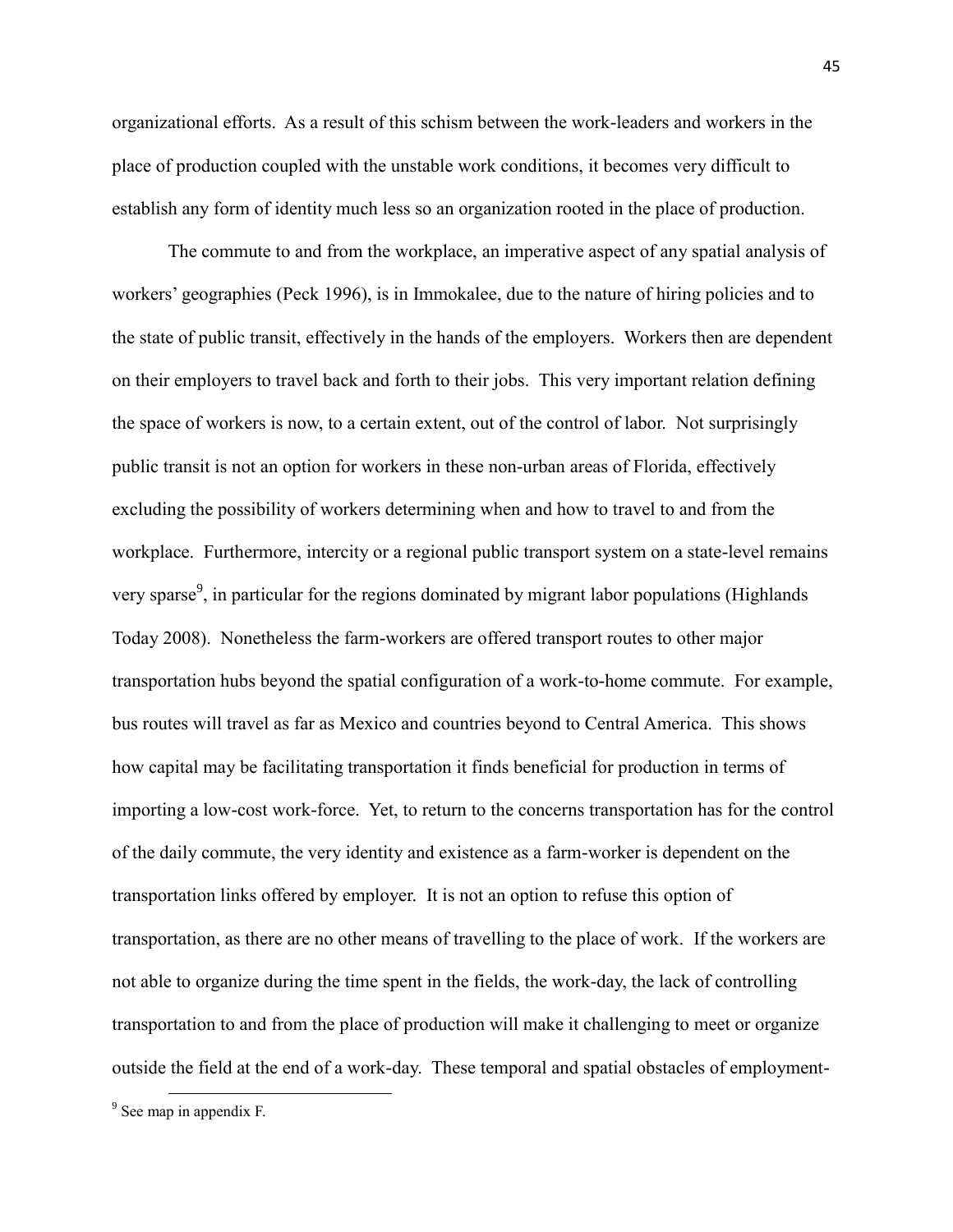and work practices then present two major obstacles for workers organizing in a traditional sense of a union.

In the rest of this sub-section I highlight the *distance* between workers and influential actors of the GPN as third major obstacle for organizing in the traditional sense of a labor union. If the CIW were able to form an organization rooted in the fields of a grower as opposed to in the community, it would still prove very challenging to reach actors who are capable of altering their state of work-conditions in the field. When discussing distance in the preceding paragraphs, in reference to the commute of workers, I highlighted a physical distance of travel time and access to transportation. An important aspect of the ability to organize in the work place is also realized through distance between actors in the GPN. Workers hired by crew leaders are still not capable of contesting their conditions in any form as they cannot interact, or even see or encounter in many cases, their employers, much less so the major actors which determine much of the conditions within this GPN. Crew leaders, though certainly of a more privileged position in the chain of accumulation, remains labor hired by the growers. Contesting working conditions to these ‗representatives' of the growers will likely not yield much result. Both do to the fact they are not capital actors which hire the workers, nor are they workers that share the same interests, identity, or a sense of place with the migrant farm-workers. As two separate groups, in geographical terms, they have very a different 'spatial fix' to pursue.

Still, even if this distance which is very real both physically and in terms of controlling and impacting production, the major obstacles for farm-workers as the CIW is the vast distance to the influential actors of this GPN and not the distance to the growers. If growers were to accept the demands of workers, the larger actors in the GPN might decide to simply shift their production to other locations. It is this capability which typically is referred to as placeless, or in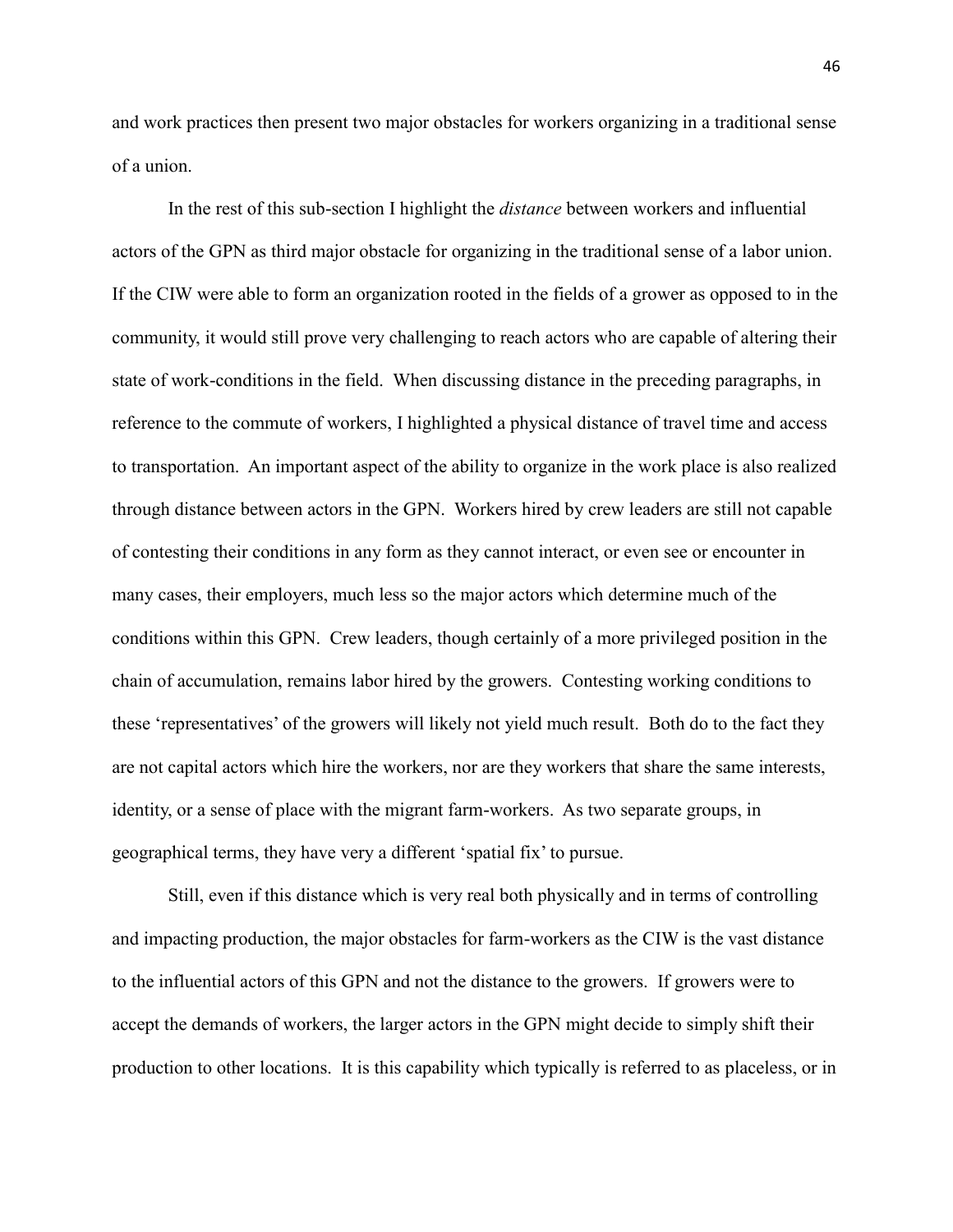particularly in mainstream media and to a certain extent academia, globalized capital. Through this ability provided to capital by neoliberalism, depending on the geography of the GPN, these corporations can decide to potentially move their demand of produce to new places; this might be abroad in other economies completely, or to other regions of the United States where growers keep stronger control of the cost of production.

The production network of tomato production in Florida and an analysis of the relations of actors within it become readily comprehensible if we divide the different actors into scales of the GPN for analytical purposes. Farm-workers naturally provide the labor; they remain localized depending on acceptable commute distance. The growers employ the farm-workers to produce tomatoes and other vegetables, while the growers sell the produce on a market, which increasingly has become dominated by fewer and fewer actors. These actors are represented by multi-national corporations. Produced tomatoes from growers in Florida going to grocery retailers have declined, while the amount of produce delegated to the 'foodservice'sector, a sector dominated by fast food- and super-market chains, has increased. Through this shift of production, the spatiality of production has changed as capitalist actors have reproduced the geographies of the GPN (Oxfam 2004). Yum Brands, as one example, operates its own purchasing cooperative, the United Foodservice Purchasing Co-op (UFPC), to manage the supply chains for all of its brands. The UFPC, in turn, obtains produce, specifically tomatoes in the case of Immokalee workers, through a single broker which establishes purchasing contracts from five or six different growers (Oxfam 2004). The objective of altering the GPN in this way, to centralize their purchasing power through co-operatives, is to consolidate market power in fewer hands. More specifically, one of the benefits to multinational corporations manifested throughout this case study is a downward pressure on labor-costs. This process is often expressed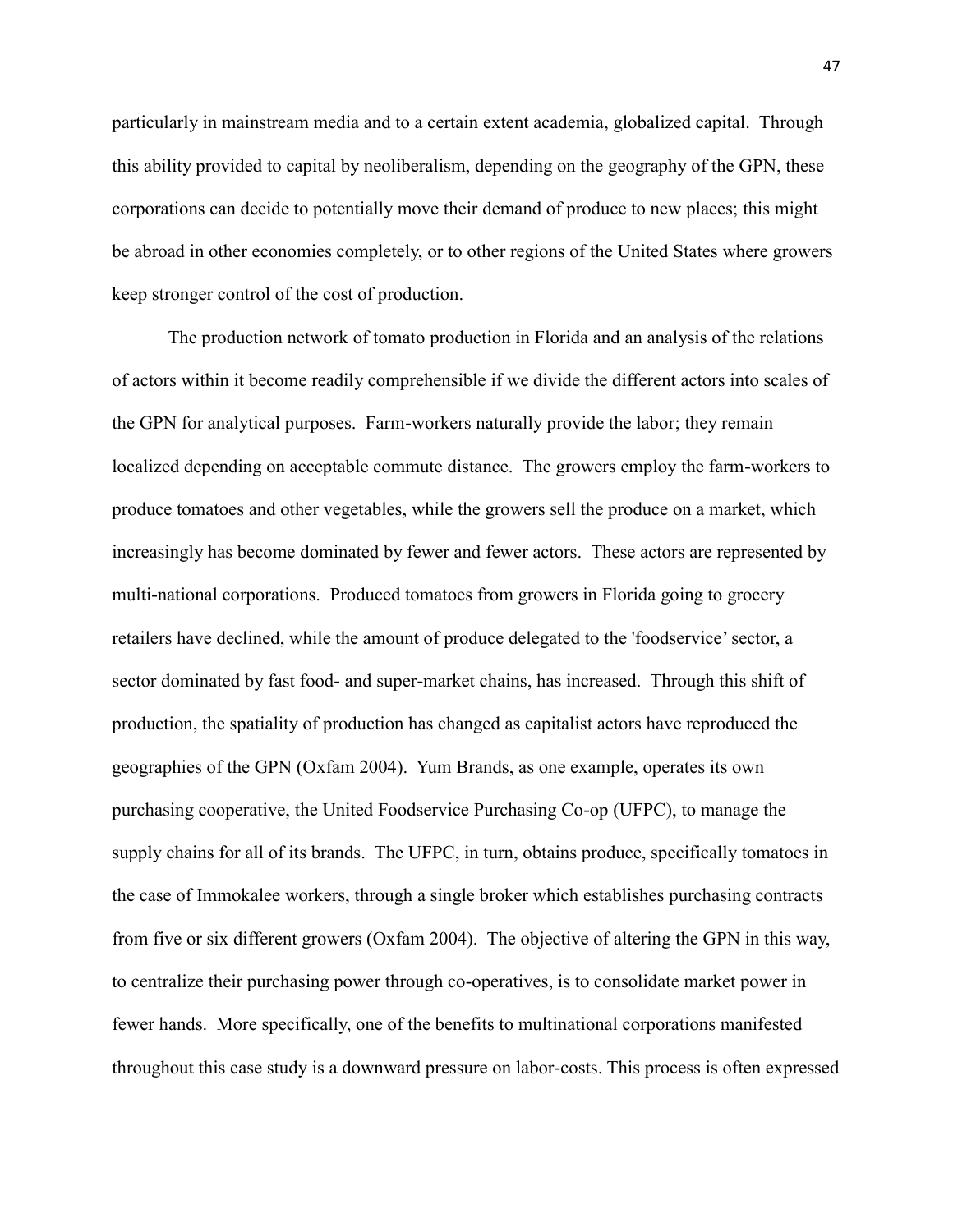as a question or issue over income and expenditure, yet this downward pressure should be considered as a political act, particularly when the monetary benefits from this pressure are compared to the political gains<sup>10</sup>. It is possible for companies such as Yum Brands to shift its tomato purchases to a different region if cost is not low enough. Growers are pressured to keep control over the labor force, ensuring the workers become squeezed by these 'less privileged' capitalists in the production chain. The major buyers of their produce, fast food- and supermarket chains, for example, extend the cost and risk to the growers, the smaller actors, while abolishing their own responsibility from the network of production (CIW 2005d). Taco Bell<sup>11</sup> purchased approximately 10 million pounds of Florida tomatoes in 2004); its parent company Yum Brans, which operated 6,500 restaurants in the U.S. at the apex of the "Boot the Bell" boycott aimed at Taco Bell in 2005, grossed over \$9 billion in profits the same year (Lantigua 2005). By examining these values of capital accumulation it is quite easy to discern where in the production network the privileged positions vis-à-vis capital accumulation are located. The separation between laborers and the influential actors of the GPN is vast in distance, accessibility, and value gained from the sale of commodities.

What becomes obvious by analyzing the realities of these facts and numbers is a vast spatial distance in the production between influential decision makers and labor within the same GPN. There are two important aspects of production this discussion underscores which force the farm-workers of Immokalee to seek agency beyond the union. These conditions are exasperated by their position in the production network where they remain less visible due to a non-

 $\overline{\phantom{a}}$ 

 $10$  When the McDonald's corporation, after stalling for several years, eventually agreed to an identical deal as the one Yum Brands had accepted with the CIW, a spokesperson for McDonald's assured customers and media they would not have to pay for this sacrifice by increased prices at outlets. It is estimated the agreement would cost the McDonald's corporation, a company reporting revenue of 27.7 billion USD the same year (Lantigua 2007), roughly 55,000 USD (Interview with FL).

 $11$  The campaign against Taco Bell served as a solidifying process of the CIW, and I believe as an empirical case it serves well to highlight the expression of labor agency.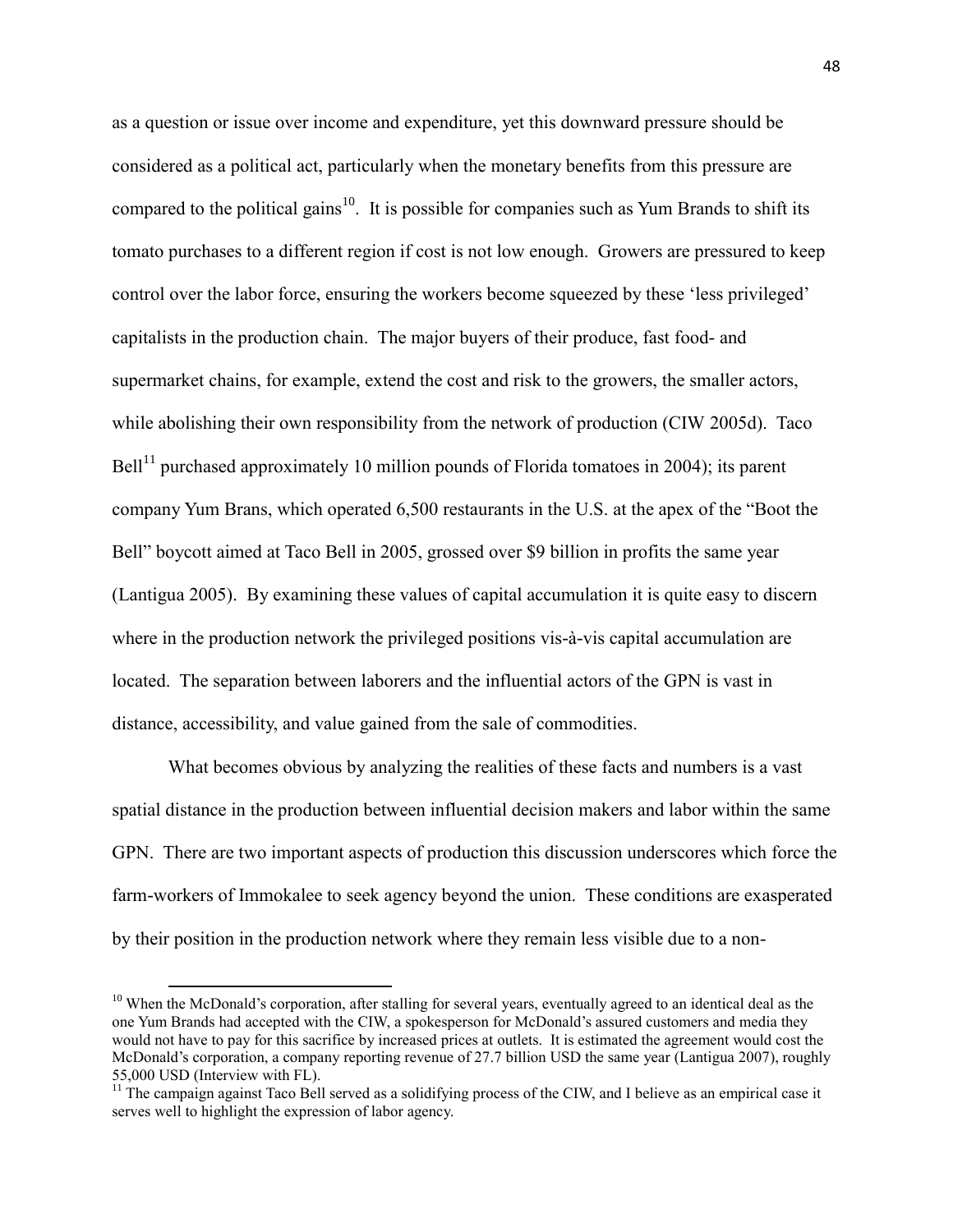privileged position in the production network vis-à-vis influential actors of capital. ‗Invisibility' of farm-workers remains true on account of non-capital actors as well. These actors, as discussed in the theoretical framework also play into the conditions of labor control in a GPN. This is a theme which will be discussed in both chapters five and six, where the workers of Immokalee overcome this invisibility by spatially creating alliances in privileged places vis-à-vis important actors in the GPN.

#### 4.2 Realities in the sphere of social reproduction

The organizational challenges and efforts in the sphere of production, or obstacles to carry out 'union'-activities, of the CIW then hopefully have become clearer and more tangible. How then are conditions in the sphere of social reproduction affecting the potential to organize these workers? Conditions present in the social life of farm-workers in Immokalee are to a far extent a result of the structures found in production. Following from this, the workers in Immokalee use the sphere of the community to organize workers who were denied the opportunity to organize in the place of production. Workers in this town, as is common elsewhere, share a shared identity primarily based on their relation and position in production (Wills 2008). A union seems a natural representational body; however the implications of production are hindering the establishment of such an organization. In place of a union the farmworkers created a community-based organization around a shared identity of Immokalee. An identity not necessarily dependent on the place of Immokalee as a stage, but rooted in the reality of Immokalee-workers' position within a GPN. The relations to capitalist production reach far beyond Immokalee as a town, and it is these ties that define the community that farm-workers organize around (Walter 2011). I argue the nature of production in Immokalee very much shapes the sphere of social reproduction in that place, of course this is an axiom often stated by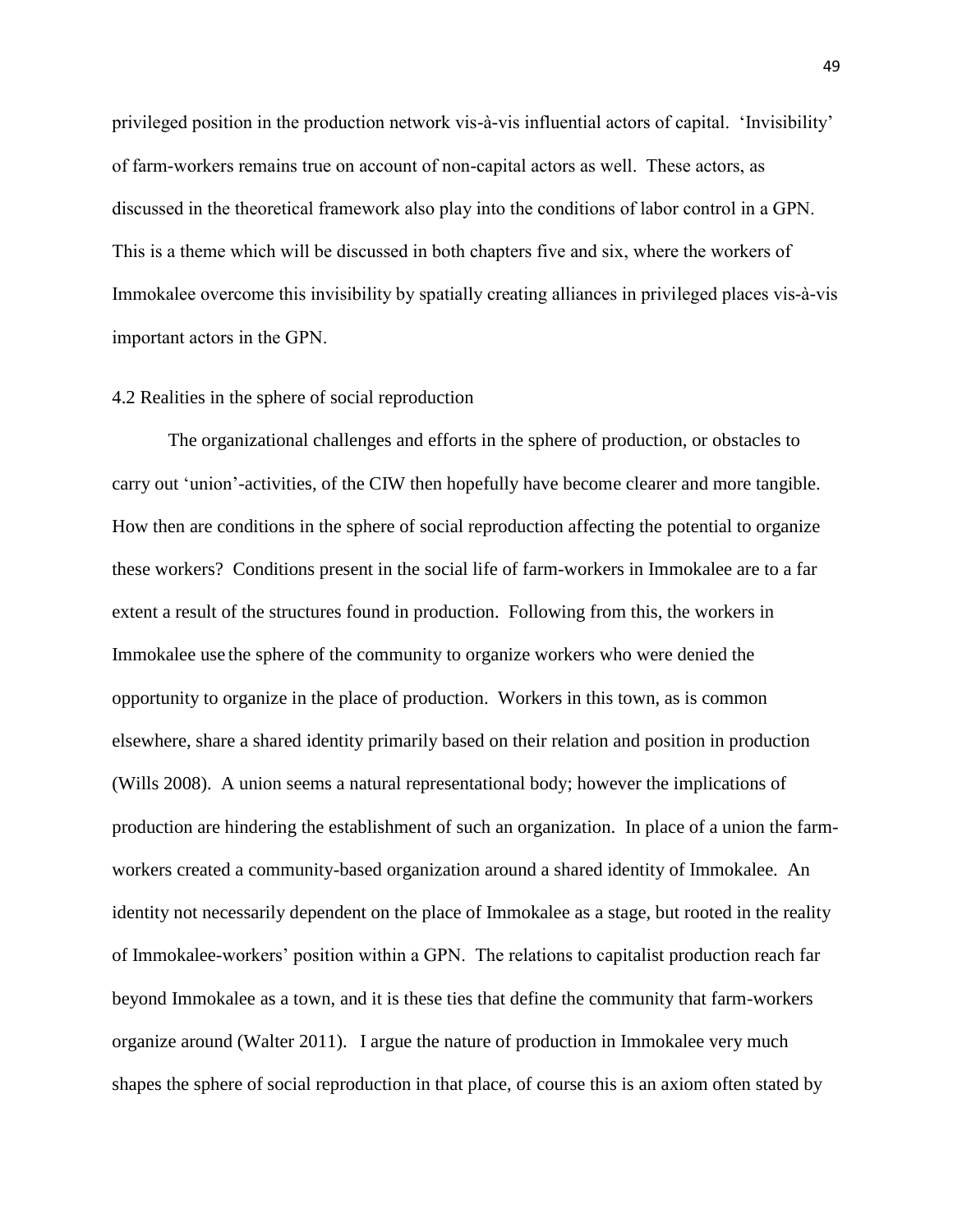radical geographers (Massey 2005), and that this in turn shapes what organizational efforts can take place there. Though these qualities of production might manifest obstacles in the sphere of production, they can, at the same time, afford specific characteristics in the community which allows for relations ready for organizing in the sphere of social reproduction.

Before I can answer the question of what in the social reproduction sphere, or for the specifics of this discussion, the community, allows for organizing the CIW, a definition of community in relation to the farm-workers is apt. In the CIW a community cannot, and it would be senseless to attempt, simply be defined by geographic place as a container or stage for its inhabitants. The 'community' of the CIW is very much defined by the relations to economic agricultural production of which the community's groups and individuals are a part of. Immokalee is a town produced to facilitate low-cost vegetable production, and the spatiality of the city is created in certain ways to afford low cost tomato production for large corporations (Walter 2011). If we then see the town of Immokalee as a space dependent on, and as an outcome of, agricultural production, two obvious communities will emerge; the farm-workers on one side, and the landholding growers or landowning landlords on the other. These groups share a geographic place known as the town of Immokalee which might in a simplistic non-spatial interpretation be seen as one community. However, the inhabitants' relation to the place of Immokalee depends on their relations to the production taking place in the town. Geographic communities are dynamic and depend on relations which change over time (Massey 2005). They might change due to economic restructuring or socio-economic reasons. As such the spatiality of Immokalee has changed as the wider conditions of capitalism has evolved (Walters 2011).

To better understand the root of the CIW as a workers center, I examine the realities of the spheres of social reproduction and how this sphere of the social life of workers allows for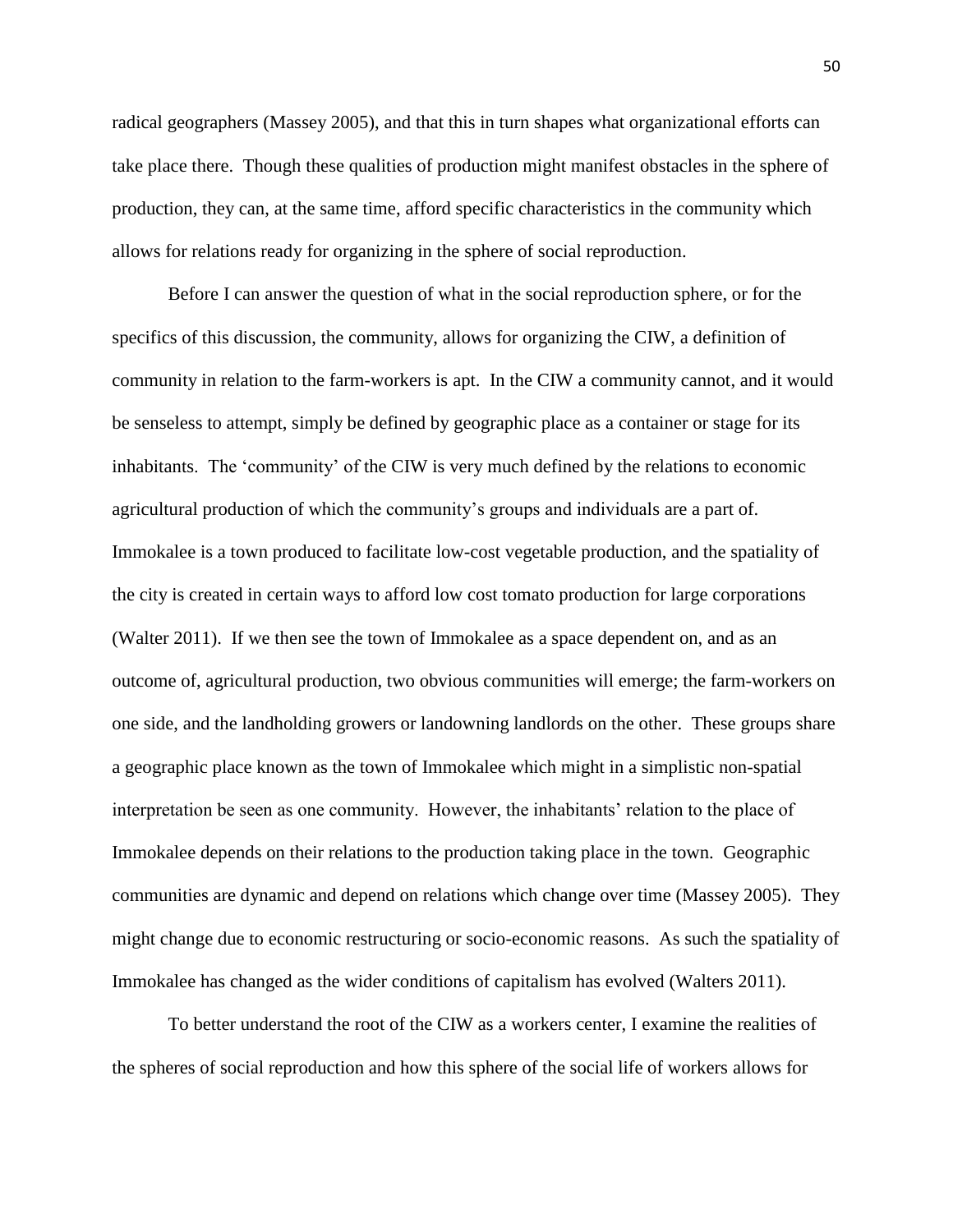organizational work on behalf of the Immokalee workers. The population represented by the CIW is bound together by a community which very much revolves around a worker-based identity and thus provides an example of a non-union organizational expression of labor agency. As the disadvantages of the sphere of production have been summarized, I also point to the geography of social reproduction and how it affords beneficial conditions for worker organizations.

The work-force if agricultural production is widely recognized as a group who experience economic hardships. The U.S. Department of Labor has identified the workers in this production as a labor force in "significant distress" (2000). The report highlighted the harsh conditions and exploitative nature of farm work, particularly so in the state of Florida. The common interests of this community are reflected in the demands of the CIW throughout its campaigns; the boycott of Taco Bell, which has been successfully replicated in campaigns targeting other multinational corporations, is one such example.

These relations that I refer to then should be separated by class, that of the workers and that of capital actors. The manifestation of an identity or community based on class embodies an axiom discussed from Marx to Massey (1984) that a society reflects the mode of production taking place at a given time and space. In Immokalee, then, the workers become a class of exploited workers, and the exploitation is what propels the creation of an organization like the CIW. Farm-workers might not be able to unify or organize as a class in the sphere of production; nonetheless their identities as workers are carried on into the sphere of social reproduction. In a place such as Immokalee, which is spatially produced to facilitate agricultural production, the expression of class identity becomes apparent and readily tangible for any organizational efforts. Of course there are a number of variables beyond the conditions of the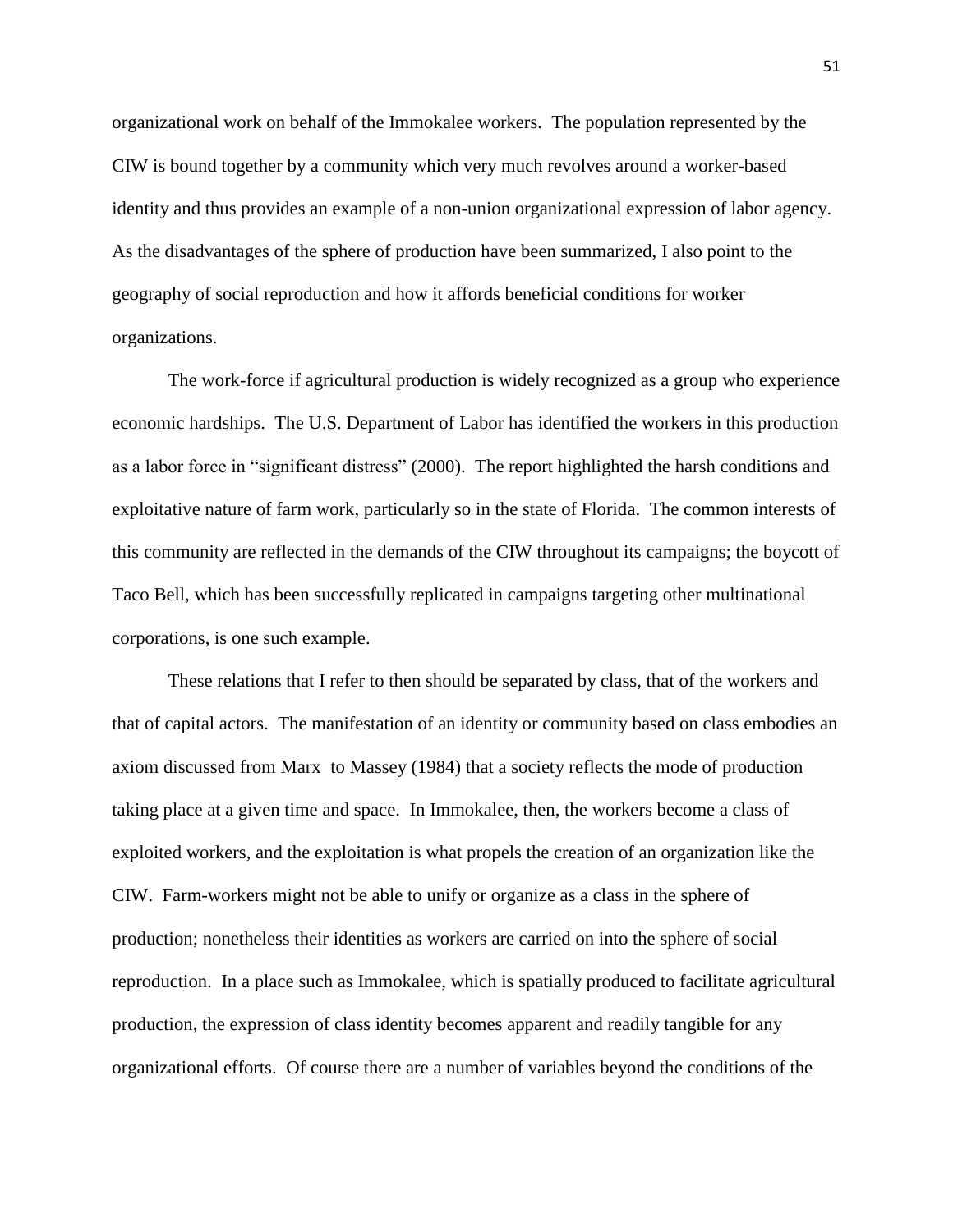work-place that help cement class identity. In this case I do not intend to provide an exhaustive discussion of how the realities of the social life of workers consolidate a class of workers, rather I point to how some issues have, in fact, consolidated the workers in Immokalee enough for them to organize and collectively express their labor agency.

Housing for the migrant workers in Immokalee is very much a reflection of the city being a space made to facilitate agricultural production. Homeownership is not surprisingly nonexistent as the workers are migrants, and often they are migrants of varying degrees of legal status. This means the farm-workers have very little control over the housing situation in Immokalee. The real estate market is controlled by few actors. Property owners exploit their almost monopolistic conditions and extract very high rent from the already underpaid workers. According to participants I interviewed and secondary sources (Bowe 2003; Nieves 2005) the rent of a mobile-home, typically in very poor condition, is rented for similar prices to middleclass family housing in suburban Miami. As the workers have little say in the situation, and because they are completely dependent on housing in Immokalee during the season, the situation persists. The lack of control over the housing is related to the lack of control over transportation. Transportation or the commute between the sphere of social reproduction and the place of production is a very determinant factor of the built landscape in capitalism (Peck 1996). Housing for workers will be built according to a distance which makes it profitable and possible to maintain production. This condition, such an important part of any individual's life, equally so for working-class people, only further consolidates the farmworkers as a class, identity, and community in the sphere of social reproduction, further enhancing the CIW as an organization.

Transportation to and from the work-place is in the hands of the employer. As already discussed this has a major impact on where the workers can live, and naturally where they can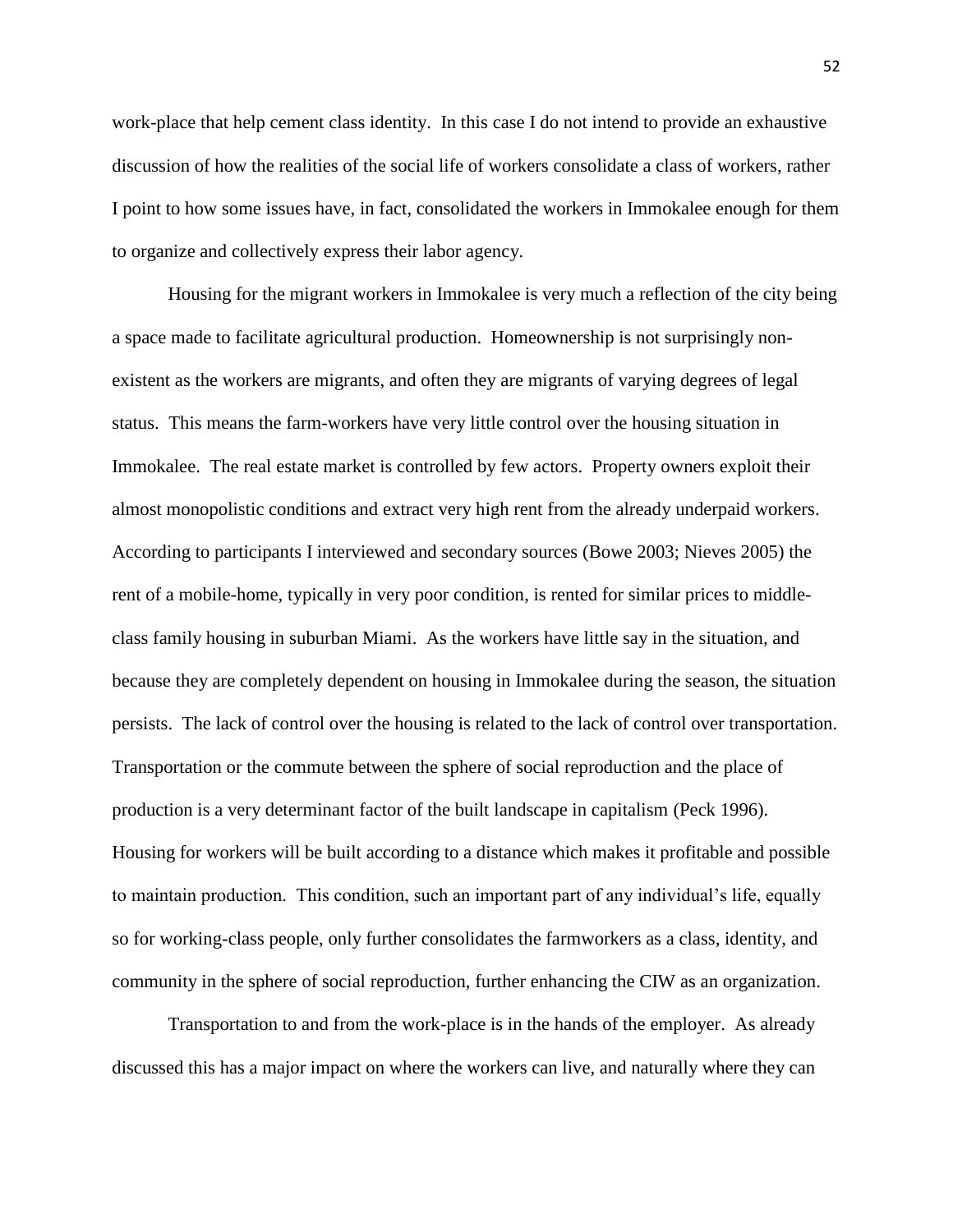work. Immokalee and rural Southwestern Florida does not provide sufficient public transit for its population (Highlands Today 2008) which is certainly not enough for a farm worker to depend on for the commute to and from work. To be able to control one's own transportation, a private vehicle is necessary; whereas obtaining one is quite difficult for migrant workers. Again, there is a fixture of the sphere of social reproduction which only further consolidates the entire group represented by the CIW as the working-class population of Immokalee. The organizational structure of workers is thus further strengthened in the sphere of reproduction. Similarly to how transportation shapes the lives of workers in the sphere of production, it has an impact in the social sphere in terms of where and how they live.

Lastly, I want to discuss how produced scales manifest realizations of place by the workers in Immokalee. The last chapter is very much dedicated to the spatial interpretation of the workers and how scalar strategies of their own definition enable them to challenge the responsibility larger corporations have for the workers within a GPN. The short discussion here addresses a more basic question: what is the interpretation of place? I argue that the workers interpret and define Immokalee, though not the necessarily the home of the workers, as a place to organize around. The interpretation of community then depends, I believe, on the Immokalee workers' particular positionality in the GPN. These networks of productions are composed of scales. One scale might be defined by the commodity of the tomato creating a chain or scale between the worker and consumer. The form of production is dependent on low-cost labor, which is afforded in this case by migrant laborers. Scales here are produced to establish relations between Immokalee and spaces producing low-cost labor. So as Walter (2011) points out in this article on place and the CIW, the relations of the workers and certainly the relations of capital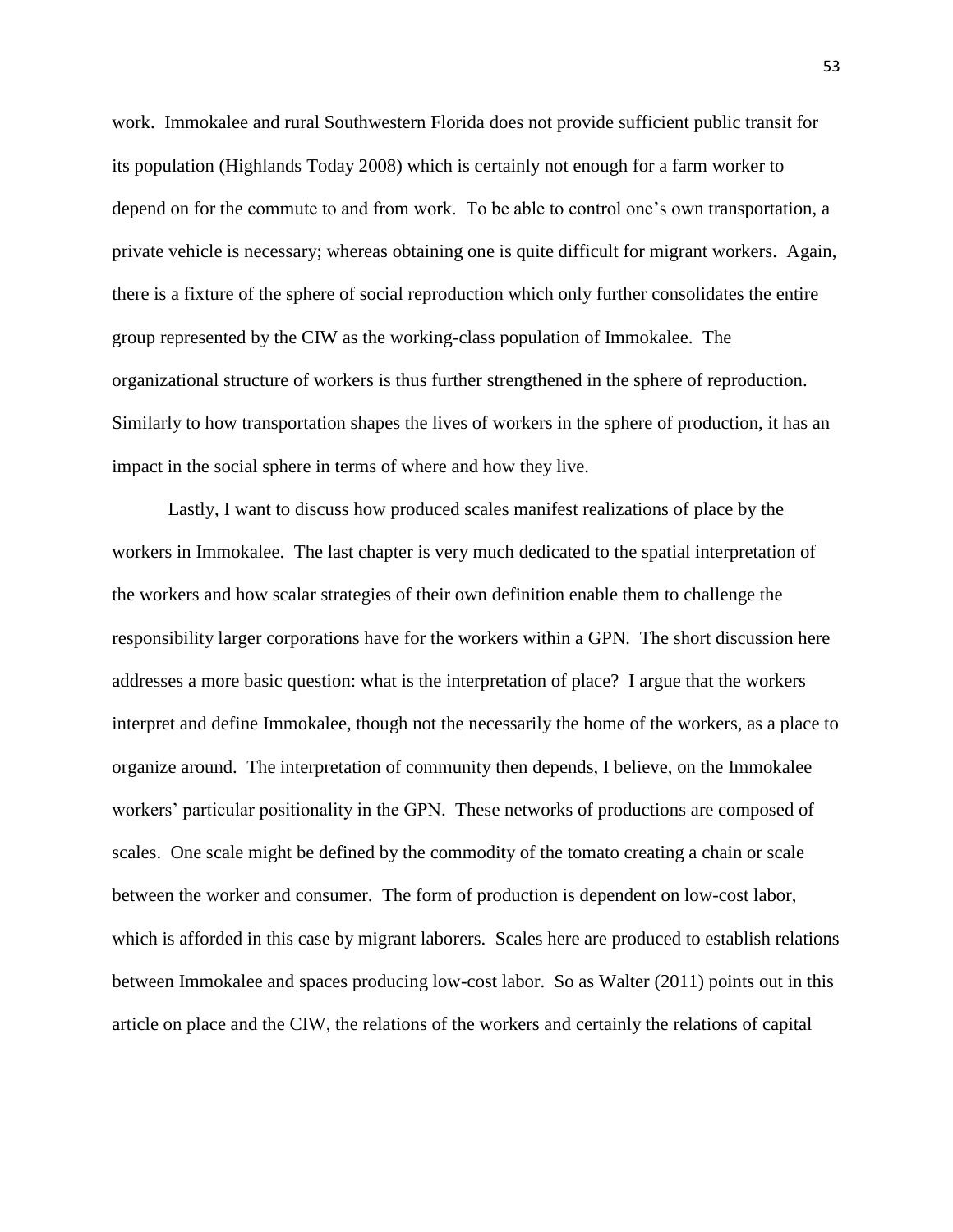actors from Taco Bell to Six-L, very much create a sense of place which workers re-define and organize around.

If we recognize farm-workers as one community in place in Immokalee, then, it should be clear there is more than one community present. It also becomes apparent why there are contentious relations between the different communities in place, as they are defined by relations to capitalist production. As Cumbers et al. (2008) points out, actors beyond the place of production provide control for a stable supply of labor; localized social institutions are ensuring the reproduction of laborers (Peck 1996). In Immokalee this involves a process of ensuring a steady flow of cheap migrant labor, a population with a number of obstacles to contest its workconditions. The relations of this group, then, define its identity as a community through relations to capitalism and to a migrant background.

Significant levels of capitalist control over production in Immokalee hinder the workers' potential of organizing in the place of production. Yet these structural realities of production are re-established in the sphere of social production. This process, reflective of Massey's axiom that a society depends on its production, opens for alternate spaces of organizing. And though capitalist actors certainly hold influence over civil society as well, they do not to the same extent as they do over the place of production. While working-class politics might not be carried out through a union, the Immokalee workers are instead expressing their agency through a community-based organization. However, as any ‗traditional' labor union experiences, positionality within the spatiality of a GPN defines the potential of an organization representing labor. This, not surprisingly, is also true for the CIW. In the following chapter I examine how the Immokalee farm-workers realize their limitations, and recognize strategic partners within the GPN to add leverage to their own agency.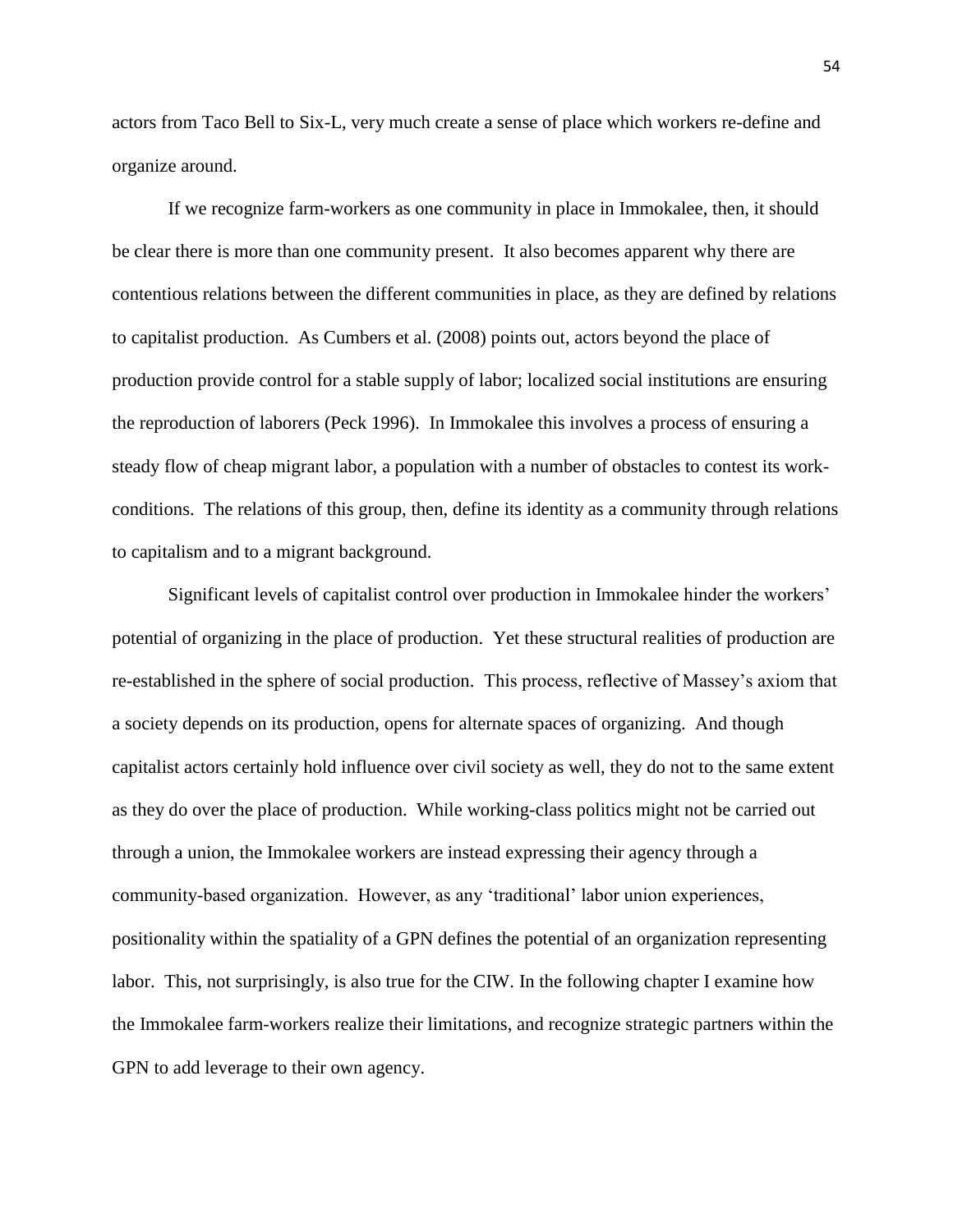# 5. EMBEDDED AGENCY: THE CIW AND THE FAITH-BASED COMMUNITY

The scope of research in this thesis delimits its analysis to expressed agency rooted in the sphere of social reproduction; more specifically for the discussion in this chapter I present an analysis of how agency might be embedded between labor and social-actors within this sphere that of the bridge created between the CIW and the faith-based community. To better analyze this phenomena of labor embedding its agency in the geography of which it is a part (Herod 2003), Coe and Jordhus-Lier (2010) propose a simple, but yet useful analytical approach to discuss this agency theoretically. The embedded agency in space should be seen in separate categories of relations to actors to answer ‗where' the agency is embedded. Answering *how* and *where* agency potential is established, they propose, gives an enhanced theorization of the concept so central to labor geography. Of course the former chapter has already highlighted how laborers can root their own agency in the sphere of social reproduction. Yet that communityorganization, the worker-center, consists of laborers. That is an organization rooted both in place of production and the sphere of social reproduction. Furthermore, as Moody (2009) has argued, this specific mode of operation, that is the worker center, does have its limitations. Yet, I would add, this study of the CIW shows how this understanding of the worker-center should be expanded. In this chapter I seek to explain how the CIW, as a community-based organization made by and for workers, ultimately enabled labor agency to impact the capitalist landscape through a strategy of embedding its agency in the civil sphere of society. This ‗further' embedding of labor agency is a result of the CIW realizing the agency of its organizing efforts is very much conditioned by its position in the GPN – a network which spans both place of production and the sphere of social reproduction. And the objective, which may be clear already, is to add leverage to labor agency rooted in a disadvantaged place of the GPN.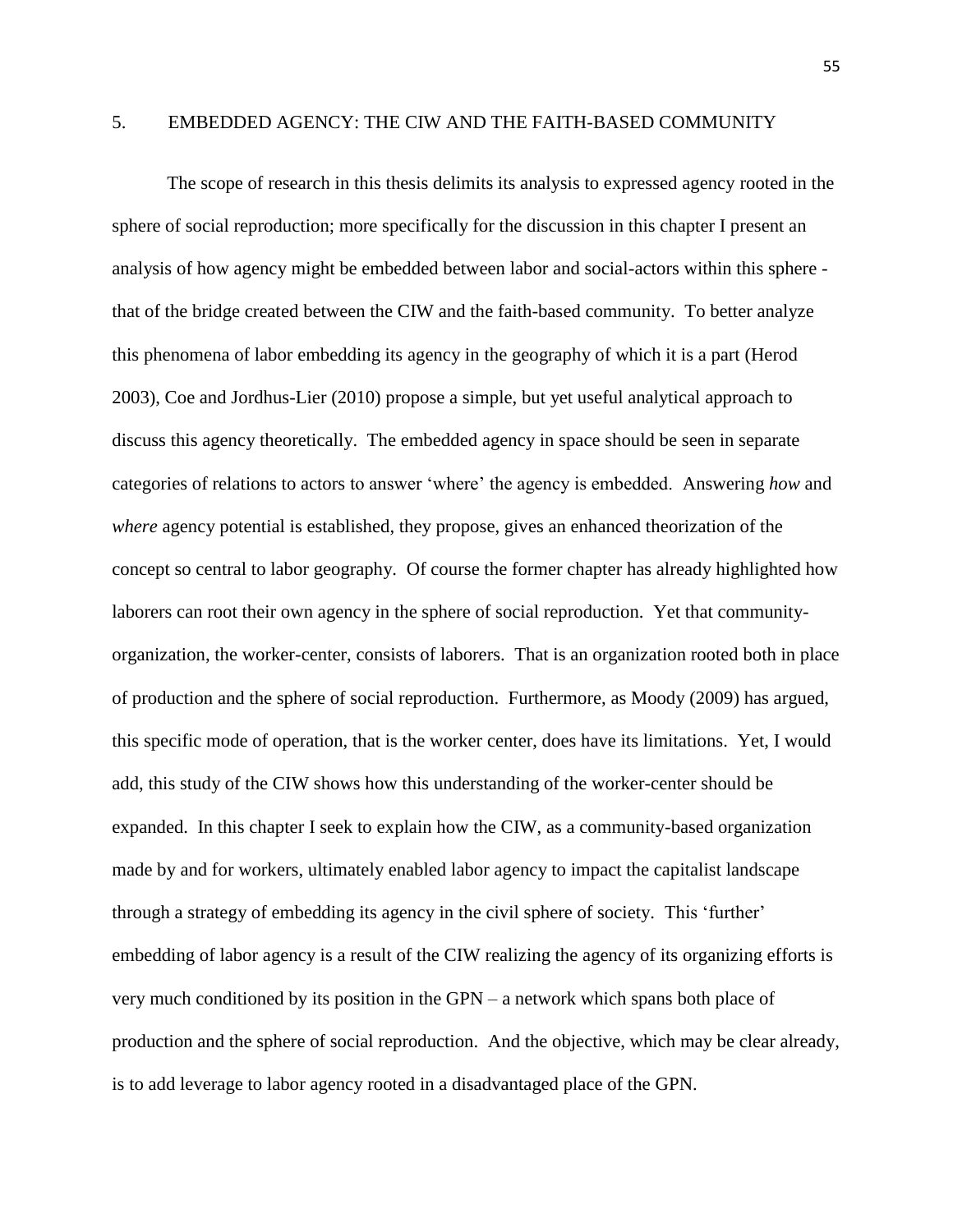What I hope to gain through this chapter is a further development of labor agency in a theoretical sense, and at the same time to highlight important categories of different strategies available to working-class politics in the community unionism-‗tool-box'. Two strategies which have been highlighted here will then be the 'worker-center' (Fine 2005; Fine 2006), featured in the previous chapter, and in what follows community-based ‗coalitions' (Tattersall 2010). Specifically this discussion will add to our understanding of labor agency embedded in civil society and ultimately wider geographies of society.

A strategy of embedding agency in the sphere of social reproduction remains a broad topic, as does even the more specific strategies of CIW by foraging into the sphere of civil society. And although the student-based alliance has been of pivotal importance in the many campaigns carried out by the CIW, this thesis emphasizes the relationship established with faithbased organizations rooted in civil society. It might not seem as an important analytical distinction to make at a first instance. But, spatially the two different alliances offer very different spatial strategic possibilities, and, of course, challenges, for the workers in Florida. Specifically and empirically speaking, then, I discuss the alliance of embedding labor agency in a relation of labor and faith-based community organizations.

The analysis will highlight the *process* of establishing this alliance between labor and religion. Yet, though the discussion focuses on social- and labor actors, it must be kept in mind that labor agency is carried out in contestation of capitalist geographies. Capital and labor remains intimately intertwined (Harvey 1996), and although this discussion highlights the relation of the former 'set' of actors, it will be useful to keep all three sets of actors in mind throughout the chapter. For analytical purposes, particularly to understand the spatiality of these processes, it is beneficial to again introduce the discussion through an inquiry of GPN. By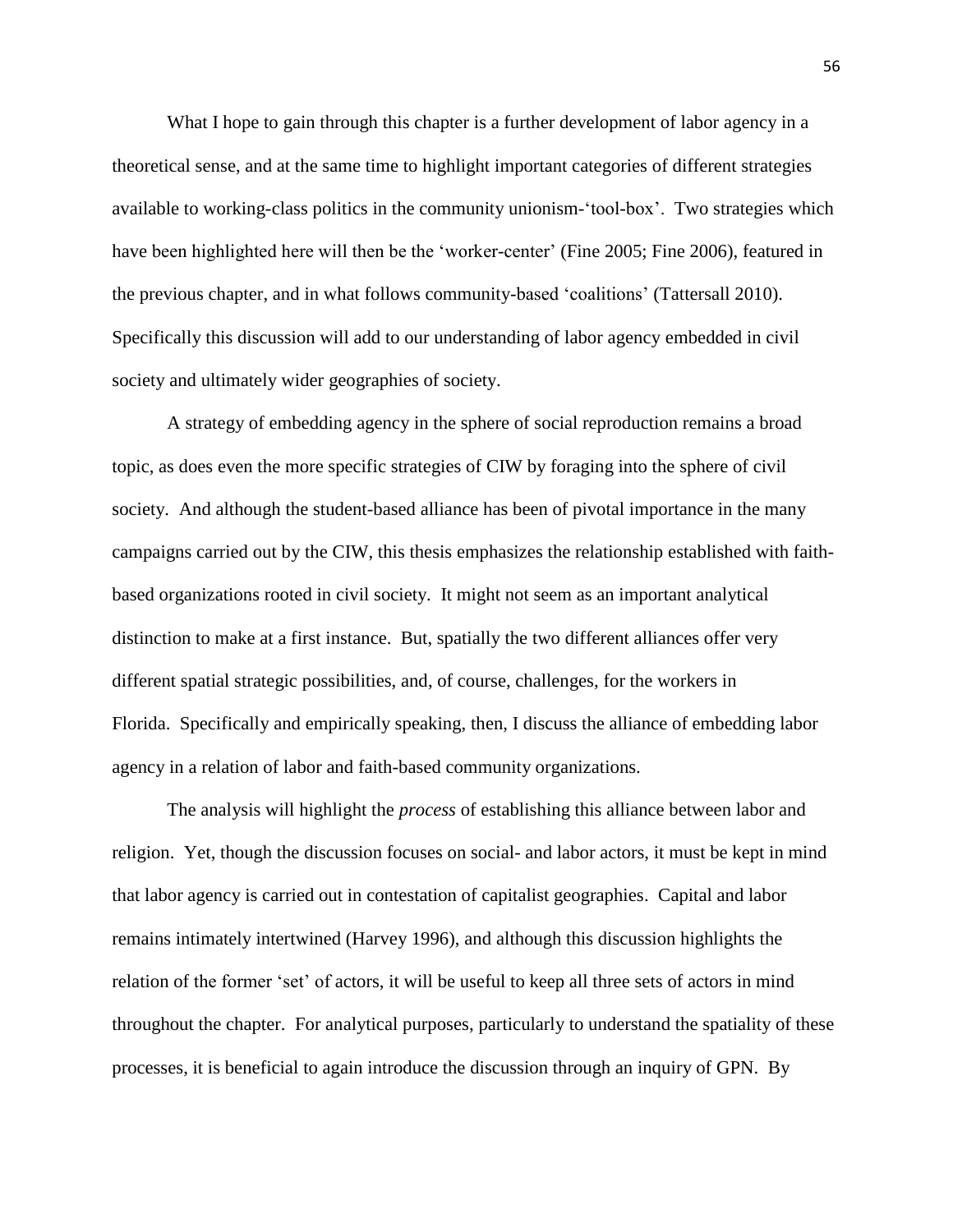continuously situating the laborers in Florida in their position within this network, it becomes that much easier to understand the advantages of entering into these alliances with faith-based actors in the sphere of social reproduction. Actors of capital in the landscape of this GPN will be represented by growers and the larger multinational corporations--in this specific case-study, and particularly in chapter 6, explicitly represented by Yum Brands. Yet I will in the discussion throughout this thesis refer to other important multi-national corporations of this GPN.

The preceding chapter shows how labor, unable to unionize or contest their conditions in place of production, shifts its place of organizing. In his chapter I show how, as in the words of Herod (2003), workers are embedding their agency in a geography. To heed the call from labor geographers (Castree 2007; Wills 2008; Coe and Jordhus-Lier 2010) for an increased focus on what exactly labor agency entails by theoretically and empirically examining how this agency becomes embedded.

Little data can be found to use from secondary sources to describe this process of embedding agency, as it is not highlighted in documents by the organizations, or other datasources from media. As such, the analysis demonstrating how labor-agency might be embedded in external civil society organizations is dependent on the participants of this research, and to a lesser extent the archival materials produced by the organizations themselves during these very campaigns and political events. Participants have provided very insightful aspects of how the political questions, and ultimately the agency of the CIW, are embedded amongst the faith-based members. I highlight the themes which have allowed the questions to be voiced in the faithbased community.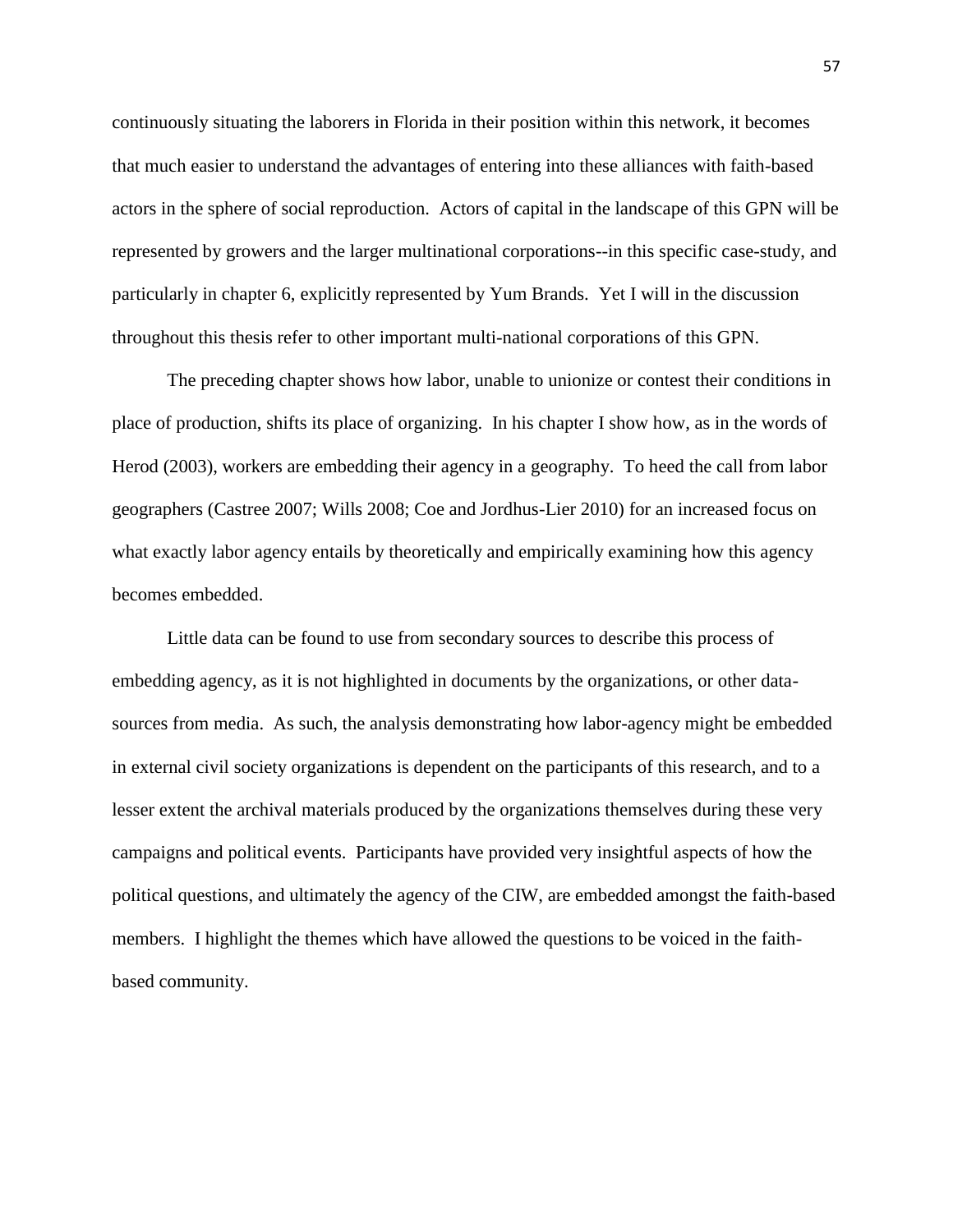5.1 The realization of the geographies and temporalities of the CIW

Labor geographers such as Wills (2009) have shown, when mapping the politics of the working class, for example through a GPN or the workers' positionality in relation to the production of surplus value, an uneven political landscape emerges (Nagar, McDowell and Hanson 2002; McDowell, Batnitzky and Dyer 2009). Even when examining the relatively privileged labor fortunate to find itself in organized unions, as often is a theme of analysis in labor geography, union positionalities in the economic landscape will to a great extent determine the agency-potential of workers. This is also true for the case of the CIW, where the workers are not in a union (Baker 1998; Van Marter 2002; Bowe 2003). Yet, the CIW as a community organization has the same obstacles as other laborers and labor unions; however, community organizations may also encounter further obstacles. For example, variables presenting difficulties to carry out working-class politics in the sphere of social reproduction might include issues of identity (in contemporary capitalism this issue is often problematized through nationalism); the character of production; and labor's ability act out resistance in place (Cumbers, Routledge et al. 2008; Coe and Jordhus-Lier 2010). The CIW was not able to establish itself as a union in the place of production but did establish an organization in the sphere of social reproduction. Yet, this community organization made by and for farm-workers is still surrounded by spatial challenges, both of a purely economic and social nature, to effectively challenge its capitalist landscape.

What problems are to be solved by the Immokalee workers in order to overcome these obstacles of unevenness, so common in contemporary capitalism? Questions of identity, often expressed in narratives of nationalism or xenophobia, present one obstacle. As migrant farmworkers the CIW are put in a position of disadvantage if they are to seek political allies in the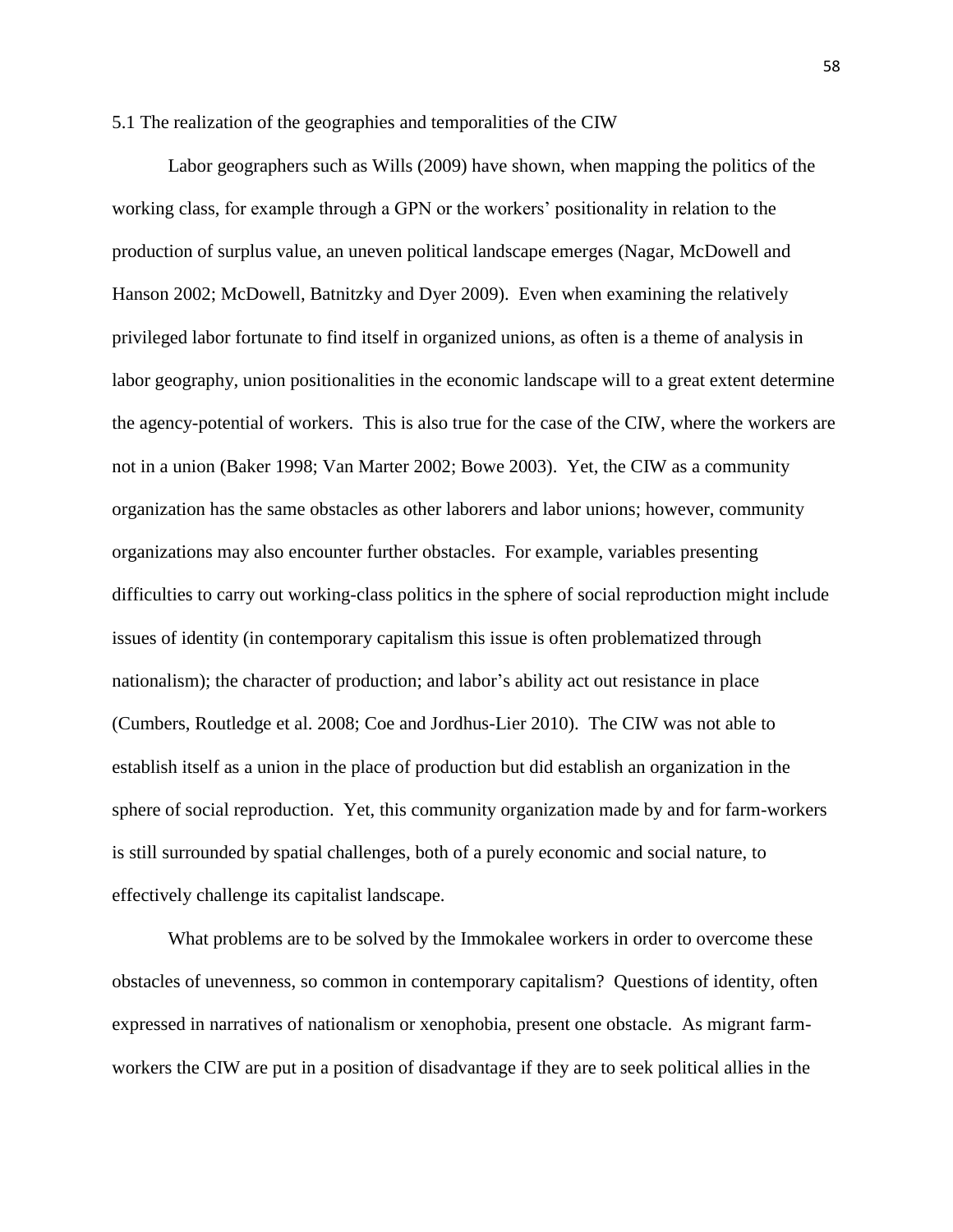sector of the state. Current political climates in the U.S. do not favor this population.

Furthermore, the nature of production itself disfavors the workers. Yum Brands, or any other multi-national corporation, purchasing produce from Florida operate within a scale characterized by command of vast space and great privilege in sense of capital- as well as political power when compared to that of the migrant workers in Immokalee. Lastly, as will also be discussed extensively in the next chapter, there is limited potential for resistance in place for these workers. Yet again I would like to highlight the separation of these obstacles are made here for analytical purposes; it must be stressed that all these obstacles are very much closely entangled in the lived experience of migrant workers.

What the CIW realizes then is that the laborers in Florida, through an examination of their geography, need to recognize spatially its own limitations as an organization. The workers, to overcome these obstacles, seek to *further* enhance their agency in the sphere of social reproduction by engaging actors of civil society through subsequent campaigns targeting growers, and eventually the larger corporations in the GPN. Of course as should be clear by now, this extension into civil society is embodied through alliances with student populations and through their second major civil society based alliance--the faith-based community. Similarly to what labor unions have done earlier (Herod 2001a; Castree 2007; Lier 2007), the workers of Immokalee are embedding their agency in civil society, and specifically in this discussion the religious sphere through a *coalition* (Van Marter 2002; Bowe 2003; CIW 2003b). To answer questions surrounding this process, namely how agency is embedded in these relations, we need to examine what issues the CIW uses to establish itself in these alliances. Moreover, what does this mean for place, or the realization of place through the production of scales, around which the organization can organize itself? The latter point will be further discussed in an in depth analysis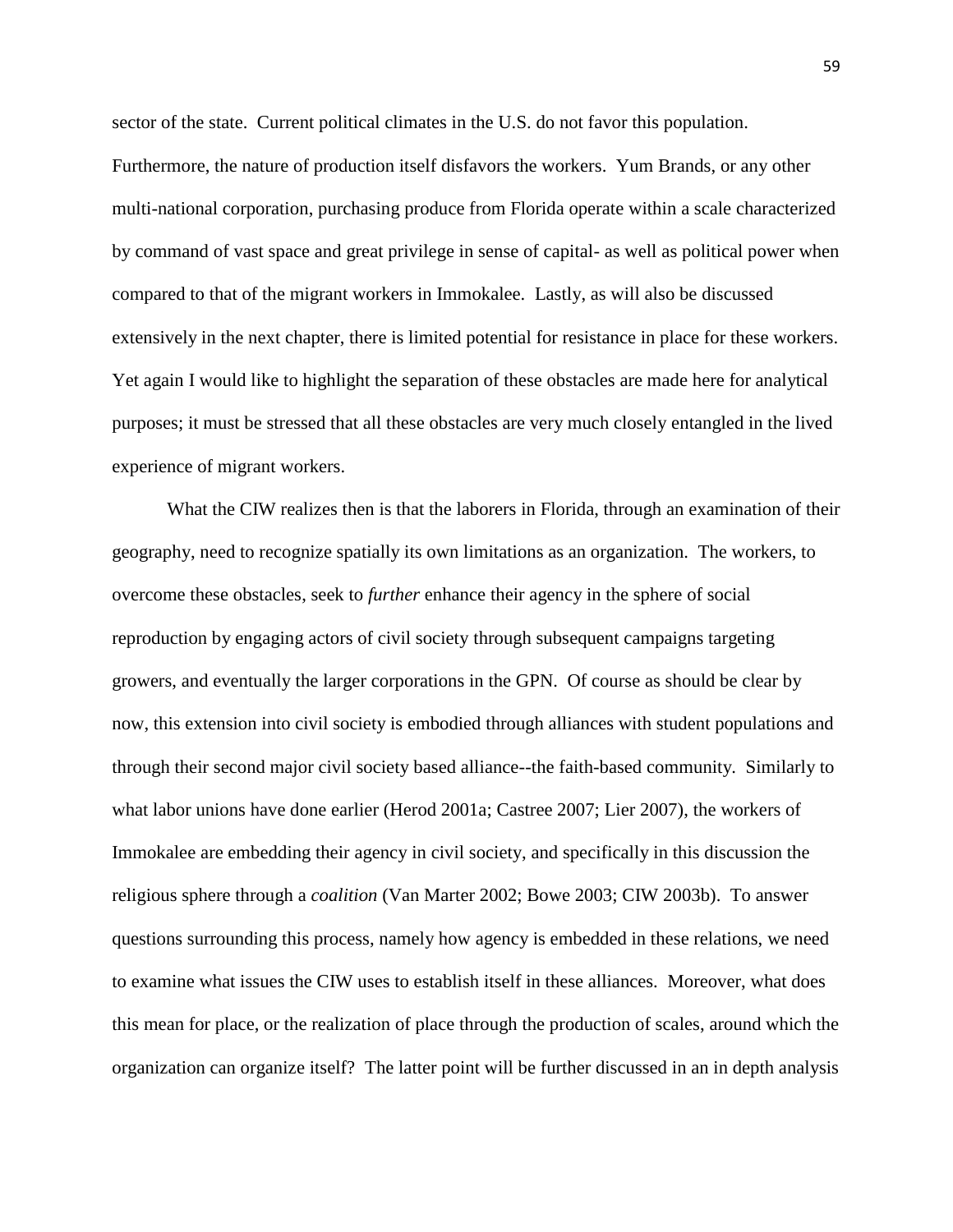of the scalar strategies of the CIW in the last chapter of this thesis, and at the end of this chapter, a short examination of place will lead the discussion onto scale and the CIW.

# 5.2 ‗Embedding' CIW-agency in the geography of the faith-based community

Religious groups have been important supporters of the CIW since the organization's initial formation in the mid-90s (Walsh 2005; Laughlin 2007). Yet, temporally speaking, I highlight political events towards the end of that decade as vital moments in establishing an alliance between the workers and the faith-based community. Effectively these developments embedded the agency of farmworkers in the geography of civil society, and specifically in the faith-based community. The two events I want to point to were often brought up by interview participants as important moments for their own involvement with the Immokalee-workers. The first was a hunger-strike started by workers from Immokalee at the end of 1997, and the second is a truth-tour carried out by the CIW and its partners. The truth-tour would take the workers on a demonstration on a route to the Fruit and Vegetable Growers of Florida (FVGL) headquarters in 1997 and is seen as a pivotal moment in the consolidation of the alliance. Activists from the religious community, who participated in interviews for this research, would point out this moment in the development of the CIW as decisive in the sense that the contestation of capital by laborers was reframed in a way that appealed to the members of the faith-based community. The nature of the truth-tour resonates as an articulation of what political actions can entail for social organizations such as the church. Lier (2007) and other labor geographers (Gough 2004; Wills 2008; Tufts and Savage 2009), make the argument that this is how agency can be embedded in the civil sphere.

The question to be answered is what are the issues the CIW, a community-organization manifested as worker-center, is establishing as a common objective with another community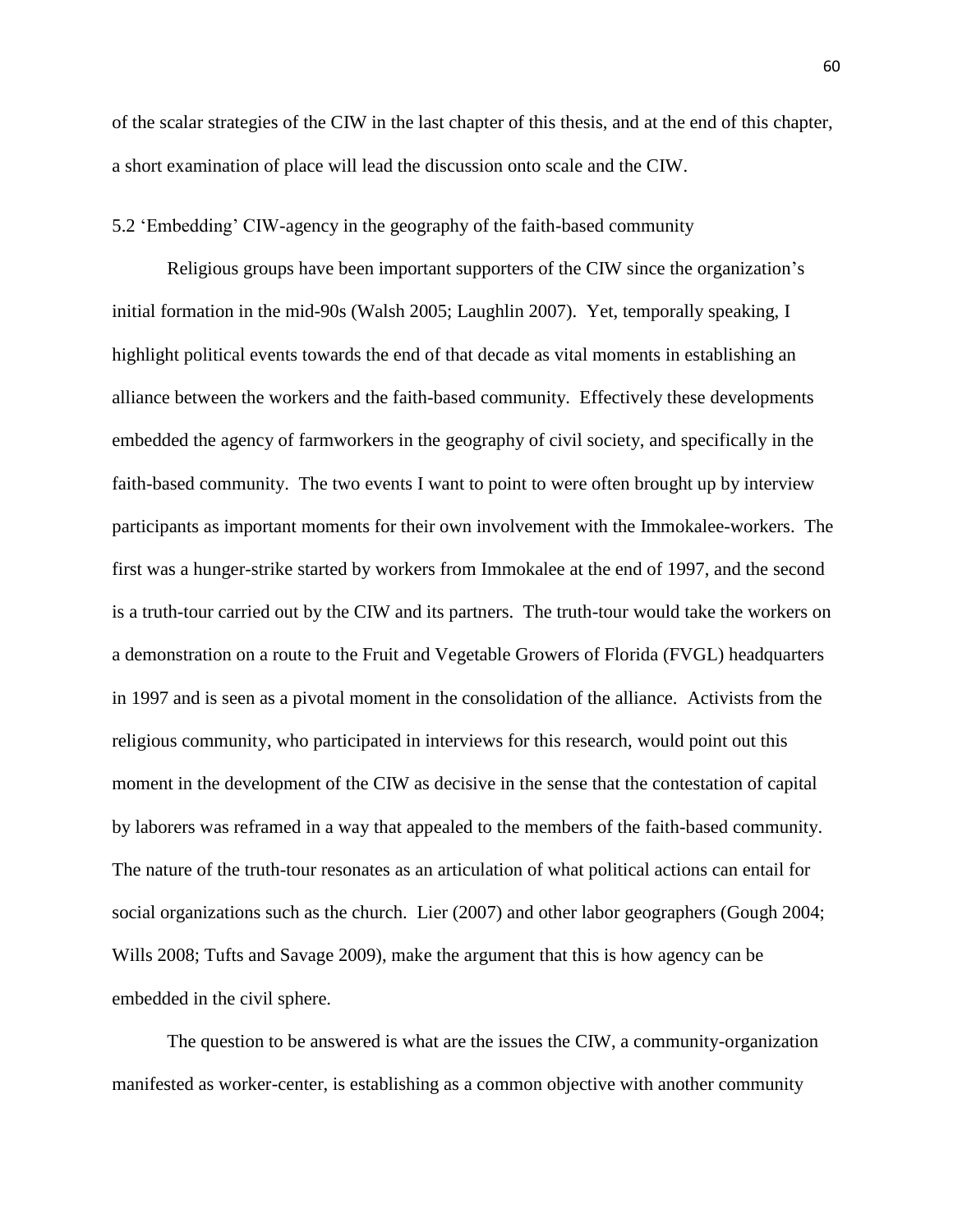organization represented by groups rooted in the faith-based community? In its most basic terms the demands put forth by the CIW against Taco Bell campaigns, and subsequently corporations such as McDonald's, Whole Foods, and several other corporations are questions of worker welfare, and at the center of their demands is a question of workers' wages. As this analysis will expand on, interview participants pointed to the difficulties of convincing their fellow congregation members, and in some cases convince themselves, to partake in the work of this alliance. In the analysis I do not believe I can exhaust the potential political "hot button issues". That is the political formulations which consolidates this process or creates an overlap between working-class politics and a desire to participate in social justice causes by the individuals in the faith-based community. Though I do believe the research for this paper can point to examples that develop the, as of now, limited discussion of how labor agency materializes (Coe and Jordhus-Lier 2010).

To embed its agency in the 'community' the CIW formulates demands or objectives so it can also appeal to potential partner organizations. Lier (2007: 827) expresses this method of embedding agency as: "[a] range of ways workers and unions mobilize politically in concert with other civil society actors on the basis of social disempowerment and overlapping political interests". In the case of the CIW, a workers center or a community-based organization, the organizers' strategy is to seek out alternate ‗allies' to embed and augment their agency. The strategy has been explored by a number of labor geographers in research scopes of unions overlapping goals with community organizations (Wright 1999; Wills 2001; Jepson 2005).

Not surprisingly the majority of members of a church, or at least members of a church with resources and time available to seek out political activity as a community-based organization, and other faith-based organizations, are not directly concerned about minimum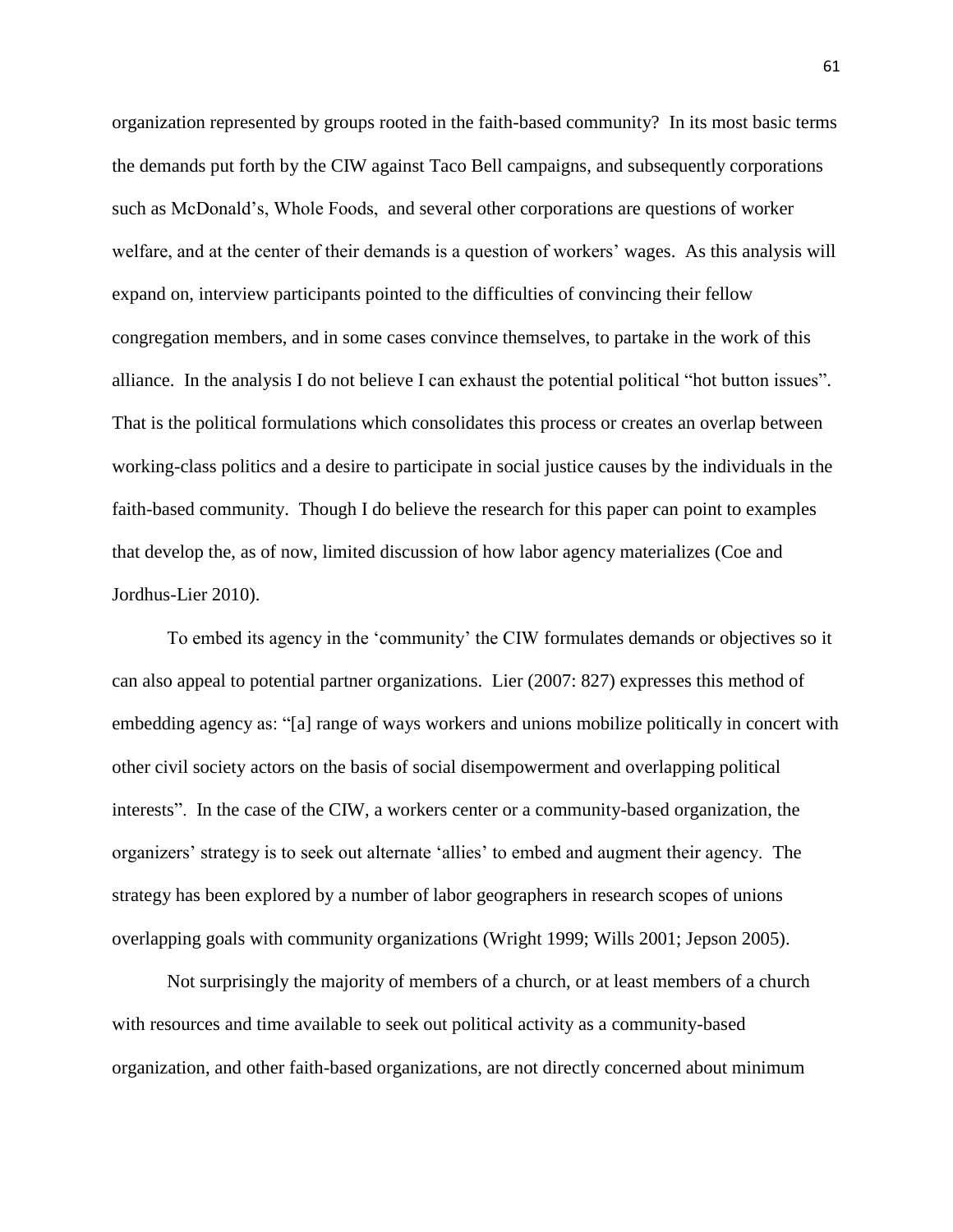wage, rights to unionize, or even exploitative work conditions. That is, the typical person affiliated with a faith-based group is not necessarily worried about the same demands the CIW put forth on behalf of the workers. DP from Chicago explains how he got involved and how these issues were never on his mind: "I would eat at Taco Bell all the time, and never think of these issues.‖ The issues to which he is referring include the exploitative nature of fast-food both in a sense of the environment and the economic exploitation, issues that in some cases might even be seen as contentious and disagreeable by members of a church. Though this was not a common sentiment expressed by interview participants, a number of participants referred to how difficult it is for a group of migrant workers, in the present economic recession and political climate, to engage community-based groups. Participants did report on members leaving over the issue of whether the church should support an organization that ultimately represents workers contesting capitalist actors. As one of the participants, BP, pointed out to me, while paraphrasing some of the congregation-members she has worked with,: "Down in the South we don't cotton to those unions…the churches don't have any business messing with the politics of unions and that kind of stuff". However, if the activists, both the religious and labor activists, focus on other related questions, they are more accepting. B.P. reflects in the same discussion: ―When we talk about [other political objectives] they loosen up a little bit. They can understand that. But still this whole empowerment thing..." The participant describes how a number of the faith-based community population is apprehensive to organize labor politically. Paraphrasing members: ‗…we don't cotton…' meaning explicitly the church members do not appreciate or welcome labor unions. The sentiment is framed by a Southern and perhaps old-fashioned expression to illustrate a conservative or ingrained traditionalist rejection of organized labor she has experienced during her work with the faith-based community. Sentiments such as these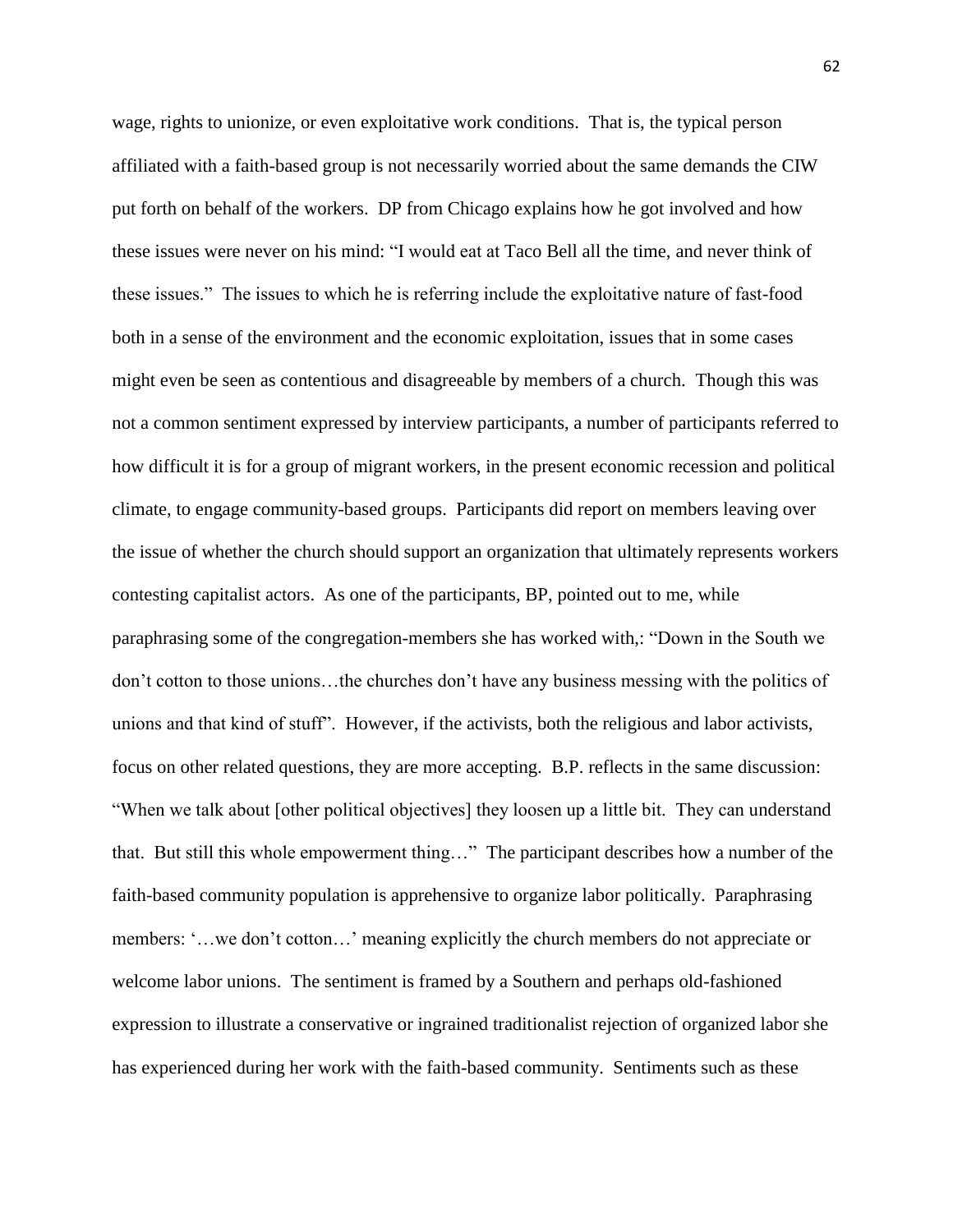might be stronger in a religious community than compared to a population of students or other similar community organizations. Specific causes, such as a hunger-strikes or explicit cases of abuse aimed at workers, can, however, convince the congregation to organize. As an organization the CIW has to overcome or balance among these differences of political perceptions, of identity, and of motivations for the alliance to develop into an embodiment of the agency the CIW needs. To achieve this, it has to emphasize issues which resonate with the faithbased community both on the individual and collective level. During the initial truth-tour in itself, and through subsequent campaigns (such as with the hunger-strike) the CIW framed the issues in a way that very much resonated with these specific members of the sphere of social reproduction. In its simplest form this process should be seen as a reframing of the workingclass politics formulated by the CIW. It is worth noting this discussion does not propose these issues are exhaustive of the issues which are applied in the process of embedding CIW-agency in the faith-based community. Moreover the issues discussed are indeed continuously developed as the alliance grows older and evolves. I simply seek to show how workers are able to identify *some* common political objectives with other social actors in order to contest actors in the production sphere, namely growers and multinational corporations such as Taco Bell. In what follows I discuss how framing their struggle in specific campaigns, around particularly egregious issues and with particular narratives, embeds their agency in the sphere of the faith-based community. The discussion in the rest of this chapter focuses on the temporal space between the hunger strike of 1997 and the events leading up to the campaigns which evolved into the successful boycott of Taco Bell which launched in April 2001 (CIW 2001). In the following and last analytical chapter the discussion focuses on scalar strategies proceeding from the moment when the alliance contesting Taco Bell was consolidated between the different actors. I first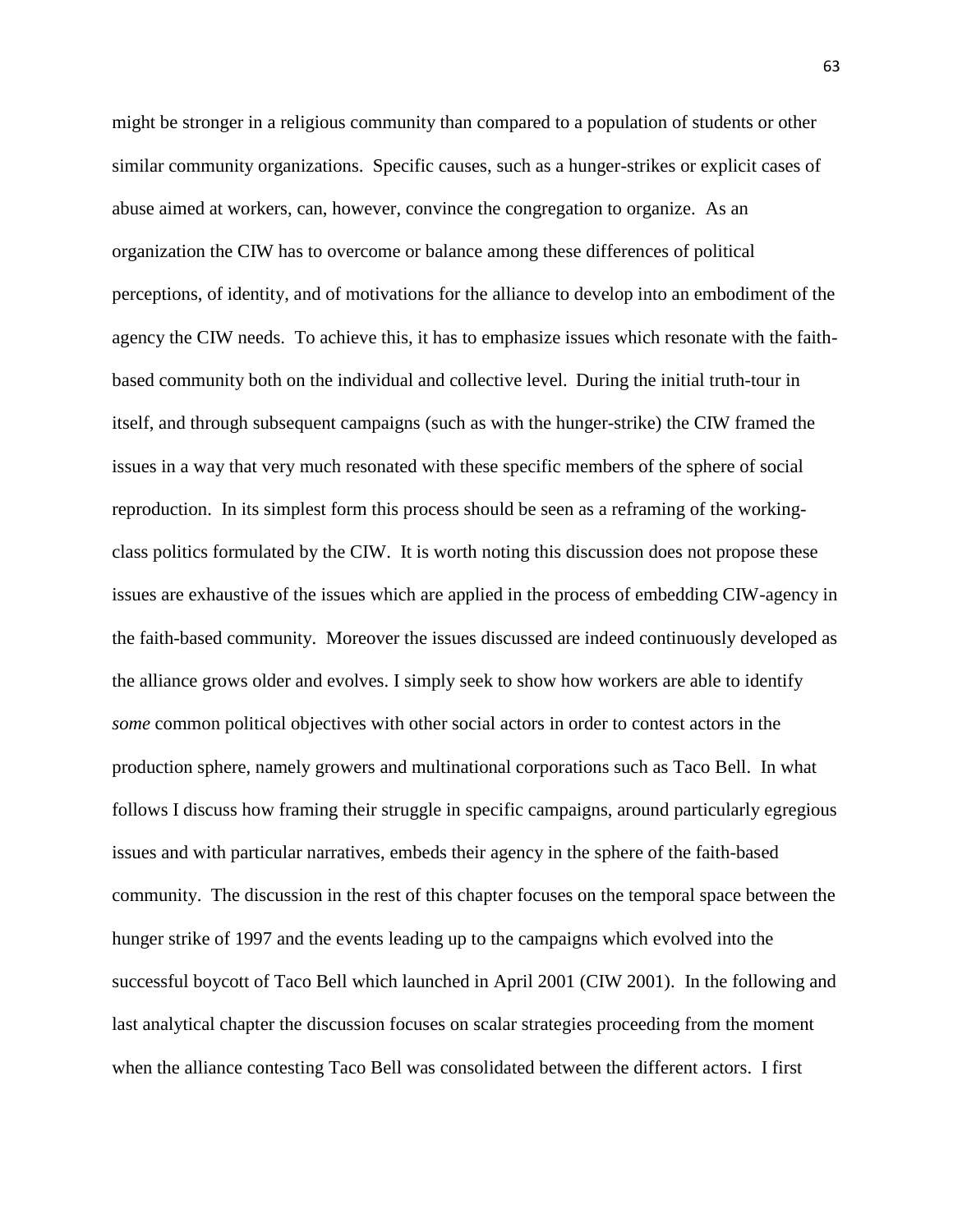discuss how the process unfolded, followed by reflections based on participant interviews and documents produced by the CIW, religious partners, and the media as to how the political objectives of the Immokalee farmworkers are framed. Following the analysis of the organizational structures and the impact they had, I also illustrate how this process of embedding agency is illustrated in participants' own experiences. Some of the participants are very active politically, while other participants are more passive participants in the campaigns.

#### 5.3 Framing objectives in campaigns: the Truth tour and the hunger strike

"When the workers were fasting, it was pretty easy to support them" one of the participants explains (interview with FL 2010). FL, an inter-faith organizer for the NFWM, explains how the fast can be an object around which to organize churches and individuals. As expressed earlier, it is difficult to activate this population with a very different positionality visà-vis processes of production and ultimately capital accumulation. Not only do the two populations, that of the faith-based community and Immokalee workers, have very different political objectives, but in some cases the faith-based community might reject any notion of working-class politics. Yet, if these same political goals are framed in a setting of a hunger strike, it opens a different conversation which resonates with the political potential of the church. Though the CIW is constituted by workers organizing to improve conditions in the place of production, they are framing the contestation in a way which allows for the faith-based community to organize and mobilize its wider membership. During these hunger-strikes, religious organizations, both interfaith and specific churches became active on behalf of the CIW. A minister from the United Church of Christ in Ft. Myers, Florida, along with a Presbyterian minister and other religious community activists, were soon followed by Bishop Nevins of the Catholic Church, who decided to form a support group of the workers striking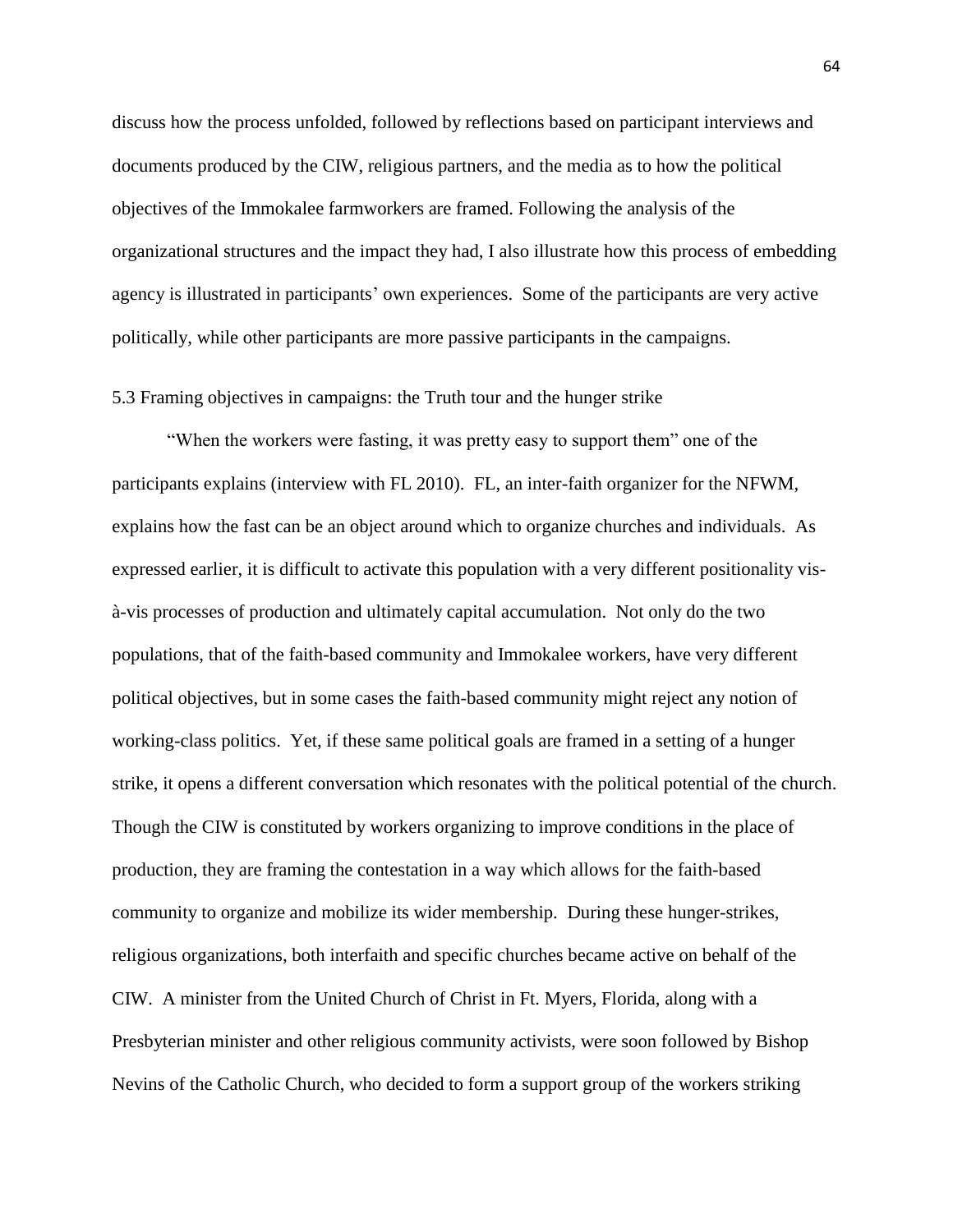(Interview with FL). The group is called Religious Leaders Concerned (RLC)<sup>12</sup>. Following the events of the hunger strike, the alliance between farm-workers and the religious community was formally established in early 1998. Though the group of workers had gained support from various religious groups earlier, this moment allowed for a formal manifestation of the alliance (Interview with JL).

During the thirty day strike initiated by CIW members in 1997 the faith-based community became engaged in the campaigns by the CIW (Baker 1998). The hunger strike was initiated in December 1997, following an impasse with growers (Higgins 1998; Bowe 2003; Melissa 2005). Indeed this provides a strong framing of the demands by the CIW for any population and as FL refers to, it became easy to support the workers during this campaign.

Though the discussion at hand will not explore this theme to the extent that it warrants, many participants alluded to why this reframing was important. Members of churches, they argued, are a population that requires fulfillment of a purpose reflective of the messages and narratives explored weekly in the sermons. FL makes a simple but convincing argument by stating: "tons of people in the churches are just waiting for something to do". Yet, combined with the apprehension the same population has for working-class politics calls to action need to be framed in a narrative attractive to the population. A hunger strike, as a number of participants argue, resonates with the sense of justice which is articulated in churches across denominations weekly. Of course the season of the year, Christmas, as an important holiday for Christians which put forth values of generosity, only augmented the framing of workers' demands in the hunger strike. The nature of demands put forth by workers before the hunger strike, or specifically the demands placed on growers by the CIW, did not compel the general population

 $\overline{\phantom{a}}$ 

<sup>&</sup>lt;sup>12</sup> The RLC changed its name to Interfaith Action (IA) in 2001. It remains a vital organization and works out of Immokalee to organize the faith-based community activism on behalf of the CIW.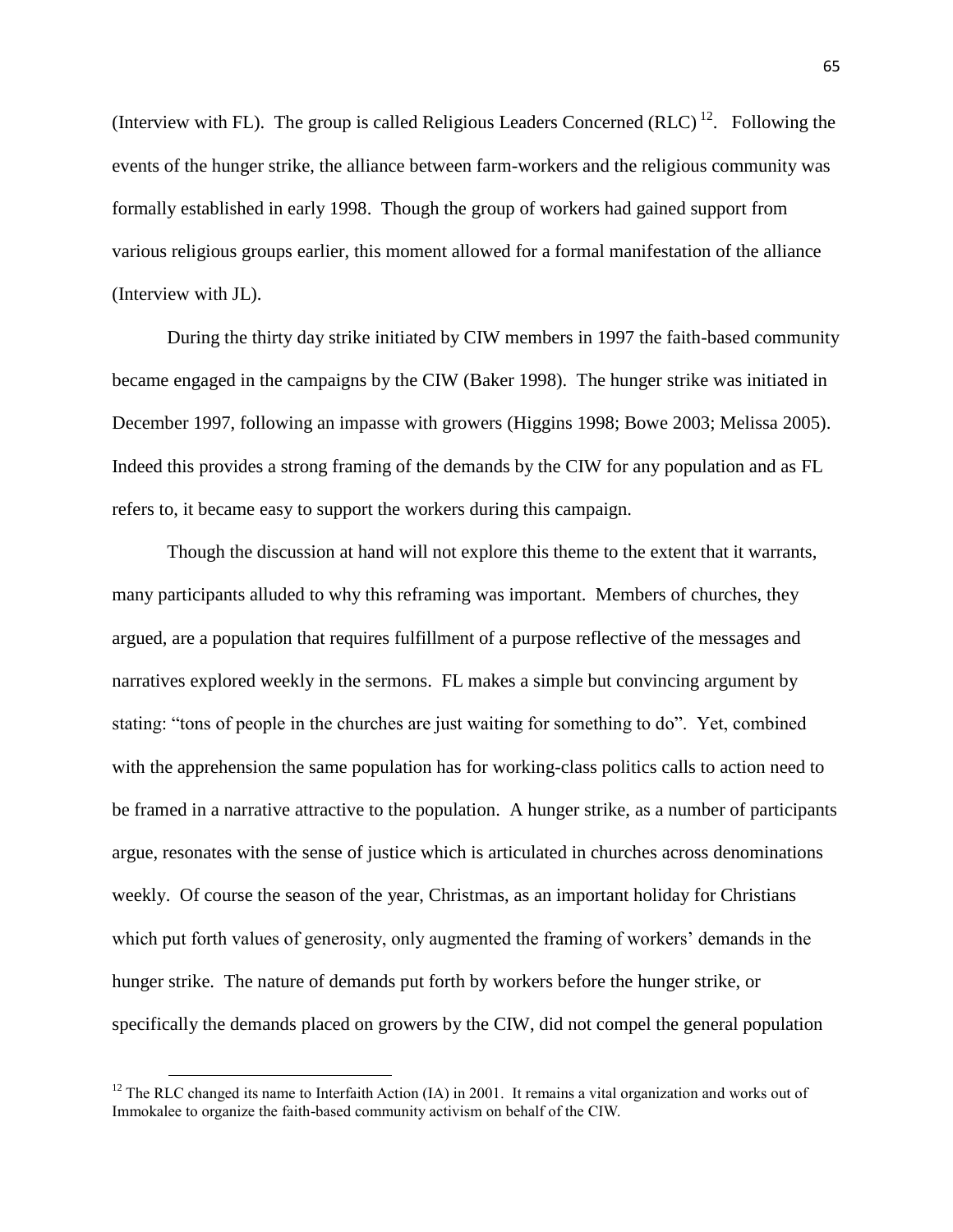or the faith-based community. However, engaging in a hunger-strike created an opening for activists and organizers in the faith-based community to enter this relation of contestation. These organizations did not lack activists who might not need a re-framing of the debate, but to effectively enter the alliance they also needed to include the wider populations of the churches. A former minister from Florida explained to me how member bases of churches, the congregations; seek to fulfill their identity as Christian beyond just attending the church each Sunday (Interview with JL). BP simply explains that: "bunches of people are just waiting to fulfill the message [of sermons given each week]". This is what the participants interviewed highlighted as an opening for faith-based activists to bring the workers' struggle into the churches. By early January 1998, accompanied by the Archbishop of Baltimore, Cardinal William Keeler, local Roman Catholic Bishop John Nevins visited the workers (Laughlin 1997). The third week into the hunger strike, Bishop Nevins celebrated a Mass with five diocesan priests at St. Peter the Apostle Parish in Naples in support of the striking farm-workers (Laughlin 2007). Local clergy and congregation-members voiced their support for the workers, and they unified under the interfaith organization RLC, which had first convened in March 1998, led by an ordained Baptist minister and attended by thirteen interfaith activists. In support of the CIW, RLC's main focus was to address the workers' wages. The faith-based activists embarked on a public education and communications campaign to increase political pressure on the growers. The RLC sponsored a Weekend of Prayer in the churches of Southwest Florida, May 15-17 1998, and inaugurated a "Pilgrimage to Immokalee," attended by clergy, area labor leaders, pastoral ministers, and state legislators. Several participants I spoke with had travelled in a similar fashion during later campaigns, arriving from as far away as California and Chicago. The ‗pilgrimage', which became an important organizational activity of the RLC, included various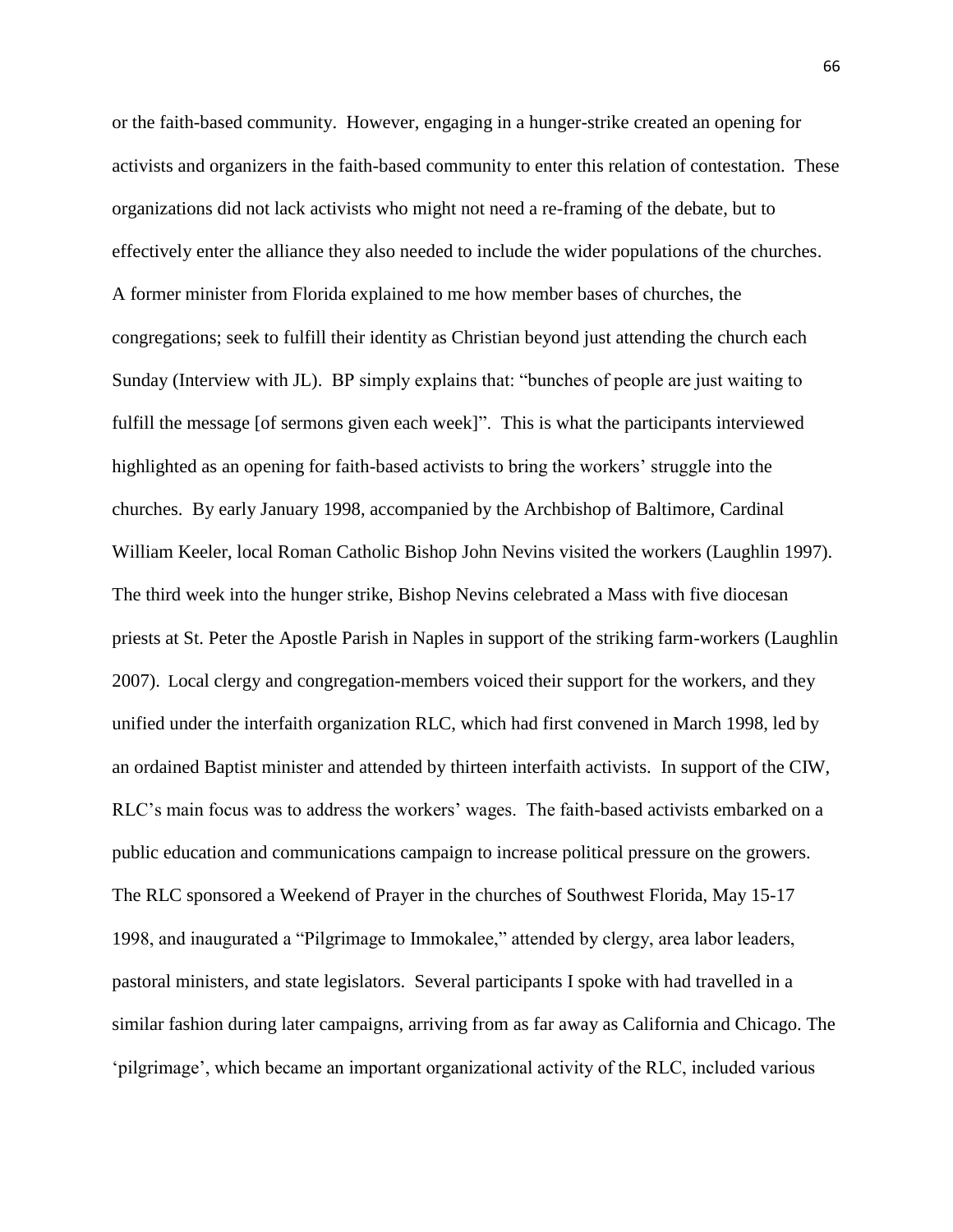religious activities, articulations of the demands and concerns of farm-workers as expressed by the CIW, and interactions with farmworkers. The RLC attracted faith-based individuals and groups to Immokalee, and by framing the tours in a pilgrimage narrative, the workers' demands became accepted and supported by the religious community. Though the hunger-strike would not lead to a resolution of the demands put forth by the farm-workers, their demands and ultimately their agency became, to a certain extent, embedded in a community-based religious organization, which provided very different strategic options for the workers of Immokalee. The RLC in fact provided the workers with a formalized expression of this embedded agency.

Yet, following the hunger strike, which concluded at the end of January 1998, some of the faith-based support diminished. The leaders of faith organizations realized the politics of farm-workers is a contentious issue, and that taking a particular position vis-à-vis a labor dispute may not be to their advantage, as FL explains: "[These concerns] are understandable; churches do have self-interest". The statements of FL show how embedding agency in relation to other actors is a continuous process. Though it might have seemed the alliance was established following the hunger-strike, the faith-based community still had contentions within it whether to support the workers or not. Though the RLC had now been established, the group also realized there would not be any quick fixes to the stalemate between the growers and farm-workers (Interview OS). The first 'truth tour,' I argue, is the next pivotal moment in establishing this alliance. It does not only frame the issues of laborers in a setting appealing to the faith-based community, it also affords a platform on which the CIW would evolve much of its successful campaigns and boycotts against Taco Bell and other multi-national corporations.

The initial truth-tour of CIW in February 2000, following yet another fruitless strike aimed at the growers in Florida, embodies a second foundational moment for this alliance and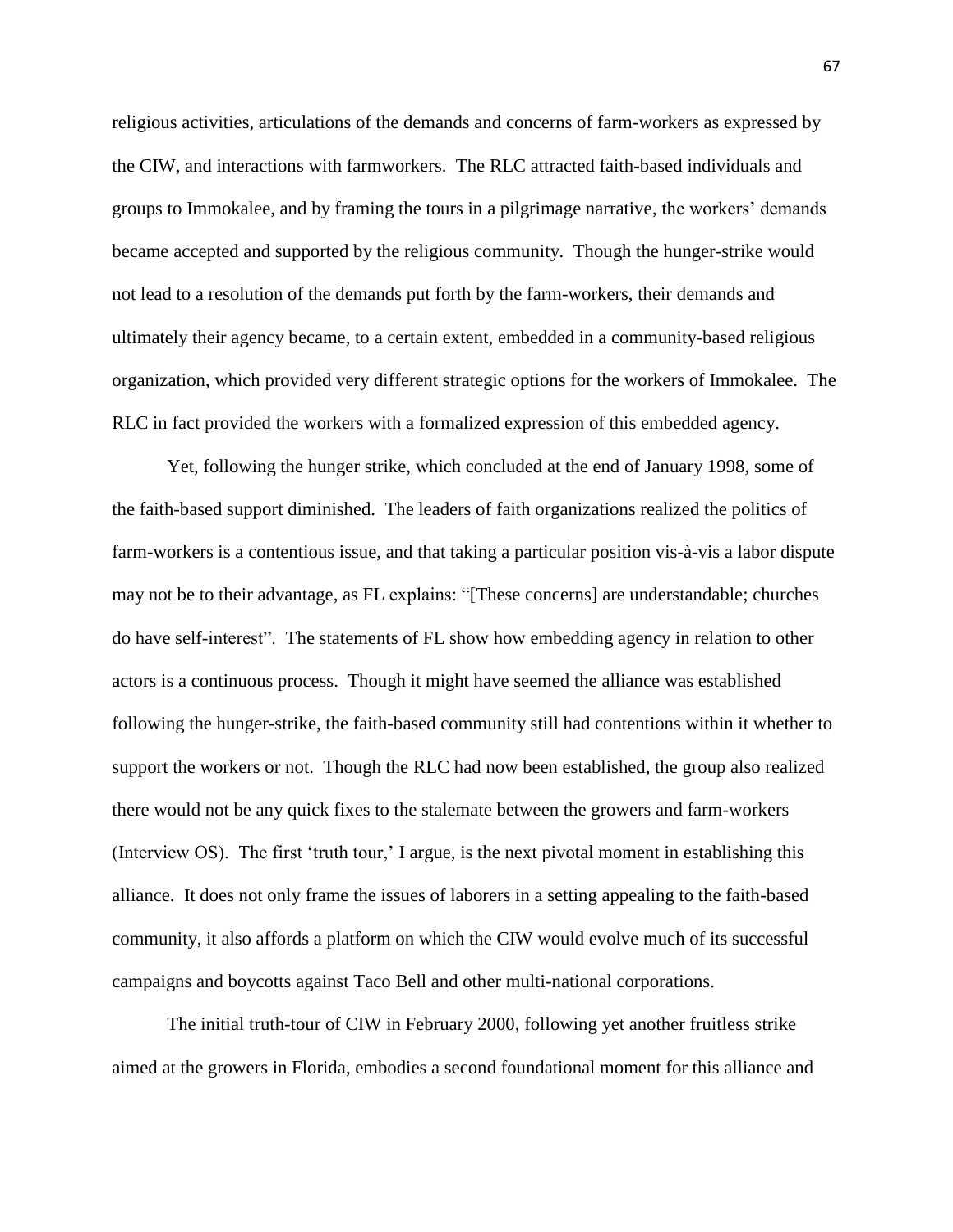the embedding of labor agency within the civil sphere. The CIW arranged the truth-tour "March" for Dignity, Dialogue and a Fair Wage" targeting the FFVA headquarters in Orlando, Florida. By framing working-class politics in slogans for 'dignity' and 'demand', the workers effectively framed their objectives to overlap with concerns of other community-based organizations. Though some congregation members might have been skeptical about labor unions and workingclass politics in general, it is much easier to support claims for ‗dignity and demand'.

―I talk to a lot of people in churches. That's our job, to get them from the charity to the justice to support the workers…you know, empowerment of workers. It's fascinating to see congregations change that mindset" (Interview with FL. 2010). What FL, an interfaith organizer, describes is how groups and individuals in the interfaith community at the outset do not have a common set of political goals with the farmworkers when pursuing objectives. During the consolidation of the alliance, the CIW recognized the RLC as fundamental in furthering the claims of the workers. Through educational and religious forums, pilgrimages, political advocacy, and media work, the RLC helped to not only broaden the contestation of the farmworkers both in a sense of narrative and, of course, geography. While these coalition efforts did not resolve into negotiations with growers, the faith-based communities' activities did raise the visibility of the campaign for higher wages and increased the political leverage of the CIW. Importantly, through their partnership with the CIW on the march aimed at Orlando, the RLC helped develop the model for the "Taco Bell Truth Tours"—the cross-country processions—that became the CIW's signature organizing tool during the boycott. It was a method of framing their working-class politics in a vehicle which would allow both the student- and faith-based communities to support the cause in large numbers. Framing, or as labor geographers states to overlap political objectives (Fine 2006; McBride and Greenwood 2009; Moody 2009), then, is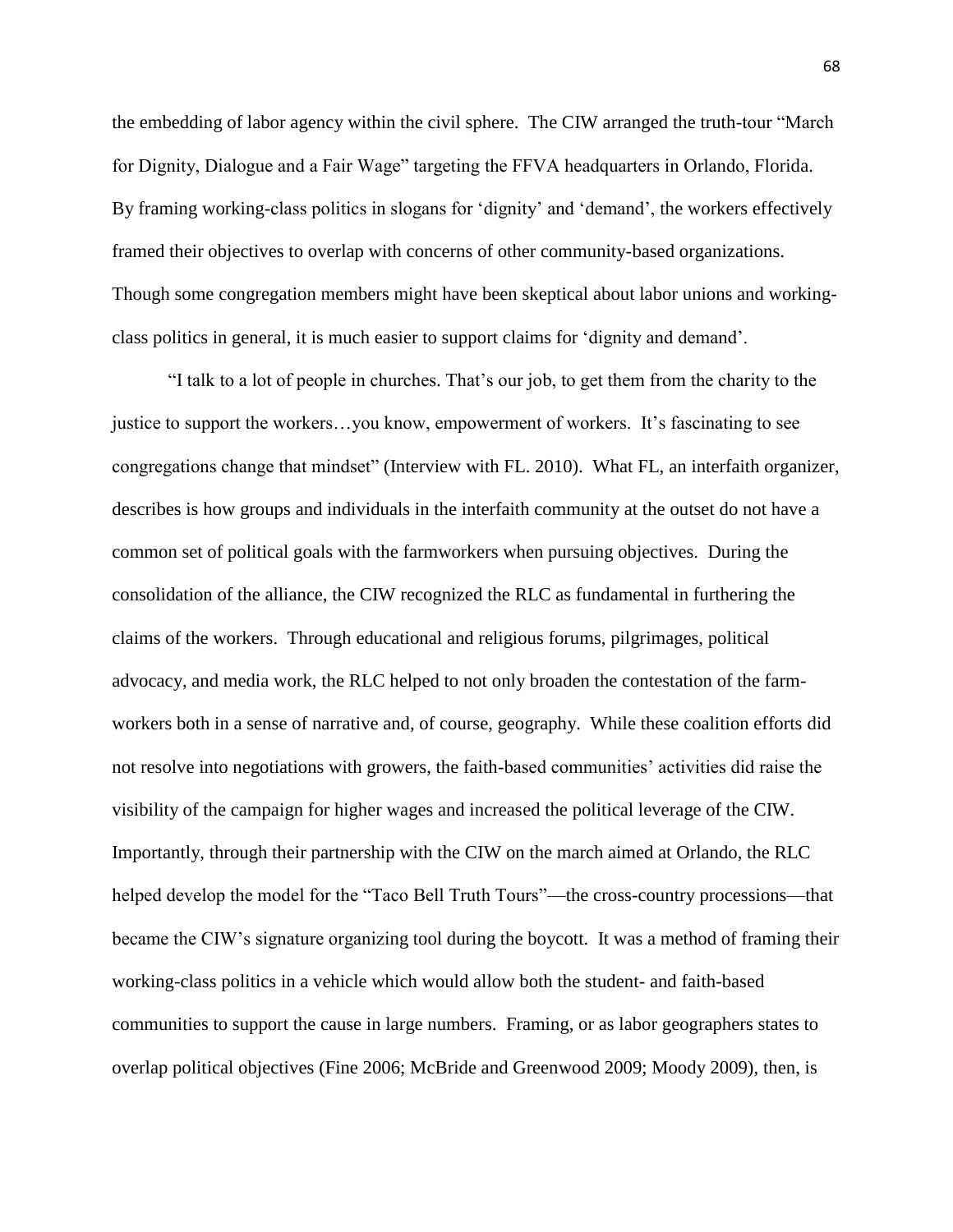not only the articulation of political objectives, but also involves situating objectives in different settings, such as truth-tours, hunger-strikes, meetings in congregations, and other similar acts. As I will return to in the next chapter, the work of the RLC and their broader religious networks provided a platform on which the Orlando March and later Truth Tours were built upon. The march to Orlando emerged from the CIW representing workers; it was their vision, which was propelled by the political agency of workers. Yet the path to Orlando was not fruitful, and it is by labor agency further into the civil sphere during these campaigns that the alliance would prove the missing pieces for enabling the workers of Immokalee to truly challenge their capitalist geographies.

To summarize the analytical findings, then, I want to highlight three aspects. The CIW and its community-rooted labor agency, which, it has been argued, is an organizational mode of limited capability, show how as a group it can replicate strategies of unions. Secondly, the organization realized its position in GPN, and further extended its organizational ties in the sphere of civil society by embedding its agency in relations with community-based actors. This enabled the workers to contest their conditions from a more privileged point of departure. The analysis provides an example where a community-based worker center undertook union strategies of establishing coalitions with other community-based actors. Lastly, I believe the discussion has provided increased scrutiny to the concept of labor agency, and illuminated how agency might be embedded in, in this case, geographies of civil society.

### 6. COALITION UNIONISM AND SCALAR STRATEGIES

In the preceding two chapters I have made the case that labor agency can in fact be embedded beyond the labor union in the sphere of civil society. Lastly, then, in this thesis I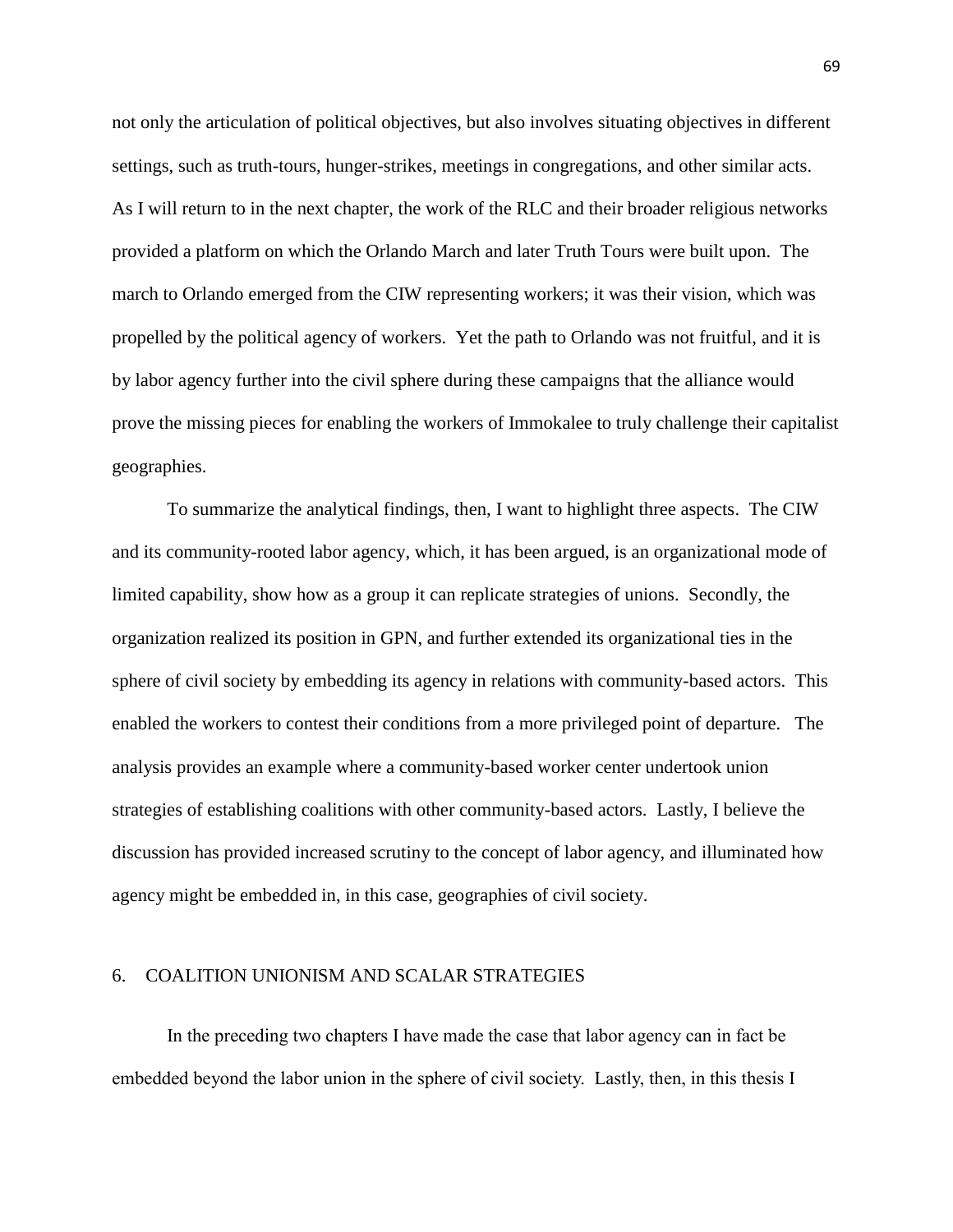examine a specific case study of how this labor agency is used to contest the capitalist landscapes in which laborers might find themselves. In the summer of 2005 the organized voice of labor in the U.S. appeared to fall apart. Decades of political success for the neoliberal project [\(Harvey](file:///C:/Documents%20and%20Settings/Documents%20and%20Settings/anth346/Local%20Settings/Documents/l)  [2005\)](file:///C:/Documents%20and%20Settings/Documents%20and%20Settings/anth346/Local%20Settings/Documents/l) and continued corporate consolidations left a grim depiction of the left, and in particular, the voice of workers seemed to be outmaneuvered by perceived placeless capital. The American Federation of Labor and Congress of Industrial Organizations (AFL-CIO) experienced the defection of five major unions over the summer (Masters, Gibney and Zagenczyk 2006). During the same time of these setbacks in organized labor, the CIW achieved its first, in what was to become a series of several successful organized campaigns against multinational corporations. On March 8 2005, Yum! Brands, Inc. (Yum Brands), the largest restaurant corporation in the world, agreed to pay "a penny more per pound" for tomatoes picked by farm-workers in Immokalee, Florida.

The initial agreement with Yum Brands included important precedent-setting elements for the future stake of farm-workers in southwest Florida initially, and ultimately opened potential strategies for workers beyond this region. Not only did a multi-national fast-food chain acknowledge the presence of harsh conditions for farm-workers, Yum Brands also recognized a responsibility for these conditions. Effectively, the CIW altered the capitalist landscape of production, influencing this corporation to recognize farm-workers as part of the Yum Brands production network and making it a third-party monitor of farm-workers' employers [\(Drainville](file:///C:/Documents%20and%20Settings/Documents%20and%20Settings/anth346/Local%20Settings/Documents/l)  [2008\)](file:///C:/Documents%20and%20Settings/Documents%20and%20Settings/anth346/Local%20Settings/Documents/l)

To achieve its goals, the CIW produced new scales of engagement through alliances with a wide cross-section of civil society. In particular, the CIW created alliances with religiousbased community organizations and various student organizations, both of which proved to be of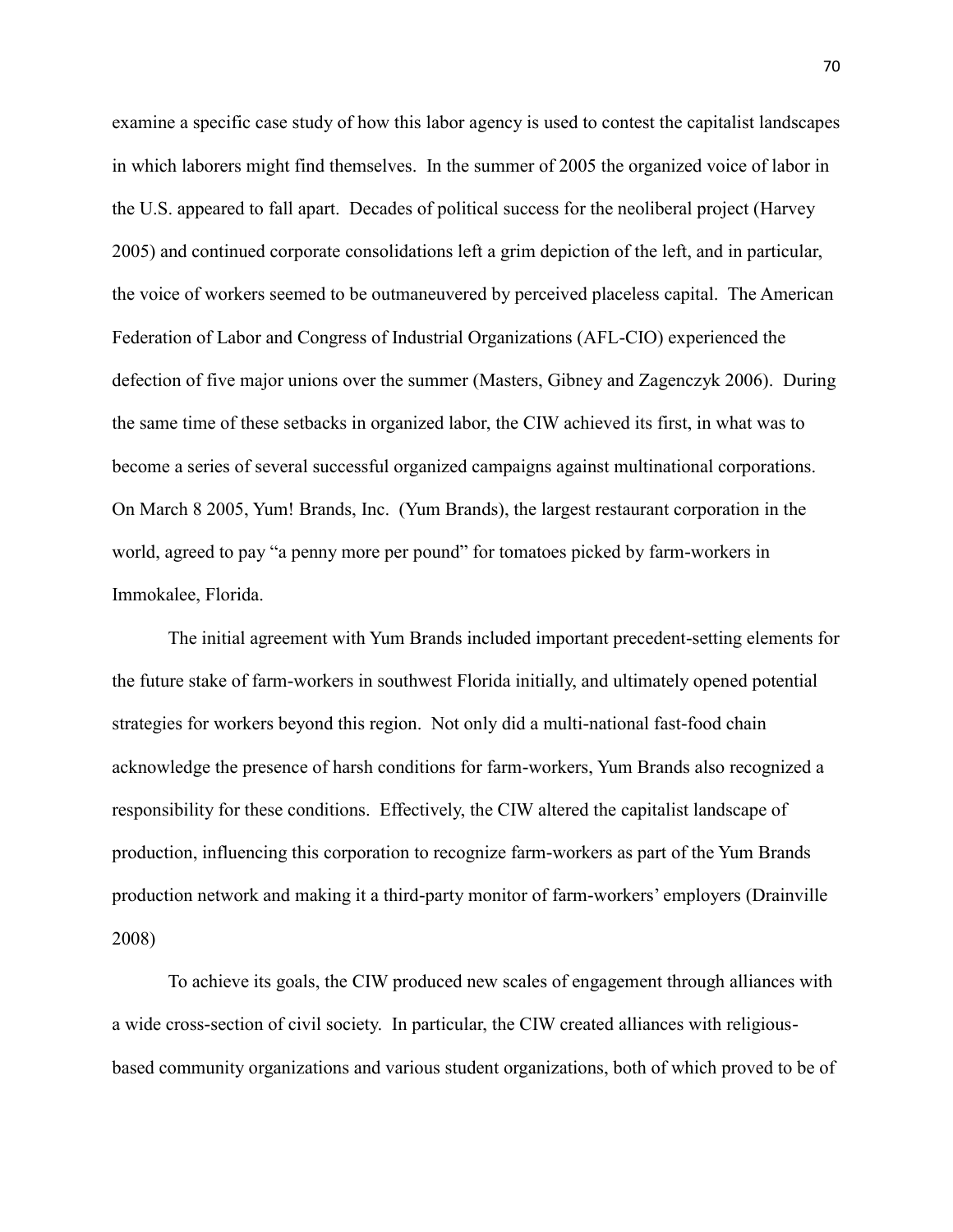pivotal importance for the eventual success of the organization. As I demonstrated in previous chapters, the CIW contested the production of space not only through a labor-capital relation, but also by embedding its agency in relation to actors in civil society. In this chapter, I argue that what the alliance of the religious community provided—and continues to provide—the CIW is an ability to position itself in strategic *locations* to carry out more effectively its campaigns against Yum Brands and other multinational corporations. In particular, the CIW accessed resources through an alliance with the religious community that include national endorsements, access to important organizational networks, the ability to mobilize economic and symbolic resources, and to provide locations for participants to stay throughout the national campaigns. And importantly religious organizations helped the CIW reframe the workers' rights debate, which added to the legitimacy of its campaigns. In what follows, I explore in more detail the CIW's campaign against Taco Bell to show how the group's important alliances with religious organizations shaped the geographies of its activism and the eventual outcomes of its campaigns.

This analysis provides us with two important developments of how we understand labor geography. In one aspect it presents a case study of workers' agency taking place beyond the labor union, and in a second sense, certainly discussed more in depth in this thesis, it provides an examination of scalar strategies, so far not discussed in labor geography literature, available to workers. The discussion give us an example where the workers, through organization in a laborcivil society relation based in the sphere of social reproduction as opposed to an exclusive capital-labor relation based in place of production, intensified their local scale, and simultaneously produced scales through *community-based coalition relations* (Tattersall 2010) in order to more effectively carry out their campaigns by positioning themselves in more visible moments and spaces in the production network.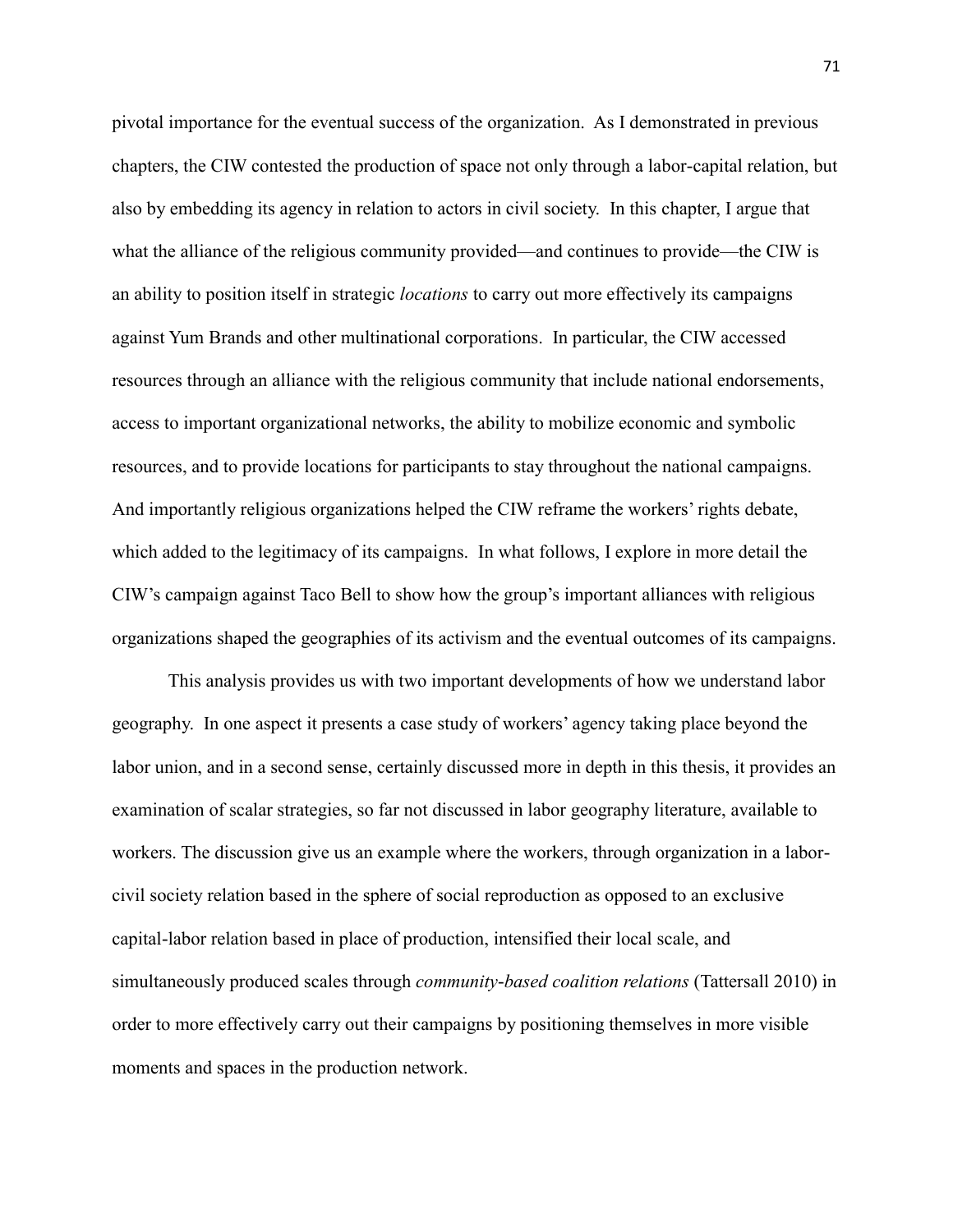After reaching this impasse following a truth-tour, "March for Dignity, Dialogue and a Fair Wage", from Fort Myers, Florida, to the headquarters of the FFVA in Orlando in March of 2000, the CIW identified the larger retailers of produce as a potentially appropriate target for their demands. These multinational corporations hold tremendous influence over the producemarket, the growers, and ultimately the conditions of farm-workers in Florida [\(Drainville 2008\)](file:///C:/Documents%20and%20Settings/Documents%20and%20Settings/anth346/Local%20Settings/Documents/l). By examining the GPN in which they were situated, the CIW was able to identify the primary actors controlling the geography of the production. It was during the progress of the campaign against Taco Bell the CIW developed its strategy of jumping scale through its alliance with community-based organizations to position itself in privileged locations in relation to the GPN.

The creation of community-based alliances both with students and religious communities had already started taking form during the initial attempts at campaigns aimed at dialogue with the growers, the actors on the initial scale of contestation, in Florida. Though the strategies and target of Immokalee workers has evolved, the three core demands still reflects the grievances articulated by the workers from the early start of the organization. Contestation is still aimed the same place of production; the tomato fields surrounding Immokalee. The workers have simply recognized what actors have the capacity to impact and alter these conditions. In particular the wages became a dominant slogan of the campaigns, referred to during demonstrations and in CIW-produced literature as "a penny more per pound". Having realized the limitations of contesting conditions in their prevailing situation, the CIW sought to change the spatiality of the GPN of which they were a part and enter into dialogue with corporations 'above' their employers.

To achieve their goals of a dialogue, they recognize they needed to establish relations through scalar strategies, with these larger actors. The progress of these CIW strategies was very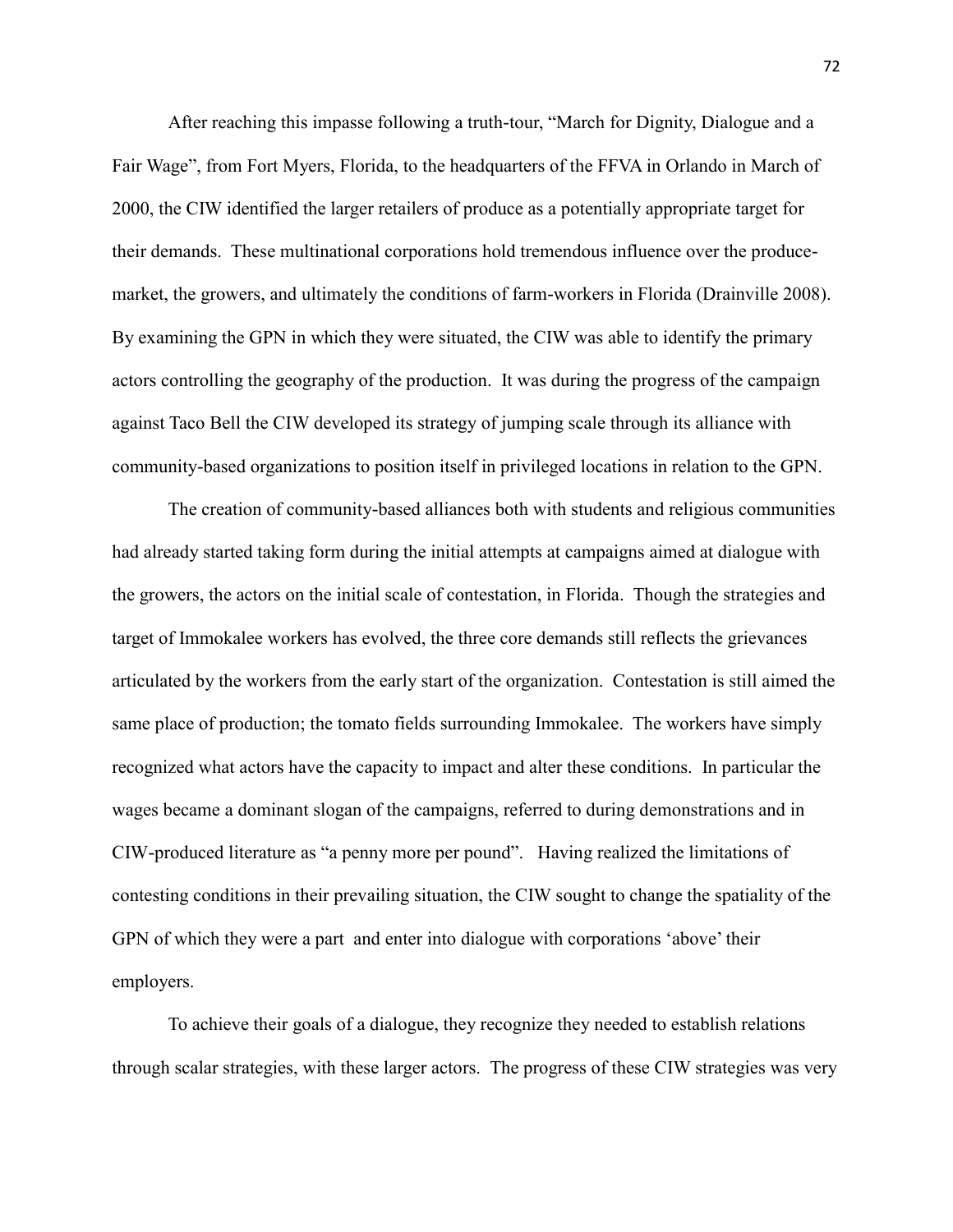much dependent on the CIW's ability to embed worker-agency in community-based alliances. In fact, I suggest that the tipping point at which the CIW became capable of effectively contesting the hegemony of the production network on a new scale occurred when the organization received national endorsement from several religious denominations. Revealingly, Taco Bell ignored all initial attempts of communication from the CIW. After the Presbyterian Church announced its support of the boycott in 2001, Taco Bell immediately notified several of the leaders of the General Assembly of the church that they had made "a mistake" by supporting this boycott (Van [Marter 2002\)](file:///C:/Documents%20and%20Settings/Documents%20and%20Settings/anth346/Local%20Settings/Documents/l)

Taco Bell became a symbolic target for the CIW and its objectives for improving conditions for farm-workers in southwestern Florida. As one of the activists explained, there were several reasons for choosing Taco Bell, including the cultural significance of the workers' background and the potential effectiveness of a campaign aimed at the branded image of Taco Bell. Though the reason most participants I interviewed pointed to, and which is highlighted in documents produced by the CIW itself, was a long-term contractual relationship between Taco Bell and the tomato grower Six L's Packing Company, one of Taco Bell's Immokalee-based suppliers (Laughlin 2007; Drainville 2008; Sellers 2009). Laborers in Immokalee identified an established indirect link of commodities from the workers via Six L to one of the dominant actors of the GPN; the fast-food chain Taco Bell. By examining the spatiality of the GPN farmworkers in Immokalee realized a new potential, in many senses extra-local, scale of contesting their conditions of production in Immokalee by engaging social actors in extra-local places.

The CIW completed five 'Truth-tours' during the Taco Bell boycott (Drainville 2008). I believe these actions manifest clear and tangible examples of the specific geographic characteristics of 'jumping scale' by the CIW, and the strategic decisions they made to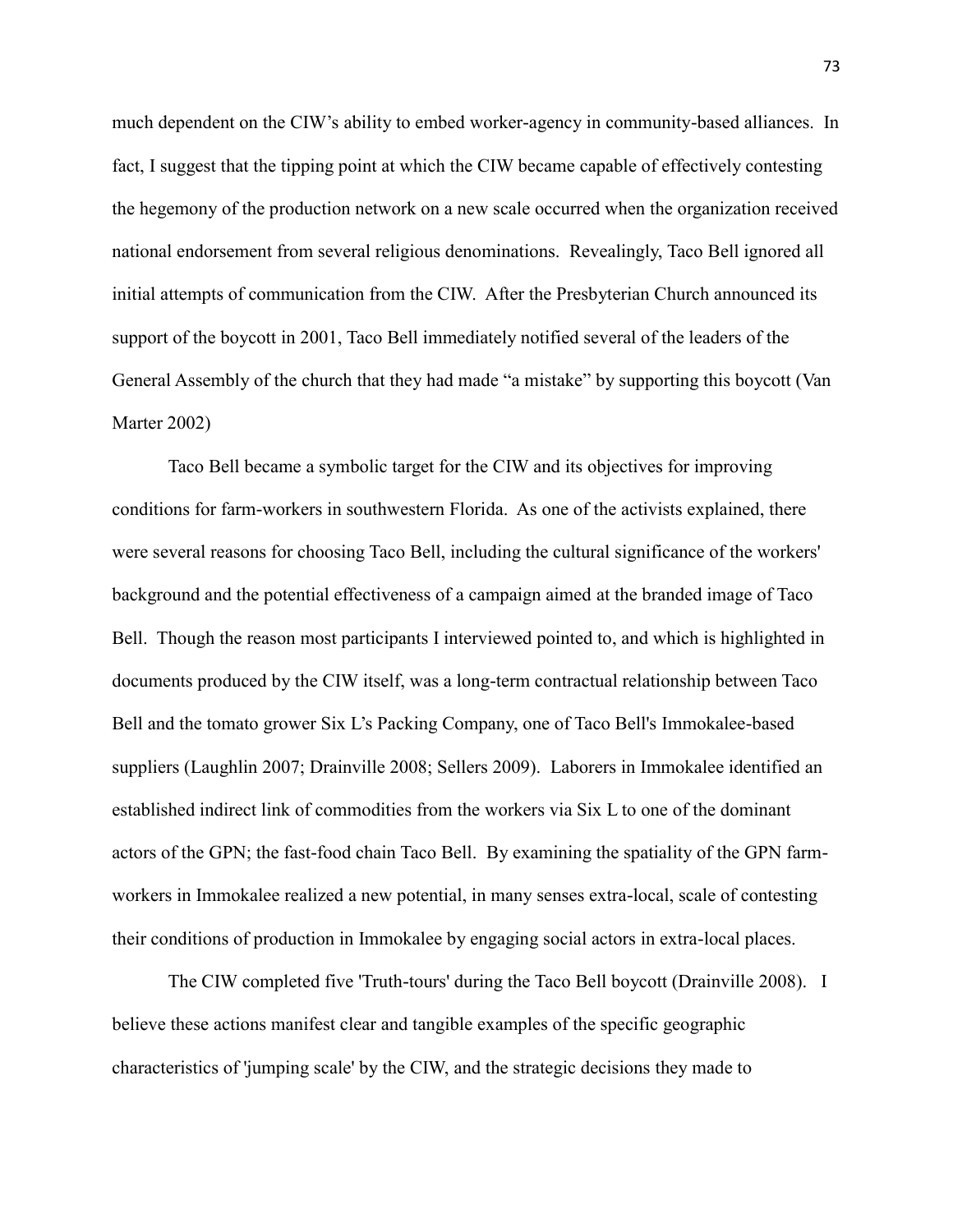concentrate efforts geographically in specific places. The first of these tours took place at the same time the CIW received its first national endorsement from different denominations, starting with the United Church of Christ in June 2001 (Laughlin 2007). As interview participants pointed out, these truth-tours had several objectives. They were important vehicles for recruiting further allies, consolidating the alliances gained through national endorsements, educating consumers and allies of the conditions of farm-workers, and organizing their community-based allies in their campaigns. During these tours the CIW emphasized organizing their allies in cities central to Yum Brands: the Taco Bell headquarters in Irvine, California, and Yum Brands headquarters in Louisville, Kentucky, were both places of fervent activity and continuous contestation. The CIW was able to contest conditions of its place of work, through scalar politics during these 'Truth-Tours,' effectively enabling workers to carry the contestation to extra-local places.

Several of the volunteer activists with congregations I interviewed stressed the importance of the resources represented by receiving the farm-workers in the communities of churches and its members, such as during the initial 'Truth tours' to California, where lodging for between 50 and a 100 farm-workers were provided by local congregations (Interview with NP). The CIW relied heavily on these types of local resources to be able to stage extensive demonstrations including hunger-strikes and picketing in front of the Taco Bell headquarters.

Beyond the resources enabling the CIW logistically to carry out the campaigns, it is important to understand the decisive role of allies localized in the cities of these corporations. As an activist with an interfaith group states: "Obviously the voice of all consumers and people are important, but the company can hear that voice best closest to it" (interview with FW). During the ‗Truth-tour' ending in Louisville of March 2005 the CIW and its allies recognized the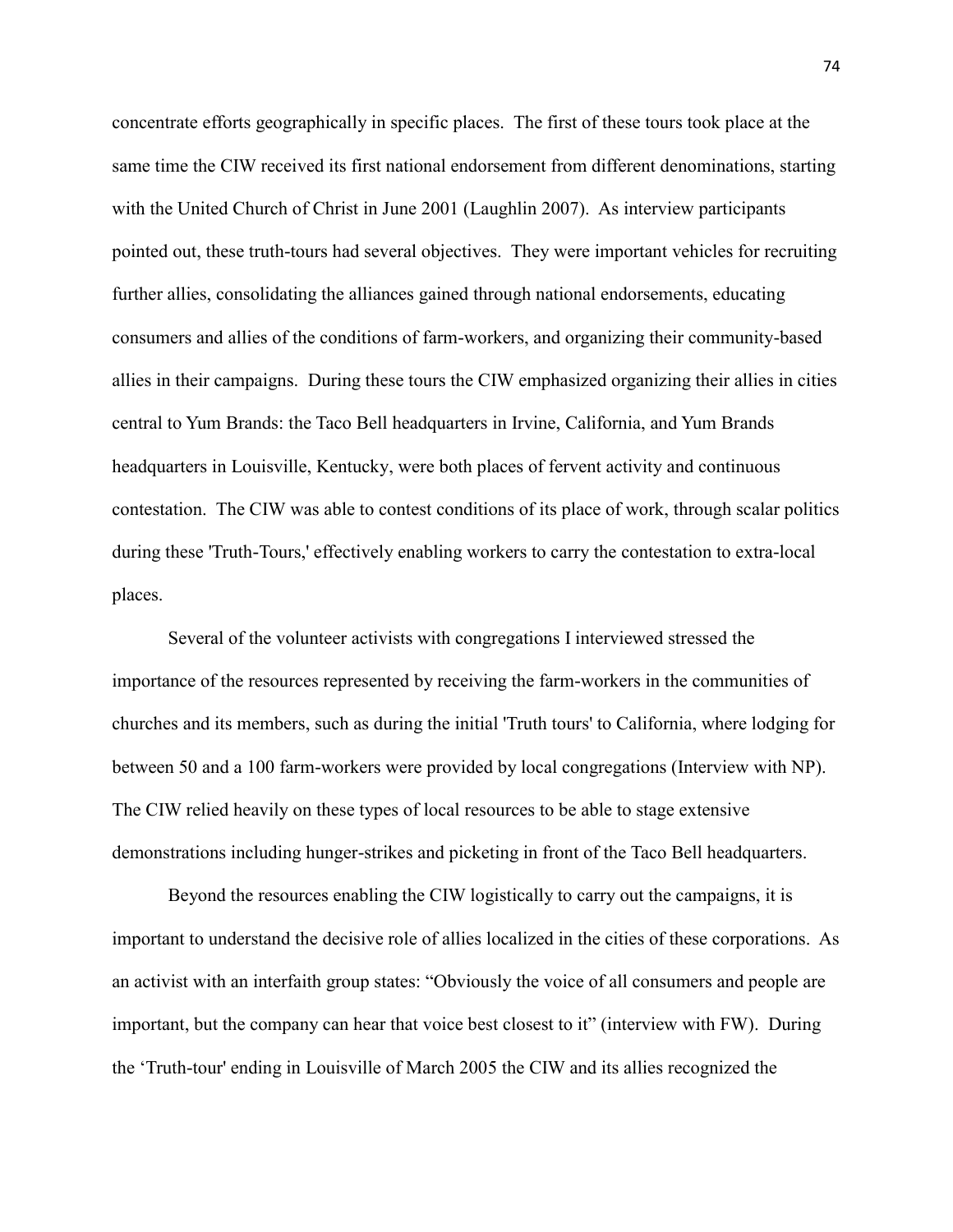geographic advantage of their own networks. A Reverend working for the Presbyterian Church describes how they prepared for the campaign to come to Louisville: "We spent two-and-a-half months in 2004 [sic] specifically going into every church we could find<sup> $13$ </sup>. One of the goals of the action was to reach Yum Brand employees through their social circles, i.e. churches. As the Reverend further points out, the congregation members are the people who know employees of these corporations: "You always want to work with the local people, it is absolutely critical" (interview with NP). Through these two-and-a-half months of organizing with and for the CIW, the churches effectively became important locations for the contestation of farm-workers' rights well before the CIW arrived in full force in Louisville to confront Yum Brands.

The demonstration in Louisville was anticipated as the culmination of the fifth 'Truth Tour'. After being reluctant even entering into a dialogue with the CIW during the previous 'Truth Tours', Yum Brands agreed to meet all the CIW's demands before any organized demonstrations could take place at the Yum Brands headquarters in Louisville. On March 8th, at a joint press conference, Yum Brands Senior Vice President Jonathan Blum signed an agreement meeting the demands of the CIW [\(Drainville 2008\)](file:///C:/Documents%20and%20Settings/Documents%20and%20Settings/anth346/Local%20Settings/Documents/l) just four days before a major protest rally was scheduled to take place outside of the corporation's headquarters.

After attempting to engage in dialogue with growers over several years, the CIW recognized it was not in a strategically important position in the GPN solely based on its identity as representatives of migrant farm-workers. The workers of Immokalee successfully completed their campaign as migrant farm-workers with limited organizational structures to benefit their struggle. By embedding their agency in community-based alliances, the workers were able to contest their conditions on a scale where multi-national corporations were identified as the

 $\overline{\phantom{a}}$ 

<sup>&</sup>lt;sup>13</sup> The campaign took place in 2005.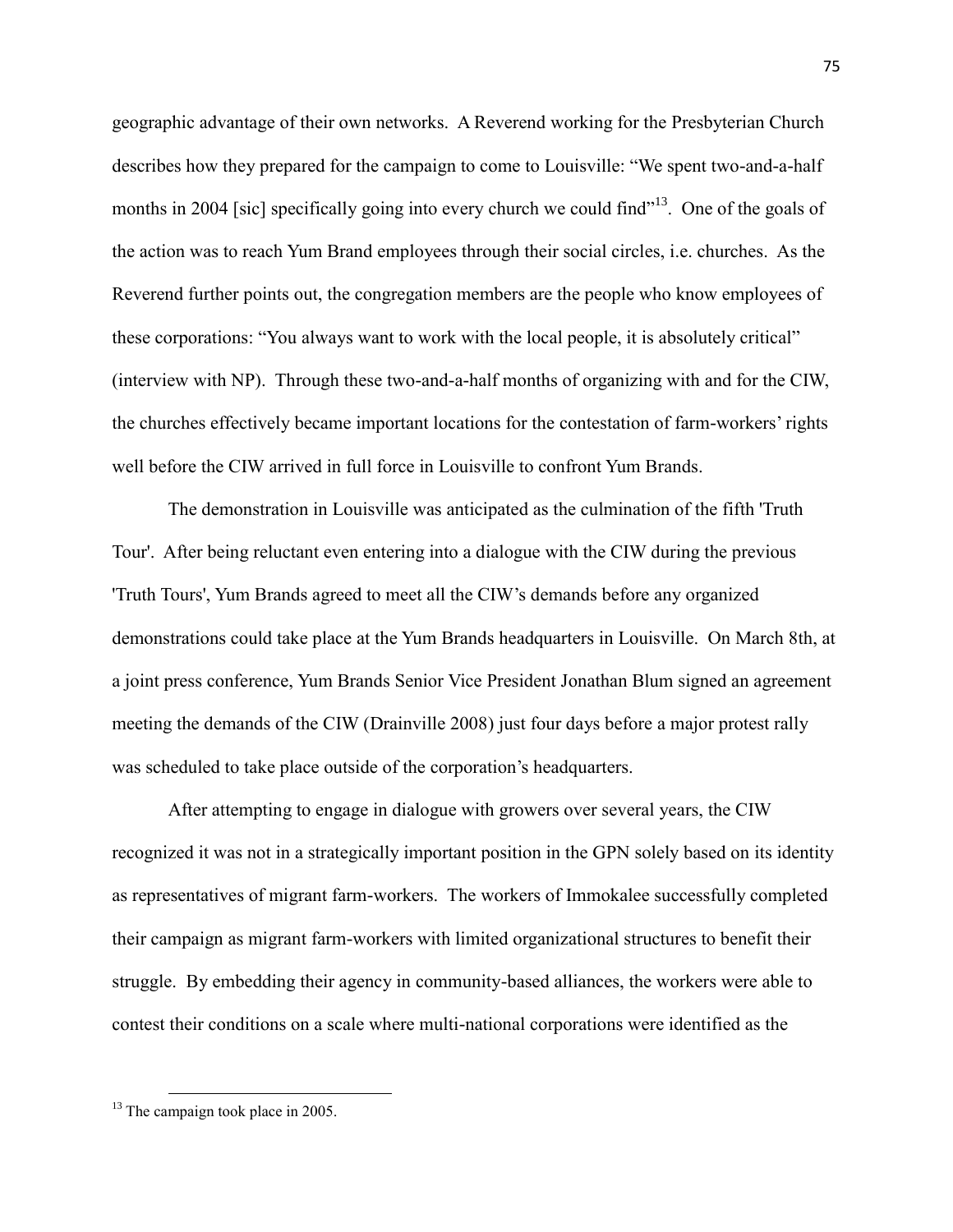dominant producer and were ultimately responsible for the farm-workers as part of the production network.

Through insightful spatial analysis of their GPN, the CIW was able to target corporations beyond the place of production and embed its limited agency in relation with social actors. The geographic nature of the religious-based alliance proved crucial to both the feasibility of the campaigns and was one of the important reasons for its success. The alliance with the religious community not only provided resources and legitimacy to the CIW's campaign, but through the re-framing of the debate, a cross-section of society usually not accessible for worker-activists became active in discussions and participated in the campaigns, ensuring that the expression of workers' demands came closer to the corporations.

#### 7. CONCLUSION

The triumphant Boot the Bell campaign, as do sub-sequent CIW-campaigns which have not explicitly been discussed here, certainly makes a strong argument that labor agency can indeed operate beyond the labor union. While organized labor seemingly is purged from the private as well public spheres of economic production, the CIW's continued contestation of working conditions of migrant farm-workers offers inspiring developments for working-class praxis. Theoretically this case study highlights the importance of emphasizing the wider geography of labor. The field of labor geography benefit analytically from expanding the theoretical concept of labor. Specifically this case study shows how important the sphere of reproduction is to labor both theoretically and in praxis. Furthermore the agency of labor is expanded, the discussion here foes so by providing an examination of how actors of civil society – fully rooted in the sphere of social reproduction – enables workers to reproduce their GPN.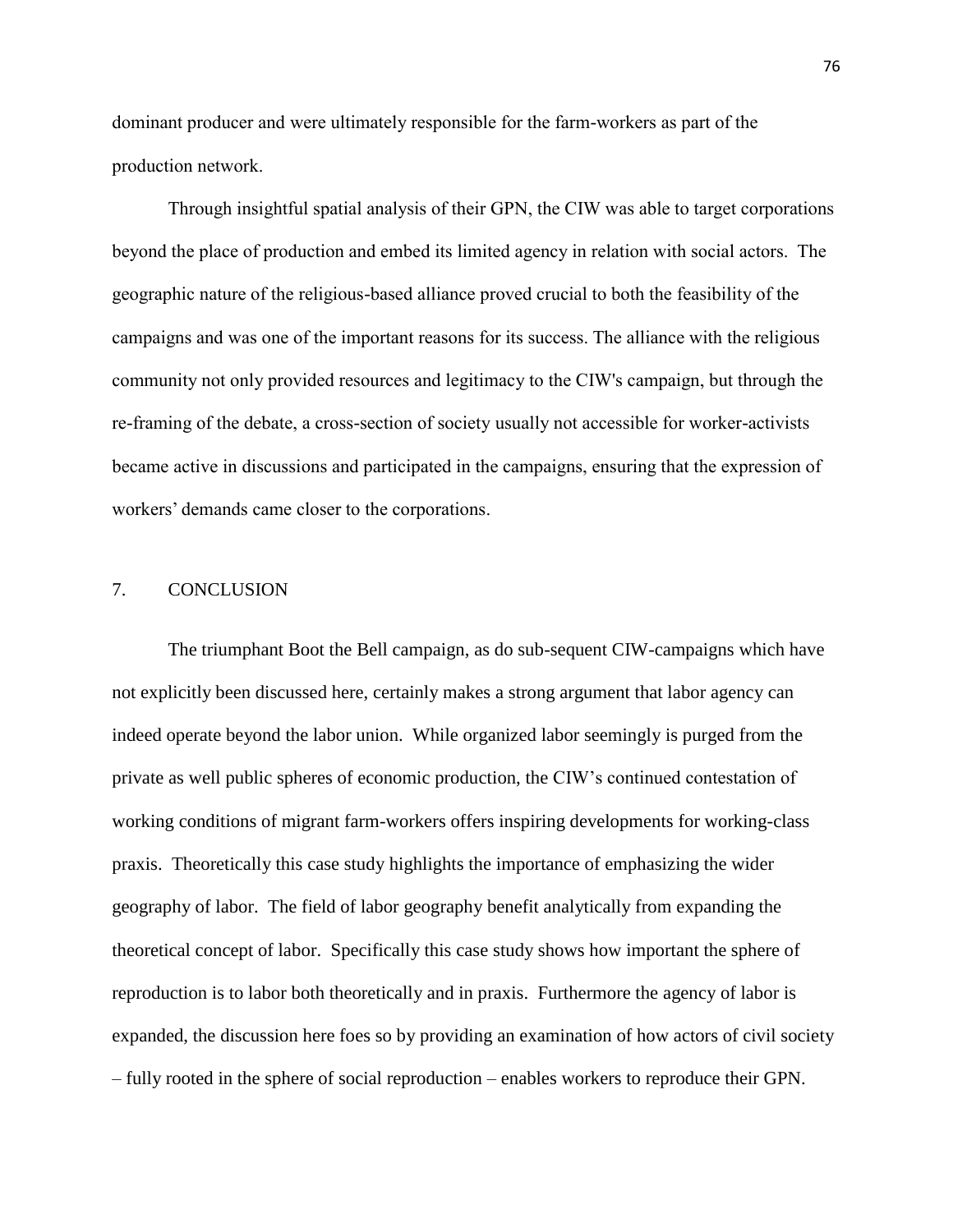Over the preceding three chapters, by examining the spatiality of labor agency within capitalist economic production, I have sought to make the case that the workers of Immokalee, and potentially workers in a more general sense, particularly those in disadvantaged positions of production, are capable of organizing beyond the labor union. The Immokalee workers' inability to contest their conditions through a traditional union or work-place based form of organization, found it a natural solution to organize around a community-based structure rooted in the place of social reproduction. By understanding society, work-places as well as civil society, as a produced space reflective of the conditions of economic production it becomes clear how this alternate strategy is open to workers. In the case of the CIW a number of structures related to capitalist production are manifested in their social lives in the sphere of social reproduction. Perhaps paradoxically, the control the growers, and ultimately the larger corporations, exert over the sphere of production affords the workers space in civil society to organize. Eventually this space of organization in civil society enables workers to contest conditions found in the sphere of production. By establishing a community-based organization these migrant workers are replacing the dominant notion that collective agency of labor as a class is carried out through a vehicle of the trade union. Though the CIW does build on structures of society rooted in production, it is an organization wholly rooted in civil society that builds its agency on relations to social actors as much as the contentious relation of capital and labor.

After establishing the community-based CIW, the workers of Immokalee expresses organized labor beyond the union. Yet, as a labor union might do in a similar situation, the workers having collectively established an organization to carry out working-class politics also recognized their positionality in the landscape of economic production. Similarly to a trade union, the CIW's agency is dependent on its position in these geographies. The CIW, as a labor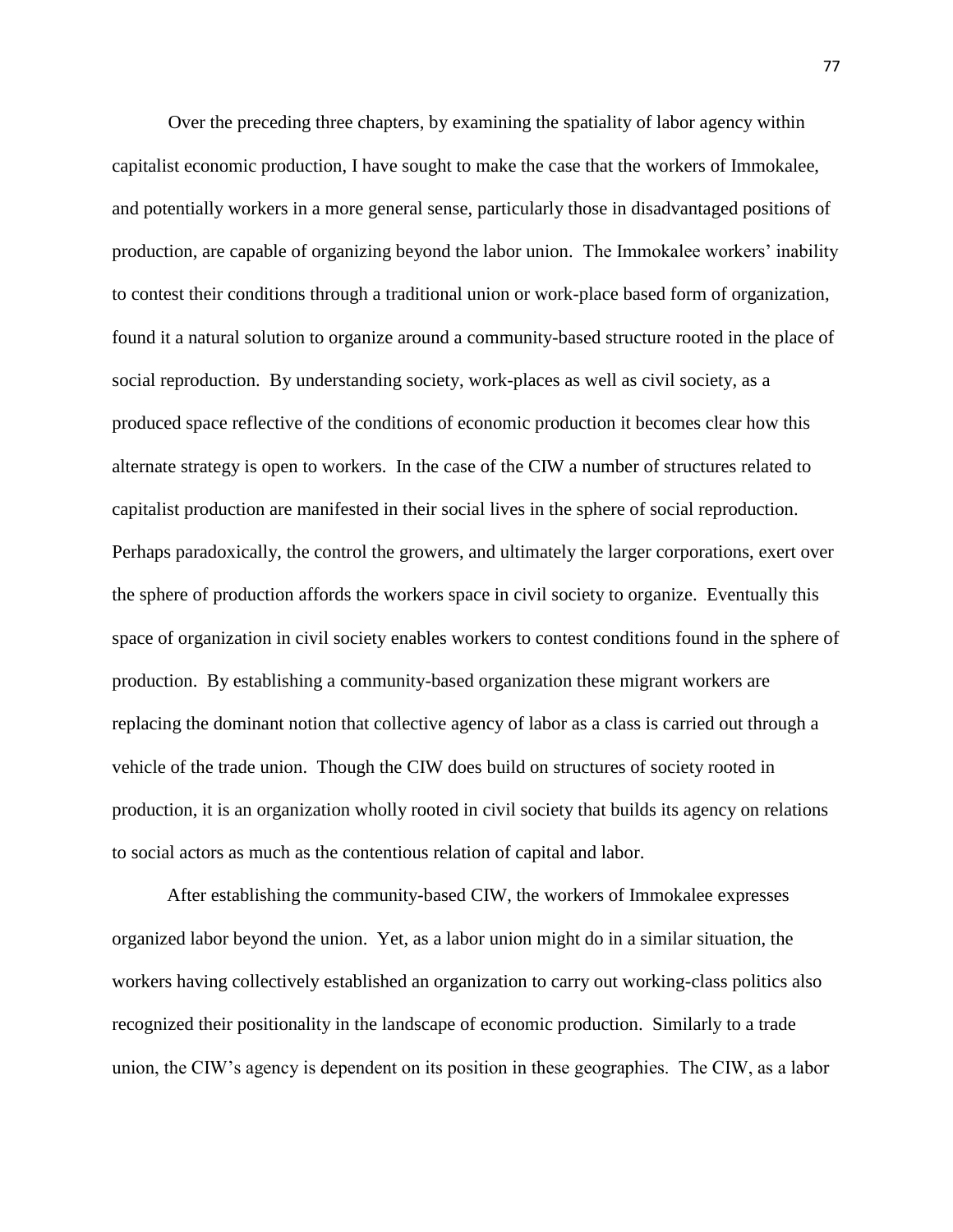union might, realized its disadvantaged position vis-à-vis capital. Where labor geography with a focus on the community unionism has described how labor unions are extending their agency into the civil sphere, the CIW – a community organization – shows how organized labor beyond the trade union can undertake very similar strategies. Realizing their positionality vis-à-vis capital, and to a certain extent the state, which has not been explicitly discussed in this research, the workers seek to further enhance their agency and strategic potential by embedding their agency in relation to other community-based organizations.

As labor geographers have explored thoroughly, strategies of labor unions are inherently spatial. The CIW embedding its agency into the civil sphere also needs to be examined spatially to understand its potential. In chapter six I showed how the CIW evolved it spatial strategies by continuously producing new scales in relation to its embedded agency in the civil sphere. The narrative of main stream economics and the main-stream media will have us believe Yum Brands outmaneuvered the workers of Immokalee by operating on a 'higher' scale. Yet the farm workers demonstrated how engaging in spatial strategies of producing scales in relations embedded in privileged positions of the GPN enables labor to contest, and to 'outmaneuver', actors of capital.

Theoretically the research exemplifies the agency of working-class politics outside that of the labor union. The implications for the field of geography are continuing the expansion of labor geography both in terms of the sector of economics that are studied, and by increasing the theorization of the field of labor geography. In particular this means the central concept of agency, which so forth has received limited theorization is further developed (Castree 2007). It has typically been described to the effect it has on the economic landscape, and that it is carried out by workers. Yet the central question of how labor agency is rooted in the structures or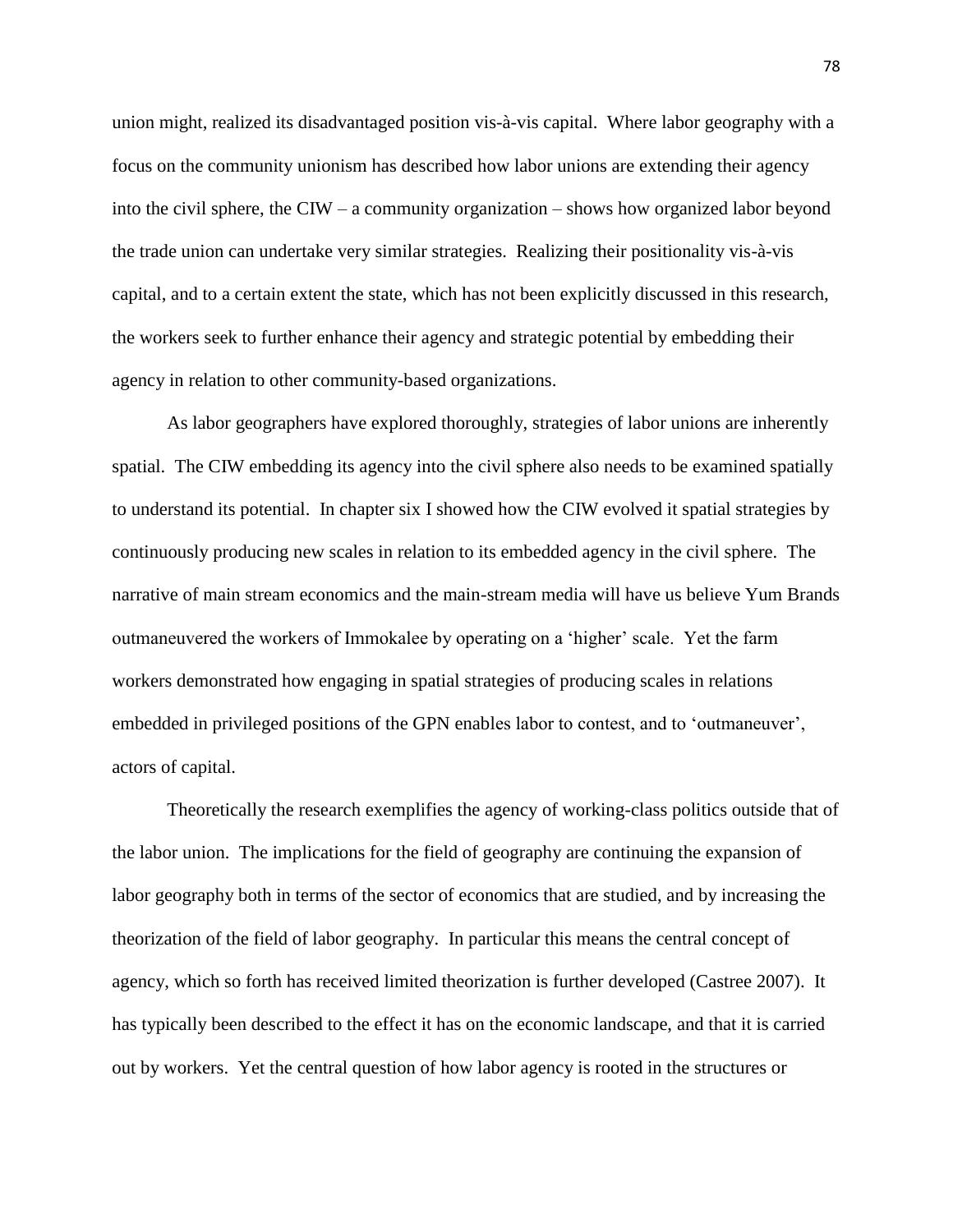relations of geography has remained vaguely described (Coe and Jordhus-Lier 2010). Though the capital-labor relation remains a dominant structure in determining the realities of economies, workers do live in a social geography as well – which certainly follows the shape of capitalist production but still holds room for the agency of social actors. In the development of the main thematic argument in this research–labor organized beyond the union–the CIW shows how the geographies of agency very much determines it impacts or potential. By, to use the words of Coe and Jordhus-Lier (2010), re-embedding the agency of labor in the sphere of the civil society, it is possible to examine the spatiality of labor agency and to show how place shapes the potential of agency.

In 2011 the CIW continues its contestation of work conditions in southwestern Florida. The potential to restructure GPNs by non-unions has been clearly established by these workers. Currently the organization is engaged in campaigns aimed at a number of super-market chains, notably Trader Joe's and Publix, which to date have proven unyielding on the demands that have been accepted by amongst others McDonald's, Yum Brands and Whole Foods. In the face of these obstacles the CIW is continuously recognizing the spatial realities of its contestation and is developing its campaigns accordingly. The struggle waged against Publix and Trader Joe's proves an intriguing example of continued evolving labor agency outside the union. Both of these corporations have very different qualities, and their appeal to their customer is unlike the earlier corporations contested by the CIW. Publix on one side holds a strong alliance in the faith-based community, particularly the Methodist Church, locally in Florida (Interview with JL), whilst Trader Joe's has created an identity, not necessarily reflected in actual company-policies, which is presented as an 'alternative' socially responsible company (Lewis 2005). The workers of Immokalee, to contest these actors, have to continue evolving their praxis. The qualities of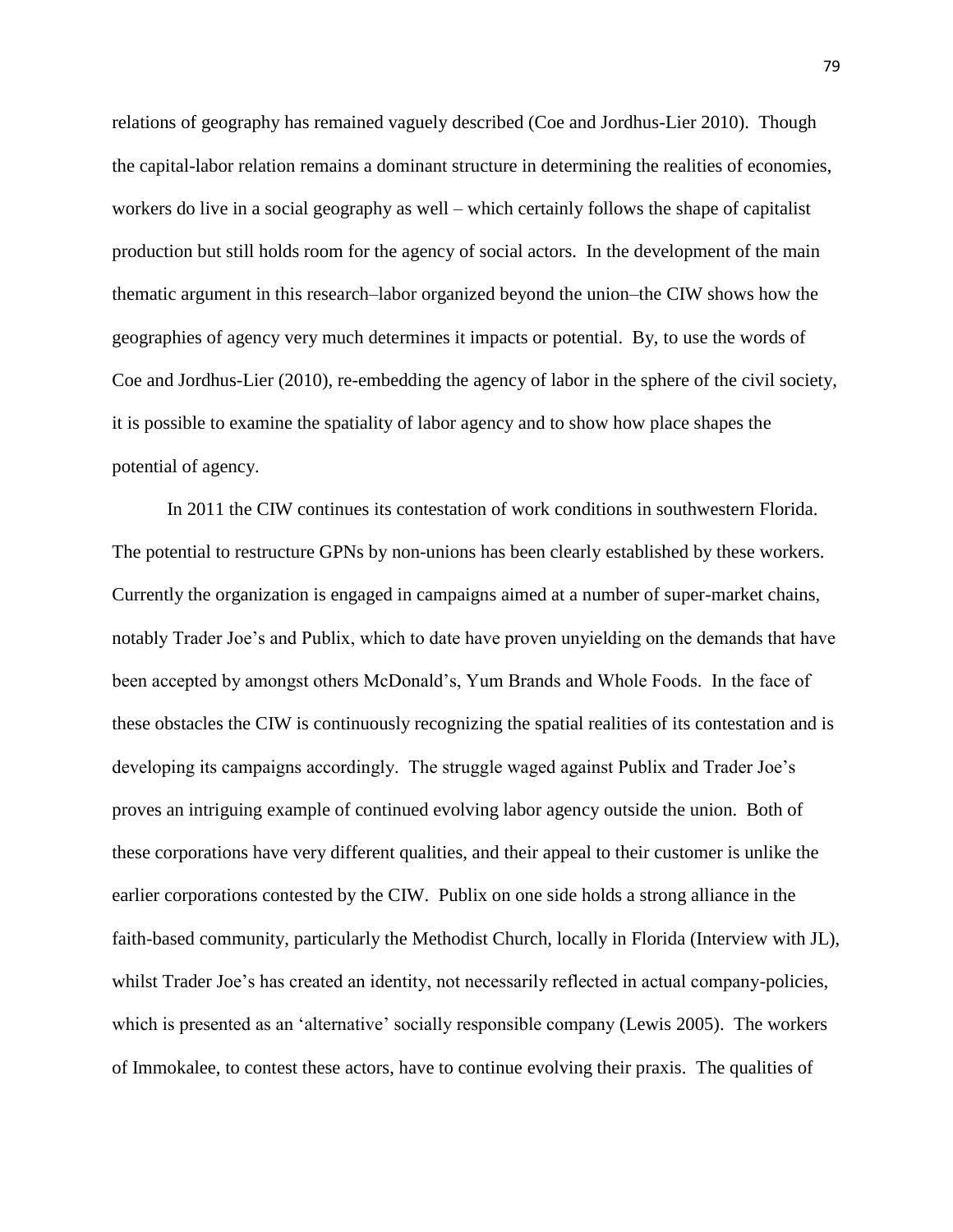these corporations, or *their* ability to 'embed' themselves in the social sphere either by relations to faith-based communities or the appearance of being a social actor, do not make them as obvious a target for contestation as McDonald's or Taco Bell did; in effect, the CIW strategy of embedding labor agency in particular places of civil society needs to be advanced. The sustained struggles of the CIW are a topic that is well worth continued examination to appreciate the workers' emerging labor agency praxis.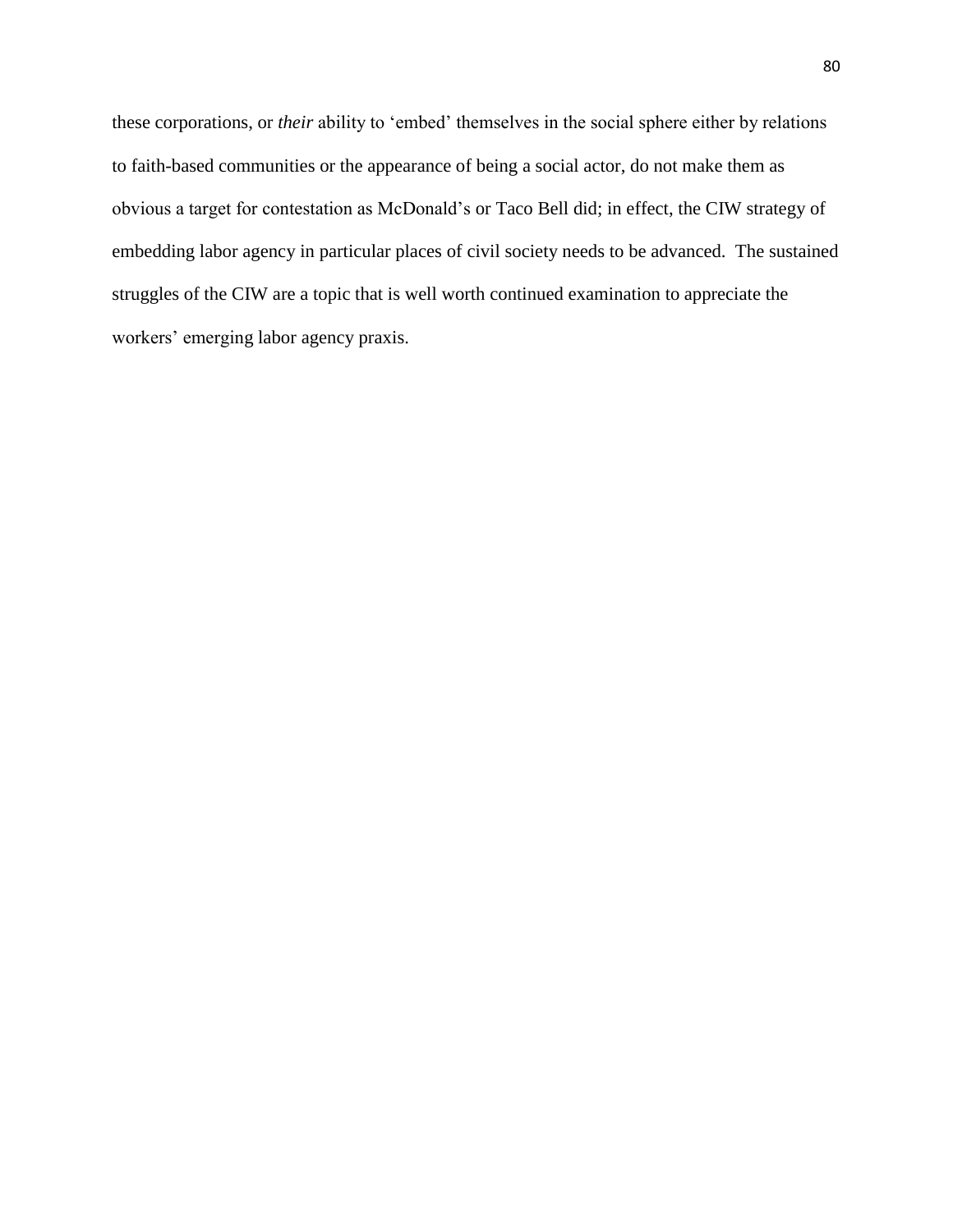- Allsop, D., H. Allen, H. Clare, I. Cook, H. Raxter, C. Upton, and A. William. (2010 ). Ethnography and participant observation. Research Methods in Geography. B. a. J. J. Gomez. Malden, MA, Wiley-Blackwell**:** 206-221.
- Andersen, S. (1997). Case-studier og generalisering Forskningsstrategi og design. Bergen, Bokforlaget.
- Baker, D. P. (1998). Florida Farm Workers Fast for Better Wages; 5 Enter Day 24 of Hunger Strike to Fight Pay They Say Is Lower Than It Was 20 Years Ago. Washington Post. Washington**:** p. A3.
- Bergene, A. C., S. B. Endresen, H. M. Knutsen. (2010). Missing links in labour geography. Farnham, Surrey, England ; Burlington, VT, Ashgate.
- Bowe, J. (2003). Nobodies Annals of Labor. The New Yorker.
- Castree, N. (2000). "Geographic scale and grass-roots internationalism: The Liverpool dock dispute, 1995-1998." Economic Geography **76**(3): 272-292.
- Castree, N. (2004). Spaces of work : global capitalism and the geographies of labour. London ; Thousand Oaks, [Calif.], SAGE.
- Castree, N. (2007). "Labour geography: A work in progress." International Journal of Urban and Regional Research **31**(4): 853-862.
- CIW. (2001). "Boycott the Bell." Retrieved 03/28/2011, from http://www.ciwonline.org/tz\_site-revision/home/home.html.
- CIW. (2003a). "FAQ's on the Taco Bell Boycott." Retrieved 07/01/2010, 2010, from http://www.ciw-online.org/FAQs.html#why.
- CIW. (2003b). "Daily Reports from the Hunger Strike." Let Freedom Ring... Boycott the Bell! Retrieved 05/2010, from http://www.ciwonline.org/CIW%20hunger\_strike\_site/hunger%20strike%20resources%202.html.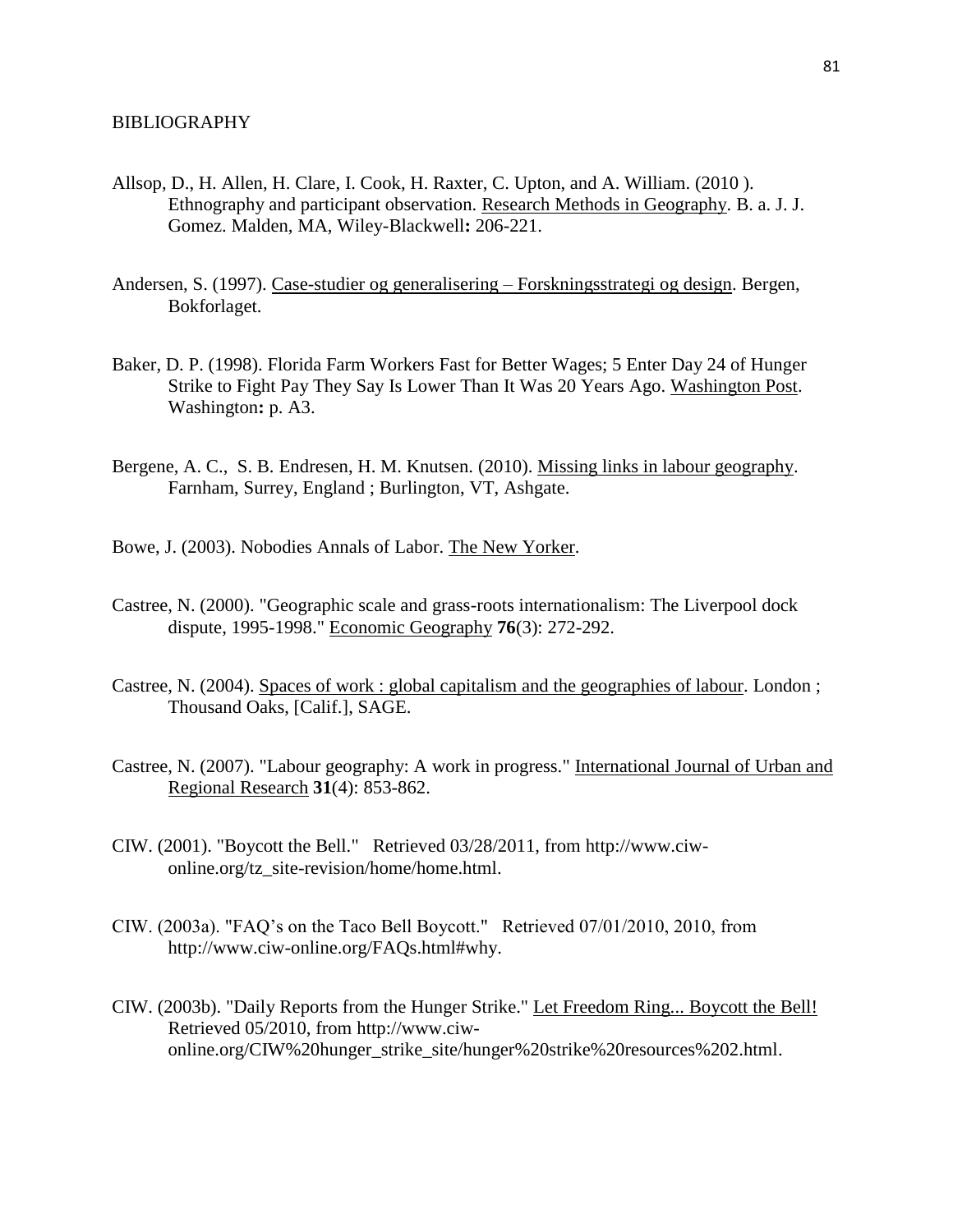- CIW. (2005). "Coalition of Immokalee Workers, Taco Bell Reach Groundbreaking Agreement." Retrieved 08/08/2010, from http://www.ciw-online.org/we%20won.html.
- Coe, N. and D. C. Jordhus-Lier (2010). "Constrained agency? Re-evaluating the geographies of labour." Progress in Human Geography.
- Coe, N.M., M. Hess, H. W.-c. Yeung, P. Dicken, and J. Henderson. (2004). "'Globalizing' regional development: a global production networks perspective." Transactions of the Institute of British Geographers **29**(4): 468-484.
- Coe, N. M. and A. R. Townsend (2002). The spatial configuration of inter-firm networks in producer service agglomerations. Global competition and local networks. R. a. G. McNaughton, M. Aldershot, Ashgate**:** 278-307.
- Cope, M. (2008). Coding qualitative data. Qualitative Research Methods in Geography. I. Hay. South Melbourne, Oxford University Press**:** 223-233.
- Cox, K. R. (1998). "Spaces of dependence, spaces of engagement and the politics of scale, or: looking for local politics." Political Geography **17**(1): 1-23.
- Cumbers, A., C. Nativel, P. Routledge. (2008). "Labour agency and union positionalities in global production networks." Journal of Economic Geography **8**(3): 369-387.
- Cumbers, A., C. Nativel, P. Routledge. (2008). "The entangled geographies of global justice networks." Progress in Human Geography **32**(2): 183-201.
- Dicken, P. (2005). Tangled webs transnational production networks and regional integration. Marburg, Economic Geography, Fac. of Geography, Philipps-Univ.
- Dowler, L. (2001 ). Fieldwork in the trenches: participant observation in a conflict area. Qualitative Methods for Geographers. M. a. C. D. Limb. London, Arnold**:** 153-164.
- Drainville, A. C. (2008). "Present in the World Economy: The Coalition of Immokalee Workers (1996-2007)." Globalizations **5**(3): 357-377.
- Dunn, K. (2008). Interviewing. Qualitative Research Methods in Geography. H. I. South Melbourne, Oxford University Press**:** 79-105.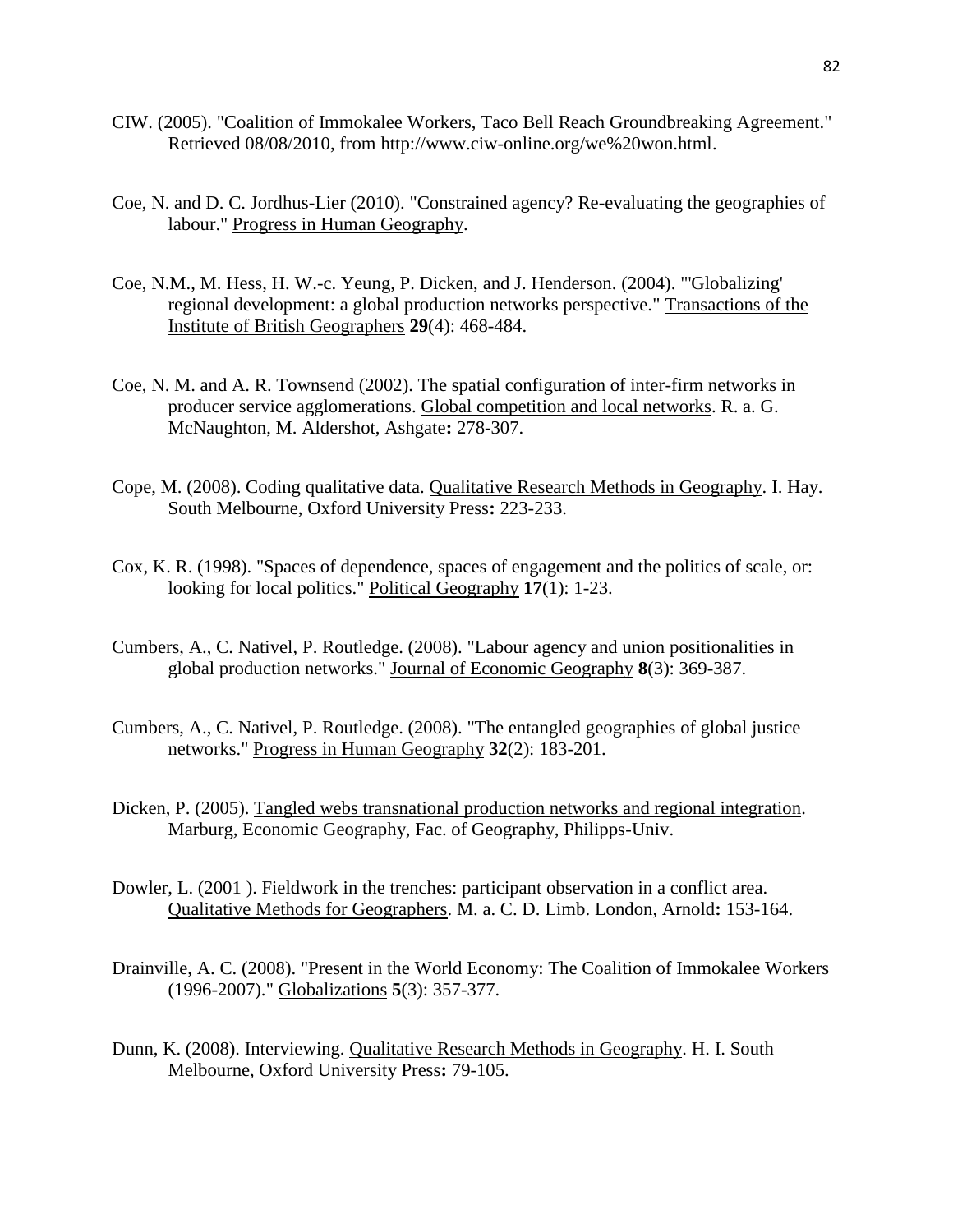- Fine, J. (2005). "Community Unions and the Revival of the American Labor Movement." Politics and Society **33**(1): 153-199.
- Fine, J. (2006). Worker centers : organizing communities at the edge of the dream. Ithaca, ILR Press/Cornell University Press.
- Friedman, T. L. (2006). The world is flat : a brief history of the twenty-first century. Farrar Straus and Giroux, New York.
- Geertz, C. (2008). Toward and Interpretive Theory of Culture. South Melbourne, Oxford University Press.
- Gereffi, G. and M. Korzeniewicz (1994). Commodity chains and global capitalism. Westport, Conn., Greenwood Press.
- Gough, J. (2004). "Changing scale as changing class relations: variety and contradiction in the politics of scale." Political Geography **23**(2): 185-211.
- Hale, A. and W. Jane (2005). Threads of labour : garment industry supply chains from the workers' perspective. Blackwell Pub., Malden, MA.
- Hartwick, E. R. (2000). "Towards a geographical politics of consumption." Environment and Planning **32**(7): 1177-1192.
- Harvey, D. (1982). The limits to capital. Chicago, University of Chicago Press.
- Harvey, D. (1996). Justice, nature, and the geography of difference. Cambridge, Mass., Blackwell Publishers.
- Harvey, D. (2005). A brief history of neoliberalism. Oxford ; New York, Oxford University Press.

Hay, I. (2000). Qualitative Research Methods in Human Geography. Oxford, University Press.

Henderson, J. D., P. Hess, N. M. Coe, and H. W.-c. Yeung. (2002). "Global production networks and the analysis of economic development." Review of International Political Economy **9**(3): 436-464.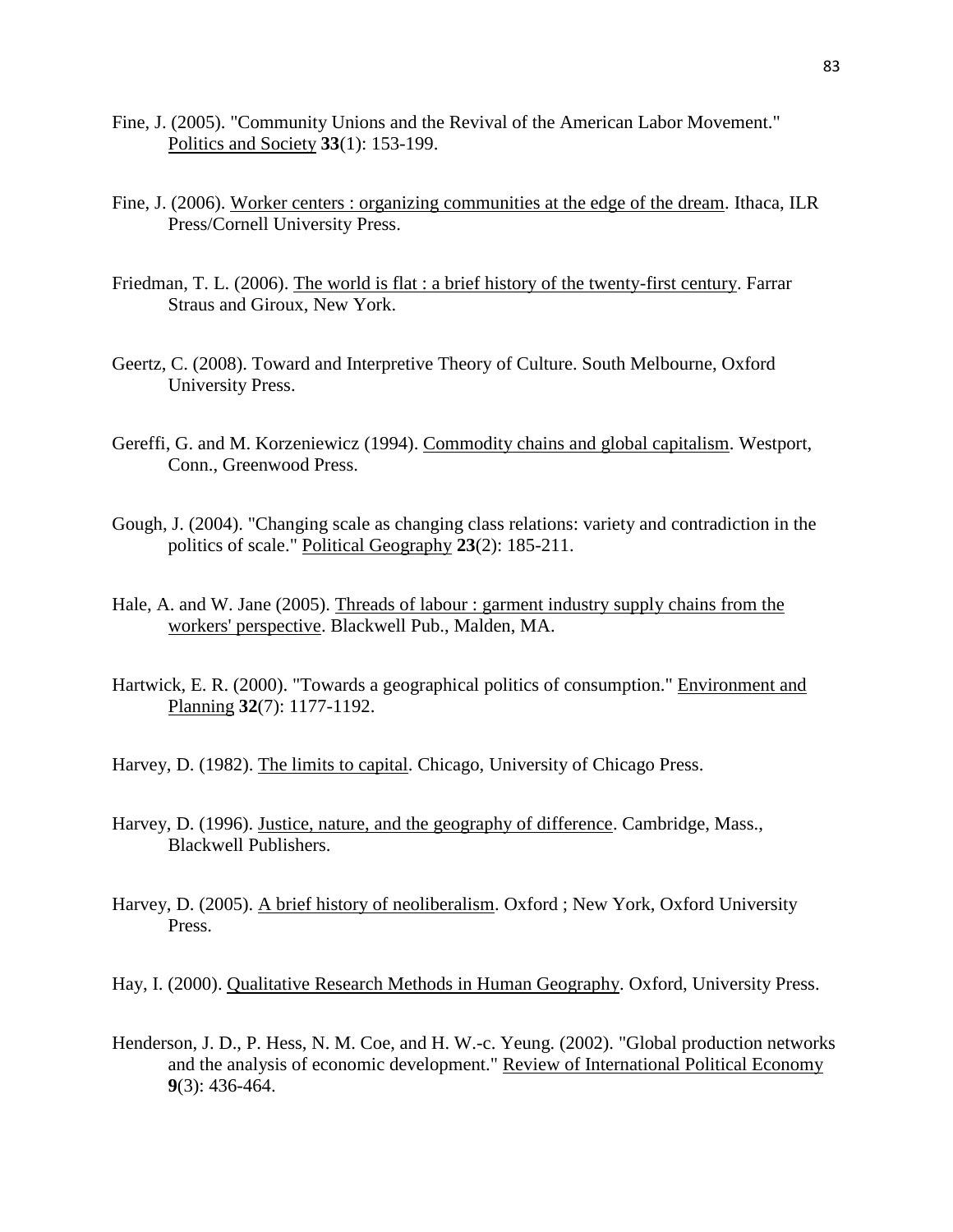- Herod, A. (1997). "Labor's spatial praxis and the geography of contract bargaining in the US east coast longshore industry, 1953-89." Political Geography **16**(2): 145-169.
- Herod, A. (1998). Organizing the landscape : geographical perspectives on labor unionism. Minneapolis, University of Minnesota Press.
- Herod, A. (2001a). Labor geographies : workers and landscapes of capitalism. New York, Guilford Press.
- Herod, A. (2001b). "Labor internationalism and the contradictions of globalization: Or, why the local is sometimes still important in a global economy." Antipode **33**(3): 407-426.
- Herod, A. and L. L. M. Aguiar (2006). "Introduction: Cleaners and the Dirty Work of Neoliberalism." Antipode **38**(3): 425-434.
- Higgins, J. (1998). Religious Leaders Launch Campaign to Help Farmworkers. Naples Daily. Naples, FL.
- Highlands Today (2008) "EDITORIAL: Public Transportation Definitely Needed In The Heartland." Highlands Today.
- Jackson, P. (2001). Making sense of qualitative data. Qualitative Methods for Geographers. M. a. C. D. Limb. London, Arnold**:** 199-214
- Jepson, W. (2005). "Spaces of labor activism, Mexican-American women and the farm worker movement in South Texas since 1966." Antipode **37**(4): 679-702.
- Jessop, B., N. Brenner, and M. Jones. (2008). "Theorizing sociospatial relations." Environment and Planning D: Society and Space **26**(3): 389-401.
- Johns, R. and L. Vural (2000). "Class, geography, and the consumerist turn: UNITE and the Stop Sweatshops Campaign." Environment and Planning A **32**(7): 1193-1213.
- Presbyterian Voices for Justice (2005). "Presbyterians support justice for Taco Bell farm workers." Retrieved 05/21/2010, 2010, from http://presbyvoicesforjustice.org/taco\_bell\_boycott.htm.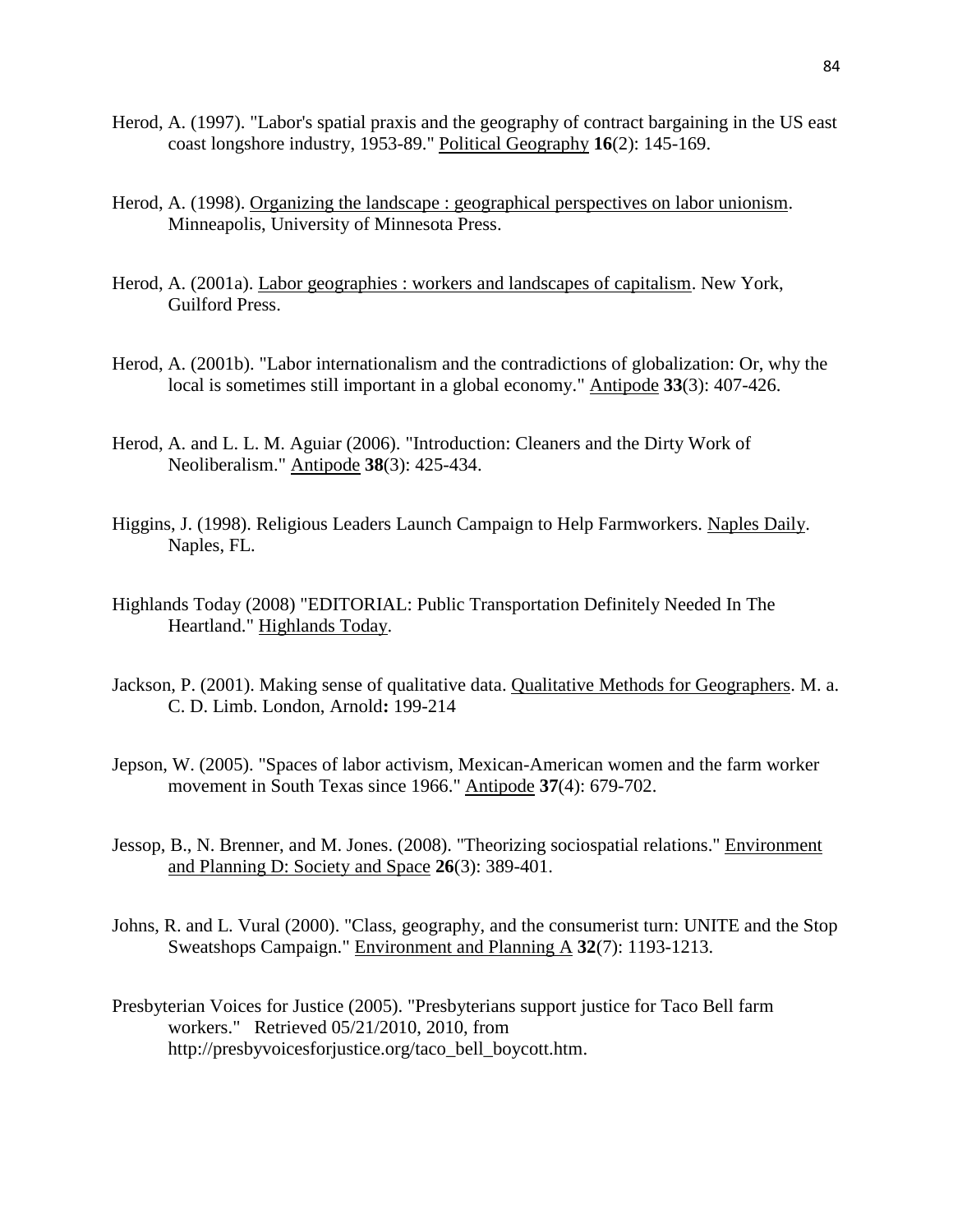- Lambert, R. and E. Webster (2001). "Southern Unionism and the New Labour Internationalism." Antipode **33**(3): 337-362.
- Lantigua, J. (2007). McDonald's agrees to increase pay for workers who harvest its tomatoes, Palm Beach Post, The (FL).
- Laughlin, K. M. (2007). The Difference Faith Makes: Religious Influence in the Coalition of Immokalee Workers' Taco Bell Boycott. The Faculty of the Graduate Theological Union. Berkeley, University of California. **Master of Arts**.
- Lewis, L. (2005). The Trader Joe's adventure : turning a unique approach to business into a retail and cultural phenomenon. Chicago, Dearborn Trade Pub.
- Lier, D. C. (2007). "Places of Work, Scales of Organising: A Review of Labour Geography." Geography Compass **1**(4): 814-833.
- Lier, D. C. and K. Stokke (2006). "Maximum working class unity? Challenges to local social movement unionism in Cape Town." Antipode **38**(4): 802-824.
- Lydersen, K. (2005). "Farm Workers Walk for Freedom." Retrieved 05/21, 2010, from http://www.alternet.org/rights/17199/.
- Marston, S. A. (2000). "The social construction of scale." Progress in Human Geography **24**(2): 219-242.
- Marston, S. A., John Paul Jones., and K. Woodward (2005). "Human Geography without Scale." Transactions of the Institute of British Geographers **30**(4): 416-432.
- Massey, D. B. (1984). Spatial divisions of labour : social structures and the geography of production. London, Macmillan.
- Massey, D. B. (2005). For space. London ; Thousand Oaks, Calif., SAGE.
- Masters, M., R. Gibney and T. Zagenczyk (2006) "The AFL-CIO v. CTW: The competing visions, strategies, and structures." Journal of Labor Research, 27, 473-504.
- McBride, J. and I. Greenwood (2009). Community unionism : a comparative analysis of concept and contexts. Houndmills, Basingstoke, Hampshire, Palgrave Macmillan.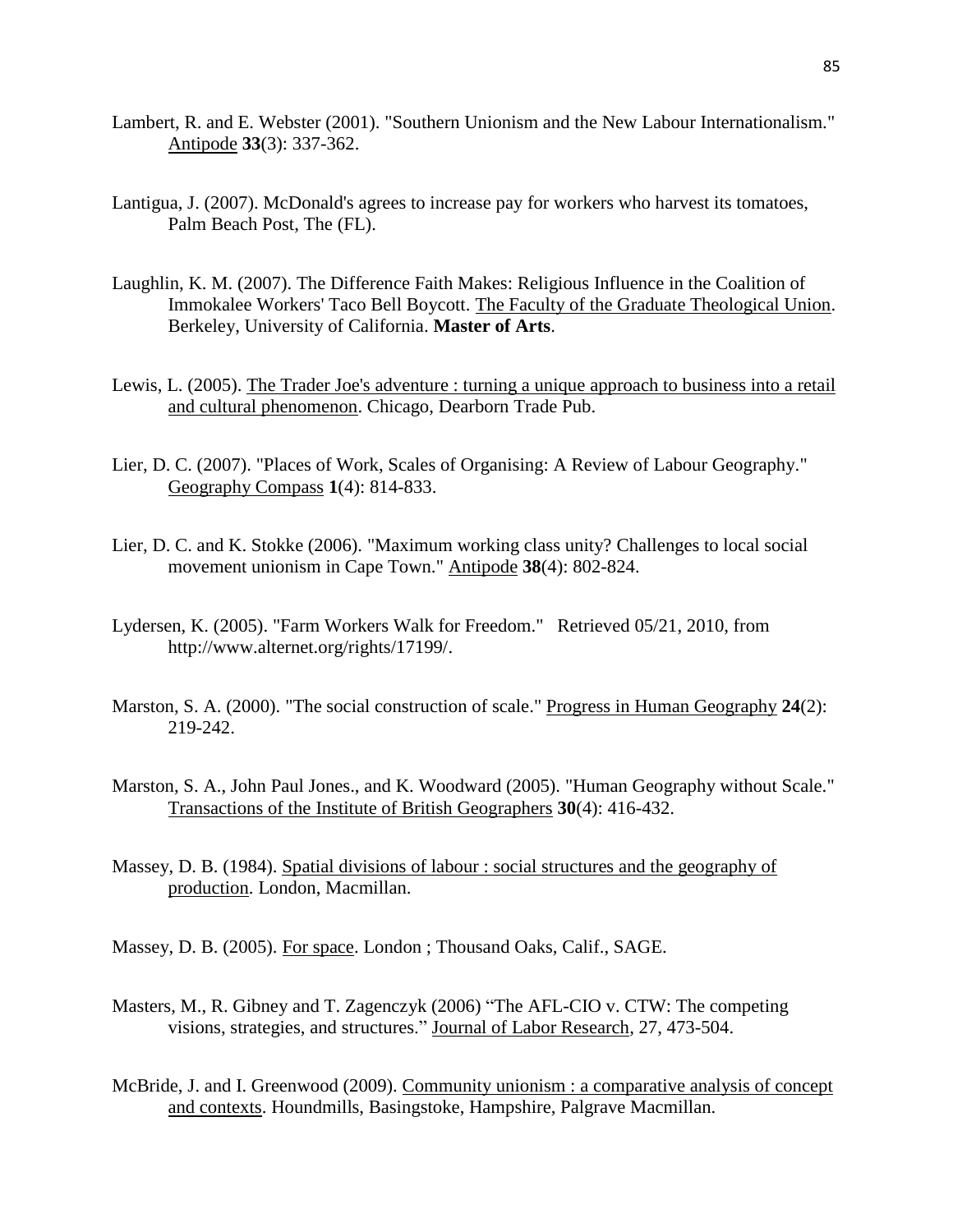- McDowell, L., A. Batnitzky, and S. Dyer. (2009). "Precarious Work and Economic Migration: Emerging Immigrant Divisions of Labour in Greater London's Service Sector." International Journal of Urban and Regional Research **33**(1): 3-25.
- Melissa, B. (2005). Analysis: Strategy used by Coalition of Immokalee Workers to get the attention of Yum! Brands. All Things Considered (NPR).
- Mitchell, D. (1996). The lie of the land : migrant workers and the California landscape. Minneapolis, University of Minnesota Press.
- Moody, K. (2009). Immigrant Workers and Labour/Community Organisations in the United States. Community Unionism. J. a. G. McBride, Ian. London, MacMillan**:** 139-161.
- Moon, G. and T. Brown (2001). "Closing Barts: community and resistance in contemporary UK hospital policy." Environment and Planning D-Society and Space **19**(1): 43-59.
- Nagar, R., V. Lawson, L. McDowell, and S. Hanson. (2002). "Locating Globalization: Feminist (Re)readings of the Subjects and Spaces of Globalization\*." Economic Geography **78**(3): 257-284.
- Navarro, M. (1998). Florida Tomato Pickers Take On Growers; Making Less Than They Did 20 Years Ago, Workers Are Fed Up Farmers say they can't compete. Workers say they can't live. . The New York Times**:** p. 14.
- News, R. M. (1998). "Flrodia: Tomatoes, Citrus [sic]." Retrieved 04/11, 2011, from http://migration.ucdavis.edu/rmn/comments.php?id=267\_0\_3\_0.
- Nieves, E. (2005). Florida Tomato Pickers Still Reap 'Harvest of Shame'; Boycott Helps Raise Awareness of Plight. Washington Post**:** A1.
- Oxfam (2004). Like Machines in the Fields: Workers without Rights in American Agriculture. Boston, Oxfam America.

Peck, J. (1996). Work-place : the social regulation of labor markets. New York, Guilford Press.

Routledge, P. N., C. Cumbers, A. (2006). "Entangled logics and grassroots imaginaries of Global Justice Networks." Environmental Politics **15**(5): 839-859.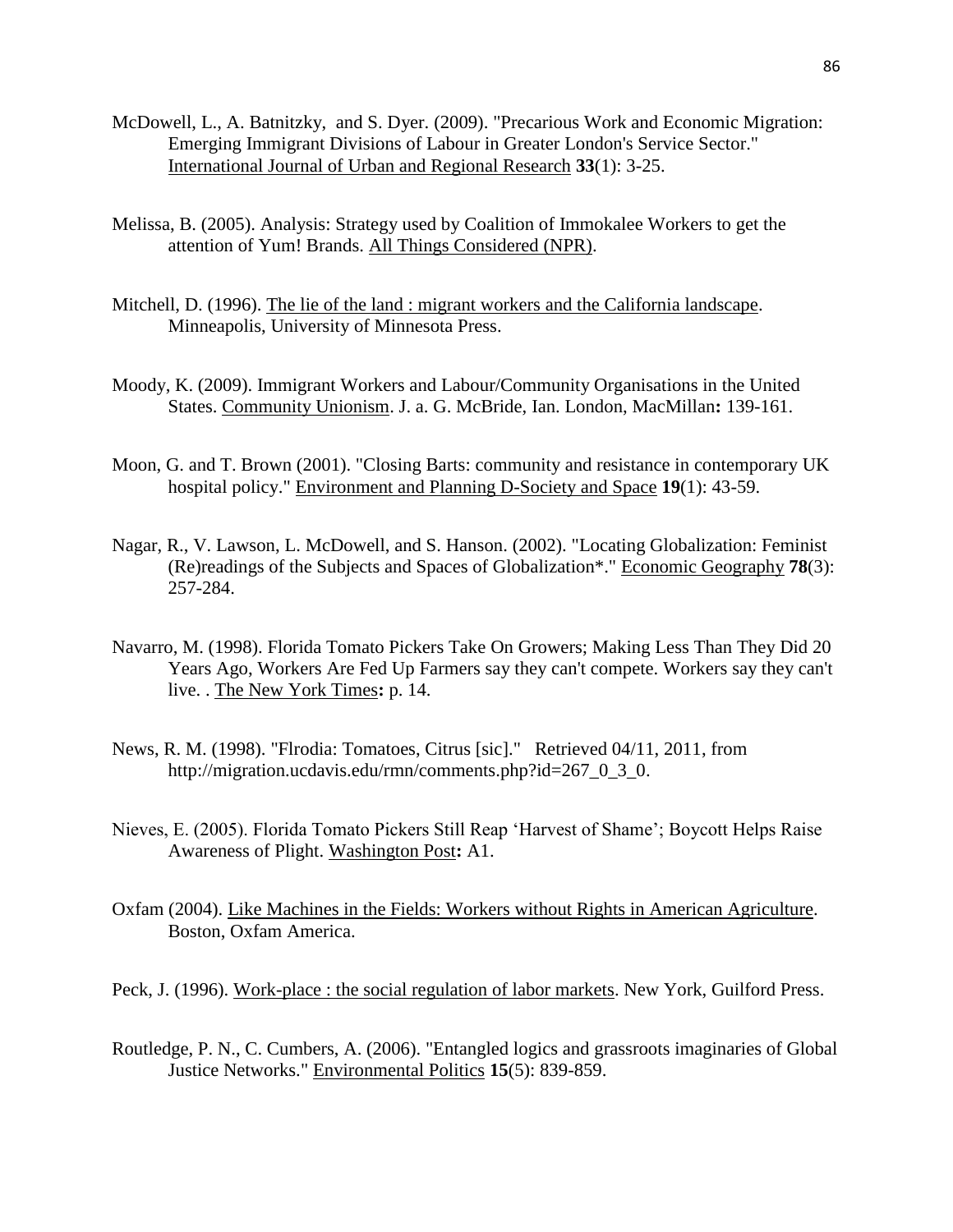- Rutherford, T. D. (2009). "Spaces of Work: Global Capitalism and Geographies of Labour." International Journal of Urban and Regional Research **33**(3): 868-870.
- Savage, L. (1998). Geographies of Organizing: Justice for Janitors in Los Angeles. Organizing the Landscape. A. Herod. Minneapolis, University of Minnesota Press**:** 225 255.
- Savage, L. (2006). "Spaces of work: Global capitalism and geographies of labour." Growth and Change **37**(1): 130-132.
- Sellers, S. (2009). Del pueblo, para el pueblo": The Coalition of Immokalee Workers and the Fight for Fair Food. Austin, TX, University of Texas. **Master of Arts**.
- Silvey, R. (2006). "Consuming the transnational family: Indonesian migrant domestic workers to Saudi Arabia." Global Networks **6**(1): 23-40.
- Tattersall, A. (2010). Power in coalition : strategies for strong unions and social change. Ithaca, ILR Press/Cornell University Press.
- Tattersall, A. and D. Reynolds (2007). "The Shifting Powe of Labor-Community Coalitions: Identifying Common Elements of Powerful Coaltions in Australia and the U.S." WorkingUSA **10**(1): 77-102.
- Tufts, S. (1998). "Community Unionism in Canada and Labor's (Re)Organization of Space." Antipode **30**(3): 227-250.
- Tufts, S. (1998). "Community unionism in Canada and labor's (re)organization of space." Antipode **30**(3): 227-+.
- Tufts, S. and L. Savage (2009). "Labouring geography: Negotiating scales, strategies and future directions." Geoforum **40**(6): 945-948.
- US Department of Labor (2000). The Agricultural Labor Market Status and Recommendations, US Department of Labor.
- Van Marter, J. L. (2002). "Taco Bell Boycott to Start on Labor Day." Presbyterian News Service Retrieved 03/01/2011, 2011.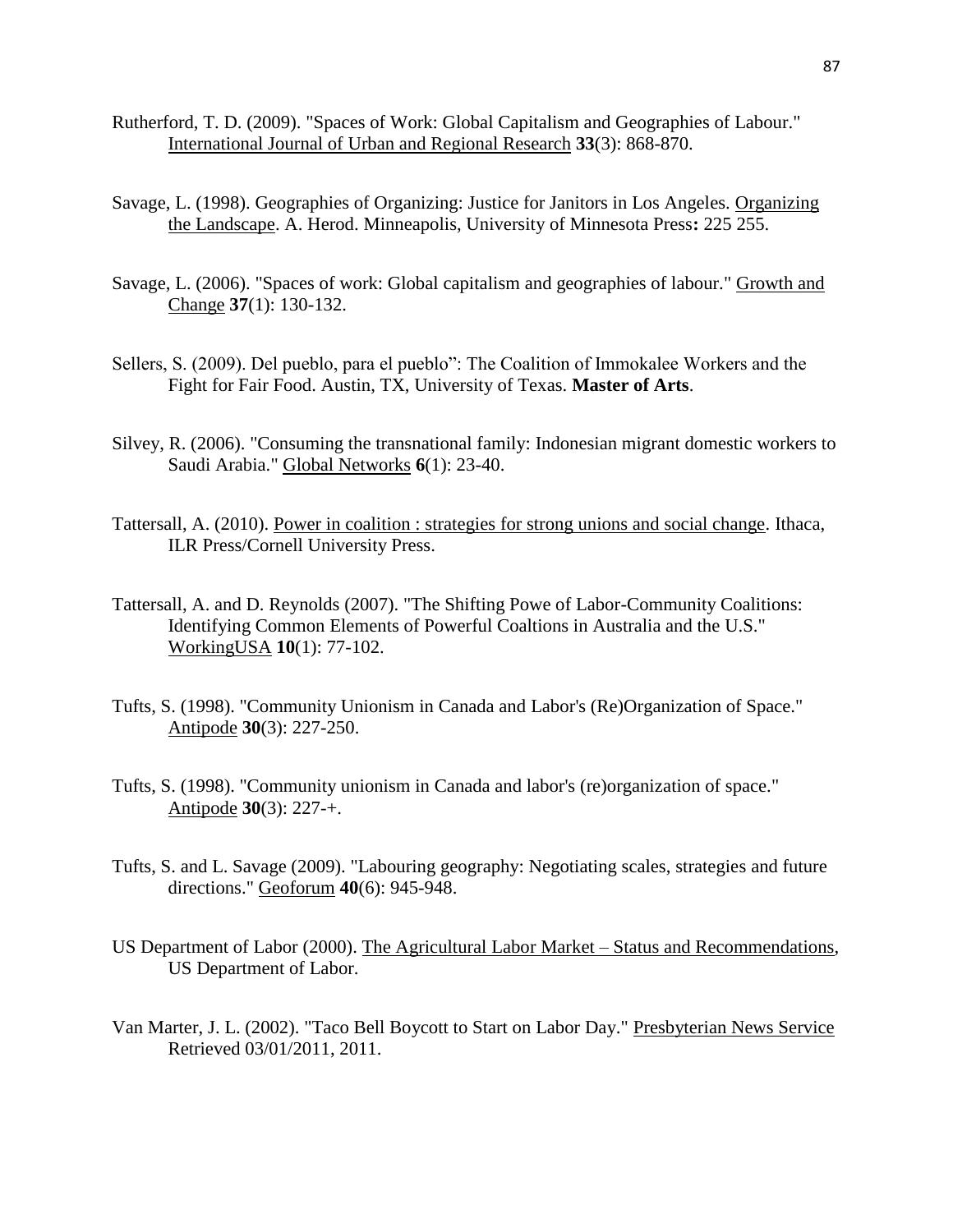- Waldinger, R. and C. Der-Martirosian (2000). Immigrant Workers and American Labor Challenge...or Disaster. Organizing immigrants: the challenge for unions in contemporary California. R. Milkman. Ithaca, NY, Cornell University Press**:** 49-81.
- Walker, R. A. (1999). "Putting capital in its place: globalization and the prospects for labor." Geoforum **30**(3): 263-284.
- Walsh, J. (2000). "Organizing the scale of labor regulation in the United States: service-sector activism in the city." Environment and Planning A **32**(9): 1593-1610.
- Walsh, J. (2005). Migrant Mobilization: Factors Contributing to the Success of the Coalition of Immokalee Workers. Graduate Center for Social and Public Policy McAnulty College and Graduate School of Liberal Arts, Duquesne University. **Master of Arts**.
- Walter, A. (2011). "'Immokalee wouldn't exist without fast food': Relational thinking about space and the politics of the Coalition of Immokalee Workers [Under Review]." ACME: An International E-Journal for Critical Geographies.
- Waterman, P. and J. Wills (2001). "Space, place and the new labour internationalisms: Beyond the fragments?" Antipode **33**(3): 305-311.
- Wills, J. (2001). "Community Unionism and Trade Union Renewal in the UK: Moving beyond the Fragments at Last?" Transactions of the Institute of British Geographers **26**(4): 465- 483.
- Wills, J. (2005). "The geography of union organising in low-paid service industries in the UK: Lessons from the TandG's campaign to unionise the Dorchester Hotel, London." Antipode **37**(1): 139-159.
- Wills, J. (2008). "Mapping class and its political possibilities." Antipode **40**(1): 25-30.
- Wills, J. (2009). "Subcontracted Employment and its Challenge to Labor." Labor Studies Journal **34**(4): 441-460.
- Wills, J. and M. Simms (2004). "Building reciprocal community unionism in the UK." Capital and Class **28**(1): 59-84.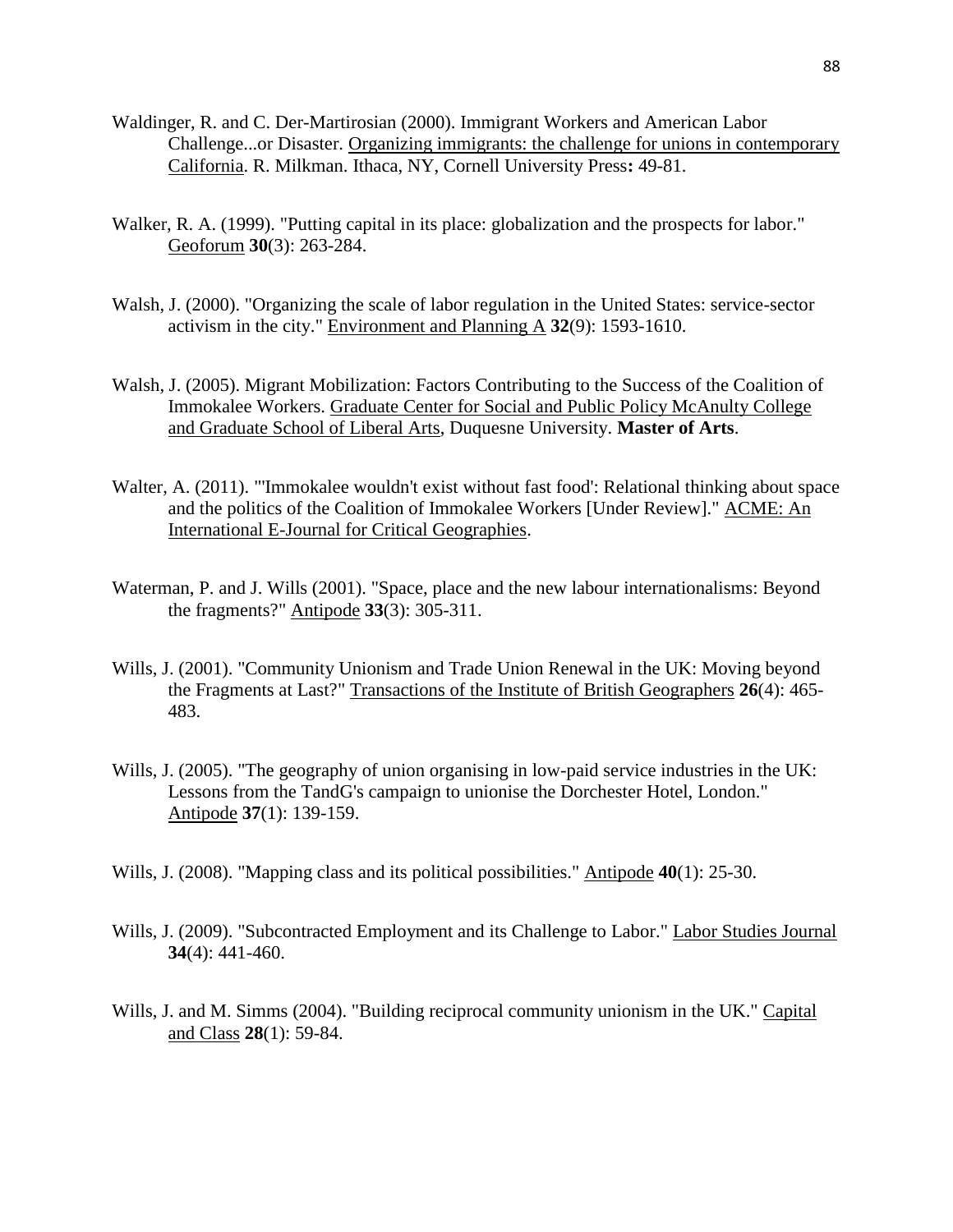- Winchester, H. (2000). Qualitative research and its place in human geography. Qualitative research methods in human geography. I. Hay. Melbourne, Oxford University 1–22.
- Wright, M. W. (1999). "The politics of relocation: gender, nationality, and value in a Mexican maquiladora." Environment and Planning A **31**(9): 1601-1617.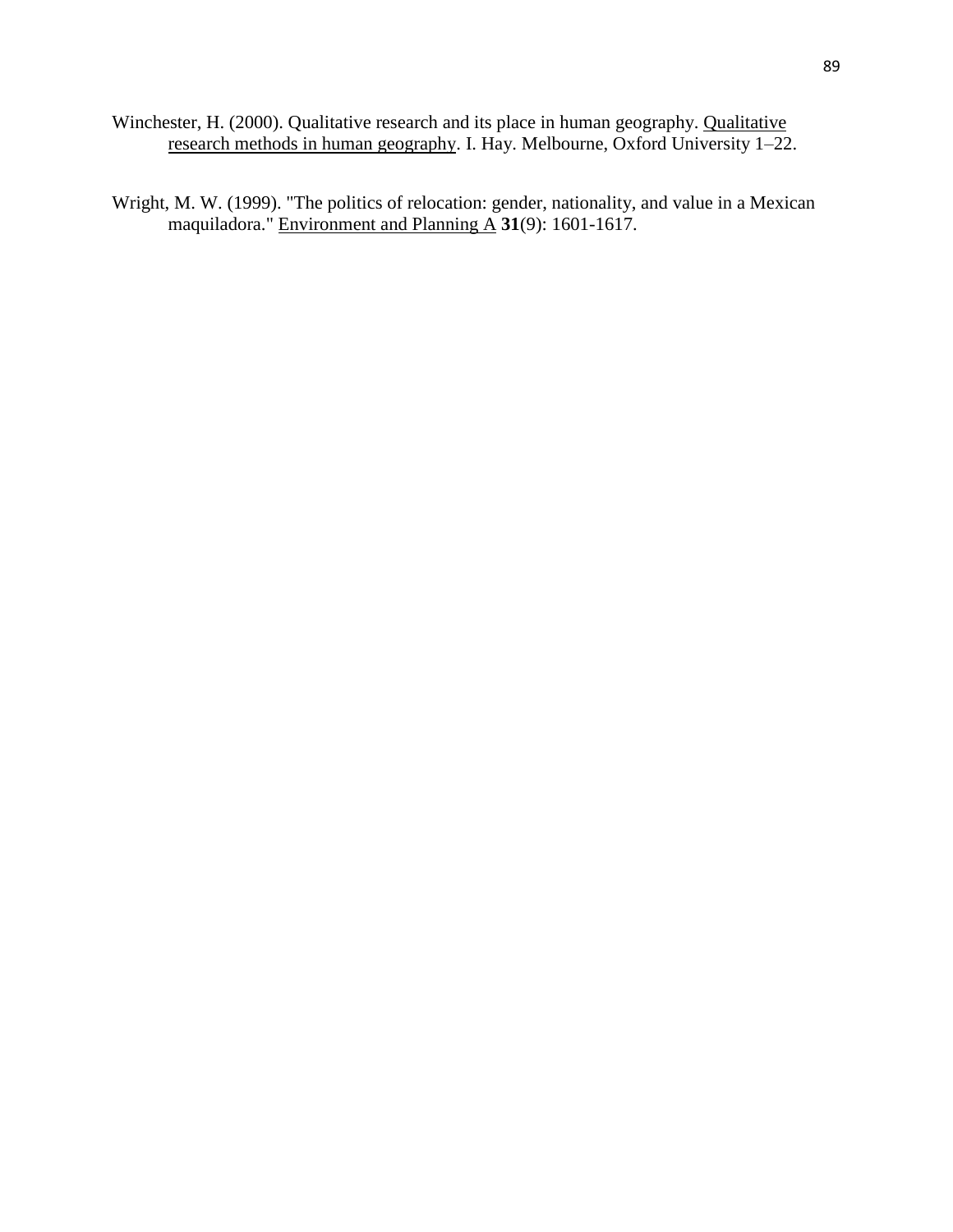#### **APPENDICES**

### Appendix A: List of Interviewees

All interviews where completed between July  $4<sup>th</sup>$  2010 and December 10<sup>th</sup> of the same year. The label activist vs. congregation member is reflective of the self-describe characteristics of each participant.

- A. Chicago, IL: July  $4^{th} 7^{th}$ ,
	- 1. Activist, member of local church working with CIW in Chicago , member of NFWM5
	- 2. Activist, member of local church working with CIW in Chicago , member of NFWM
	- 3. Congregation member of local church working with CIW
	- 4. Congregation member of local church working with CIW
	- 5. Congregation member of local church working with CIW
	- 6. Congregation member of local church working with CIW
	- 7. Activist, member of local church working with CIW in Chicago, worked with the NFWM
- B. Philadelphia, PA: July 28th 29th
	- 8. Activist from of Interfaith Action
	- 9. Volunteer with the CIW
- C. Princeton, NJ: July  $30<sup>th</sup>$ 
	- 10. Minister of Presbyterian Church
	- 11. Local volunteers of the Presbyterian church
	- 12. Volunteer with the CIW
- D. Lakeland, FL: August  $8<sup>th</sup>$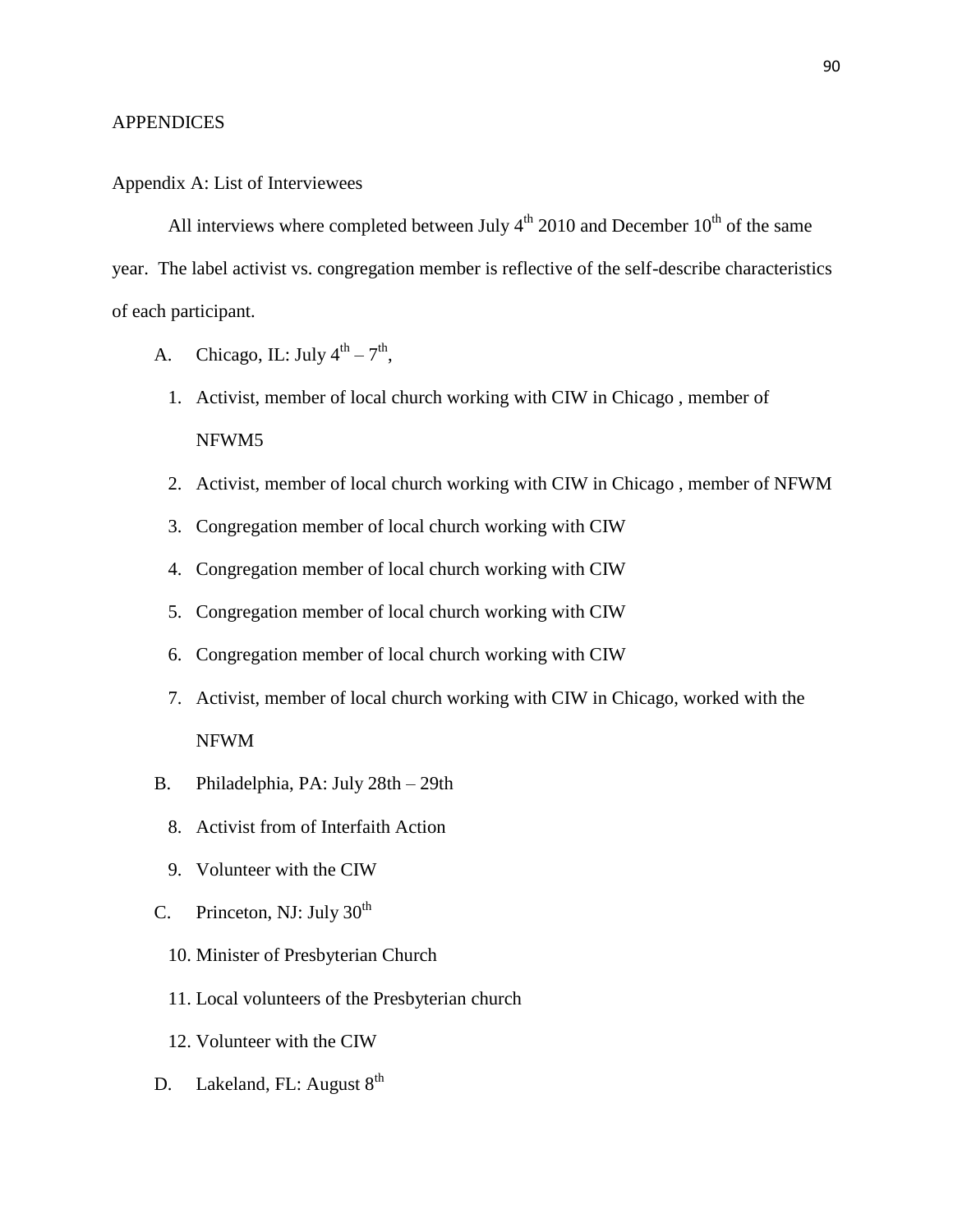- 13. Activist of interfaith networks, work with the NFWM
- E. Phone interviews completed in Atlanta, GA: Nov.  $5<sup>th</sup>$  and December 10th
	- 14. Former Minister of United Church of Christ in Naples, FL
	- 15. Former Minister of United Church of Christ in Chicago, IL
- F. Atlanta, GA: July  $26<sup>th</sup>$ :
	- 16. Activist from Presbyterian Church in Atlanta
	- 17. Member of interfaith groups, congregation member from Presbyterian Church in

Atlanta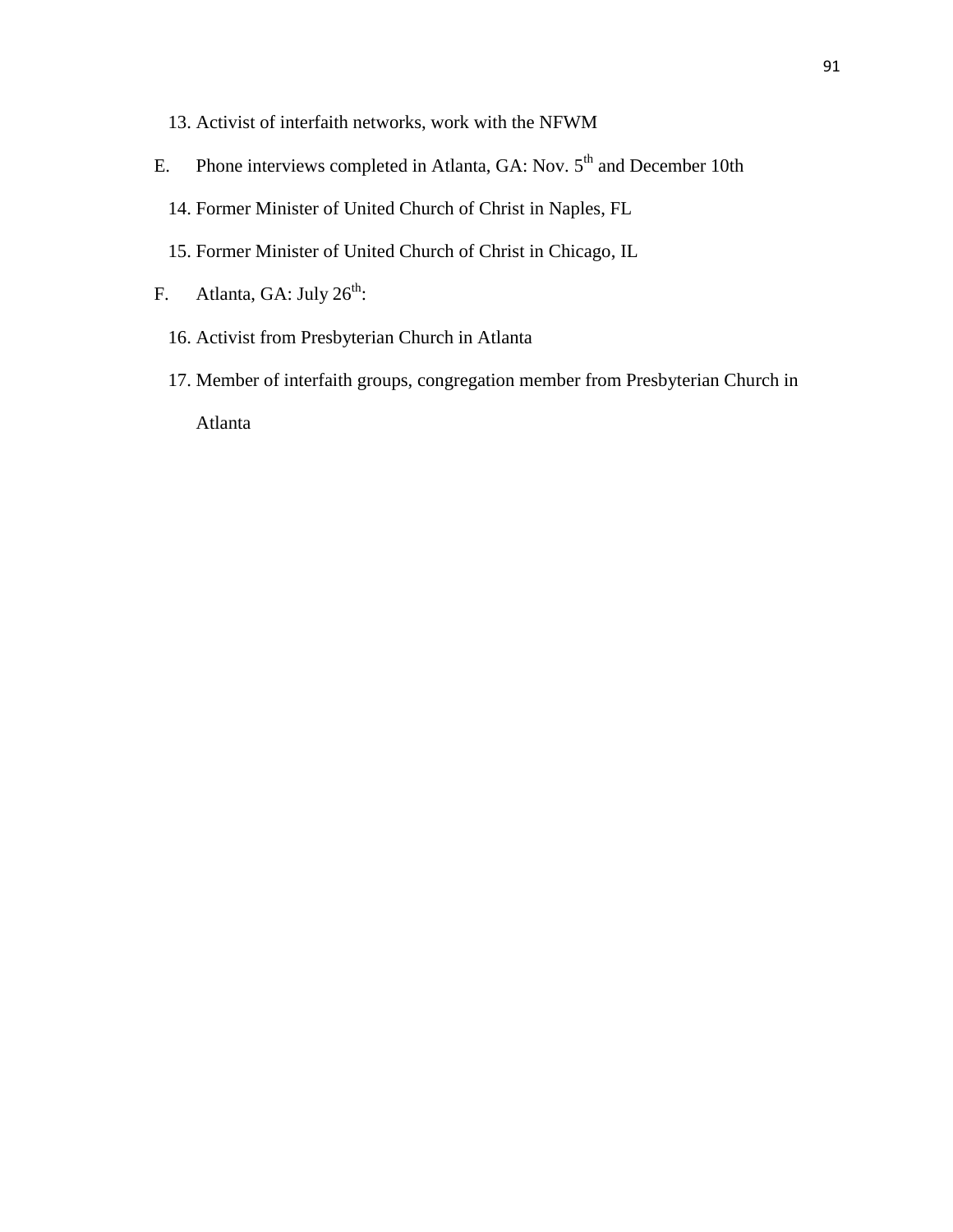Appendix B: List of Participant-Observations

- 1. Florida Modern-Day Slavery Museum: Summer Tour 2010:
	- a. Downtown-Mall , Charlottesville, VA: 07/25/2010
	- b. Independence Mall, Philadelphia, PA: 07/28/2010
	- c. Independence Mall, Philadelphia, PA: 07/29/2010
	- d. Nassau Presbyterian Church, Princeton, NJ: 07/30/2010
	- e. Cathedral of St. John the Divine, New York, NY: 08/02/2010
- 2. Do the Right Thing Tour 2011
	- a. Community Picket at Publix Supermarket, Atlanta, GA: 03/02/2010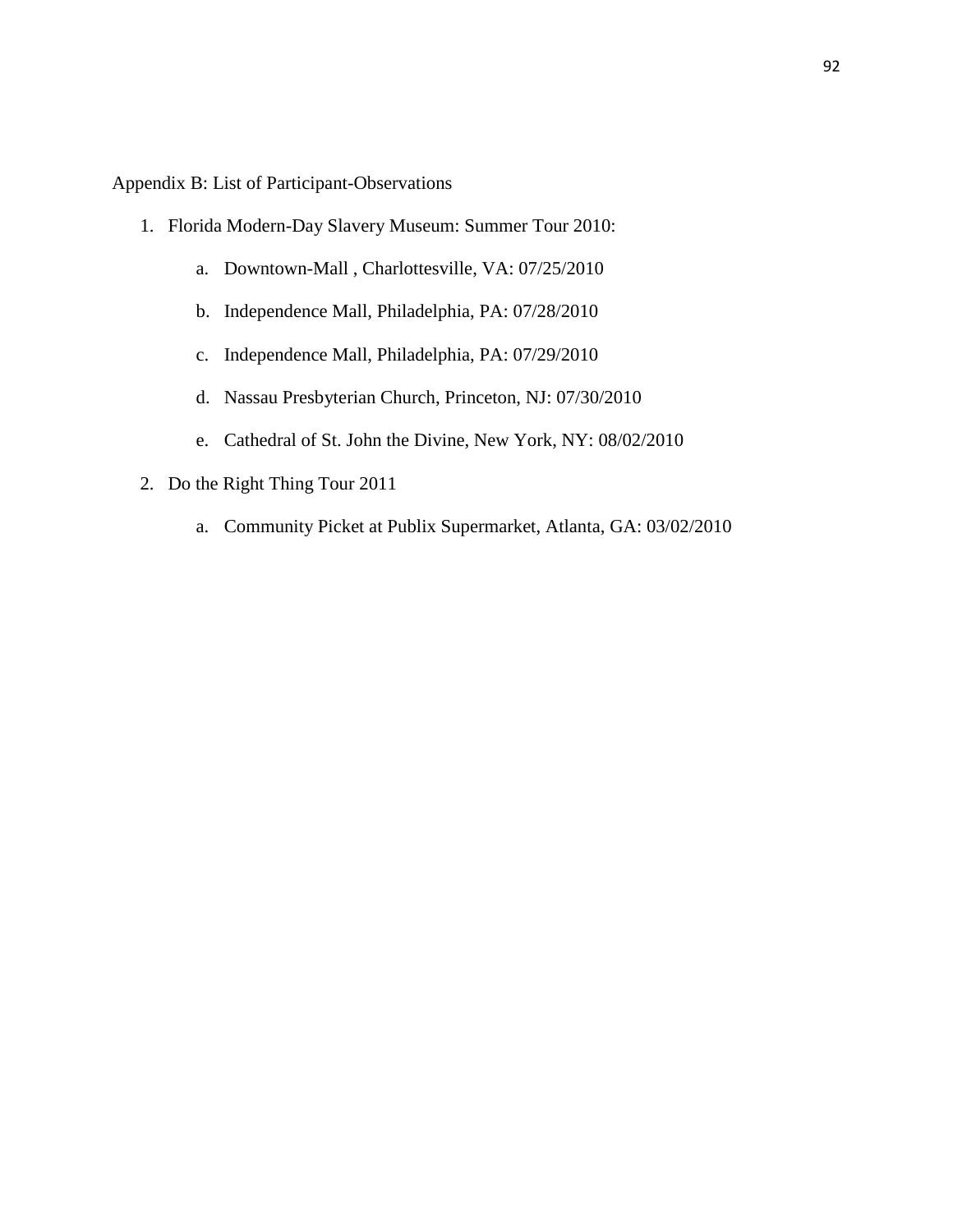

# Appendix C: Map of dominant agricultural use in Florida

Source: Author.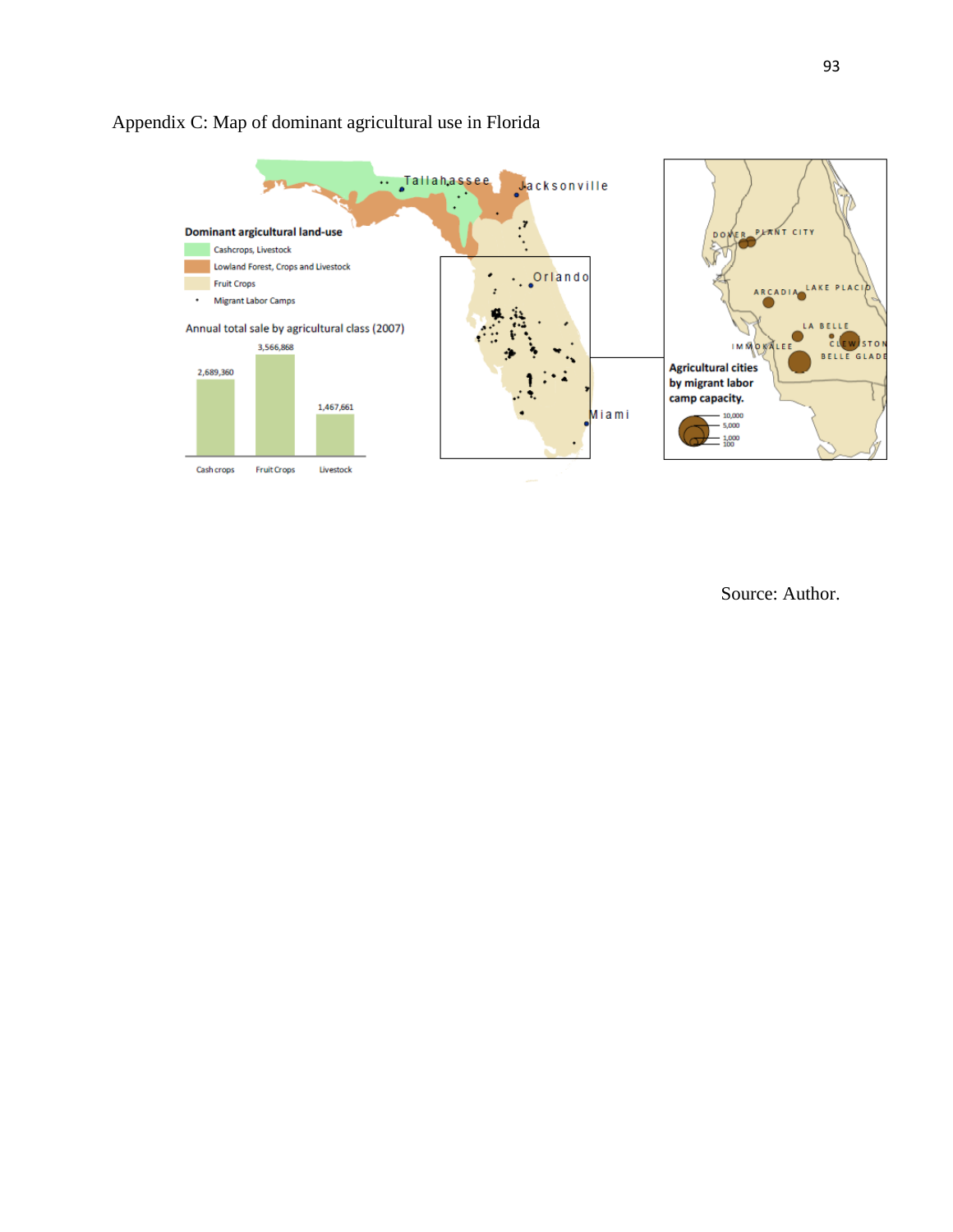

## Appendix D: Map of Agricultural Labor Camp Capacity in Florida

Source: Author.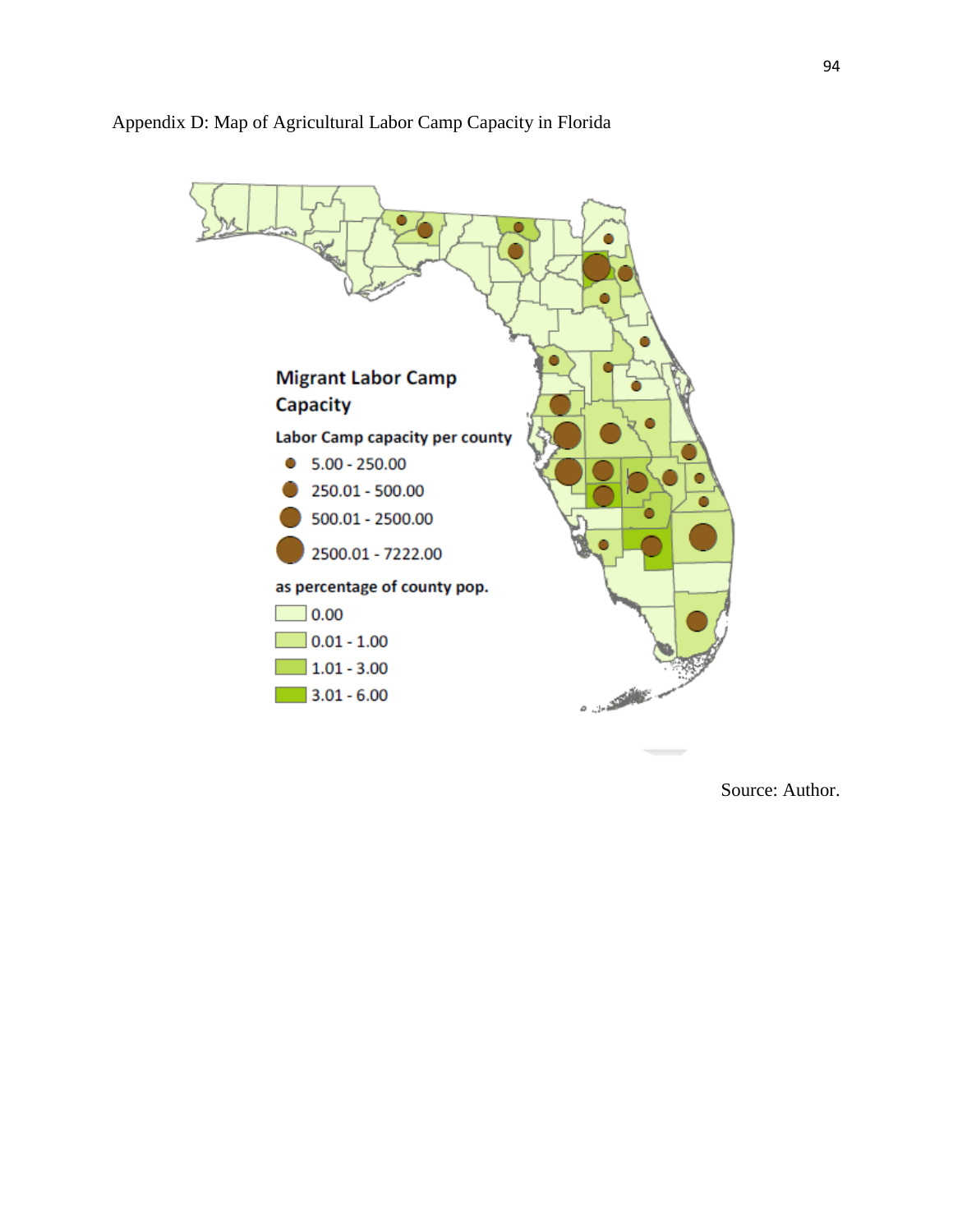

Appendix E: Map of annual sales per farm in Florida

Source: Author.